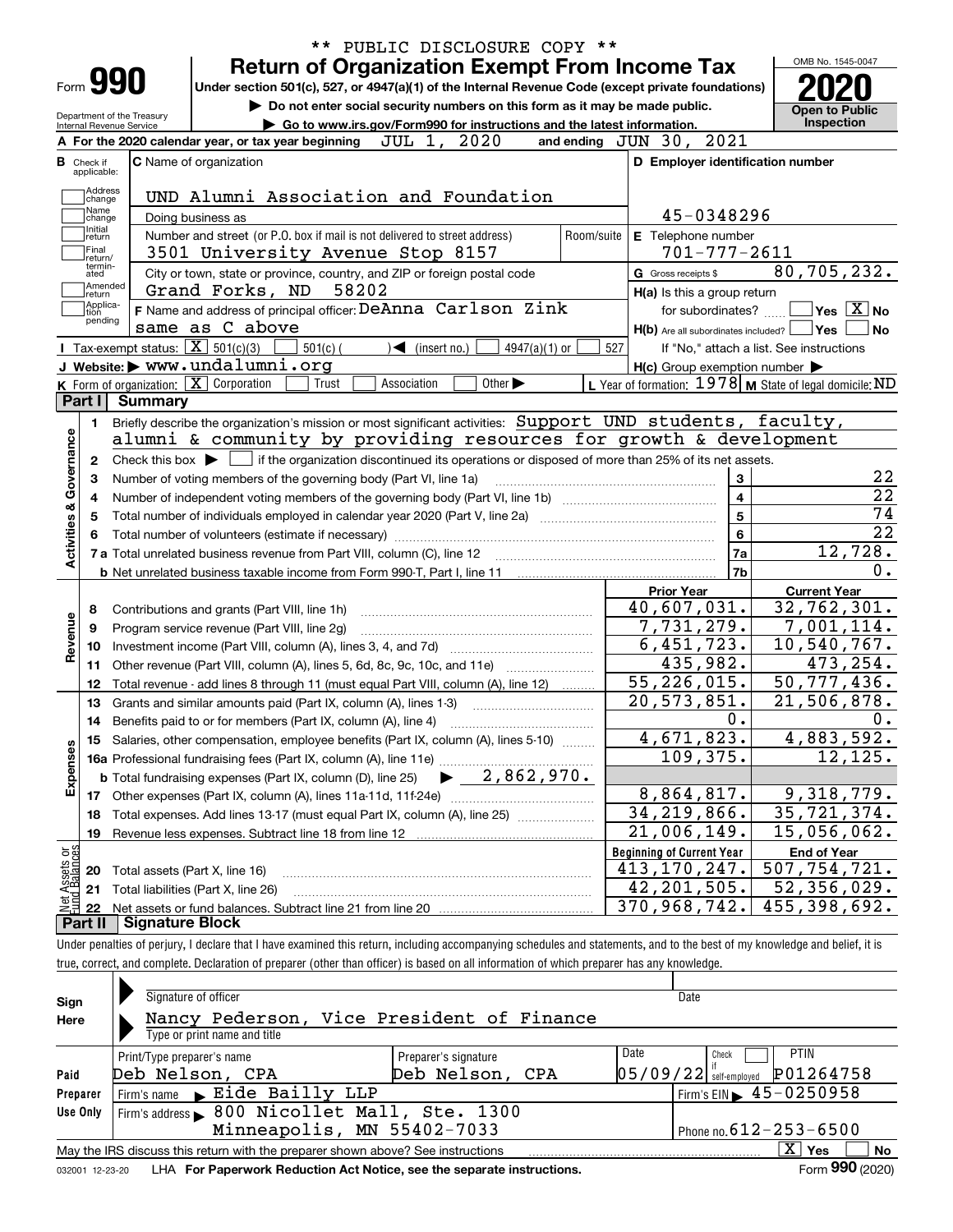|              | UND Alumni Association and Foundation<br>Form 990 (2020)<br><b>Statement of Program Service Accomplishments</b><br>Part III                                                                                      | 45-0348296 | Page 2                                    |
|--------------|------------------------------------------------------------------------------------------------------------------------------------------------------------------------------------------------------------------|------------|-------------------------------------------|
|              | Check if Schedule O contains a response or note to any line in this Part III                                                                                                                                     |            |                                           |
| 1            | Briefly describe the organization's mission:<br>The UND Alumni Association & Foundation supports University of North                                                                                             |            |                                           |
|              | Dakota students, faculty, alumni and the greater community by                                                                                                                                                    |            |                                           |
|              | providing resources for growth and development.                                                                                                                                                                  |            |                                           |
| $\mathbf{2}$ | Did the organization undertake any significant program services during the year which were not listed on the                                                                                                     |            |                                           |
|              | prior Form 990 or 990-EZ?                                                                                                                                                                                        |            | $\overline{\mathsf{Yes} \ \mathbb{X}}$ No |
|              | If "Yes," describe these new services on Schedule O.                                                                                                                                                             |            |                                           |
| 3            | Did the organization cease conducting, or make significant changes in how it conducts, any program services?<br>If "Yes," describe these changes on Schedule O.                                                  |            | $\sqrt{}$ Yes $\sqrt{}$ X $\sqrt{}$ No    |
| 4            | Describe the organization's program service accomplishments for each of its three largest program services, as measured by expenses.                                                                             |            |                                           |
|              | Section 501(c)(3) and 501(c)(4) organizations are required to report the amount of grants and allocations to others, the total expenses, and                                                                     |            |                                           |
|              | revenue, if any, for each program service reported.                                                                                                                                                              |            |                                           |
| 4a           | 9,851,672. including grants of \$ 9,851,672. ) (Revenue \$<br>(Express \$<br>(Code:                                                                                                                              |            |                                           |
|              | Student support is a top priority. In FY21, the Organization granted                                                                                                                                             |            |                                           |
|              | over \$9.9 million to the University of North Dakota to be used to award<br>scholarships to students in the fiscal year. The student support                                                                     |            |                                           |
|              | priority to increase endowment support for scholarships will enable the                                                                                                                                          |            |                                           |
|              | University to recruit and retain top students.                                                                                                                                                                   |            |                                           |
|              |                                                                                                                                                                                                                  |            |                                           |
|              |                                                                                                                                                                                                                  |            |                                           |
|              |                                                                                                                                                                                                                  |            |                                           |
|              |                                                                                                                                                                                                                  |            |                                           |
|              |                                                                                                                                                                                                                  |            |                                           |
|              |                                                                                                                                                                                                                  |            |                                           |
|              | $_{\rm \odot}$ ) (Expenses \$ $_{\rm \odot}$ 13 , 309 , 084 $_{\rm \bullet}$ including grants of \$ $_{\rm \odot}$ 10 , 569 , 457 $_{\rm \bullet}$ ) (Revenue \$ $_{\rm \odot}$ 7 , 001 , 114 $_{\rm \bullet}$ ) |            |                                           |
| 4b           | (Code:<br>The Organization provided over \$10 million in direct and indirect                                                                                                                                     |            |                                           |
|              | support to the University of North Dakota's initiatives for faculty,                                                                                                                                             |            |                                           |
|              | campus improvement projects, student programs and for the University's                                                                                                                                           |            |                                           |
|              | priority needs during the past fiscal year.                                                                                                                                                                      |            |                                           |
|              |                                                                                                                                                                                                                  |            |                                           |
|              |                                                                                                                                                                                                                  |            |                                           |
|              |                                                                                                                                                                                                                  |            |                                           |
|              |                                                                                                                                                                                                                  |            |                                           |
|              |                                                                                                                                                                                                                  |            |                                           |
|              |                                                                                                                                                                                                                  |            |                                           |
|              |                                                                                                                                                                                                                  |            |                                           |
|              | 4c $(\text{Code:})$ (Expenses \$ 1,085,749. including grants of \$ 1,085,749.) (Revenue \$                                                                                                                       |            |                                           |
|              | The Organization provided over \$1 million in Alumni Association support                                                                                                                                         |            |                                           |
|              | to the University of North Dakota for engagement activities that<br>include Homecoming, chapter activities across the country to network                                                                         |            |                                           |
|              | with fellow alumni, the Alumni Review magazine and various other events                                                                                                                                          |            |                                           |
|              | that allow for graduates to keep connected and stay engaged with the                                                                                                                                             |            |                                           |
|              | University.                                                                                                                                                                                                      |            |                                           |
|              |                                                                                                                                                                                                                  |            |                                           |
|              |                                                                                                                                                                                                                  |            |                                           |
|              |                                                                                                                                                                                                                  |            |                                           |
|              |                                                                                                                                                                                                                  |            |                                           |
|              |                                                                                                                                                                                                                  |            |                                           |
|              |                                                                                                                                                                                                                  |            |                                           |
|              | 4d Other program services (Describe on Schedule O.)<br>(Expenses \$<br>(Revenue \$<br>including grants of \$                                                                                                     |            |                                           |
|              | 24, 246, 505.<br>4e Total program service expenses                                                                                                                                                               |            |                                           |
|              |                                                                                                                                                                                                                  |            | Form 990 (2020)                           |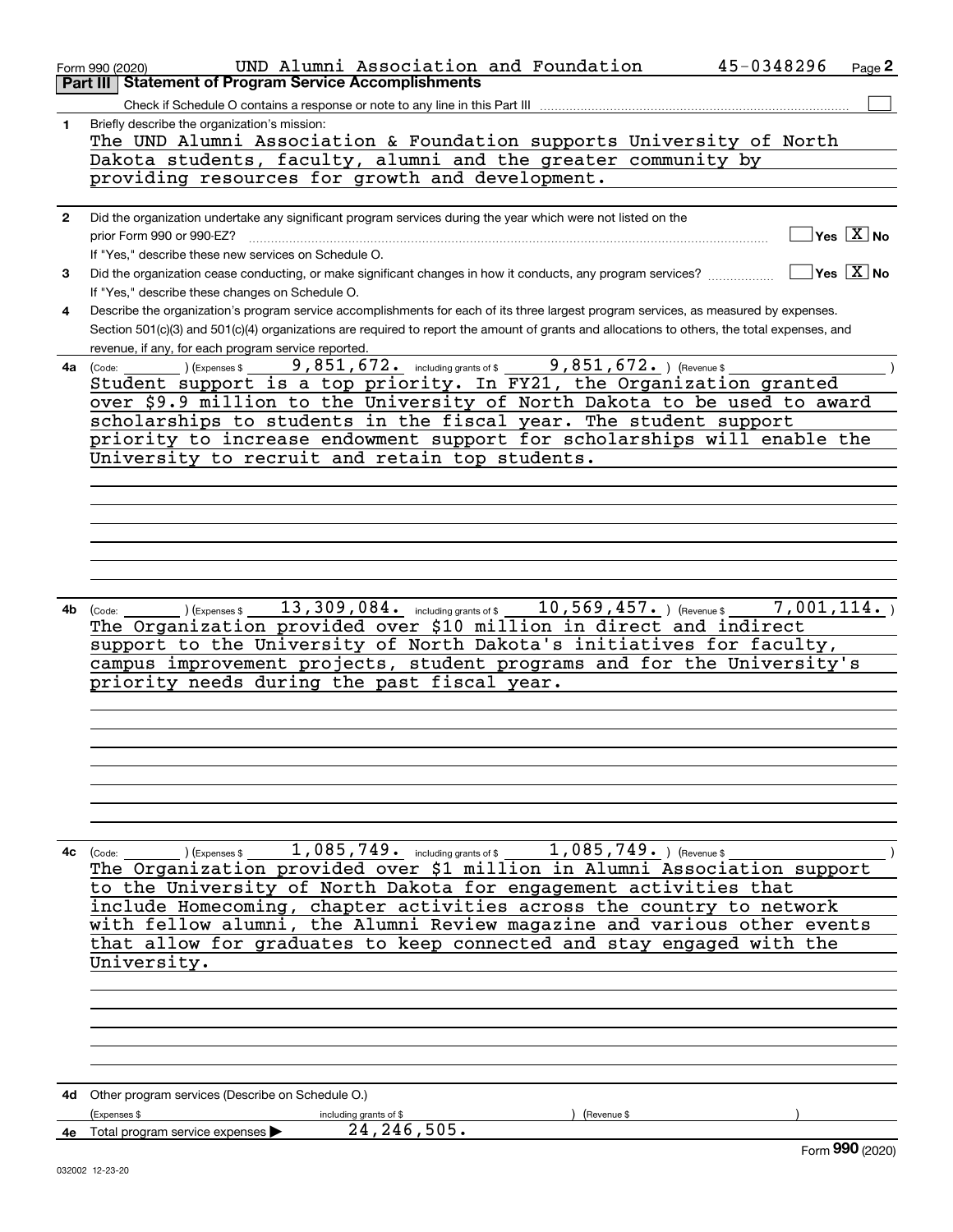|  | Form 990 (2020) |
|--|-----------------|

|     |                                                                                                                                       |                 | Yes         | No     |
|-----|---------------------------------------------------------------------------------------------------------------------------------------|-----------------|-------------|--------|
| 1   | Is the organization described in section $501(c)(3)$ or $4947(a)(1)$ (other than a private foundation)?                               |                 |             |        |
|     |                                                                                                                                       | 1               | х           |        |
| 2   |                                                                                                                                       | $\mathbf{2}$    | $\mathbf X$ |        |
| З   | Did the organization engage in direct or indirect political campaign activities on behalf of or in opposition to candidates for       |                 |             |        |
|     |                                                                                                                                       | 3               |             | x      |
| 4   | Section 501(c)(3) organizations. Did the organization engage in lobbying activities, or have a section 501(h) election in effect      |                 |             |        |
|     |                                                                                                                                       | 4               | X           |        |
| 5   | Is the organization a section 501(c)(4), 501(c)(5), or 501(c)(6) organization that receives membership dues, assessments, or          |                 |             |        |
|     |                                                                                                                                       | 5               |             | х      |
| 6   | Did the organization maintain any donor advised funds or any similar funds or accounts for which donors have the right to             |                 |             |        |
|     | provide advice on the distribution or investment of amounts in such funds or accounts? If "Yes," complete Schedule D, Part I          | 6               | X           |        |
| 7   | Did the organization receive or hold a conservation easement, including easements to preserve open space,                             |                 |             |        |
|     |                                                                                                                                       | 7               |             | х      |
| 8   | Did the organization maintain collections of works of art, historical treasures, or other similar assets? If "Yes," complete          |                 |             |        |
|     |                                                                                                                                       | 8               | X           |        |
|     |                                                                                                                                       |                 |             |        |
| 9   | Did the organization report an amount in Part X, line 21, for escrow or custodial account liability, serve as a custodian for         |                 |             |        |
|     | amounts not listed in Part X; or provide credit counseling, debt management, credit repair, or debt negotiation services?             |                 | X           |        |
|     |                                                                                                                                       | 9               |             |        |
| 10  | Did the organization, directly or through a related organization, hold assets in donor-restricted endowments                          |                 |             |        |
|     |                                                                                                                                       | 10              | X           |        |
| 11  | If the organization's answer to any of the following questions is "Yes," then complete Schedule D, Parts VI, VII, VIII, IX, or X      |                 |             |        |
|     | as applicable.                                                                                                                        |                 |             |        |
|     | a Did the organization report an amount for land, buildings, and equipment in Part X, line 10? If "Yes," complete Schedule D,         |                 |             |        |
|     |                                                                                                                                       | 11a             | X           |        |
|     | <b>b</b> Did the organization report an amount for investments - other securities in Part X, line 12, that is 5% or more of its total |                 |             |        |
|     |                                                                                                                                       | 11 <sub>b</sub> | X           |        |
|     | c Did the organization report an amount for investments - program related in Part X, line 13, that is 5% or more of its total         |                 |             |        |
|     |                                                                                                                                       | 11c             |             | х      |
|     | d Did the organization report an amount for other assets in Part X, line 15, that is 5% or more of its total assets reported in       |                 |             |        |
|     |                                                                                                                                       | 11d             | х           |        |
|     | e Did the organization report an amount for other liabilities in Part X, line 25? If "Yes," complete Schedule D, Part X               | 11e             | X           |        |
| f   | Did the organization's separate or consolidated financial statements for the tax year include a footnote that addresses               |                 |             |        |
|     | the organization's liability for uncertain tax positions under FIN 48 (ASC 740)? If "Yes," complete Schedule D, Part X                | 11f             | X           |        |
|     | 12a Did the organization obtain separate, independent audited financial statements for the tax year? If "Yes," complete               |                 |             |        |
|     |                                                                                                                                       | 12a             | X           |        |
|     | <b>b</b> Was the organization included in consolidated, independent audited financial statements for the tax year?                    |                 |             |        |
|     | If "Yes," and if the organization answered "No" to line 12a, then completing Schedule D, Parts XI and XII is optional                 | 12 <sub>b</sub> |             | х      |
| 13  |                                                                                                                                       | 13              |             | X      |
| 14a | Did the organization maintain an office, employees, or agents outside of the United States?                                           | 14a             |             | X      |
|     | <b>b</b> Did the organization have aggregate revenues or expenses of more than \$10,000 from grantmaking, fundraising, business,      |                 |             |        |
|     | investment, and program service activities outside the United States, or aggregate foreign investments valued at \$100,000            |                 |             |        |
|     |                                                                                                                                       | 14b             | X           |        |
| 15  | Did the organization report on Part IX, column (A), line 3, more than \$5,000 of grants or other assistance to or for any             |                 |             |        |
|     |                                                                                                                                       | 15              |             | x      |
| 16  | Did the organization report on Part IX, column (A), line 3, more than \$5,000 of aggregate grants or other assistance to              |                 |             |        |
|     |                                                                                                                                       | 16              |             | х      |
| 17  | Did the organization report a total of more than \$15,000 of expenses for professional fundraising services on Part IX,               |                 |             |        |
|     |                                                                                                                                       | 17              |             | x      |
|     | Did the organization report more than \$15,000 total of fundraising event gross income and contributions on Part VIII, lines          |                 |             |        |
| 18  |                                                                                                                                       |                 | X           |        |
|     |                                                                                                                                       | 18              |             |        |
| 19  | Did the organization report more than \$15,000 of gross income from gaming activities on Part VIII, line 9a? If "Yes."                |                 |             |        |
|     |                                                                                                                                       | 19              |             | х<br>X |
| 20a |                                                                                                                                       | <b>20a</b>      |             |        |
| b   | If "Yes" to line 20a, did the organization attach a copy of its audited financial statements to this return?                          | 20 <sub>b</sub> |             |        |
| 21  | Did the organization report more than \$5,000 of grants or other assistance to any domestic organization or                           |                 |             |        |
|     |                                                                                                                                       | 21              | X           |        |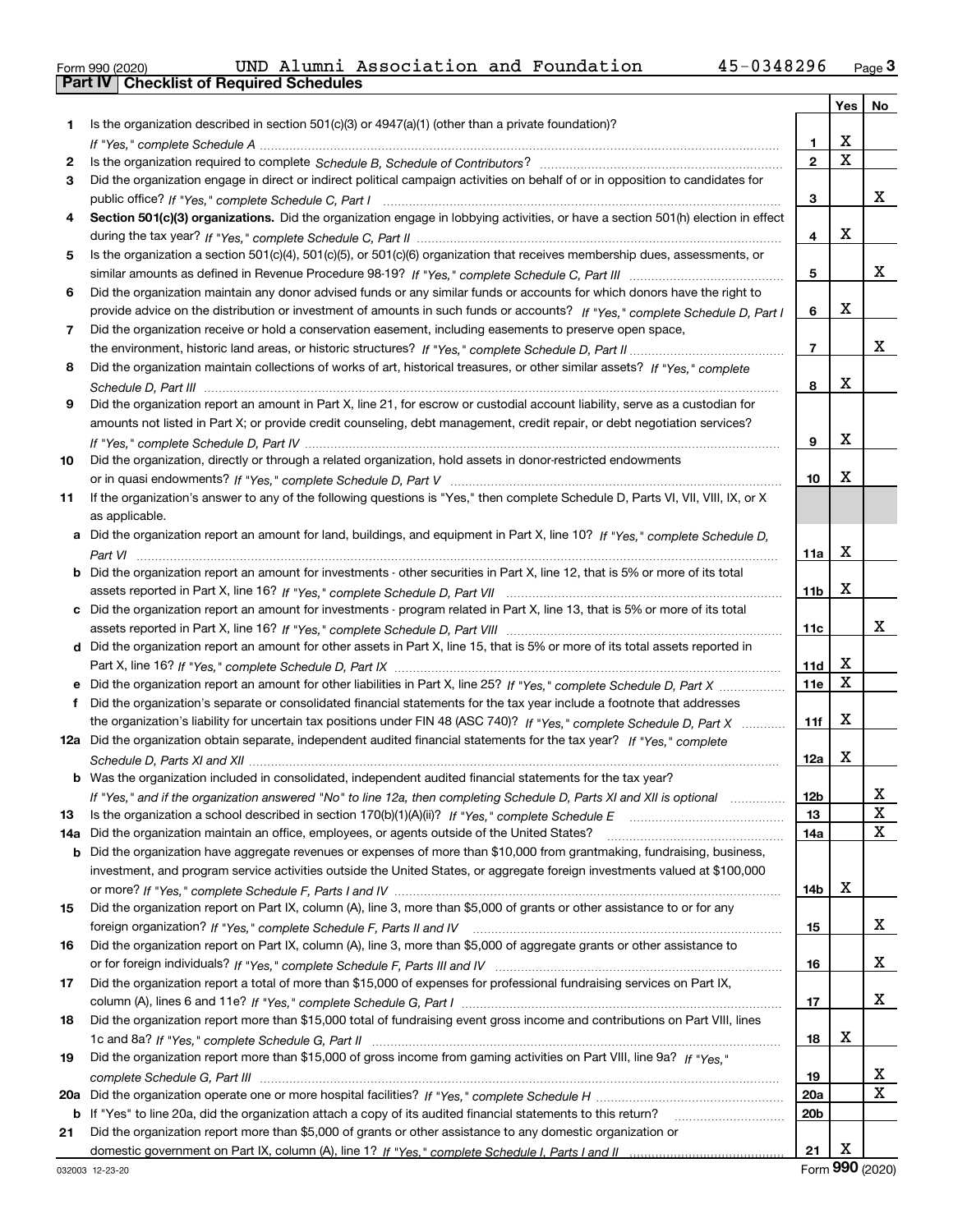|  | Form 990 (2020) |
|--|-----------------|
|  |                 |

*(continued)*

|               |                                                                                                                              |                 | Yes | No                |
|---------------|------------------------------------------------------------------------------------------------------------------------------|-----------------|-----|-------------------|
| 22            | Did the organization report more than \$5,000 of grants or other assistance to or for domestic individuals on                |                 |     |                   |
|               |                                                                                                                              | 22              |     | х                 |
| 23            | Did the organization answer "Yes" to Part VII, Section A, line 3, 4, or 5 about compensation of the organization's current   |                 |     |                   |
|               | and former officers, directors, trustees, key employees, and highest compensated employees? If "Yes," complete               |                 |     |                   |
|               |                                                                                                                              | 23              | х   |                   |
|               | 24a Did the organization have a tax-exempt bond issue with an outstanding principal amount of more than \$100,000 as of the  |                 |     |                   |
|               | last day of the year, that was issued after December 31, 2002? If "Yes," answer lines 24b through 24d and complete           |                 |     |                   |
|               |                                                                                                                              | 24a             | x   |                   |
|               | <b>b</b> Did the organization invest any proceeds of tax-exempt bonds beyond a temporary period exception?                   | 24b             |     | x                 |
|               | c Did the organization maintain an escrow account other than a refunding escrow at any time during the year to defease       |                 |     |                   |
|               |                                                                                                                              | 24c             |     | x                 |
|               |                                                                                                                              | 24d             | х   |                   |
|               | 25a Section 501(c)(3), 501(c)(4), and 501(c)(29) organizations. Did the organization engage in an excess benefit             |                 |     |                   |
|               |                                                                                                                              | 25a             |     | x                 |
|               | b Is the organization aware that it engaged in an excess benefit transaction with a disqualified person in a prior year, and |                 |     |                   |
|               | that the transaction has not been reported on any of the organization's prior Forms 990 or 990-EZ? If "Yes," complete        |                 |     |                   |
|               | Schedule L, Part I                                                                                                           | 25b             |     | x                 |
| 26            | Did the organization report any amount on Part X, line 5 or 22, for receivables from or payables to any current              |                 |     |                   |
|               | or former officer, director, trustee, key employee, creator or founder, substantial contributor, or 35%                      |                 |     |                   |
|               | controlled entity or family member of any of these persons? If "Yes," complete Schedule L, Part II                           | 26              |     | x                 |
| 27            | Did the organization provide a grant or other assistance to any current or former officer, director, trustee, key employee,  |                 |     |                   |
|               | creator or founder, substantial contributor or employee thereof, a grant selection committee member, or to a 35% controlled  |                 |     |                   |
|               | entity (including an employee thereof) or family member of any of these persons? If "Yes," complete Schedule L, Part III     | 27              |     | x                 |
| 28            | Was the organization a party to a business transaction with one of the following parties (see Schedule L, Part IV            |                 |     |                   |
|               | instructions, for applicable filing thresholds, conditions, and exceptions):                                                 |                 |     |                   |
|               | a A current or former officer, director, trustee, key employee, creator or founder, or substantial contributor? If           |                 |     |                   |
|               |                                                                                                                              | 28a             |     | x<br>$\mathbf{x}$ |
|               |                                                                                                                              | 28 <sub>b</sub> |     |                   |
|               | c A 35% controlled entity of one or more individuals and/or organizations described in lines 28a or 28b? If                  |                 |     | x                 |
|               |                                                                                                                              | 28c             | X   |                   |
| 29            |                                                                                                                              | 29              |     |                   |
| 30            | Did the organization receive contributions of art, historical treasures, or other similar assets, or qualified conservation  |                 |     | x                 |
|               |                                                                                                                              | 30              |     | x                 |
| 31            | Did the organization liquidate, terminate, or dissolve and cease operations? If "Yes," complete Schedule N, Part I           | 31              |     |                   |
| 32            | Did the organization sell, exchange, dispose of, or transfer more than 25% of its net assets? If "Yes," complete             |                 |     | x.                |
|               |                                                                                                                              | 32              |     |                   |
| 33            | Did the organization own 100% of an entity disregarded as separate from the organization under Regulations                   |                 |     | x                 |
|               |                                                                                                                              | 33              |     |                   |
| 34            | Was the organization related to any tax-exempt or taxable entity? If "Yes," complete Schedule R, Part II, III, or IV, and    | 34              | х   |                   |
|               | 35a Did the organization have a controlled entity within the meaning of section 512(b)(13)?                                  | <b>35a</b>      |     | X                 |
|               | b If "Yes" to line 35a, did the organization receive any payment from or engage in any transaction with a controlled entity  |                 |     |                   |
|               |                                                                                                                              | 35b             |     |                   |
| 36            | Section 501(c)(3) organizations. Did the organization make any transfers to an exempt non-charitable related organization?   |                 |     |                   |
|               |                                                                                                                              | 36              |     | X.                |
| 37            | Did the organization conduct more than 5% of its activities through an entity that is not a related organization             |                 |     |                   |
|               | and that is treated as a partnership for federal income tax purposes? If "Yes," complete Schedule R, Part VI                 | 37              |     | X.                |
| 38            | Did the organization complete Schedule O and provide explanations in Schedule O for Part VI, lines 11b and 19?               |                 |     |                   |
|               | Note: All Form 990 filers are required to complete Schedule O                                                                | 38              | х   |                   |
| <b>Part V</b> | <b>Statements Regarding Other IRS Filings and Tax Compliance</b>                                                             |                 |     |                   |
|               | Check if Schedule O contains a response or note to any line in this Part V                                                   |                 |     |                   |
|               |                                                                                                                              |                 | Yes | No                |
|               | 61<br>1a                                                                                                                     |                 |     |                   |
|               | 0<br><b>b</b> Enter the number of Forms W-2G included in line 1a. Enter -0- if not applicable<br>1b                          |                 |     |                   |
| c             | Did the organization comply with backup withholding rules for reportable payments to vendors and reportable gaming           |                 |     |                   |
|               | (gambling) winnings to prize winners?                                                                                        | 1c              | х   |                   |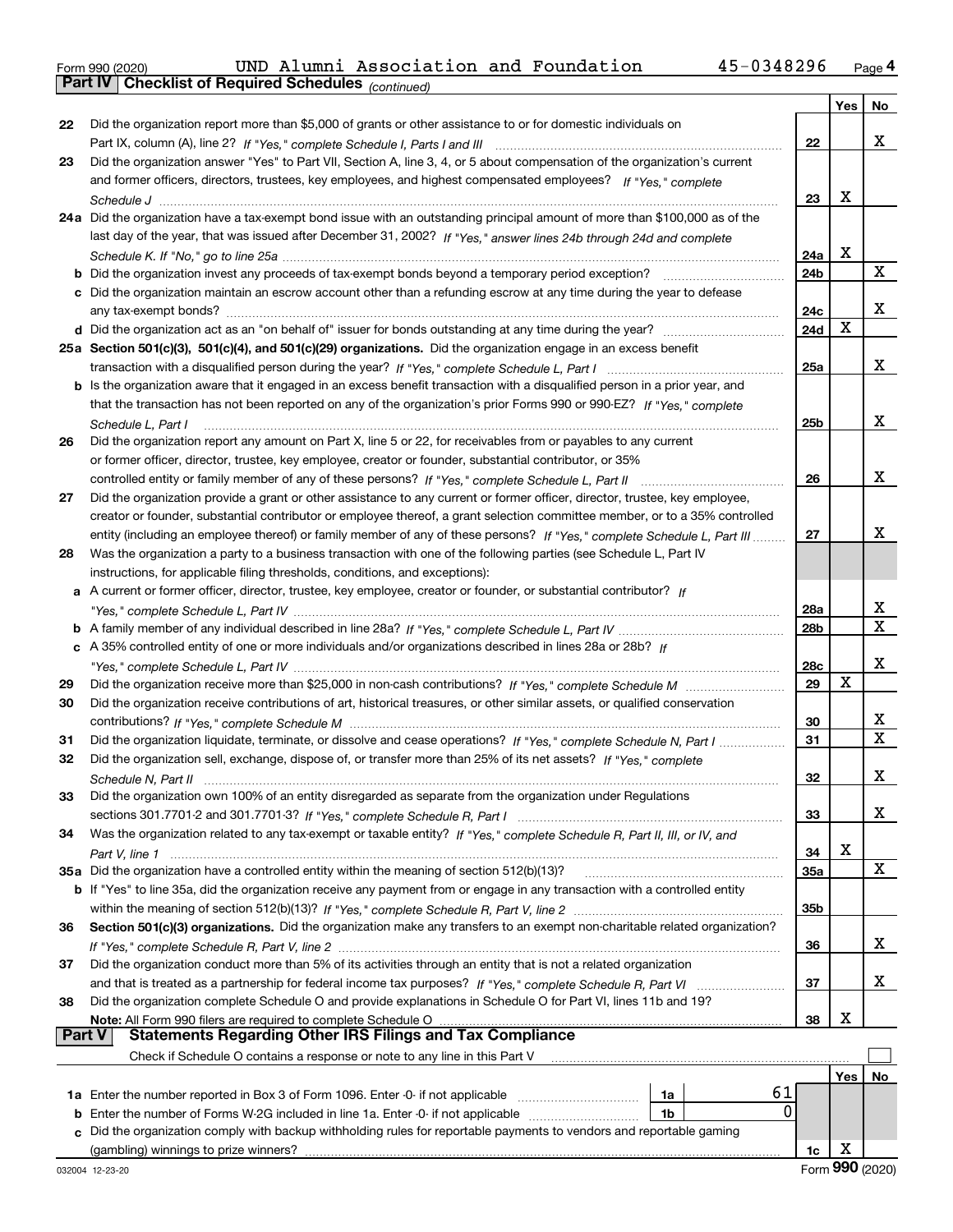|               | 45-0348296<br>UND Alumni Association and Foundation<br>Form 990 (2020)                                                                                                                                                                                                                       |                |     | $_{\text{Page}}$ 5 |
|---------------|----------------------------------------------------------------------------------------------------------------------------------------------------------------------------------------------------------------------------------------------------------------------------------------------|----------------|-----|--------------------|
| <b>Part V</b> | Statements Regarding Other IRS Filings and Tax Compliance (continued)                                                                                                                                                                                                                        |                |     |                    |
|               |                                                                                                                                                                                                                                                                                              |                | Yes | No                 |
|               | 2a Enter the number of employees reported on Form W-3, Transmittal of Wage and Tax Statements,                                                                                                                                                                                               |                |     |                    |
|               | 74<br>filed for the calendar year ending with or within the year covered by this return<br>2a                                                                                                                                                                                                |                |     |                    |
| b             | If at least one is reported on line 2a, did the organization file all required federal employment tax returns?                                                                                                                                                                               | 2 <sub>b</sub> | X   |                    |
|               |                                                                                                                                                                                                                                                                                              |                |     |                    |
|               | 3a Did the organization have unrelated business gross income of \$1,000 or more during the year?                                                                                                                                                                                             | 3a             | X   |                    |
| b             |                                                                                                                                                                                                                                                                                              | 3b             | x   |                    |
|               | 4a At any time during the calendar year, did the organization have an interest in, or a signature or other authority over, a                                                                                                                                                                 |                |     |                    |
|               |                                                                                                                                                                                                                                                                                              | 4a             |     | x                  |
|               | <b>b</b> If "Yes," enter the name of the foreign country $\blacktriangleright$                                                                                                                                                                                                               |                |     |                    |
|               | See instructions for filing requirements for FinCEN Form 114, Report of Foreign Bank and Financial Accounts (FBAR).                                                                                                                                                                          |                |     |                    |
| 5a            |                                                                                                                                                                                                                                                                                              | 5a             |     | х                  |
| b             |                                                                                                                                                                                                                                                                                              | 5 <sub>b</sub> |     | x                  |
| c             |                                                                                                                                                                                                                                                                                              | 5c             |     |                    |
|               | 6a Does the organization have annual gross receipts that are normally greater than \$100,000, and did the organization solicit                                                                                                                                                               |                |     |                    |
|               | any contributions that were not tax deductible as charitable contributions?                                                                                                                                                                                                                  | 6a             |     | x                  |
|               | <b>b</b> If "Yes," did the organization include with every solicitation an express statement that such contributions or gifts                                                                                                                                                                |                |     |                    |
|               | were not tax deductible?                                                                                                                                                                                                                                                                     | 6b             |     |                    |
| 7             | Organizations that may receive deductible contributions under section 170(c).                                                                                                                                                                                                                |                |     |                    |
| а             | Did the organization receive a payment in excess of \$75 made partly as a contribution and partly for goods and services provided to the payor?                                                                                                                                              | 7a             | х   |                    |
| b             | If "Yes," did the organization notify the donor of the value of the goods or services provided?                                                                                                                                                                                              | 7b             | X   |                    |
| с             | Did the organization sell, exchange, or otherwise dispose of tangible personal property for which it was required                                                                                                                                                                            |                |     |                    |
|               |                                                                                                                                                                                                                                                                                              | 7c             | X   |                    |
| d             | 1<br>7d                                                                                                                                                                                                                                                                                      |                |     |                    |
| е             | Did the organization receive any funds, directly or indirectly, to pay premiums on a personal benefit contract?                                                                                                                                                                              | 7е             |     | х                  |
| f             | Did the organization, during the year, pay premiums, directly or indirectly, on a personal benefit contract?                                                                                                                                                                                 | 7f             |     | x                  |
| g             | If the organization received a contribution of qualified intellectual property, did the organization file Form 8899 as required?                                                                                                                                                             | 7g             |     |                    |
| h             | If the organization received a contribution of cars, boats, airplanes, or other vehicles, did the organization file a Form 1098-C?                                                                                                                                                           | 7h             |     |                    |
| 8             | Sponsoring organizations maintaining donor advised funds. Did a donor advised fund maintained by the                                                                                                                                                                                         |                |     | х                  |
|               | sponsoring organization have excess business holdings at any time during the year?                                                                                                                                                                                                           | 8              |     |                    |
| 9             | Sponsoring organizations maintaining donor advised funds.                                                                                                                                                                                                                                    |                |     | х                  |
| а             | Did the sponsoring organization make any taxable distributions under section 4966?                                                                                                                                                                                                           | 9а             |     | x                  |
| b             | Did the sponsoring organization make a distribution to a donor, donor advisor, or related person?                                                                                                                                                                                            | 9b             |     |                    |
| 10            | Section 501(c)(7) organizations. Enter:                                                                                                                                                                                                                                                      |                |     |                    |
|               | 10a<br>a Initiation fees and capital contributions included on Part VIII, line 12 [111] [11] [11] Initiation fees and capital contributions included on Part VIII, line 12<br>10 <sub>b</sub><br>Gross receipts, included on Form 990, Part VIII, line 12, for public use of club facilities |                |     |                    |
|               |                                                                                                                                                                                                                                                                                              |                |     |                    |
| 11            | Section 501(c)(12) organizations. Enter:<br>11a<br>Gross income from members or shareholders                                                                                                                                                                                                 |                |     |                    |
| а<br>b        | Gross income from other sources (Do not net amounts due or paid to other sources against                                                                                                                                                                                                     |                |     |                    |
|               | 11 <sub>b</sub>                                                                                                                                                                                                                                                                              |                |     |                    |
|               | 12a Section 4947(a)(1) non-exempt charitable trusts. Is the organization filing Form 990 in lieu of Form 1041?                                                                                                                                                                               | 12a            |     |                    |
|               | 12b<br><b>b</b> If "Yes," enter the amount of tax-exempt interest received or accrued during the year <i>manument</i>                                                                                                                                                                        |                |     |                    |
| 13            | Section 501(c)(29) qualified nonprofit health insurance issuers.                                                                                                                                                                                                                             |                |     |                    |
| a             | Is the organization licensed to issue qualified health plans in more than one state?                                                                                                                                                                                                         | 13a            |     |                    |
|               | Note: See the instructions for additional information the organization must report on Schedule O.                                                                                                                                                                                            |                |     |                    |
|               | <b>b</b> Enter the amount of reserves the organization is required to maintain by the states in which the                                                                                                                                                                                    |                |     |                    |
|               | 13 <sub>b</sub>                                                                                                                                                                                                                                                                              |                |     |                    |
| c             | 13 <sub>c</sub>                                                                                                                                                                                                                                                                              |                |     |                    |
| 14a           | Did the organization receive any payments for indoor tanning services during the tax year?                                                                                                                                                                                                   | 14a            |     | X                  |
|               | <b>b</b> If "Yes," has it filed a Form 720 to report these payments? If "No," provide an explanation on Schedule O                                                                                                                                                                           | 14b            |     |                    |
| 15            | Is the organization subject to the section 4960 tax on payment(s) of more than \$1,000,000 in remuneration or                                                                                                                                                                                |                |     |                    |
|               |                                                                                                                                                                                                                                                                                              | 15             |     | х                  |
|               | If "Yes," see instructions and file Form 4720, Schedule N.                                                                                                                                                                                                                                   |                |     |                    |
| 16            | Is the organization an educational institution subject to the section 4968 excise tax on net investment income?                                                                                                                                                                              | 16             |     | х                  |
|               | If "Yes," complete Form 4720, Schedule O.                                                                                                                                                                                                                                                    |                |     |                    |
|               |                                                                                                                                                                                                                                                                                              |                |     | $\mathbf{QQ}$      |

Form (2020) **990**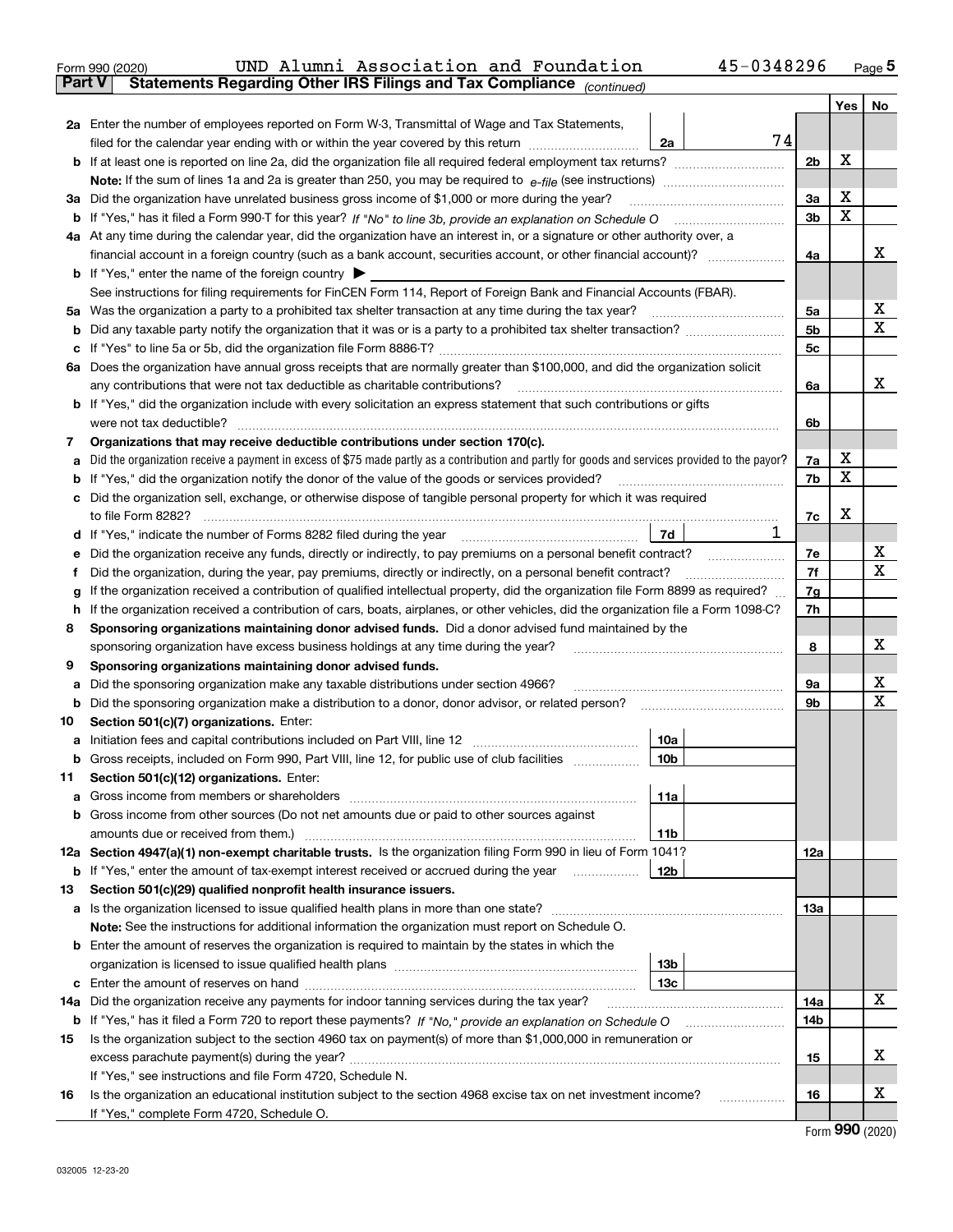|  | Form 990 (2020) |
|--|-----------------|
|  |                 |

| Form 990 (2020) |  | UND Alumni Association and Foundation                                              |                                                                                                                  | 45-0348296                                                                                                                    | $P$ <sub>age</sub> $6$  |
|-----------------|--|------------------------------------------------------------------------------------|------------------------------------------------------------------------------------------------------------------|-------------------------------------------------------------------------------------------------------------------------------|-------------------------|
|                 |  |                                                                                    |                                                                                                                  | Part VI   Governance, Management, and Disclosure For each "Yes" response to lines 2 through 7b below, and for a "No" response |                         |
|                 |  |                                                                                    | to line 8a, 8b, or 10b below, describe the circumstances, processes, or changes on Schedule O. See instructions. |                                                                                                                               |                         |
|                 |  | Chack if Schodule $\Omega$ contains a response or note to any line in this Part VI |                                                                                                                  |                                                                                                                               | $\overline{\mathbf{x}}$ |

|     | Check if Schedule O contains a response or note to any line in this Part VI                                                                                                                                                    |    |    |                 |     | X               |
|-----|--------------------------------------------------------------------------------------------------------------------------------------------------------------------------------------------------------------------------------|----|----|-----------------|-----|-----------------|
|     | <b>Section A. Governing Body and Management</b>                                                                                                                                                                                |    |    |                 |     |                 |
|     |                                                                                                                                                                                                                                |    |    |                 | Yes | No              |
|     | <b>1a</b> Enter the number of voting members of the governing body at the end of the tax year                                                                                                                                  | 1a | 22 |                 |     |                 |
|     | If there are material differences in voting rights among members of the governing body, or if the governing                                                                                                                    |    |    |                 |     |                 |
|     | body delegated broad authority to an executive committee or similar committee, explain on Schedule O.                                                                                                                          |    |    |                 |     |                 |
| b   | Enter the number of voting members included on line 1a, above, who are independent                                                                                                                                             | 1b | 22 |                 |     |                 |
| 2   | Did any officer, director, trustee, or key employee have a family relationship or a business relationship with any other                                                                                                       |    |    |                 |     |                 |
|     | officer, director, trustee, or key employee?                                                                                                                                                                                   |    |    | 2               |     | х               |
| З   | Did the organization delegate control over management duties customarily performed by or under the direct supervision                                                                                                          |    |    |                 |     |                 |
|     | of officers, directors, trustees, or key employees to a management company or other person?                                                                                                                                    |    |    | 3               |     | x               |
|     |                                                                                                                                                                                                                                |    |    | 4               |     | $\mathbf X$     |
| 4   | Did the organization make any significant changes to its governing documents since the prior Form 990 was filed?                                                                                                               |    |    | 5               |     | $\mathbf X$     |
| 5   |                                                                                                                                                                                                                                |    |    |                 |     | X               |
| 6   | Did the organization have members or stockholders?                                                                                                                                                                             |    |    | 6               |     |                 |
| 7a  | Did the organization have members, stockholders, or other persons who had the power to elect or appoint one or                                                                                                                 |    |    |                 |     |                 |
|     |                                                                                                                                                                                                                                |    |    | 7a              |     | х               |
|     | <b>b</b> Are any governance decisions of the organization reserved to (or subject to approval by) members, stockholders, or                                                                                                    |    |    |                 |     |                 |
|     | persons other than the governing body?                                                                                                                                                                                         |    |    | 7b              |     | х               |
| 8   | Did the organization contemporaneously document the meetings held or written actions undertaken during the year by the following:                                                                                              |    |    |                 |     |                 |
| a   |                                                                                                                                                                                                                                |    |    | 8а              | х   |                 |
| b   |                                                                                                                                                                                                                                |    |    | 8b              | X   |                 |
| 9   | Is there any officer, director, trustee, or key employee listed in Part VII, Section A, who cannot be reached at the                                                                                                           |    |    |                 |     |                 |
|     |                                                                                                                                                                                                                                |    |    | 9               |     | x               |
|     | <b>Section B. Policies</b> (This Section B requests information about policies not required by the Internal Revenue Code.)                                                                                                     |    |    |                 |     |                 |
|     |                                                                                                                                                                                                                                |    |    |                 | Yes | No              |
|     |                                                                                                                                                                                                                                |    |    | 10a             |     | x               |
|     | <b>b</b> If "Yes," did the organization have written policies and procedures governing the activities of such chapters, affiliates,                                                                                            |    |    |                 |     |                 |
|     | and branches to ensure their operations are consistent with the organization's exempt purposes?                                                                                                                                |    |    | 10 <sub>b</sub> |     |                 |
|     | 11a Has the organization provided a complete copy of this Form 990 to all members of its governing body before filing the form?                                                                                                |    |    | 11a             | X   |                 |
| b   | Describe in Schedule O the process, if any, used by the organization to review this Form 990.                                                                                                                                  |    |    |                 |     |                 |
| 12a |                                                                                                                                                                                                                                |    |    | 12a             | X   |                 |
| b   |                                                                                                                                                                                                                                |    |    | 12 <sub>b</sub> | X   |                 |
| c   | Did the organization regularly and consistently monitor and enforce compliance with the policy? If "Yes." describe                                                                                                             |    |    |                 |     |                 |
|     | in Schedule O how this was done measured and contain an account of the state of the state of the state of the                                                                                                                  |    |    | 12c             | х   |                 |
| 13  | Did the organization have a written whistleblower policy?                                                                                                                                                                      |    |    | 13              | X   |                 |
| 14  | Did the organization have a written document retention and destruction policy?                                                                                                                                                 |    |    | 14              | X   |                 |
|     |                                                                                                                                                                                                                                |    |    |                 |     |                 |
| 15  | Did the process for determining compensation of the following persons include a review and approval by independent                                                                                                             |    |    |                 |     |                 |
|     | persons, comparability data, and contemporaneous substantiation of the deliberation and decision?                                                                                                                              |    |    |                 |     |                 |
|     | a The organization's CEO, Executive Director, or top management official manufactured content content of the organization's CEO, Executive Director, or top management official manufactured content of the state of the conte |    |    | 15a             | х   |                 |
|     |                                                                                                                                                                                                                                |    |    | 15 <sub>b</sub> | X   |                 |
|     | If "Yes" to line 15a or 15b, describe the process in Schedule O (see instructions).                                                                                                                                            |    |    |                 |     |                 |
|     | 16a Did the organization invest in, contribute assets to, or participate in a joint venture or similar arrangement with a                                                                                                      |    |    |                 |     |                 |
|     | taxable entity during the year?                                                                                                                                                                                                |    |    | 16a             |     | X               |
|     | b If "Yes," did the organization follow a written policy or procedure requiring the organization to evaluate its participation                                                                                                 |    |    |                 |     |                 |
|     | in joint venture arrangements under applicable federal tax law, and take steps to safeguard the organization's                                                                                                                 |    |    |                 |     |                 |
|     | exempt status with respect to such arrangements?                                                                                                                                                                               |    |    | 16b             |     |                 |
|     | <b>Section C. Disclosure</b>                                                                                                                                                                                                   |    |    |                 |     |                 |
| 17  | List the states with which a copy of this Form 990 is required to be filed >ND, WV, AK, CA, CO, MA, NH, NY, OH, OR, WA, MD                                                                                                     |    |    |                 |     |                 |
| 18  | Section 6104 requires an organization to make its Forms 1023 (1024 or 1024-A, if applicable), 990, and 990-T (Section 501(c)(3)s only) available                                                                               |    |    |                 |     |                 |
|     | for public inspection. Indicate how you made these available. Check all that apply.                                                                                                                                            |    |    |                 |     |                 |
|     | $X$ Own website<br>$\lfloor x \rfloor$ Upon request<br>Another's website<br>Other (explain on Schedule O)                                                                                                                      |    |    |                 |     |                 |
| 19  | Describe on Schedule O whether (and if so, how) the organization made its governing documents, conflict of interest policy, and financial                                                                                      |    |    |                 |     |                 |
|     | statements available to the public during the tax year.                                                                                                                                                                        |    |    |                 |     |                 |
| 20  | State the name, address, and telephone number of the person who possesses the organization's books and records                                                                                                                 |    |    |                 |     |                 |
|     | Nancy Pederson, CPA - 701-777-3872                                                                                                                                                                                             |    |    |                 |     |                 |
|     | 58202<br>3501 University Ave Stop 8157, Grand Forks,<br>ND                                                                                                                                                                     |    |    |                 |     |                 |
|     | See Schedule O for full list of states<br>032006 12-23-20                                                                                                                                                                      |    |    |                 |     | Form 990 (2020) |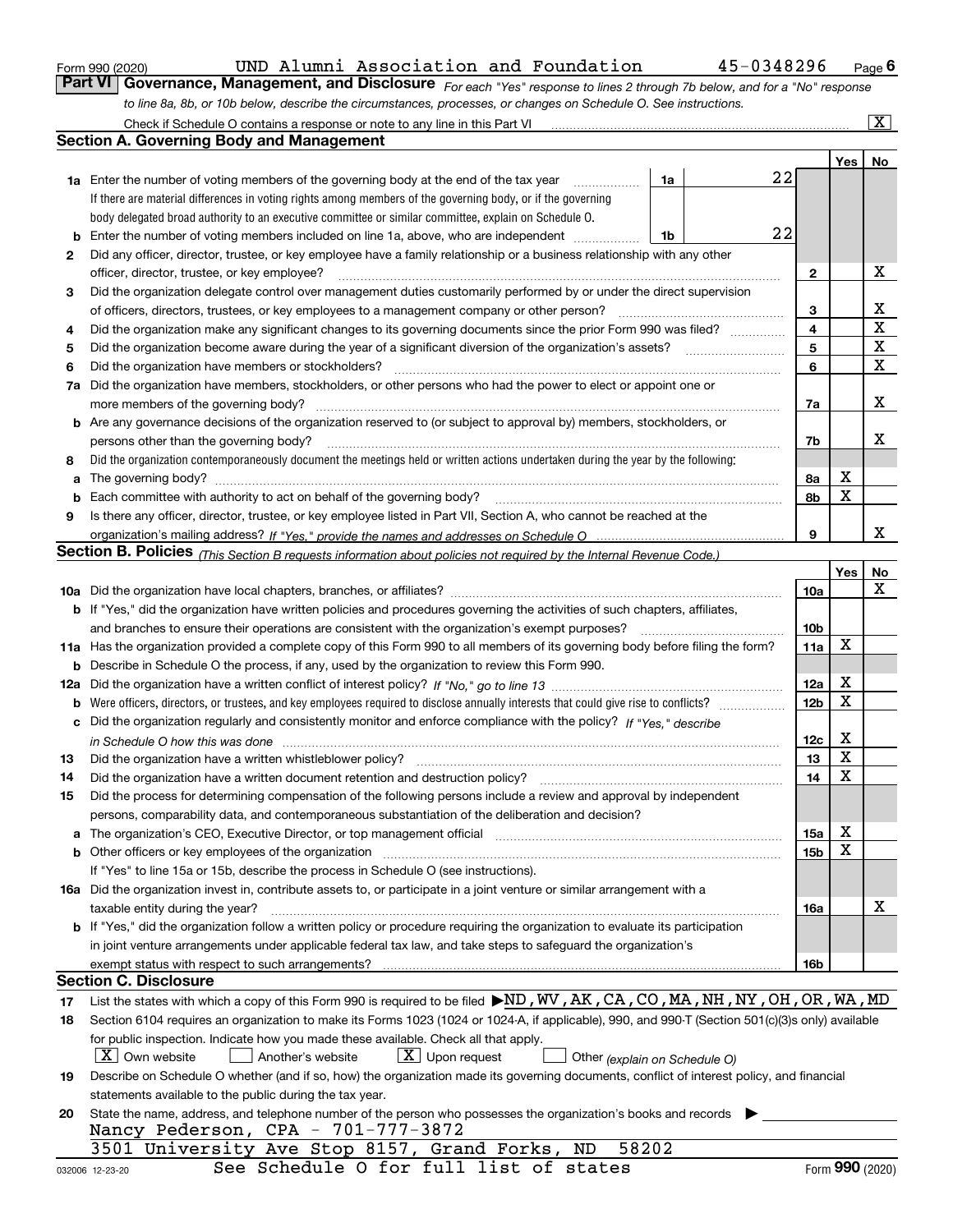$\mathcal{L}^{\text{max}}$ 

**Employees, and Independent Contractors**

Check if Schedule O contains a response or note to any line in this Part VII

**Section A. Officers, Directors, Trustees, Key Employees, and Highest Compensated Employees**

**1a**  Complete this table for all persons required to be listed. Report compensation for the calendar year ending with or within the organization's tax year. **•** List all of the organization's current officers, directors, trustees (whether individuals or organizations), regardless of amount of compensation.

Enter -0- in columns (D), (E), and (F) if no compensation was paid.

 $\bullet$  List all of the organization's  $\,$ current key employees, if any. See instructions for definition of "key employee."

**•** List the organization's five current highest compensated employees (other than an officer, director, trustee, or key employee) who received reportable compensation (Box 5 of Form W-2 and/or Box 7 of Form 1099-MISC) of more than \$100,000 from the organization and any related organizations.

**•** List all of the organization's former officers, key employees, and highest compensated employees who received more than \$100,000 of reportable compensation from the organization and any related organizations.

**former directors or trustees**  ¥ List all of the organization's that received, in the capacity as a former director or trustee of the organization, more than \$10,000 of reportable compensation from the organization and any related organizations.

See instructions for the order in which to list the persons above.

Check this box if neither the organization nor any related organization compensated any current officer, director, or trustee.  $\mathcal{L}^{\text{max}}$ 

| (A)                                    | (B)                    |                                |                       | (C)         |              |                                                                  |        | (D)             | (E)                              | (F)                      |
|----------------------------------------|------------------------|--------------------------------|-----------------------|-------------|--------------|------------------------------------------------------------------|--------|-----------------|----------------------------------|--------------------------|
| Name and title                         | Average                |                                |                       | Position    |              | (do not check more than one                                      |        | Reportable      | Reportable                       | Estimated                |
|                                        | hours per              |                                |                       |             |              | box, unless person is both an<br>officer and a director/trustee) |        | compensation    | compensation                     | amount of                |
|                                        | week                   |                                |                       |             |              |                                                                  |        | from<br>the     | from related                     | other                    |
|                                        | (list any<br>hours for |                                |                       |             |              |                                                                  |        | organization    | organizations<br>(W-2/1099-MISC) | compensation<br>from the |
|                                        | related                |                                |                       |             |              |                                                                  |        | (W-2/1099-MISC) |                                  | organization             |
|                                        | organizations          |                                |                       |             |              |                                                                  |        |                 |                                  | and related              |
|                                        | below                  | Individual trustee or director | Institutional trustee |             | Key employee |                                                                  |        |                 |                                  | organizations            |
|                                        | line)                  |                                |                       | Officer     |              | Highest compensated<br> employee                                 | Former |                 |                                  |                          |
| DeAnna Carlson Zink<br>(1)             | 50.00                  |                                |                       |             |              |                                                                  |        |                 |                                  |                          |
| CEO/Secretary                          |                        |                                |                       | X           |              |                                                                  |        | 305,433.        | $0$ .                            | 43,218.                  |
| Robert Knutson<br>(2)                  | 50.00                  |                                |                       |             |              |                                                                  |        |                 |                                  |                          |
| VP of Operations & Engagement          |                        |                                |                       |             |              | X                                                                |        | 162,981.        | 0.                               | 28,469.                  |
| Michael Mannausau<br>(3)               | 50.00                  |                                |                       |             |              |                                                                  |        |                 |                                  |                          |
| VP of Development                      |                        |                                |                       |             |              | X                                                                |        | 163,292.        | 0.                               | 26,369.                  |
| Daniel Muus<br>(4)                     | 50.00                  |                                |                       |             |              |                                                                  |        |                 |                                  |                          |
| VP of Philanthropy                     |                        |                                |                       |             |              | X                                                                |        | 153,674.        | 0.                               | 32,995.                  |
| Nancy Pederson<br>(5)                  | 50.00                  |                                |                       |             |              |                                                                  |        |                 |                                  |                          |
| VP of Finance/Treasurer                |                        |                                |                       | X           |              |                                                                  |        | 159,016.        | 0.                               | 26,861.                  |
| Kim Woods -Associate VP,<br>(6)        | 50.00                  |                                |                       |             |              |                                                                  |        |                 |                                  |                          |
| Sr. Director of Development for the    |                        |                                |                       |             |              | X                                                                |        | 138,238.        | 0.                               | 26, 273.                 |
| Jonathan Gehrke -Sr. Director o<br>(7) | 50.00                  |                                |                       |             |              |                                                                  |        |                 |                                  |                          |
| Development, School of Aerospace Sci   |                        |                                |                       |             |              | $\overline{\textbf{X}}$                                          |        | 112,513.        | 0.                               | 24,087.                  |
| Sara Garland<br>(8)                    | 1.00                   |                                |                       |             |              |                                                                  |        |                 |                                  |                          |
| Chair                                  |                        | $\mathbf X$                    |                       | X           |              |                                                                  |        | 0.              | 0.                               | $\mathbf 0$ .            |
| John Gray<br>(9)                       | 1.00                   |                                |                       |             |              |                                                                  |        |                 |                                  |                          |
| Vice Chair                             |                        | $\mathbf X$                    |                       | $\mathbf X$ |              |                                                                  |        | 0.              | 0.                               | 0.                       |
| (10) Rick Lee                          | 1.00                   |                                |                       |             |              |                                                                  |        |                 |                                  |                          |
| Director                               |                        | $\mathbf X$                    |                       |             |              |                                                                  |        | 0.              | 0.                               | 0.                       |
| (11) Jonathan Holth                    | 1.00                   |                                |                       |             |              |                                                                  |        |                 |                                  |                          |
| Director                               |                        | $\mathbf X$                    |                       |             |              |                                                                  |        | 0.              | 0.                               | 0.                       |
| (12) Mike Hamerlik                     | 1.00                   |                                |                       |             |              |                                                                  |        |                 |                                  |                          |
| Director                               |                        | $\mathbf x$                    |                       |             |              |                                                                  |        | 0.              | 0.                               | 0.                       |
| (13) Rob Mitchell                      | 1.00                   |                                |                       |             |              |                                                                  |        |                 |                                  |                          |
| Director                               |                        | $\mathbf X$                    |                       |             |              |                                                                  |        | $0$ .           | 0.                               | 0.                       |
| (14) Jim Poolman                       | 1.00                   |                                |                       |             |              |                                                                  |        |                 |                                  |                          |
| Director                               |                        | $\mathbf x$                    |                       |             |              |                                                                  |        | 0.              | 0.                               | $0$ .                    |
| (15) Jodi Rolland                      | 1.00                   |                                |                       |             |              |                                                                  |        |                 |                                  |                          |
| Director                               |                        | $\mathbf X$                    |                       |             |              |                                                                  |        | 0.              | 0.                               | $0_{.}$                  |
| (16) Cindy Blikre                      | 1.00                   |                                |                       |             |              |                                                                  |        |                 |                                  |                          |
| Director                               |                        | $\mathbf x$                    |                       |             |              |                                                                  |        | 0.              | 0.                               | $\mathbf 0$ .            |
| (17) Michael LeBeau                    | 1.00                   |                                |                       |             |              |                                                                  |        |                 |                                  |                          |
| Director                               |                        | $\mathbf X$                    |                       |             |              |                                                                  |        | 0.              | 0.                               | 0.                       |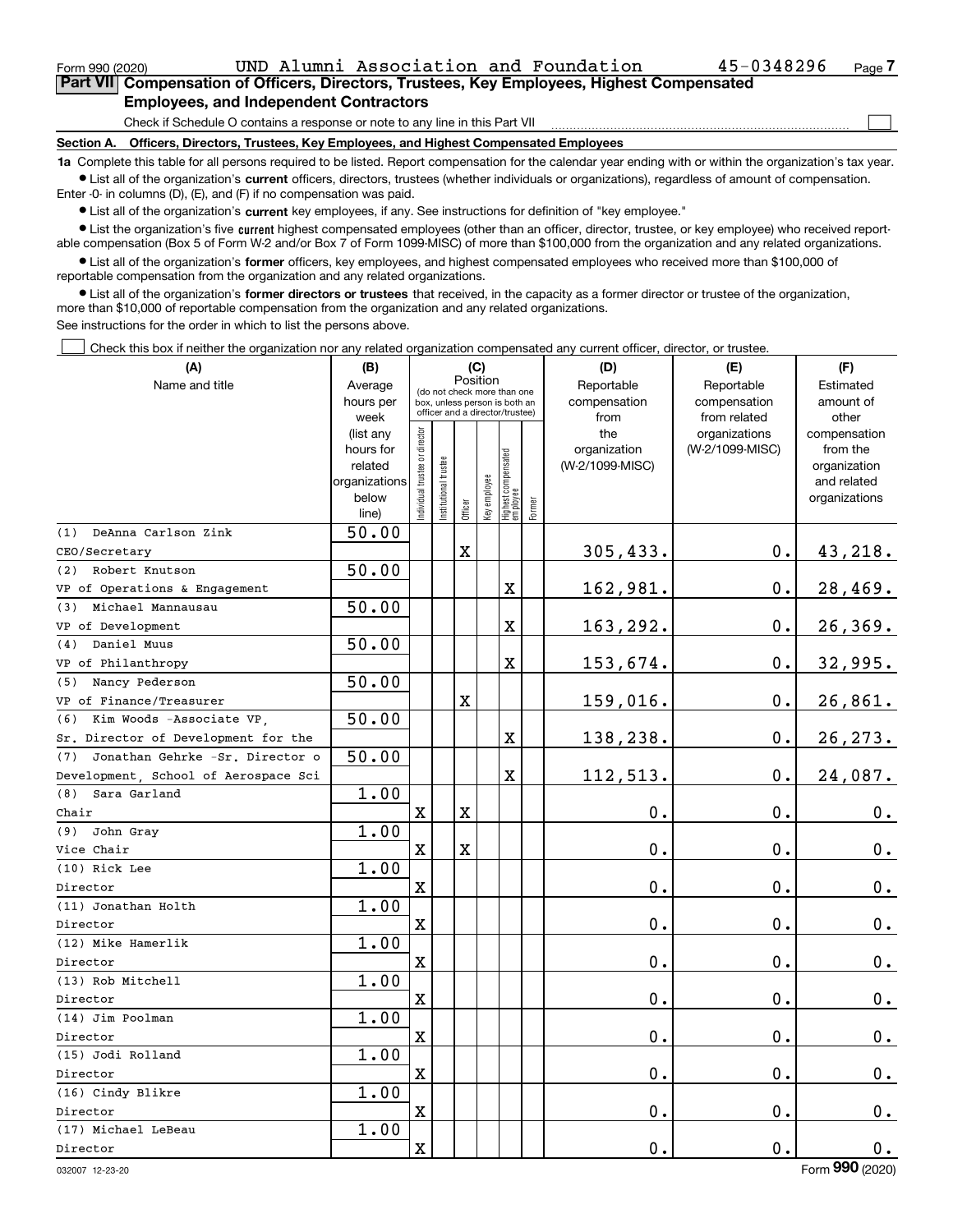| Form 990 (2020)                                                                                                                              |                          |                                |                       |          |              |                                 |        | UND Alumni Association and Foundation | 45-0348296       |               |              | Page 8 |
|----------------------------------------------------------------------------------------------------------------------------------------------|--------------------------|--------------------------------|-----------------------|----------|--------------|---------------------------------|--------|---------------------------------------|------------------|---------------|--------------|--------|
| <b>Part VII</b><br>Section A. Officers, Directors, Trustees, Key Employees, and Highest Compensated Employees (continued)                    |                          |                                |                       |          |              |                                 |        |                                       |                  |               |              |        |
| (A)                                                                                                                                          | (B)                      |                                |                       | (C)      |              |                                 |        | (D)                                   | (E)              |               | (F)          |        |
| Name and title                                                                                                                               | Average                  |                                |                       | Position |              | (do not check more than one     |        | Reportable                            | Reportable       |               | Estimated    |        |
|                                                                                                                                              | hours per                |                                |                       |          |              | box, unless person is both an   |        | compensation                          | compensation     |               | amount of    |        |
|                                                                                                                                              | week                     |                                |                       |          |              | officer and a director/trustee) |        | from                                  | from related     |               | other        |        |
|                                                                                                                                              | (list any                |                                |                       |          |              |                                 |        | the                                   | organizations    | compensation  |              |        |
|                                                                                                                                              | hours for                |                                |                       |          |              |                                 |        | organization                          | (W-2/1099-MISC)  |               | from the     |        |
|                                                                                                                                              | related<br>organizations |                                |                       |          |              |                                 |        | (W-2/1099-MISC)                       |                  |               | organization |        |
|                                                                                                                                              | below                    |                                |                       |          |              |                                 |        |                                       |                  |               | and related  |        |
|                                                                                                                                              | line)                    | Individual trustee or director | Institutional trustee | Officer  | Key employee | Highest compensated<br>employee | Former |                                       |                  | organizations |              |        |
| (18) Phil Gisi                                                                                                                               | 1.00                     |                                |                       |          |              |                                 |        |                                       |                  |               |              |        |
| Director                                                                                                                                     |                          | X                              |                       |          |              |                                 |        | 0.                                    | Ο.               |               |              | 0.     |
| (19) Marten Hoekstra                                                                                                                         | 1.00                     |                                |                       |          |              |                                 |        |                                       |                  |               |              |        |
| Director                                                                                                                                     |                          | X                              |                       |          |              |                                 |        | 0.                                    | Ο.               |               |              | 0.     |
| (20) Chad Wachter                                                                                                                            | 1.00                     |                                |                       |          |              |                                 |        |                                       |                  |               |              |        |
| Director                                                                                                                                     |                          | X                              |                       |          |              |                                 |        | 0.                                    | Ο.               |               |              | 0.     |
| (21) Doug Mark                                                                                                                               | 1.00                     |                                |                       |          |              |                                 |        |                                       |                  |               |              |        |
| Director                                                                                                                                     |                          | X                              |                       |          |              |                                 |        | 0.                                    | Ο.               |               |              | 0.     |
| (22) Karen Phillips                                                                                                                          | 1.00                     |                                |                       |          |              |                                 |        |                                       |                  |               |              |        |
| Director                                                                                                                                     |                          | X                              |                       |          |              |                                 |        | 0.                                    | Ο.               |               |              | 0.     |
| (23) Darla Adams                                                                                                                             | 1.00                     |                                |                       |          |              |                                 |        |                                       |                  |               |              |        |
| Director                                                                                                                                     |                          | X                              |                       |          |              |                                 |        | 0.                                    | Ο.               |               |              | 0.     |
| (24) Lisa Barnes                                                                                                                             | 1.00                     |                                |                       |          |              |                                 |        |                                       |                  |               |              |        |
| Director                                                                                                                                     |                          | X                              |                       |          |              |                                 |        | 0.                                    | Ο.               |               |              | 0.     |
| (25) Angie Freeman                                                                                                                           | 1.00                     |                                |                       |          |              |                                 |        |                                       |                  |               |              |        |
| Director                                                                                                                                     |                          | X                              |                       |          |              |                                 |        | 0.                                    | Ο.               |               |              | 0.     |
| (26) Charles MacFarlane                                                                                                                      | 1.00                     |                                |                       |          |              |                                 |        |                                       |                  |               |              |        |
| Director                                                                                                                                     |                          | $\mathbf x$                    |                       |          |              |                                 |        | 0.                                    | 0.               |               |              | 0.     |
|                                                                                                                                              |                          |                                |                       |          |              |                                 |        | 1, 195, 147.                          | $\overline{0}$ . | 208, 272.     |              |        |
| c Total from continuation sheets to Part VII, Section A                                                                                      |                          |                                |                       |          |              |                                 |        | 0.                                    | 0.               |               |              | 0.     |
|                                                                                                                                              |                          |                                |                       |          |              |                                 |        | 1, 195, 147.                          | 0.               | 208, 272.     |              |        |
| Total number of individuals (including but not limited to those listed above) who received more than \$100,000 of reportable<br>$\mathbf{2}$ |                          |                                |                       |          |              |                                 |        |                                       |                  |               |              |        |
| compensation from the organization                                                                                                           |                          |                                |                       |          |              |                                 |        |                                       |                  |               |              | 8      |
|                                                                                                                                              |                          |                                |                       |          |              |                                 |        |                                       |                  |               | Yes          | No     |
| 3<br>Did the organization list any former officer, director, trustee, key employee, or highest compensated employee on                       |                          |                                |                       |          |              |                                 |        |                                       |                  |               |              |        |
| line 1a? If "Yes," complete Schedule J for such individual manufactured contained and the Yes," complete Schedule J for such individual      |                          |                                |                       |          |              |                                 |        |                                       |                  | 3             |              | X      |
| For any individual listed on line 1a, is the sum of reportable compensation and other compensation from the organization                     |                          |                                |                       |          |              |                                 |        |                                       |                  |               |              |        |
|                                                                                                                                              |                          |                                |                       |          |              |                                 |        |                                       |                  | 4             | X            |        |
| Did any person listed on line 1a receive or accrue compensation from any unrelated organization or individual for services<br>5              |                          |                                |                       |          |              |                                 |        |                                       |                  |               |              | X      |
| rendered to the organization? If "Yes." complete Schedule J for such person.<br><b>Section B. Independent Contractors</b>                    |                          |                                |                       |          |              |                                 |        |                                       |                  | 5             |              |        |
| Complete this table for your five highest compensated independent contractors that received more than \$100,000 of compensation from<br>1.   |                          |                                |                       |          |              |                                 |        |                                       |                  |               |              |        |
| the organization. Report compensation for the calendar year ending with or within the organization's tax year.                               |                          |                                |                       |          |              |                                 |        |                                       |                  |               |              |        |
| (A)                                                                                                                                          |                          |                                |                       |          |              |                                 |        | (B)                                   |                  | (C)           |              |        |
| Name and business address                                                                                                                    |                          |                                |                       |          |              |                                 |        | Description of services               |                  | Compensation  |              |        |
| Forum Communications Printing                                                                                                                |                          |                                |                       |          |              |                                 |        |                                       |                  |               |              |        |
| PO Box 2065, Fargo, ND 58107                                                                                                                 |                          |                                |                       |          |              |                                 |        | Printing                              |                  | 183,635.      |              |        |
| Blackbaud, Inc.                                                                                                                              |                          |                                |                       |          |              |                                 |        |                                       |                  |               |              |        |
| PO Box 844827, Boston, MA 02284-4827                                                                                                         |                          |                                |                       |          |              |                                 |        | Software Management                   |                  | 167,414.      |              |        |
| Evertrue Inc, 330 Congress St 2nd Floor,                                                                                                     |                          |                                |                       |          |              |                                 |        | Digital Advancement                   |                  |               |              |        |
| Boston, MA 02210                                                                                                                             |                          |                                |                       |          |              |                                 |        | Program Management                    |                  | 135,000.      |              |        |
|                                                                                                                                              |                          |                                |                       |          |              |                                 |        |                                       |                  |               |              |        |
|                                                                                                                                              |                          |                                |                       |          |              |                                 |        |                                       |                  |               |              |        |
|                                                                                                                                              |                          |                                |                       |          |              |                                 |        |                                       |                  |               |              |        |
|                                                                                                                                              |                          |                                |                       |          |              |                                 |        |                                       |                  |               |              |        |

**2**Total number of independent contractors (including but not limited to those listed above) who received more than  $$100,000$  of compensation from the organization  $\blacktriangleright$   $\bf{3}$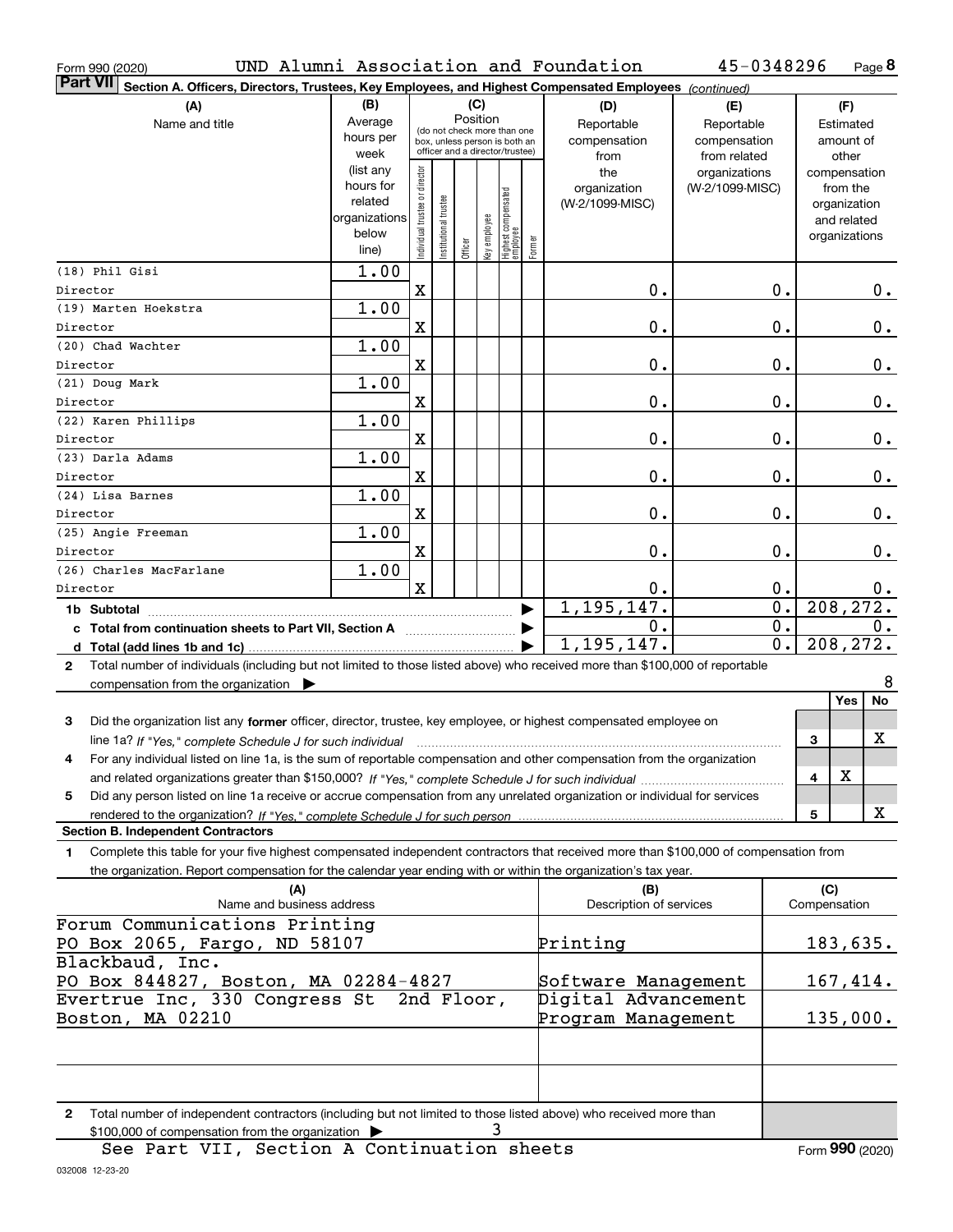| Form 990<br><b>Part VII</b>                                                                            |                          |                                |                        |         |              |                              |        | UND Alumni Association and Foundation | 45-0348296                                       |                                   |
|--------------------------------------------------------------------------------------------------------|--------------------------|--------------------------------|------------------------|---------|--------------|------------------------------|--------|---------------------------------------|--------------------------------------------------|-----------------------------------|
| Section A. Officers, Directors, Trustees, Key Employees, and Highest Compensated Employees (continued) |                          |                                |                        |         |              |                              |        |                                       |                                                  |                                   |
| (A)                                                                                                    | (B)                      |                                |                        |         | (C)          |                              |        | (D)                                   | (E)                                              | (F)                               |
| Name and title                                                                                         | Average                  |                                |                        |         | Position     |                              |        | Reportable                            | Reportable                                       | Estimated                         |
|                                                                                                        | hours                    |                                | (check all that apply) |         |              |                              |        | compensation                          | compensation                                     | amount of                         |
|                                                                                                        | per<br>week<br>(list any |                                |                        |         |              | Highest compensated employee |        | from<br>the<br>organization           | from related<br>organizations<br>(W-2/1099-MISC) | other<br>compensation<br>from the |
|                                                                                                        | hours for                | Individual trustee or director |                        |         |              |                              |        | (W-2/1099-MISC)                       |                                                  | organization                      |
|                                                                                                        | related                  |                                | Institutional trustee  |         |              |                              |        |                                       |                                                  | and related                       |
|                                                                                                        | organizations            |                                |                        |         | Key employee |                              |        |                                       |                                                  | organizations                     |
|                                                                                                        | below                    |                                |                        | Officer |              |                              | Former |                                       |                                                  |                                   |
|                                                                                                        | line)                    |                                |                        |         |              |                              |        |                                       |                                                  |                                   |
| (27) Karen Thingelstad                                                                                 | 1.00                     |                                |                        |         |              |                              |        |                                       |                                                  |                                   |
| Director                                                                                               |                          | $\mathbf X$                    |                        |         |              |                              |        | $\mathbf 0$ .                         | $0$ .                                            | $0_{\bullet}$                     |
| (28) Scott Fredericksen                                                                                | 1.00                     |                                |                        |         |              |                              |        |                                       |                                                  |                                   |
| Director                                                                                               |                          | $\mathbf x$                    |                        |         |              |                              |        | $\mathbf 0$ .                         | $0$ .                                            | 0.                                |
| (29) David St. Peter                                                                                   | 1.00                     |                                |                        |         |              |                              |        |                                       |                                                  |                                   |
| Director                                                                                               |                          | $\mathbf x$                    |                        |         |              |                              |        | $\mathbf 0$ .                         | $0$ .                                            | 0.                                |
|                                                                                                        |                          |                                |                        |         |              |                              |        |                                       |                                                  |                                   |
|                                                                                                        |                          |                                |                        |         |              |                              |        |                                       |                                                  |                                   |
|                                                                                                        |                          |                                |                        |         |              |                              |        |                                       |                                                  |                                   |
|                                                                                                        |                          |                                |                        |         |              |                              |        |                                       |                                                  |                                   |
|                                                                                                        |                          |                                |                        |         |              |                              |        |                                       |                                                  |                                   |
|                                                                                                        |                          |                                |                        |         |              |                              |        |                                       |                                                  |                                   |
|                                                                                                        |                          |                                |                        |         |              |                              |        |                                       |                                                  |                                   |
|                                                                                                        |                          |                                |                        |         |              |                              |        |                                       |                                                  |                                   |
|                                                                                                        |                          |                                |                        |         |              |                              |        |                                       |                                                  |                                   |
|                                                                                                        |                          |                                |                        |         |              |                              |        |                                       |                                                  |                                   |
|                                                                                                        |                          |                                |                        |         |              |                              |        |                                       |                                                  |                                   |
|                                                                                                        |                          |                                |                        |         |              |                              |        |                                       |                                                  |                                   |
|                                                                                                        |                          |                                |                        |         |              |                              |        |                                       |                                                  |                                   |
|                                                                                                        |                          |                                |                        |         |              |                              |        |                                       |                                                  |                                   |
|                                                                                                        |                          |                                |                        |         |              |                              |        |                                       |                                                  |                                   |
|                                                                                                        |                          |                                |                        |         |              |                              |        |                                       |                                                  |                                   |
|                                                                                                        |                          |                                |                        |         |              |                              |        |                                       |                                                  |                                   |
|                                                                                                        |                          |                                |                        |         |              |                              |        |                                       |                                                  |                                   |
|                                                                                                        |                          |                                |                        |         |              |                              |        |                                       |                                                  |                                   |
|                                                                                                        |                          |                                |                        |         |              |                              |        |                                       |                                                  |                                   |
|                                                                                                        |                          |                                |                        |         |              |                              |        |                                       |                                                  |                                   |
|                                                                                                        |                          |                                |                        |         |              |                              |        |                                       |                                                  |                                   |
|                                                                                                        |                          |                                |                        |         |              |                              |        |                                       |                                                  |                                   |
|                                                                                                        |                          |                                |                        |         |              |                              |        |                                       |                                                  |                                   |
|                                                                                                        |                          |                                |                        |         |              |                              |        |                                       |                                                  |                                   |
|                                                                                                        |                          |                                |                        |         |              |                              |        |                                       |                                                  |                                   |
|                                                                                                        |                          |                                |                        |         |              |                              |        |                                       |                                                  |                                   |
|                                                                                                        |                          |                                |                        |         |              |                              |        |                                       |                                                  |                                   |
|                                                                                                        |                          |                                |                        |         |              |                              |        |                                       |                                                  |                                   |
|                                                                                                        |                          |                                |                        |         |              |                              |        |                                       |                                                  |                                   |
|                                                                                                        |                          |                                |                        |         |              |                              |        |                                       |                                                  |                                   |
|                                                                                                        |                          |                                |                        |         |              |                              |        |                                       |                                                  |                                   |
|                                                                                                        |                          |                                |                        |         |              |                              |        |                                       |                                                  |                                   |
|                                                                                                        |                          |                                |                        |         |              |                              |        |                                       |                                                  |                                   |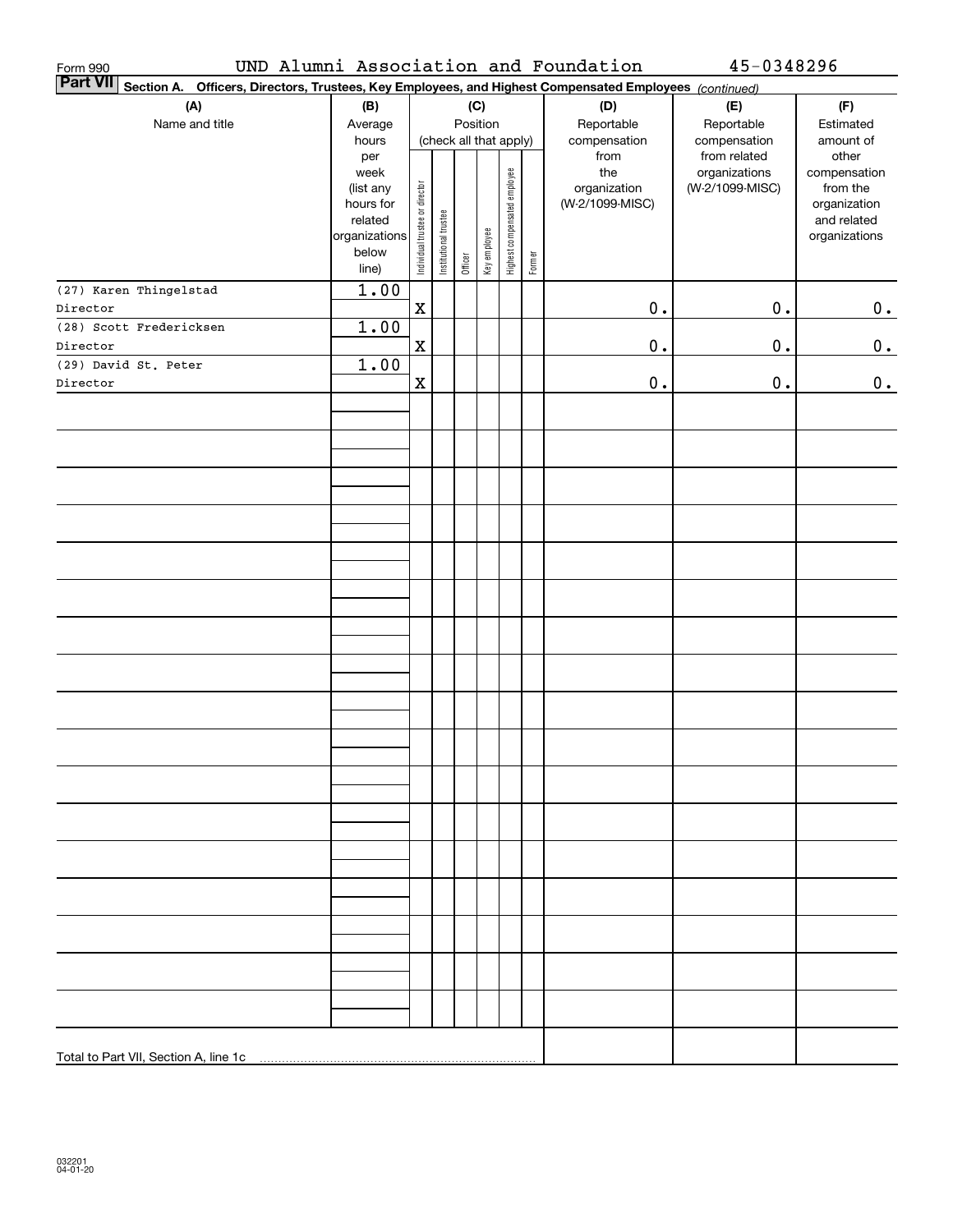|                                                           |                                            |    | Form 990 (2020)                                                               |                |                    |             |                      | UND Alumni Association and Foundation |                          | 45-0348296        | Page 9                  |
|-----------------------------------------------------------|--------------------------------------------|----|-------------------------------------------------------------------------------|----------------|--------------------|-------------|----------------------|---------------------------------------|--------------------------|-------------------|-------------------------|
| <b>Part VIII</b>                                          |                                            |    | <b>Statement of Revenue</b>                                                   |                |                    |             |                      |                                       |                          |                   |                         |
|                                                           |                                            |    | Check if Schedule O contains a response or note to any line in this Part VIII |                |                    |             |                      |                                       |                          |                   |                         |
|                                                           |                                            |    |                                                                               |                |                    |             |                      | (A)<br>Total revenue                  | (B)<br>Related or exempt | (C)<br>Unrelated  | (D)<br>Revenue excluded |
|                                                           |                                            |    |                                                                               |                |                    |             |                      |                                       | function revenue         | Ibusiness revenue | from tax under          |
|                                                           |                                            |    |                                                                               |                |                    |             |                      |                                       |                          |                   | sections 512 - 514      |
|                                                           |                                            |    | 1 a Federated campaigns                                                       |                | 1a                 |             |                      |                                       |                          |                   |                         |
|                                                           | 1 <sub>b</sub><br><b>b</b> Membership dues |    |                                                                               | 714,401.       |                    |             |                      |                                       |                          |                   |                         |
|                                                           |                                            |    | c Fundraising events                                                          |                | 1 <sub>c</sub>     |             | 81,288.              |                                       |                          |                   |                         |
|                                                           |                                            |    | d Related organizations                                                       |                | 1 <sub>d</sub>     |             |                      |                                       |                          |                   |                         |
|                                                           |                                            |    | e Government grants (contributions)                                           |                | 1e                 |             | 873,582.             |                                       |                          |                   |                         |
|                                                           |                                            |    | f All other contributions, gifts, grants, and                                 |                |                    |             |                      |                                       |                          |                   |                         |
| Contributions, Gifts, Grants<br>and Other Similar Amounts |                                            |    | similar amounts not included above                                            |                | 1f                 |             | 31,093,030.          |                                       |                          |                   |                         |
|                                                           |                                            |    | Noncash contributions included in lines 1a-1f                                 |                | $1g$   \$          |             | 3,715,883.           |                                       |                          |                   |                         |
|                                                           |                                            |    |                                                                               |                |                    |             |                      | 32,762,301.                           |                          |                   |                         |
|                                                           |                                            |    |                                                                               |                |                    |             | <b>Business Code</b> |                                       |                          |                   |                         |
|                                                           |                                            | 2a | University Support                                                            |                |                    |             | 561000               | 7,001,114.                            | 7,001,114.               |                   |                         |
|                                                           |                                            | b  |                                                                               |                |                    |             |                      |                                       |                          |                   |                         |
|                                                           | с                                          |    |                                                                               |                |                    |             |                      |                                       |                          |                   |                         |
|                                                           |                                            | d  |                                                                               |                |                    |             |                      |                                       |                          |                   |                         |
| Program Service<br>Revenue                                |                                            |    |                                                                               |                |                    |             |                      |                                       |                          |                   |                         |
|                                                           |                                            | f  | All other program service revenue                                             |                |                    |             |                      |                                       |                          |                   |                         |
|                                                           |                                            | a  |                                                                               |                |                    |             |                      | 7,001,114.                            |                          |                   |                         |
|                                                           | 3                                          |    | Investment income (including dividends, interest, and                         |                |                    |             |                      |                                       |                          |                   |                         |
|                                                           |                                            |    |                                                                               |                |                    | 10,604,727. |                      | $-30,843.$                            | 10,635,570.              |                   |                         |
|                                                           | 4                                          |    | Income from investment of tax-exempt bond proceeds                            |                |                    |             |                      |                                       |                          |                   |                         |
|                                                           | 5                                          |    |                                                                               |                |                    |             |                      | 286,672.                              |                          |                   | 286,672.                |
|                                                           |                                            |    |                                                                               |                | (i) Real           |             | (ii) Personal        |                                       |                          |                   |                         |
|                                                           |                                            |    | 6 a Gross rents<br>.                                                          | 6a             | 134,700.           |             |                      |                                       |                          |                   |                         |
|                                                           |                                            |    | <b>b</b> Less: rental expenses $\ldots$                                       | 6 <sub>b</sub> |                    | 0.          |                      |                                       |                          |                   |                         |
|                                                           |                                            | c  | Rental income or (loss)                                                       | 6с             | 134,700.           |             |                      |                                       |                          |                   |                         |
|                                                           |                                            |    | d Net rental income or (loss)                                                 |                |                    |             |                      | 134,700.                              |                          |                   | 134,700.                |
|                                                           |                                            |    | 7 a Gross amount from sales of                                                |                | (i) Securities     |             | (ii) Other           |                                       |                          |                   |                         |
|                                                           |                                            |    | assets other than inventory                                                   |                | $7a$ 29, 789, 872. |             |                      |                                       |                          |                   |                         |
|                                                           |                                            |    | <b>b</b> Less: cost or other basis                                            |                |                    |             |                      |                                       |                          |                   |                         |
| venue                                                     |                                            |    | and sales expenses                                                            |                | $7b$ $29,853,832.$ |             |                      |                                       |                          |                   |                         |
|                                                           |                                            |    | c Gain or (loss)                                                              | 7c             | $-63,960.$         |             |                      |                                       |                          |                   |                         |
|                                                           |                                            |    |                                                                               |                |                    |             |                      | $-63,960$ .                           |                          |                   | $-63,960$ .             |
| Other Re                                                  |                                            |    | 8 a Gross income from fundraising events (not                                 |                |                    |             |                      |                                       |                          |                   |                         |
|                                                           |                                            |    | including \$<br>$81,288.$ of                                                  |                |                    |             |                      |                                       |                          |                   |                         |
|                                                           |                                            |    | contributions reported on line 1c). See                                       |                |                    |             |                      |                                       |                          |                   |                         |
|                                                           |                                            |    |                                                                               |                |                    | 8a          | 80, 315.             |                                       |                          |                   |                         |
|                                                           |                                            |    |                                                                               |                |                    | l 8b        | 73,964.              | 6,351.                                |                          |                   | 6,351.                  |
|                                                           |                                            |    | c Net income or (loss) from fundraising events                                |                |                    |             |                      |                                       |                          |                   |                         |
|                                                           |                                            |    | 9 a Gross income from gaming activities. See                                  |                |                    |             | 1,960.               |                                       |                          |                   |                         |
|                                                           |                                            |    |                                                                               |                |                    | 9а          | 0.                   |                                       |                          |                   |                         |
|                                                           |                                            |    |                                                                               |                |                    | l 9b        |                      | 1,960.                                |                          |                   | 1,960.                  |
|                                                           |                                            |    | c Net income or (loss) from gaming activities                                 |                |                    |             |                      |                                       |                          |                   |                         |
|                                                           |                                            |    | 10 a Gross sales of inventory, less returns                                   |                |                    |             |                      |                                       |                          |                   |                         |
|                                                           |                                            |    |                                                                               |                |                    | 10a         |                      |                                       |                          |                   |                         |
|                                                           | 10b<br><b>b</b> Less: cost of goods sold   |    |                                                                               |                |                    |             |                      |                                       |                          |                   |                         |
|                                                           |                                            |    | c Net income or (loss) from sales of inventory                                |                |                    |             | <b>Business Code</b> |                                       |                          |                   |                         |
|                                                           |                                            |    | Advertising                                                                   |                |                    |             | 511120               | 42,650.                               |                          | 42,650.           |                         |
|                                                           | 11 a                                       |    | Employment Job Letter                                                         |                |                    |             | 561520               | 600.                                  |                          | 600               |                         |
|                                                           |                                            | b  | Alumni Tours                                                                  |                |                    |             | 561520               | 321,                                  |                          | 321               |                         |
| Miscellaneous<br>Revenue                                  |                                            | C  |                                                                               |                |                    |             |                      |                                       |                          |                   |                         |
|                                                           |                                            |    |                                                                               |                |                    |             |                      |                                       |                          |                   |                         |
|                                                           |                                            |    | e Total. Add lines 11a-11d                                                    |                |                    |             |                      | 43,571.                               |                          |                   |                         |
|                                                           | 12                                         |    | <b>Total revenue.</b> See instructions                                        |                |                    |             |                      | 50, 777, 436.                         | 7,001,114.               | 12,728.           | 11,001,293.             |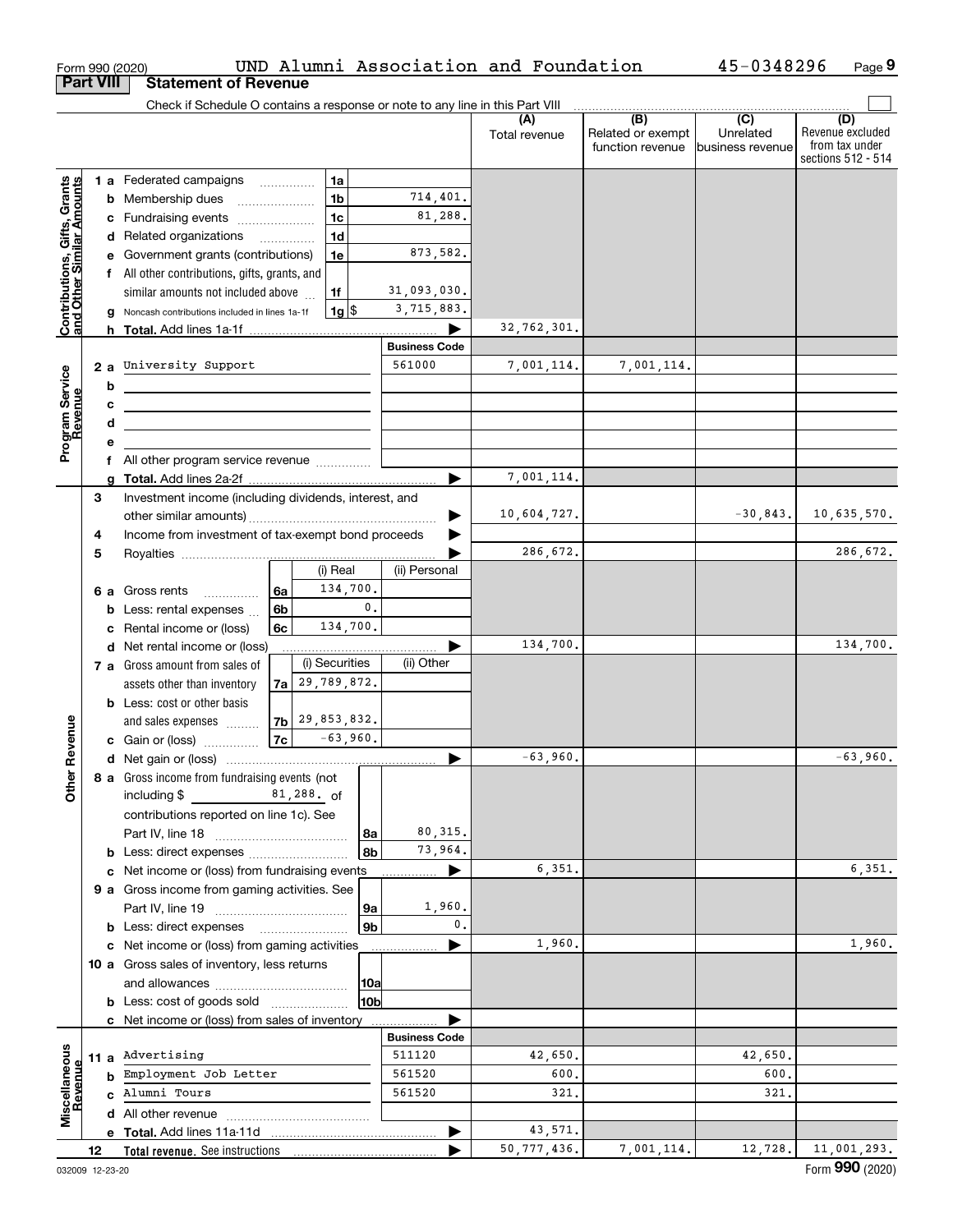|              | Section 501(c)(3) and 501(c)(4) organizations must complete all columns. All other organizations must complete column (A).                                                                                 |                       |                                    |                                           |                                |  |  |  |  |  |  |
|--------------|------------------------------------------------------------------------------------------------------------------------------------------------------------------------------------------------------------|-----------------------|------------------------------------|-------------------------------------------|--------------------------------|--|--|--|--|--|--|
|              | Check if Schedule O contains a response or note to any line in this Part IX                                                                                                                                |                       |                                    |                                           |                                |  |  |  |  |  |  |
|              | Do not include amounts reported on lines 6b,<br>7b, 8b, 9b, and 10b of Part VIII.                                                                                                                          | (A)<br>Total expenses | (B)<br>Program service<br>expenses | (C)<br>Management and<br>general expenses | (D)<br>Fundraising<br>expenses |  |  |  |  |  |  |
| 1.           | Grants and other assistance to domestic organizations                                                                                                                                                      |                       |                                    |                                           |                                |  |  |  |  |  |  |
|              | and domestic governments. See Part IV, line 21                                                                                                                                                             |                       | 21,506,878. 21,506,878.            |                                           |                                |  |  |  |  |  |  |
| $\mathbf{2}$ | Grants and other assistance to domestic                                                                                                                                                                    |                       |                                    |                                           |                                |  |  |  |  |  |  |
|              | individuals. See Part IV, line 22                                                                                                                                                                          |                       |                                    |                                           |                                |  |  |  |  |  |  |
| 3            | Grants and other assistance to foreign                                                                                                                                                                     |                       |                                    |                                           |                                |  |  |  |  |  |  |
|              | organizations, foreign governments, and foreign                                                                                                                                                            |                       |                                    |                                           |                                |  |  |  |  |  |  |
|              | individuals. See Part IV, lines 15 and 16                                                                                                                                                                  |                       |                                    |                                           |                                |  |  |  |  |  |  |
| 4            | Benefits paid to or for members                                                                                                                                                                            |                       |                                    |                                           |                                |  |  |  |  |  |  |
| 5            | Compensation of current officers, directors,                                                                                                                                                               |                       |                                    |                                           |                                |  |  |  |  |  |  |
|              | trustees, and key employees                                                                                                                                                                                | 557,416.              | 94,803.                            | 298,238.                                  | 164,375.                       |  |  |  |  |  |  |
| 6            | Compensation not included above to disqualified                                                                                                                                                            |                       |                                    |                                           |                                |  |  |  |  |  |  |
|              | persons (as defined under section 4958(f)(1)) and                                                                                                                                                          |                       |                                    |                                           |                                |  |  |  |  |  |  |
|              | persons described in section 4958(c)(3)(B)                                                                                                                                                                 |                       |                                    |                                           |                                |  |  |  |  |  |  |
| 7            |                                                                                                                                                                                                            | 3,347,157.            | 633,608.                           | 1,000,103.                                | 1,713,446.                     |  |  |  |  |  |  |
| 8            | Pension plan accruals and contributions (include                                                                                                                                                           |                       |                                    |                                           |                                |  |  |  |  |  |  |
|              | section 401(k) and 403(b) employer contributions)                                                                                                                                                          | 292,133.              | 41,509.                            | 92,080.                                   | 158,544.                       |  |  |  |  |  |  |
| 9            |                                                                                                                                                                                                            | 419,981.              | 60, 171.                           | 140, 767.                                 | 219,043.                       |  |  |  |  |  |  |
| 10           |                                                                                                                                                                                                            | 266,905.              | 38,949.                            | 92,467.                                   | 135,489.                       |  |  |  |  |  |  |
| 11           | Fees for services (nonemployees):                                                                                                                                                                          |                       |                                    |                                           |                                |  |  |  |  |  |  |
| a            |                                                                                                                                                                                                            |                       |                                    |                                           |                                |  |  |  |  |  |  |
| b            |                                                                                                                                                                                                            |                       |                                    |                                           |                                |  |  |  |  |  |  |
|              |                                                                                                                                                                                                            | 45,161.               |                                    | 45,161.                                   |                                |  |  |  |  |  |  |
|              |                                                                                                                                                                                                            |                       |                                    |                                           |                                |  |  |  |  |  |  |
| е            | Professional fundraising services. See Part IV, line 17                                                                                                                                                    | 12,125.               |                                    |                                           | 12, 125.                       |  |  |  |  |  |  |
| f            | Investment management fees                                                                                                                                                                                 | 5,982,979.            |                                    | 5,982,979.                                |                                |  |  |  |  |  |  |
|              | g Other. (If line 11g amount exceeds 10% of line 25,                                                                                                                                                       |                       |                                    |                                           |                                |  |  |  |  |  |  |
|              | column (A) amount, list line 11g expenses on Sch O.)                                                                                                                                                       | 1,357,071.            | 1,300,360.                         |                                           | 56,711.                        |  |  |  |  |  |  |
| 12           |                                                                                                                                                                                                            | 64,740.               | 40,558.                            | 1,155.                                    | 23,027.                        |  |  |  |  |  |  |
| 13           |                                                                                                                                                                                                            | 376,459.              | 260, 226.                          | 19,678.                                   | 96,555.                        |  |  |  |  |  |  |
| 14           |                                                                                                                                                                                                            | 461,636.              | 5,698.                             | 349,063.                                  | 106,875.                       |  |  |  |  |  |  |
| 15           |                                                                                                                                                                                                            |                       |                                    |                                           |                                |  |  |  |  |  |  |
| 16           |                                                                                                                                                                                                            |                       |                                    |                                           |                                |  |  |  |  |  |  |
| 17           |                                                                                                                                                                                                            | 43,856.               | 6,848.                             |                                           | 37,008.                        |  |  |  |  |  |  |
| 18           | Payments of travel or entertainment expenses                                                                                                                                                               |                       |                                    |                                           |                                |  |  |  |  |  |  |
|              | for any federal, state, or local public officials                                                                                                                                                          |                       |                                    |                                           |                                |  |  |  |  |  |  |
| 19           | Conferences, conventions, and meetings                                                                                                                                                                     | 49,791.               | 14,224.                            | $\overline{132}$ .                        | 35,435.                        |  |  |  |  |  |  |
| 20           | Interest                                                                                                                                                                                                   | 192, 201.             | 193,801.                           | $-1,600.$                                 |                                |  |  |  |  |  |  |
| 21           |                                                                                                                                                                                                            |                       |                                    |                                           |                                |  |  |  |  |  |  |
| 22           | Depreciation, depletion, and amortization                                                                                                                                                                  | 316,823.              | 31,683.                            | 221,776.                                  | 63,364.                        |  |  |  |  |  |  |
| 23           | Insurance                                                                                                                                                                                                  | $\overline{41,291}$ . |                                    | 41,291.                                   |                                |  |  |  |  |  |  |
| 24           | Other expenses. Itemize expenses not covered<br>above (List miscellaneous expenses on line 24e. If<br>line 24e amount exceeds 10% of line 25, column (A)<br>amount, list line 24e expenses on Schedule O.) |                       |                                    |                                           |                                |  |  |  |  |  |  |
|              | a Gorecki Building                                                                                                                                                                                         | 226,847.              |                                    | 226,847.                                  |                                |  |  |  |  |  |  |
| b            | Gorecki Events                                                                                                                                                                                             | 8,626.                |                                    | 8,626.                                    |                                |  |  |  |  |  |  |
| c            |                                                                                                                                                                                                            |                       |                                    |                                           |                                |  |  |  |  |  |  |
| d            |                                                                                                                                                                                                            |                       |                                    |                                           |                                |  |  |  |  |  |  |
|              | e All other expenses                                                                                                                                                                                       | 151,298.              | 17,189.                            | 93, 136.                                  | 40,973.                        |  |  |  |  |  |  |
| 25           | Total functional expenses. Add lines 1 through 24e                                                                                                                                                         | 35, 721, 374.         | 24, 246, 505.                      | 8,611,899.                                | 2,862,970.                     |  |  |  |  |  |  |
| 26           | Joint costs. Complete this line only if the organization                                                                                                                                                   |                       |                                    |                                           |                                |  |  |  |  |  |  |
|              | reported in column (B) joint costs from a combined                                                                                                                                                         |                       |                                    |                                           |                                |  |  |  |  |  |  |
|              | educational campaign and fundraising solicitation.                                                                                                                                                         |                       |                                    |                                           |                                |  |  |  |  |  |  |
|              | Check here       if following SOP 98-2 (ASC 958-720)                                                                                                                                                       |                       |                                    |                                           |                                |  |  |  |  |  |  |

Form 990 (2020) Page **Part IX Statement of Functional Expenses**

UND Alumni Association and Foundation 45-0348296

**10**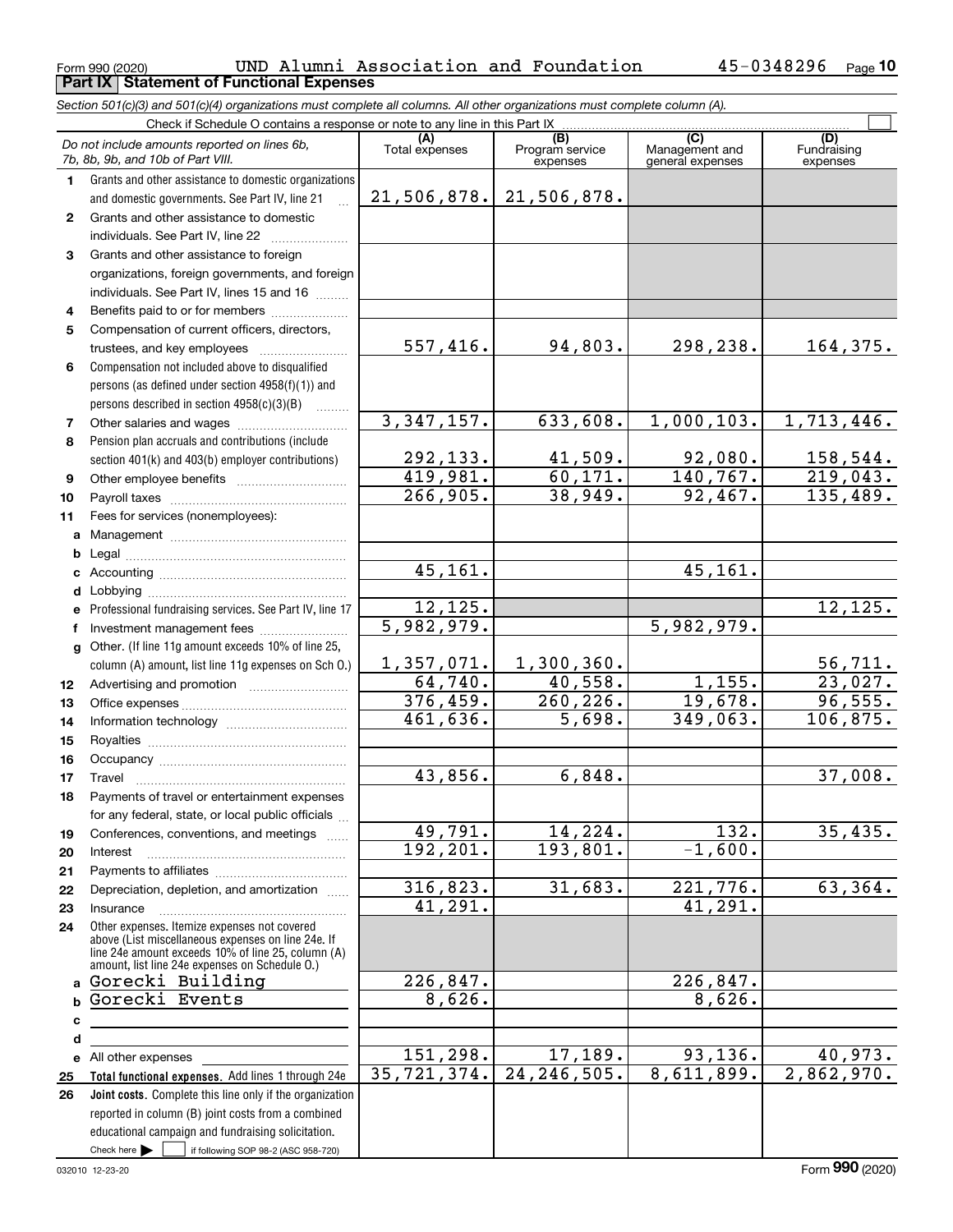| Form 990 (2020) |                               |
|-----------------|-------------------------------|
|                 | <b>Part X   Balance Sheet</b> |

**11**

|                             |    |                                                                                            |                                  |                 | (A)<br>Beginning of year   |                         | (B)<br>End of year           |          |
|-----------------------------|----|--------------------------------------------------------------------------------------------|----------------------------------|-----------------|----------------------------|-------------------------|------------------------------|----------|
|                             | 1  |                                                                                            |                                  |                 |                            | $\mathbf{1}$            |                              |          |
|                             | 2  |                                                                                            |                                  |                 | 40, 263, 262.              | $\overline{\mathbf{2}}$ | 27,682,745.                  |          |
|                             | 3  |                                                                                            |                                  |                 | 30,604,465.                | 3                       | 33,639,924.                  |          |
|                             | 4  |                                                                                            |                                  |                 | $\overline{5,268,927.}$    | $\overline{4}$          | 4,715,914.                   |          |
|                             | 5  | Loans and other receivables from any current or former officer, director,                  |                                  |                 |                            |                         |                              |          |
|                             |    | trustee, key employee, creator or founder, substantial contributor, or 35%                 |                                  |                 |                            |                         |                              |          |
|                             |    | controlled entity or family member of any of these persons                                 |                                  |                 |                            | 5                       |                              |          |
|                             | 6  | Loans and other receivables from other disqualified persons (as defined                    |                                  |                 |                            |                         |                              |          |
|                             |    | under section 4958(f)(1)), and persons described in section 4958(c)(3)(B)                  |                                  |                 |                            | 6                       |                              |          |
|                             | 7  |                                                                                            |                                  |                 | 41,643.                    | $\overline{7}$          |                              | 36, 240. |
| Assets                      | 8  |                                                                                            |                                  |                 | 8                          |                         |                              |          |
|                             | 9  | Prepaid expenses and deferred charges                                                      |                                  | 100, 806.       | $\boldsymbol{9}$           |                         | 361,866.                     |          |
|                             |    | 10a Land, buildings, and equipment: cost or other                                          |                                  |                 |                            |                         |                              |          |
|                             |    | 10a<br>basis. Complete Part VI of Schedule D                                               | <u>18,110,270.</u><br>3,881,421. |                 |                            |                         |                              |          |
|                             |    | 10 <sub>b</sub><br><b>b</b> Less: accumulated depreciation                                 | 14,695,672.                      | 10 <sub>c</sub> | 14, 228, 849.              |                         |                              |          |
|                             | 11 |                                                                                            |                                  |                 | $\overline{212,730,044}$ . | 11                      | 295, 540, 013.               |          |
|                             | 12 |                                                                                            |                                  |                 | 68, 392, 552.              | 12                      | 84, 301, 721.                |          |
|                             | 13 |                                                                                            |                                  |                 |                            | 13                      |                              |          |
|                             | 14 |                                                                                            |                                  |                 | 14                         |                         |                              |          |
|                             | 15 |                                                                                            |                                  |                 | 41,072,876.                | 15                      | 47, 247, 449.                |          |
|                             | 16 |                                                                                            |                                  |                 | 413, 170, 247.             | 16                      | $\overline{507, 754, 721.}$  |          |
|                             | 17 |                                                                                            |                                  |                 | 740, 516.                  | 17                      | 6, 257, 836.                 |          |
|                             | 18 |                                                                                            |                                  |                 | 18                         |                         |                              |          |
|                             | 19 |                                                                                            |                                  | 1,913,668.      | 19                         | 2,397,021.              |                              |          |
|                             | 20 |                                                                                            |                                  |                 | 1,848,338.                 | 20                      | 1,695,483.                   |          |
|                             | 21 | Escrow or custodial account liability. Complete Part IV of Schedule D                      |                                  |                 | 18,634,032.                | 21                      | 22,970,033.                  |          |
|                             | 22 | Loans and other payables to any current or former officer, director,                       |                                  |                 |                            |                         |                              |          |
| Liabilities                 |    | trustee, key employee, creator or founder, substantial contributor, or 35%                 |                                  |                 |                            |                         |                              |          |
|                             |    | controlled entity or family member of any of these persons                                 |                                  |                 |                            | 22                      |                              |          |
|                             | 23 | Secured mortgages and notes payable to unrelated third parties                             |                                  |                 | 3,766,958.                 | 23                      | 3,318,957.                   |          |
|                             | 24 | Unsecured notes and loans payable to unrelated third parties                               |                                  |                 | $\overline{789,000}$ .     | 24                      |                              |          |
|                             | 25 | Other liabilities (including federal income tax, payables to related third                 |                                  |                 |                            |                         |                              |          |
|                             |    | parties, and other liabilities not included on lines 17-24). Complete Part X               |                                  |                 |                            |                         |                              |          |
|                             |    | of Schedule D                                                                              |                                  |                 | $14,508,993.$ 25           |                         | 15,716,699.                  |          |
|                             | 26 |                                                                                            |                                  |                 | $42, 201, 505$ . 26        |                         | 52,356,029.                  |          |
|                             |    | Organizations that follow FASB ASC 958, check here $\blacktriangleright \lfloor X \rfloor$ |                                  |                 |                            |                         |                              |          |
|                             |    | and complete lines 27, 28, 32, and 33.                                                     |                                  |                 |                            |                         |                              |          |
|                             | 27 |                                                                                            |                                  |                 | 42,057,208.                | 27                      | 48, 991, 482.                |          |
|                             | 28 |                                                                                            |                                  |                 | 328, 911, 534.             | 28                      | $\overline{406, 407, 210}$ . |          |
|                             |    | Organizations that do not follow FASB ASC 958, check here $\blacktriangleright$            |                                  |                 |                            |                         |                              |          |
| Net Assets or Fund Balances |    | and complete lines 29 through 33.                                                          |                                  |                 |                            |                         |                              |          |
|                             | 29 |                                                                                            |                                  |                 |                            | 29                      |                              |          |
|                             | 30 | Paid-in or capital surplus, or land, building, or equipment fund                           |                                  |                 |                            | 30                      |                              |          |
|                             | 31 | Retained earnings, endowment, accumulated income, or other funds                           |                                  |                 |                            | 31                      |                              |          |
|                             | 32 |                                                                                            |                                  |                 | 370,968,742.               | 32                      | 455, 398, 692.               |          |
|                             | 33 |                                                                                            |                                  |                 | 413, 170, 247.             | 33                      | 507,754,721.                 |          |

Form (2020) **990**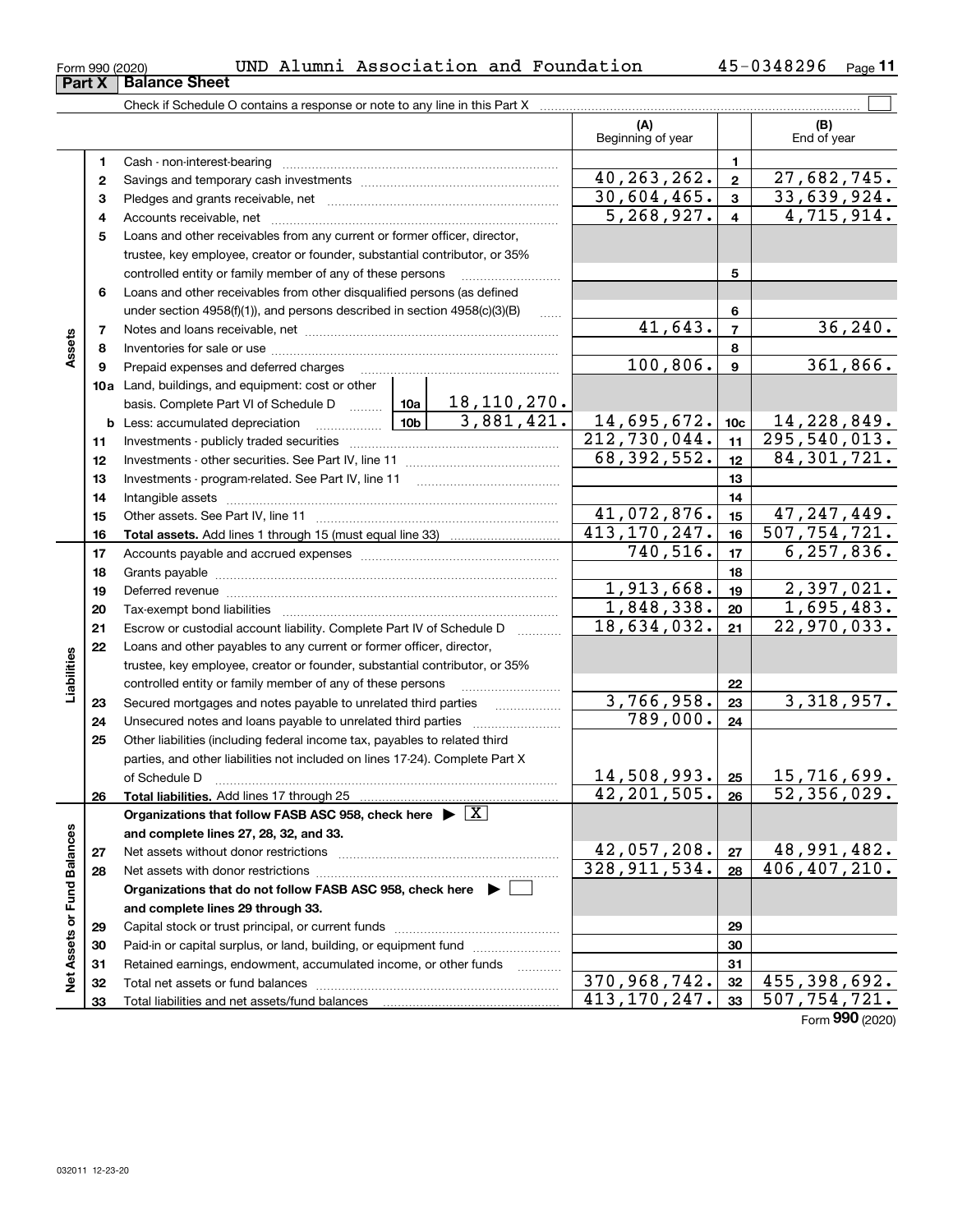|    | UND Alumni Association and Foundation<br>Form 990 (2020)                                                                        |                         | 45-0348296   |                |     | Page 12                 |
|----|---------------------------------------------------------------------------------------------------------------------------------|-------------------------|--------------|----------------|-----|-------------------------|
|    | Part XI<br><b>Reconciliation of Net Assets</b>                                                                                  |                         |              |                |     |                         |
|    |                                                                                                                                 |                         |              |                |     | $\overline{\mathtt{x}}$ |
|    |                                                                                                                                 |                         |              |                |     |                         |
| 1  | Total revenue (must equal Part VIII, column (A), line 12)                                                                       | 1                       |              | 50, 777, 436.  |     |                         |
| 2  | Total expenses (must equal Part IX, column (A), line 25)                                                                        | $\overline{2}$          |              | 35, 721, 374.  |     |                         |
| з  | Revenue less expenses. Subtract line 2 from line 1                                                                              | 3                       |              | 15,056,062.    |     |                         |
| 4  |                                                                                                                                 | $\overline{\mathbf{4}}$ | 370,968,742. |                |     |                         |
| 5  |                                                                                                                                 | 5                       |              | 64, 221, 683.  |     |                         |
| 6  |                                                                                                                                 | 6                       |              |                |     |                         |
| 7  |                                                                                                                                 | $\overline{7}$          |              |                |     |                         |
| 8  | Prior period adjustments                                                                                                        | 8                       |              |                |     |                         |
| 9  | Other changes in net assets or fund balances (explain on Schedule O)                                                            | 9                       |              | 5,152,205.     |     |                         |
| 10 | Net assets or fund balances at end of year. Combine lines 3 through 9 (must equal Part X, line 32,                              |                         |              |                |     |                         |
|    |                                                                                                                                 | 10                      | 455,398,692. |                |     |                         |
|    | Part XII Financial Statements and Reporting                                                                                     |                         |              |                |     |                         |
|    |                                                                                                                                 |                         |              |                |     |                         |
|    |                                                                                                                                 |                         |              |                | Yes | <b>No</b>               |
| 1  | $\boxed{\mathbf{X}}$ Accrual<br>Accounting method used to prepare the Form 990: <u>June</u> Cash<br>Other                       |                         |              |                |     |                         |
|    | If the organization changed its method of accounting from a prior year or checked "Other," explain in Schedule O.               |                         |              |                |     |                         |
|    | 2a Were the organization's financial statements compiled or reviewed by an independent accountant?                              |                         |              | 2a             |     | X                       |
|    | If "Yes," check a box below to indicate whether the financial statements for the year were compiled or reviewed on a            |                         |              |                |     |                         |
|    | separate basis, consolidated basis, or both:                                                                                    |                         |              |                |     |                         |
|    | Separate basis<br><b>Consolidated basis</b><br>Both consolidated and separate basis                                             |                         |              |                |     |                         |
|    | <b>b</b> Were the organization's financial statements audited by an independent accountant?                                     |                         |              | 2 <sub>b</sub> | X   |                         |
|    | If "Yes," check a box below to indicate whether the financial statements for the year were audited on a separate basis,         |                         |              |                |     |                         |
|    | consolidated basis, or both:                                                                                                    |                         |              |                |     |                         |
|    | $\lfloor x \rfloor$ Separate basis<br>Consolidated basis<br>Both consolidated and separate basis                                |                         |              |                |     |                         |
|    | c If "Yes" to line 2a or 2b, does the organization have a committee that assumes responsibility for oversight of the audit,     |                         |              |                |     |                         |
|    |                                                                                                                                 |                         |              | 2c             | х   |                         |
|    | If the organization changed either its oversight process or selection process during the tax year, explain on Schedule O.       |                         |              |                |     |                         |
|    | 3a As a result of a federal award, was the organization required to undergo an audit or audits as set forth in the Single Audit |                         |              |                |     |                         |
|    | Act and OMB Circular A-133?                                                                                                     |                         |              | 3a             |     | x                       |
|    | b If "Yes," did the organization undergo the required audit or audits? If the organization did not undergo the required audit   |                         |              |                |     |                         |
|    |                                                                                                                                 |                         |              | 3 <sub>b</sub> |     |                         |

Form (2020) **990**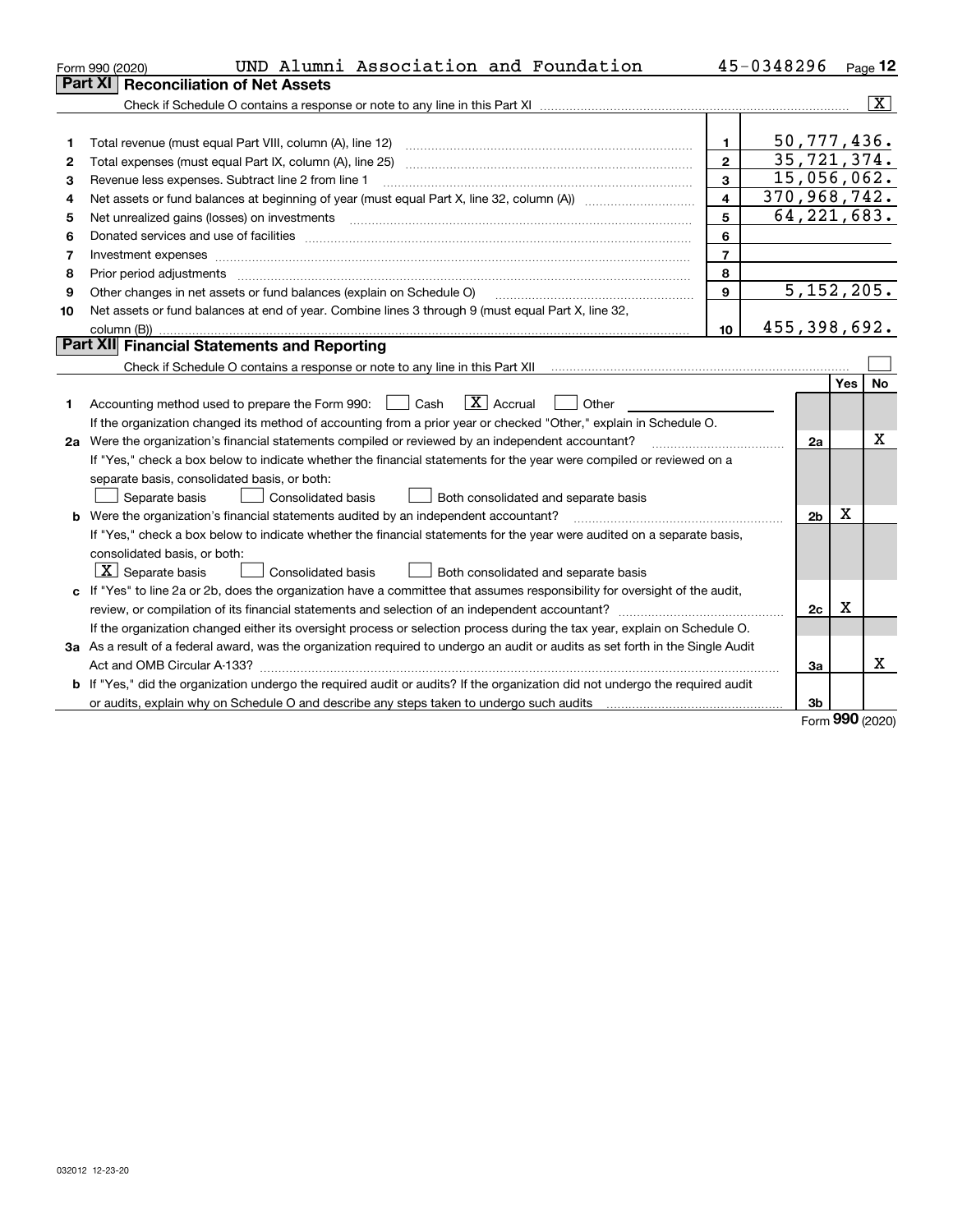| <b>SCHEDULE A</b> |
|-------------------|
|                   |

Department of the Treasury

|  |  | (Form 990 or 990-EZ) |  |
|--|--|----------------------|--|

## **Public Charity Status and Public Support**

**Complete if the organization is a section 501(c)(3) organization or a section 4947(a)(1) nonexempt charitable trust. | Attach to Form 990 or Form 990-EZ.** 

|  | P AWW. WI VIII VY VI I VIII VY LE. |                                                                    |
|--|------------------------------------|--------------------------------------------------------------------|
|  |                                    | o www.irs.gov/Eorm990 for instructions and the latest information. |

| OMB No 1545-0047                    |
|-------------------------------------|
| 2020                                |
| <b>Open to Public</b><br>Inspection |

|        | Internal Revenue Service |                                               | Go to www.irs.gov/Form990 for instructions and the latest information.   |                                                                                                                                              |     |                                 |                                                      |  | Inspection                            |
|--------|--------------------------|-----------------------------------------------|--------------------------------------------------------------------------|----------------------------------------------------------------------------------------------------------------------------------------------|-----|---------------------------------|------------------------------------------------------|--|---------------------------------------|
|        | Name of the organization |                                               |                                                                          |                                                                                                                                              |     |                                 |                                                      |  | <b>Employer identification number</b> |
|        |                          |                                               |                                                                          | UND Alumni Association and Foundation                                                                                                        |     |                                 |                                                      |  | 45-0348296                            |
| Part I |                          |                                               |                                                                          | Reason for Public Charity Status. (All organizations must complete this part.) See instructions.                                             |     |                                 |                                                      |  |                                       |
|        |                          |                                               |                                                                          | The organization is not a private foundation because it is: (For lines 1 through 12, check only one box.)                                    |     |                                 |                                                      |  |                                       |
| 1      |                          |                                               |                                                                          | A church, convention of churches, or association of churches described in section 170(b)(1)(A)(i).                                           |     |                                 |                                                      |  |                                       |
| 2      |                          |                                               |                                                                          | A school described in section 170(b)(1)(A)(ii). (Attach Schedule E (Form 990 or 990-EZ).)                                                    |     |                                 |                                                      |  |                                       |
| 3      |                          |                                               |                                                                          | A hospital or a cooperative hospital service organization described in section 170(b)(1)(A)(iii).                                            |     |                                 |                                                      |  |                                       |
| 4      |                          |                                               |                                                                          | A medical research organization operated in conjunction with a hospital described in section 170(b)(1)(A)(iii). Enter the hospital's name,   |     |                                 |                                                      |  |                                       |
|        |                          | city, and state:                              |                                                                          |                                                                                                                                              |     |                                 |                                                      |  |                                       |
| 5      | ΧI                       |                                               |                                                                          | An organization operated for the benefit of a college or university owned or operated by a governmental unit described in                    |     |                                 |                                                      |  |                                       |
|        |                          | section 170(b)(1)(A)(iv). (Complete Part II.) |                                                                          |                                                                                                                                              |     |                                 |                                                      |  |                                       |
| 6      |                          |                                               |                                                                          | A federal, state, or local government or governmental unit described in section 170(b)(1)(A)(v).                                             |     |                                 |                                                      |  |                                       |
| 7      |                          |                                               |                                                                          | An organization that normally receives a substantial part of its support from a governmental unit or from the general public described in    |     |                                 |                                                      |  |                                       |
|        |                          | section 170(b)(1)(A)(vi). (Complete Part II.) |                                                                          |                                                                                                                                              |     |                                 |                                                      |  |                                       |
| 8      |                          |                                               |                                                                          | A community trust described in section 170(b)(1)(A)(vi). (Complete Part II.)                                                                 |     |                                 |                                                      |  |                                       |
| 9      |                          |                                               |                                                                          | An agricultural research organization described in section 170(b)(1)(A)(ix) operated in conjunction with a land-grant college                |     |                                 |                                                      |  |                                       |
|        |                          |                                               |                                                                          | or university or a non-land-grant college of agriculture (see instructions). Enter the name, city, and state of the college or               |     |                                 |                                                      |  |                                       |
|        | university:              |                                               |                                                                          |                                                                                                                                              |     |                                 |                                                      |  |                                       |
| 10     |                          |                                               |                                                                          | An organization that normally receives (1) more than 33 1/3% of its support from contributions, membership fees, and gross receipts from     |     |                                 |                                                      |  |                                       |
|        |                          |                                               |                                                                          | activities related to its exempt functions, subject to certain exceptions; and (2) no more than 33 1/3% of its support from gross investment |     |                                 |                                                      |  |                                       |
|        |                          |                                               |                                                                          | income and unrelated business taxable income (less section 511 tax) from businesses acquired by the organization after June 30, 1975.        |     |                                 |                                                      |  |                                       |
|        |                          | See section 509(a)(2). (Complete Part III.)   |                                                                          |                                                                                                                                              |     |                                 |                                                      |  |                                       |
| 11     |                          |                                               |                                                                          | An organization organized and operated exclusively to test for public safety. See section 509(a)(4).                                         |     |                                 |                                                      |  |                                       |
| 12     |                          |                                               |                                                                          | An organization organized and operated exclusively for the benefit of, to perform the functions of, or to carry out the purposes of one or   |     |                                 |                                                      |  |                                       |
|        |                          |                                               |                                                                          | more publicly supported organizations described in section 509(a)(1) or section 509(a)(2). See section 509(a)(3). Check the box in           |     |                                 |                                                      |  |                                       |
|        |                          |                                               |                                                                          | lines 12a through 12d that describes the type of supporting organization and complete lines 12e, 12f, and 12g.                               |     |                                 |                                                      |  |                                       |
| а      |                          |                                               |                                                                          | Type I. A supporting organization operated, supervised, or controlled by its supported organization(s), typically by giving                  |     |                                 |                                                      |  |                                       |
|        |                          |                                               |                                                                          | the supported organization(s) the power to regularly appoint or elect a majority of the directors or trustees of the supporting              |     |                                 |                                                      |  |                                       |
|        |                          |                                               | organization. You must complete Part IV, Sections A and B.               |                                                                                                                                              |     |                                 |                                                      |  |                                       |
| b      |                          |                                               |                                                                          | Type II. A supporting organization supervised or controlled in connection with its supported organization(s), by having                      |     |                                 |                                                      |  |                                       |
|        |                          |                                               |                                                                          | control or management of the supporting organization vested in the same persons that control or manage the supported                         |     |                                 |                                                      |  |                                       |
|        |                          |                                               | organization(s). You must complete Part IV, Sections A and C.            |                                                                                                                                              |     |                                 |                                                      |  |                                       |
| c      |                          |                                               |                                                                          | Type III functionally integrated. A supporting organization operated in connection with, and functionally integrated with,                   |     |                                 |                                                      |  |                                       |
|        |                          |                                               |                                                                          | its supported organization(s) (see instructions). You must complete Part IV, Sections A, D, and E.                                           |     |                                 |                                                      |  |                                       |
| d      |                          |                                               |                                                                          | Type III non-functionally integrated. A supporting organization operated in connection with its supported organization(s)                    |     |                                 |                                                      |  |                                       |
|        |                          |                                               |                                                                          | that is not functionally integrated. The organization generally must satisfy a distribution requirement and an attentiveness                 |     |                                 |                                                      |  |                                       |
|        |                          |                                               |                                                                          | requirement (see instructions). You must complete Part IV, Sections A and D, and Part V.                                                     |     |                                 |                                                      |  |                                       |
| е      |                          |                                               |                                                                          | Check this box if the organization received a written determination from the IRS that it is a Type I, Type II, Type III                      |     |                                 |                                                      |  |                                       |
|        |                          |                                               |                                                                          | functionally integrated, or Type III non-functionally integrated supporting organization.                                                    |     |                                 |                                                      |  |                                       |
|        |                          | f Enter the number of supported organizations |                                                                          |                                                                                                                                              |     |                                 |                                                      |  |                                       |
|        |                          | (i) Name of supported                         | g Provide the following information about the supported organization(s). | (iii) Type of organization                                                                                                                   |     | (iv) Is the organization listed |                                                      |  | (vi) Amount of other                  |
|        |                          | organization                                  | (ii) EIN                                                                 | (described on lines 1-10                                                                                                                     |     | in your governing document?     | (v) Amount of monetary<br>support (see instructions) |  | support (see instructions)            |
|        |                          |                                               |                                                                          | above (see instructions))                                                                                                                    | Yes | No                              |                                                      |  |                                       |
|        |                          |                                               |                                                                          |                                                                                                                                              |     |                                 |                                                      |  |                                       |
|        |                          |                                               |                                                                          |                                                                                                                                              |     |                                 |                                                      |  |                                       |
|        |                          |                                               |                                                                          |                                                                                                                                              |     |                                 |                                                      |  |                                       |
|        |                          |                                               |                                                                          |                                                                                                                                              |     |                                 |                                                      |  |                                       |
|        |                          |                                               |                                                                          |                                                                                                                                              |     |                                 |                                                      |  |                                       |
|        |                          |                                               |                                                                          |                                                                                                                                              |     |                                 |                                                      |  |                                       |
|        |                          |                                               |                                                                          |                                                                                                                                              |     |                                 |                                                      |  |                                       |
|        |                          |                                               |                                                                          |                                                                                                                                              |     |                                 |                                                      |  |                                       |
|        |                          |                                               |                                                                          |                                                                                                                                              |     |                                 |                                                      |  |                                       |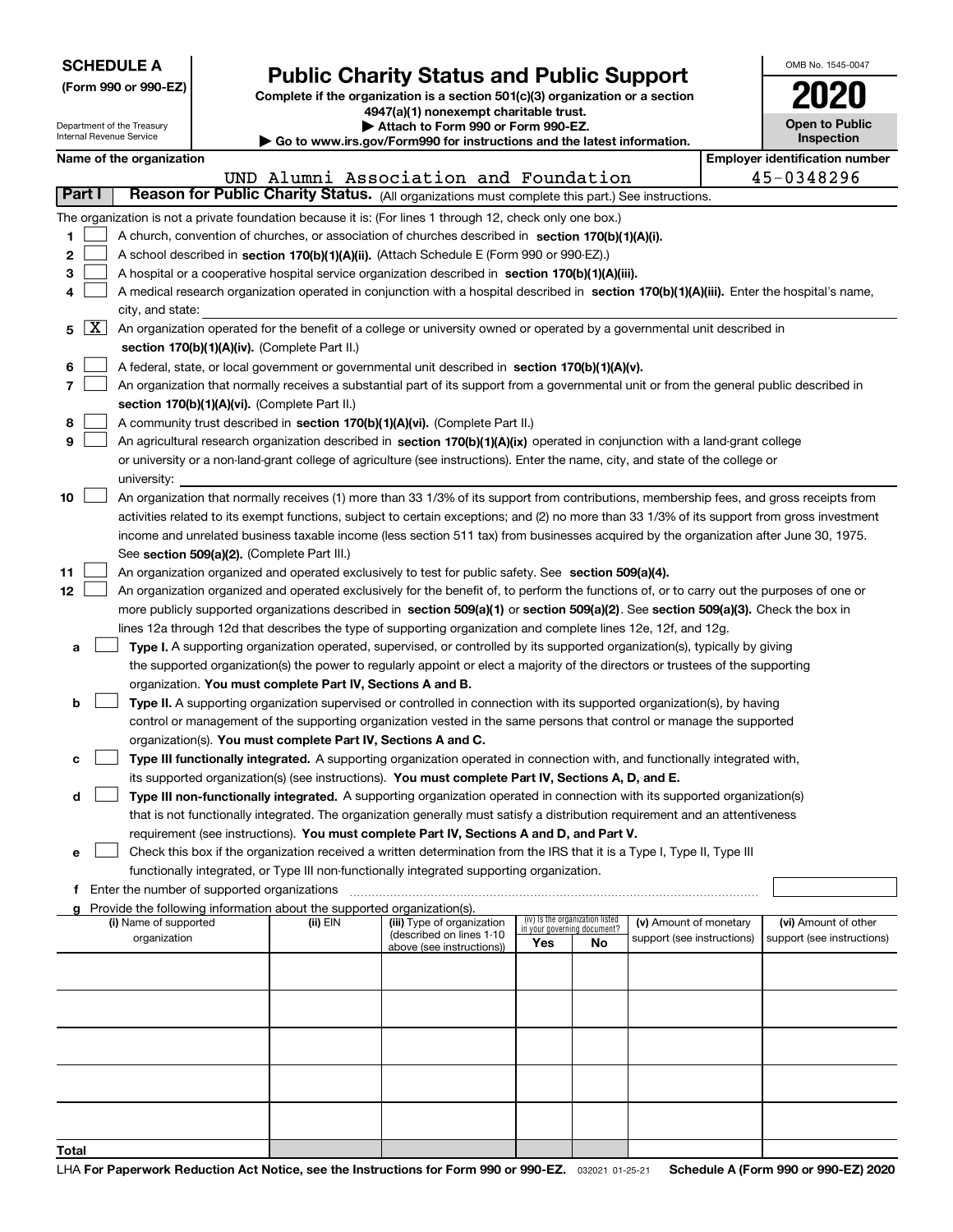### **2** Schedule A (Form 990 or 990-EZ) 2020 UND Alumni ASSOCiation and Foundation 45-0348296 Page **Part II Support Schedule for Organizations Described in Sections 170(b)(1)(A)(iv) and 170(b)(1)(A)(vi)** UND Alumni Association and Foundation 45-0348296

(Complete only if you checked the box on line 5, 7, or 8 of Part I or if the organization failed to qualify under Part III. If the organization fails to qualify under the tests listed below, please complete Part III.)

| <b>Section A. Public Support</b> |                                                                                                                                                                                                                                |                                                        |          |                            |            |                            |                                          |
|----------------------------------|--------------------------------------------------------------------------------------------------------------------------------------------------------------------------------------------------------------------------------|--------------------------------------------------------|----------|----------------------------|------------|----------------------------|------------------------------------------|
|                                  | Calendar year (or fiscal year beginning in) $\blacktriangleright$                                                                                                                                                              | (a) 2016                                               | (b) 2017 | $(c)$ 2018                 | $(d)$ 2019 | (e) 2020                   | (f) Total                                |
|                                  | 1 Gifts, grants, contributions, and                                                                                                                                                                                            |                                                        |          |                            |            |                            |                                          |
|                                  | membership fees received. (Do not                                                                                                                                                                                              |                                                        |          |                            |            |                            |                                          |
|                                  | include any "unusual grants.")                                                                                                                                                                                                 | 33582615.19377830.21187392.40607031.32762301.147517169 |          |                            |            |                            |                                          |
|                                  | 2 Tax revenues levied for the organ-                                                                                                                                                                                           |                                                        |          |                            |            |                            |                                          |
|                                  | ization's benefit and either paid to                                                                                                                                                                                           |                                                        |          |                            |            |                            |                                          |
|                                  | or expended on its behalf                                                                                                                                                                                                      |                                                        |          |                            |            |                            |                                          |
|                                  | 3 The value of services or facilities                                                                                                                                                                                          |                                                        |          |                            |            |                            |                                          |
|                                  | furnished by a governmental unit to                                                                                                                                                                                            |                                                        |          |                            |            |                            |                                          |
|                                  | the organization without charge                                                                                                                                                                                                |                                                        |          |                            |            |                            |                                          |
|                                  | Total. Add lines 1 through 3                                                                                                                                                                                                   | 33582615.19377830.21187392.40607031.32762301.147517169 |          |                            |            |                            |                                          |
| 5.                               | The portion of total contributions                                                                                                                                                                                             |                                                        |          |                            |            |                            |                                          |
|                                  | by each person (other than a                                                                                                                                                                                                   |                                                        |          |                            |            |                            |                                          |
|                                  | governmental unit or publicly                                                                                                                                                                                                  |                                                        |          |                            |            |                            |                                          |
|                                  | supported organization) included                                                                                                                                                                                               |                                                        |          |                            |            |                            |                                          |
|                                  | on line 1 that exceeds 2% of the                                                                                                                                                                                               |                                                        |          |                            |            |                            |                                          |
|                                  | amount shown on line 11,                                                                                                                                                                                                       |                                                        |          |                            |            |                            |                                          |
|                                  | column (f)                                                                                                                                                                                                                     |                                                        |          |                            |            |                            | 7017106.                                 |
|                                  | 6 Public support. Subtract line 5 from line 4.                                                                                                                                                                                 |                                                        |          |                            |            |                            | 140500063                                |
|                                  | <b>Section B. Total Support</b>                                                                                                                                                                                                |                                                        |          |                            |            |                            |                                          |
|                                  | Calendar year (or fiscal year beginning in)                                                                                                                                                                                    | (a) 2016                                               | (b) 2017 | $(c)$ 2018                 | $(d)$ 2019 | (e) 2020                   | (f) Total                                |
|                                  | 7 Amounts from line 4                                                                                                                                                                                                          | 33582615.19377830.21187392.40607031.32762301.          |          |                            |            |                            | 147517169                                |
|                                  | 8 Gross income from interest,                                                                                                                                                                                                  |                                                        |          |                            |            |                            |                                          |
|                                  | dividends, payments received on                                                                                                                                                                                                |                                                        |          |                            |            |                            |                                          |
|                                  | securities loans, rents, royalties,                                                                                                                                                                                            |                                                        |          |                            |            |                            |                                          |
|                                  | and income from similar sources                                                                                                                                                                                                |                                                        |          | 4979346.13017599. 8042654. |            | 6845623.11056942.43942164. |                                          |
| 9                                | Net income from unrelated business                                                                                                                                                                                             |                                                        |          |                            |            |                            |                                          |
|                                  | activities, whether or not the                                                                                                                                                                                                 |                                                        |          |                            |            |                            |                                          |
|                                  | business is regularly carried on                                                                                                                                                                                               | 0.1                                                    | 105,562. | 0.                         | 0.         | 0.1                        | 105, 562.                                |
|                                  | 10 Other income. Do not include gain                                                                                                                                                                                           |                                                        |          |                            |            |                            |                                          |
|                                  | or loss from the sale of capital                                                                                                                                                                                               |                                                        |          |                            |            |                            |                                          |
|                                  | assets (Explain in Part VI.)                                                                                                                                                                                                   |                                                        |          |                            |            |                            |                                          |
|                                  | 11 Total support. Add lines 7 through 10                                                                                                                                                                                       |                                                        |          |                            |            |                            | 191564895                                |
|                                  | 12 Gross receipts from related activities, etc. (see instructions)                                                                                                                                                             |                                                        |          |                            |            | 12 <sup>2</sup>            | 32, 371, 332.                            |
|                                  | 13 First 5 years. If the Form 990 is for the organization's first, second, third, fourth, or fifth tax year as a section 501(c)(3)                                                                                             |                                                        |          |                            |            |                            |                                          |
|                                  | organization, check this box and stop here manufactured and the content of the state of the content of the content of the content of the content of the content of the content of the content of the content of the content of |                                                        |          |                            |            |                            |                                          |
|                                  | <b>Section C. Computation of Public Support Percentage</b>                                                                                                                                                                     |                                                        |          |                            |            |                            |                                          |
| 14.                              |                                                                                                                                                                                                                                |                                                        |          |                            |            | 14                         | 73.34<br>%                               |
| 15                               |                                                                                                                                                                                                                                |                                                        |          |                            |            | 15                         | 72.15<br>$\%$                            |
|                                  | 16a 33 1/3% support test - 2020. If the organization did not check the box on line 13, and line 14 is 33 1/3% or more, check this box and                                                                                      |                                                        |          |                            |            |                            |                                          |
|                                  |                                                                                                                                                                                                                                |                                                        |          |                            |            |                            | $\blacktriangleright$ $\boxed{\text{X}}$ |
|                                  | b 33 1/3% support test - 2019. If the organization did not check a box on line 13 or 16a, and line 15 is 33 1/3% or more, check this box                                                                                       |                                                        |          |                            |            |                            |                                          |
|                                  | and stop here. The organization qualifies as a publicly supported organization                                                                                                                                                 |                                                        |          |                            |            |                            |                                          |
|                                  | 17a 10% -facts-and-circumstances test - 2020. If the organization did not check a box on line 13, 16a, or 16b, and line 14 is 10% or more,                                                                                     |                                                        |          |                            |            |                            |                                          |
|                                  | and if the organization meets the facts-and-circumstances test, check this box and stop here. Explain in Part VI how the organization                                                                                          |                                                        |          |                            |            |                            |                                          |
|                                  | meets the facts-and-circumstances test. The organization qualifies as a publicly supported organization                                                                                                                        |                                                        |          |                            |            |                            |                                          |
|                                  | <b>b 10% -facts-and-circumstances test - 2019.</b> If the organization did not check a box on line 13, 16a, 16b, or 17a, and line 15 is 10% or                                                                                 |                                                        |          |                            |            |                            |                                          |
|                                  | more, and if the organization meets the facts-and-circumstances test, check this box and stop here. Explain in Part VI how the                                                                                                 |                                                        |          |                            |            |                            |                                          |
|                                  | organization meets the facts-and-circumstances test. The organization qualifies as a publicly supported organization                                                                                                           |                                                        |          |                            |            |                            |                                          |
| 18.                              | Private foundation. If the organization did not check a box on line 13, 16a, 16b, 17a, or 17b, check this box and see instructions                                                                                             |                                                        |          |                            |            |                            |                                          |
|                                  |                                                                                                                                                                                                                                |                                                        |          |                            |            |                            |                                          |

**Schedule A (Form 990 or 990-EZ) 2020**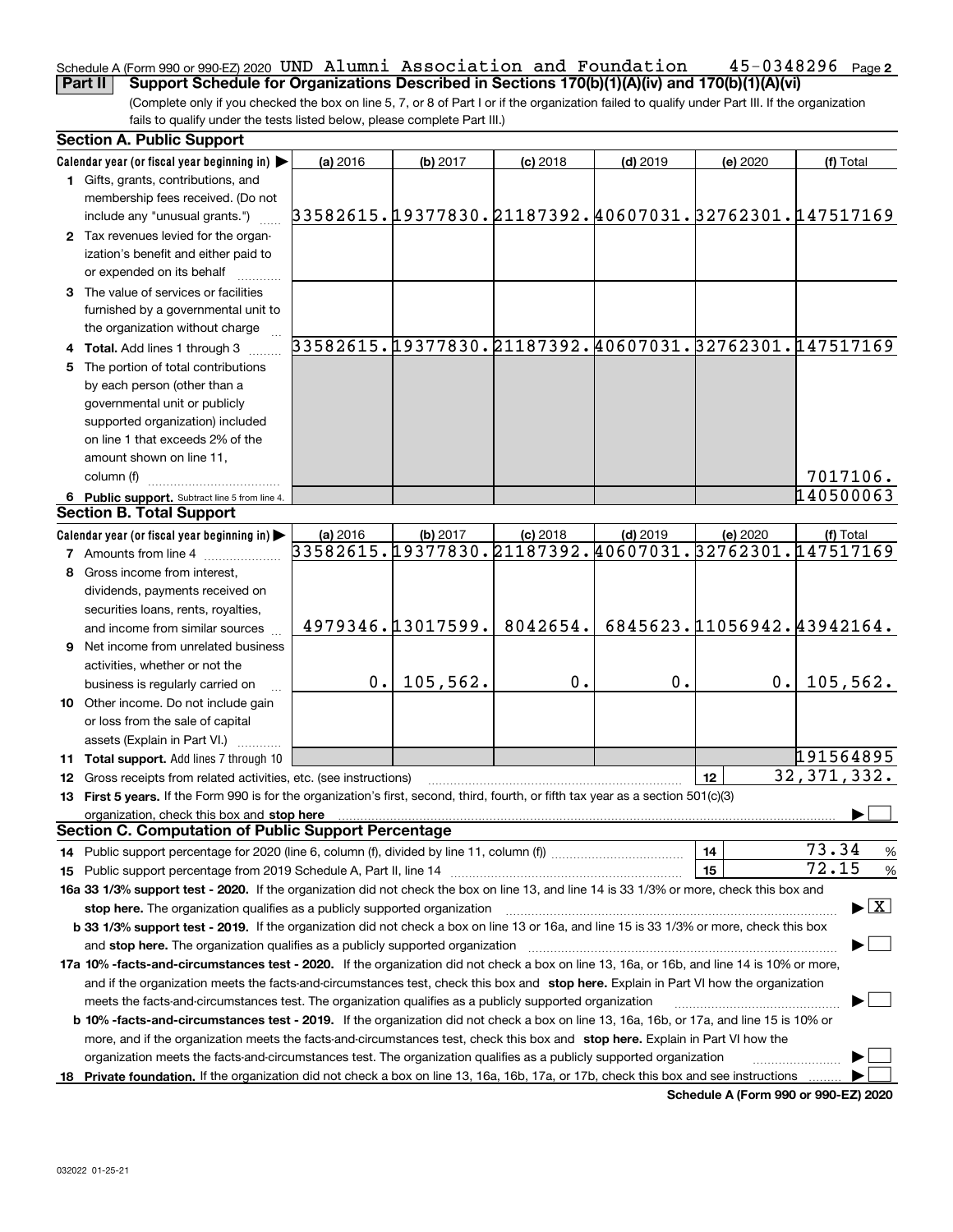### Schedule A (Form 990 or 990-EZ) 2020 <code>UND Alumni Association and Foundation 45-0348296 Page 3</code> **Part III | Support Schedule for Organizations Described in Section 509(a)(2)**

(Complete only if you checked the box on line 10 of Part I or if the organization failed to qualify under Part II. If the organization fails to qualify under the tests listed below, please complete Part II.)

| <b>Section A. Public Support</b>                                                                                                                 |   |          |          |            |            |          |           |
|--------------------------------------------------------------------------------------------------------------------------------------------------|---|----------|----------|------------|------------|----------|-----------|
| Calendar year (or fiscal year beginning in) $\blacktriangleright$                                                                                |   | (a) 2016 | (b) 2017 | $(c)$ 2018 | $(d)$ 2019 | (e) 2020 | (f) Total |
| 1 Gifts, grants, contributions, and                                                                                                              |   |          |          |            |            |          |           |
| membership fees received. (Do not                                                                                                                |   |          |          |            |            |          |           |
| include any "unusual grants.")                                                                                                                   |   |          |          |            |            |          |           |
| <b>2</b> Gross receipts from admissions,                                                                                                         |   |          |          |            |            |          |           |
| merchandise sold or services per-                                                                                                                |   |          |          |            |            |          |           |
| formed, or facilities furnished in                                                                                                               |   |          |          |            |            |          |           |
| any activity that is related to the<br>organization's tax-exempt purpose                                                                         |   |          |          |            |            |          |           |
| 3 Gross receipts from activities that                                                                                                            |   |          |          |            |            |          |           |
| are not an unrelated trade or bus-                                                                                                               |   |          |          |            |            |          |           |
|                                                                                                                                                  |   |          |          |            |            |          |           |
| iness under section 513                                                                                                                          |   |          |          |            |            |          |           |
| 4 Tax revenues levied for the organ-                                                                                                             |   |          |          |            |            |          |           |
| ization's benefit and either paid to                                                                                                             |   |          |          |            |            |          |           |
| or expended on its behalf                                                                                                                        | . |          |          |            |            |          |           |
| 5 The value of services or facilities                                                                                                            |   |          |          |            |            |          |           |
| furnished by a governmental unit to                                                                                                              |   |          |          |            |            |          |           |
| the organization without charge                                                                                                                  |   |          |          |            |            |          |           |
| <b>6 Total.</b> Add lines 1 through 5                                                                                                            |   |          |          |            |            |          |           |
| 7a Amounts included on lines 1, 2, and                                                                                                           |   |          |          |            |            |          |           |
| 3 received from disqualified persons                                                                                                             |   |          |          |            |            |          |           |
| <b>b</b> Amounts included on lines 2 and 3 received                                                                                              |   |          |          |            |            |          |           |
| from other than disqualified persons that                                                                                                        |   |          |          |            |            |          |           |
| exceed the greater of \$5,000 or 1% of the<br>amount on line 13 for the year                                                                     |   |          |          |            |            |          |           |
| c Add lines 7a and 7b                                                                                                                            |   |          |          |            |            |          |           |
| 8 Public support. (Subtract line 7c from line 6.)                                                                                                |   |          |          |            |            |          |           |
| <b>Section B. Total Support</b>                                                                                                                  |   |          |          |            |            |          |           |
| Calendar year (or fiscal year beginning in)                                                                                                      |   | (a) 2016 | (b) 2017 | $(c)$ 2018 | $(d)$ 2019 | (e) 2020 | (f) Total |
| 9 Amounts from line 6                                                                                                                            |   |          |          |            |            |          |           |
| <b>10a</b> Gross income from interest,                                                                                                           |   |          |          |            |            |          |           |
| dividends, payments received on                                                                                                                  |   |          |          |            |            |          |           |
| securities loans, rents, royalties,                                                                                                              |   |          |          |            |            |          |           |
| and income from similar sources                                                                                                                  |   |          |          |            |            |          |           |
| <b>b</b> Unrelated business taxable income                                                                                                       |   |          |          |            |            |          |           |
| (less section 511 taxes) from businesses                                                                                                         |   |          |          |            |            |          |           |
| acquired after June 30, 1975 [10001]                                                                                                             |   |          |          |            |            |          |           |
| c Add lines 10a and 10b                                                                                                                          |   |          |          |            |            |          |           |
| 11 Net income from unrelated business<br>activities not included in line 10b,                                                                    |   |          |          |            |            |          |           |
| whether or not the business is                                                                                                                   |   |          |          |            |            |          |           |
| regularly carried on                                                                                                                             |   |          |          |            |            |          |           |
| <b>12</b> Other income. Do not include gain<br>or loss from the sale of capital                                                                  |   |          |          |            |            |          |           |
| assets (Explain in Part VI.)                                                                                                                     |   |          |          |            |            |          |           |
| <b>13</b> Total support. (Add lines 9, 10c, 11, and 12.)                                                                                         |   |          |          |            |            |          |           |
| 14 First 5 years. If the Form 990 is for the organization's first, second, third, fourth, or fifth tax year as a section 501(c)(3) organization, |   |          |          |            |            |          |           |
| check this box and stop here measurements are constructed as the state of the state of the state of the state o                                  |   |          |          |            |            |          |           |
| <b>Section C. Computation of Public Support Percentage</b>                                                                                       |   |          |          |            |            |          |           |
| 15 Public support percentage for 2020 (line 8, column (f), divided by line 13, column (f))                                                       |   |          |          |            |            | 15       | %         |
| 16 Public support percentage from 2019 Schedule A, Part III, line 15                                                                             |   |          |          |            |            | 16       | %         |
| <b>Section D. Computation of Investment Income Percentage</b>                                                                                    |   |          |          |            |            |          |           |
| Investment income percentage for 2020 (line 10c, column (f), divided by line 13, column (f))<br>17                                               |   |          |          |            |            | 17       | %         |
| <b>18</b> Investment income percentage from <b>2019</b> Schedule A, Part III, line 17                                                            |   |          |          |            |            | 18       | %         |
| 19a 33 1/3% support tests - 2020. If the organization did not check the box on line 14, and line 15 is more than 33 1/3%, and line 17 is not     |   |          |          |            |            |          |           |
| more than 33 1/3%, check this box and stop here. The organization qualifies as a publicly supported organization                                 |   |          |          |            |            |          | ▶         |
| b 33 1/3% support tests - 2019. If the organization did not check a box on line 14 or line 19a, and line 16 is more than 33 1/3%, and            |   |          |          |            |            |          |           |
| line 18 is not more than 33 1/3%, check this box and stop here. The organization qualifies as a publicly supported organization                  |   |          |          |            |            |          |           |
| 20                                                                                                                                               |   |          |          |            |            |          |           |
|                                                                                                                                                  |   |          |          |            |            |          |           |

**Schedule A (Form 990 or 990-EZ) 2020**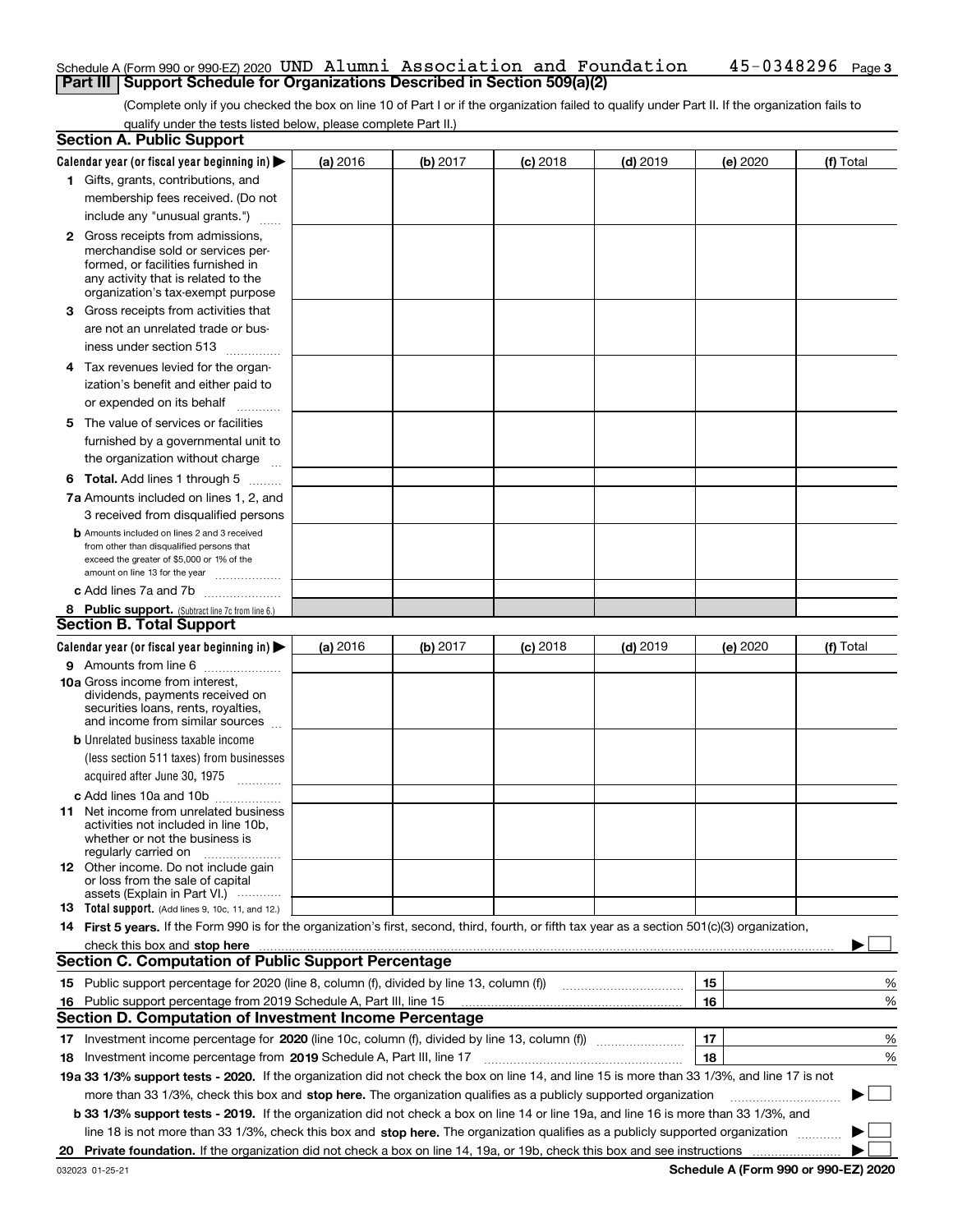### Schedule A (Form 990 or 990-EZ) 2020 <code>UND Alumni Association and Foundation 45-0348296 Page 4</code> **Part IV Supporting Organizations**

(Complete only if you checked a box in line 12 on Part I. If you checked box 12a, Part I, complete Sections A and B. If you checked box 12b, Part I, complete Sections A and C. If you checked box 12c, Part I, complete Sections A, D, and E. If you checked box 12d, Part I, complete Sections A and D, and complete Part V.)

## **Section A. All Supporting Organizations**

- **1** Are all of the organization's supported organizations listed by name in the organization's governing documents? If "No," describe in **Part VI** how the supported organizations are designated. If designated by *class or purpose, describe the designation. If historic and continuing relationship, explain.*
- **2** Did the organization have any supported organization that does not have an IRS determination of status under section 509(a)(1) or (2)? If "Yes," explain in Part VI how the organization determined that the supported *organization was described in section 509(a)(1) or (2).*
- **3a** Did the organization have a supported organization described in section 501(c)(4), (5), or (6)? If "Yes," answer *lines 3b and 3c below.*
- **b** Did the organization confirm that each supported organization qualified under section 501(c)(4), (5), or (6) and satisfied the public support tests under section 509(a)(2)? If "Yes," describe in **Part VI** when and how the *organization made the determination.*
- **c**Did the organization ensure that all support to such organizations was used exclusively for section 170(c)(2)(B) purposes? If "Yes," explain in **Part VI** what controls the organization put in place to ensure such use.
- **4a***If* Was any supported organization not organized in the United States ("foreign supported organization")? *"Yes," and if you checked box 12a or 12b in Part I, answer lines 4b and 4c below.*
- **b** Did the organization have ultimate control and discretion in deciding whether to make grants to the foreign supported organization? If "Yes," describe in **Part VI** how the organization had such control and discretion *despite being controlled or supervised by or in connection with its supported organizations.*
- **c** Did the organization support any foreign supported organization that does not have an IRS determination under sections 501(c)(3) and 509(a)(1) or (2)? If "Yes," explain in **Part VI** what controls the organization used *to ensure that all support to the foreign supported organization was used exclusively for section 170(c)(2)(B) purposes.*
- **5a***If "Yes,"* Did the organization add, substitute, or remove any supported organizations during the tax year? answer lines 5b and 5c below (if applicable). Also, provide detail in **Part VI,** including (i) the names and EIN *numbers of the supported organizations added, substituted, or removed; (ii) the reasons for each such action; (iii) the authority under the organization's organizing document authorizing such action; and (iv) how the action was accomplished (such as by amendment to the organizing document).*
- **b** Type I or Type II only. Was any added or substituted supported organization part of a class already designated in the organization's organizing document?
- **cSubstitutions only.**  Was the substitution the result of an event beyond the organization's control?
- **6** Did the organization provide support (whether in the form of grants or the provision of services or facilities) to **Part VI.** *If "Yes," provide detail in* support or benefit one or more of the filing organization's supported organizations? anyone other than (i) its supported organizations, (ii) individuals that are part of the charitable class benefited by one or more of its supported organizations, or (iii) other supporting organizations that also
- **7**Did the organization provide a grant, loan, compensation, or other similar payment to a substantial contributor *If "Yes," complete Part I of Schedule L (Form 990 or 990-EZ).* regard to a substantial contributor? (as defined in section 4958(c)(3)(C)), a family member of a substantial contributor, or a 35% controlled entity with
- **8** Did the organization make a loan to a disqualified person (as defined in section 4958) not described in line 7? *If "Yes," complete Part I of Schedule L (Form 990 or 990-EZ).*
- **9a** Was the organization controlled directly or indirectly at any time during the tax year by one or more in section 509(a)(1) or (2))? If "Yes," *provide detail in* <code>Part VI.</code> disqualified persons, as defined in section 4946 (other than foundation managers and organizations described
- **b** Did one or more disqualified persons (as defined in line 9a) hold a controlling interest in any entity in which the supporting organization had an interest? If "Yes," provide detail in P**art VI**.
- **c**Did a disqualified person (as defined in line 9a) have an ownership interest in, or derive any personal benefit from, assets in which the supporting organization also had an interest? If "Yes," provide detail in P**art VI.**
- **10a** Was the organization subject to the excess business holdings rules of section 4943 because of section supporting organizations)? If "Yes," answer line 10b below. 4943(f) (regarding certain Type II supporting organizations, and all Type III non-functionally integrated
- **b** Did the organization have any excess business holdings in the tax year? (Use Schedule C, Form 4720, to *determine whether the organization had excess business holdings.)*

**123a3b3c4a4b4c5a 5b5c6789a 9b9c10a**

**YesNo**

**10b**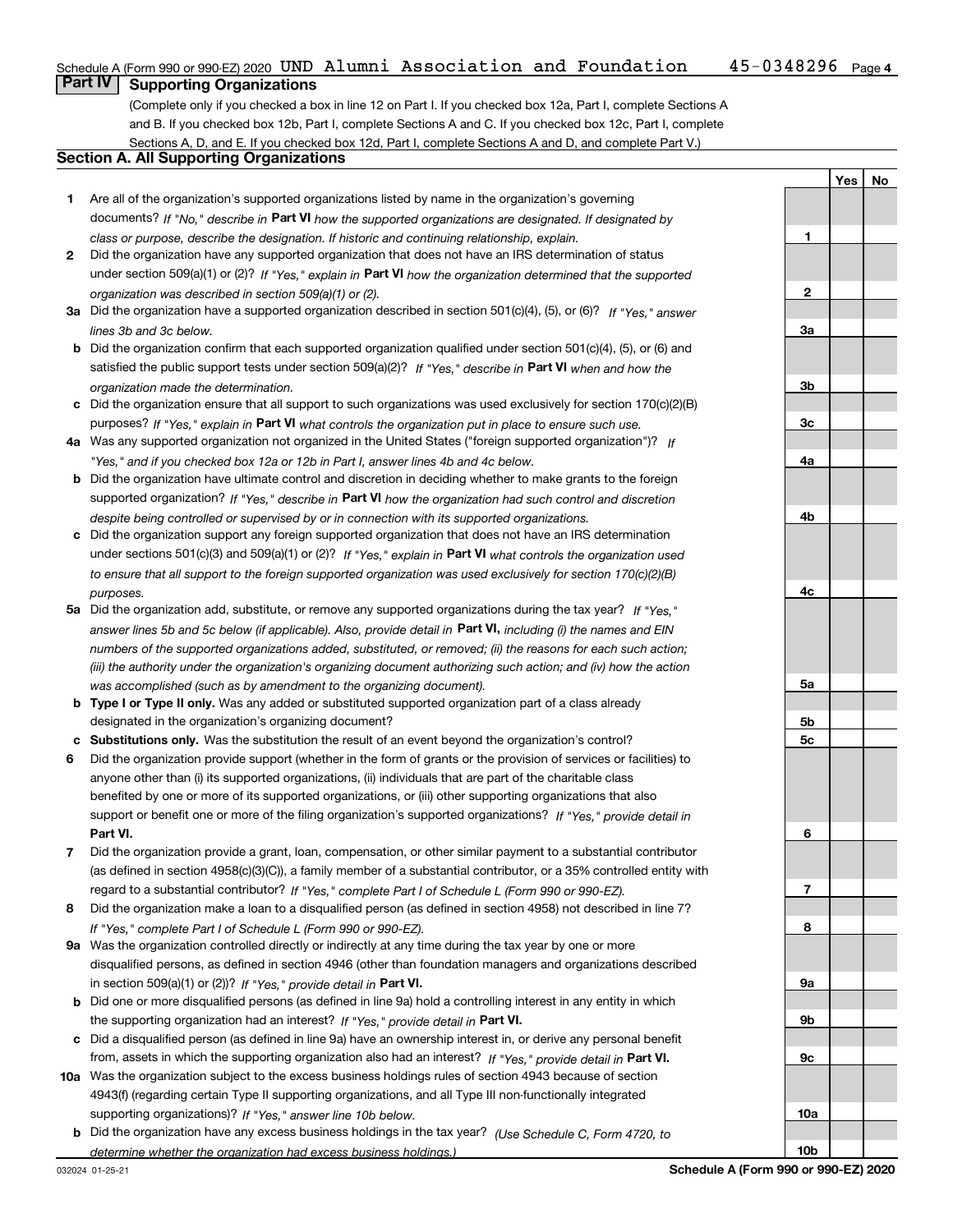### 45-0348296 Page 5 Schedule A (Form 990 or 990-EZ) 2020 <code>UND Alumni Association and Foundation 45-0348296 Page</code> **Part IV Supporting Organizations** *(continued)*

|    |                                                                                                                                                                                                                                                                                                                                                                                                                                                                                                                          |                 | Yes | <b>No</b> |
|----|--------------------------------------------------------------------------------------------------------------------------------------------------------------------------------------------------------------------------------------------------------------------------------------------------------------------------------------------------------------------------------------------------------------------------------------------------------------------------------------------------------------------------|-----------------|-----|-----------|
| 11 | Has the organization accepted a gift or contribution from any of the following persons?                                                                                                                                                                                                                                                                                                                                                                                                                                  |                 |     |           |
|    | a A person who directly or indirectly controls, either alone or together with persons described in lines 11b and                                                                                                                                                                                                                                                                                                                                                                                                         |                 |     |           |
|    | 11c below, the governing body of a supported organization?                                                                                                                                                                                                                                                                                                                                                                                                                                                               | 11a             |     |           |
|    | <b>b</b> A family member of a person described in line 11a above?                                                                                                                                                                                                                                                                                                                                                                                                                                                        | 11 <sub>b</sub> |     |           |
|    | c A 35% controlled entity of a person described in line 11a or 11b above? If "Yes" to line 11a, 11b, or 11c, provide                                                                                                                                                                                                                                                                                                                                                                                                     |                 |     |           |
|    | detail in Part VI.                                                                                                                                                                                                                                                                                                                                                                                                                                                                                                       | 11c             |     |           |
|    | <b>Section B. Type I Supporting Organizations</b>                                                                                                                                                                                                                                                                                                                                                                                                                                                                        |                 |     |           |
|    |                                                                                                                                                                                                                                                                                                                                                                                                                                                                                                                          |                 | Yes | No        |
|    | Did the governing body, members of the governing body, officers acting in their official capacity, or membership of one or<br>more supported organizations have the power to regularly appoint or elect at least a majority of the organization's officers,<br>directors, or trustees at all times during the tax year? If "No," describe in Part VI how the supported organization(s)<br>effectively operated, supervised, or controlled the organization's activities. If the organization had more than one supported |                 |     |           |

|              | and and a later and a later than the community of the memorial and and and and and and and and and adopted to            |
|--------------|--------------------------------------------------------------------------------------------------------------------------|
|              | organization, describe how the powers to appoint and/or remove officers, directors, or trustees were allocated among the |
|              | supported organizations and what conditions or restrictions, if any, applied to such powers during the tax year.         |
| $\mathbf{2}$ | Did the organization operate for the benefit of any supported organization other than the supported                      |
|              | organization(s) that operated, supervised, or controlled the supporting organization? If "Yes," explain in               |
|              |                                                                                                                          |

**Part VI**  *how providing such benefit carried out the purposes of the supported organization(s) that operated,*

| supervised, or controlled the supporting organization. |  |
|--------------------------------------------------------|--|
| <b>Section C. Type II Supporting Organizations</b>     |  |
|                                                        |  |

**1**or trustees of each of the organization's supported organization(s)? If "No," describe in **Part VI** how control **1***or management of the supporting organization was vested in the same persons that controlled or managed the supported organization(s).* Were a majority of the organization's directors or trustees during the tax year also a majority of the directors

| <b>Section D. All Type III Supporting Organizations</b> |  |
|---------------------------------------------------------|--|
|                                                         |  |

|                |                                                                                                                        |   | Yes   No |  |
|----------------|------------------------------------------------------------------------------------------------------------------------|---|----------|--|
|                | Did the organization provide to each of its supported organizations, by the last day of the fifth month of the         |   |          |  |
|                | organization's tax year, (i) a written notice describing the type and amount of support provided during the prior tax  |   |          |  |
|                | year, (ii) a copy of the Form 990 that was most recently filed as of the date of notification, and (iii) copies of the |   |          |  |
|                | organization's governing documents in effect on the date of notification, to the extent not previously provided?       |   |          |  |
| $\overline{2}$ | Were any of the organization's officers, directors, or trustees either (i) appointed or elected by the supported       |   |          |  |
|                | organization(s) or (ii) serving on the governing body of a supported organization? If "No," explain in Part VI how     |   |          |  |
|                | the organization maintained a close and continuous working relationship with the supported organization(s).            | 2 |          |  |
| 3              | By reason of the relationship described in line 2, above, did the organization's supported organizations have a        |   |          |  |
|                | significant voice in the organization's investment policies and in directing the use of the organization's             |   |          |  |
|                | income or assets at all times during the tax year? If "Yes," describe in Part VI the role the organization's           |   |          |  |
|                | supported organizations played in this regard.                                                                         | з |          |  |

# *supported organizations played in this regard.* **Section E. Type III Functionally Integrated Supporting Organizations**

- **1**Check the box next to the method that the organization used to satisfy the Integral Part Test during the year (see instructions).
- **alinupy** The organization satisfied the Activities Test. Complete line 2 below.
- **b**The organization is the parent of each of its supported organizations. *Complete* line 3 *below.*  $\mathcal{L}^{\text{max}}$

|  |  | $\mathbf{c}$ The organization supported a governmental entity. Describe in Part VI how you supported a governmental entity (see instructions). |  |  |  |  |
|--|--|------------------------------------------------------------------------------------------------------------------------------------------------|--|--|--|--|
|--|--|------------------------------------------------------------------------------------------------------------------------------------------------|--|--|--|--|

- **2Answer lines 2a and 2b below. Yes No** Activities Test.
- **a** Did substantially all of the organization's activities during the tax year directly further the exempt purposes of the supported organization(s) to which the organization was responsive? If "Yes," then in **Part VI identify those supported organizations and explain**  *how these activities directly furthered their exempt purposes, how the organization was responsive to those supported organizations, and how the organization determined that these activities constituted substantially all of its activities.*
- **b** Did the activities described in line 2a, above, constitute activities that, but for the organization's involvement, **Part VI**  *the reasons for the organization's position that its supported organization(s) would have engaged in* one or more of the organization's supported organization(s) would have been engaged in? If "Yes," e*xplain in these activities but for the organization's involvement.*
- **3** Parent of Supported Organizations. Answer lines 3a and 3b below.
- **a** Did the organization have the power to regularly appoint or elect a majority of the officers, directors, or trustees of each of the supported organizations? If "Yes" or "No" provide details in **Part VI.**
- **b** Did the organization exercise a substantial degree of direction over the policies, programs, and activities of each of its supported organizations? If "Yes," describe in Part VI the role played by the organization in this regard.

**2a**

**2b**

**3a**

**3b**

**1**

**2**

**YesNo**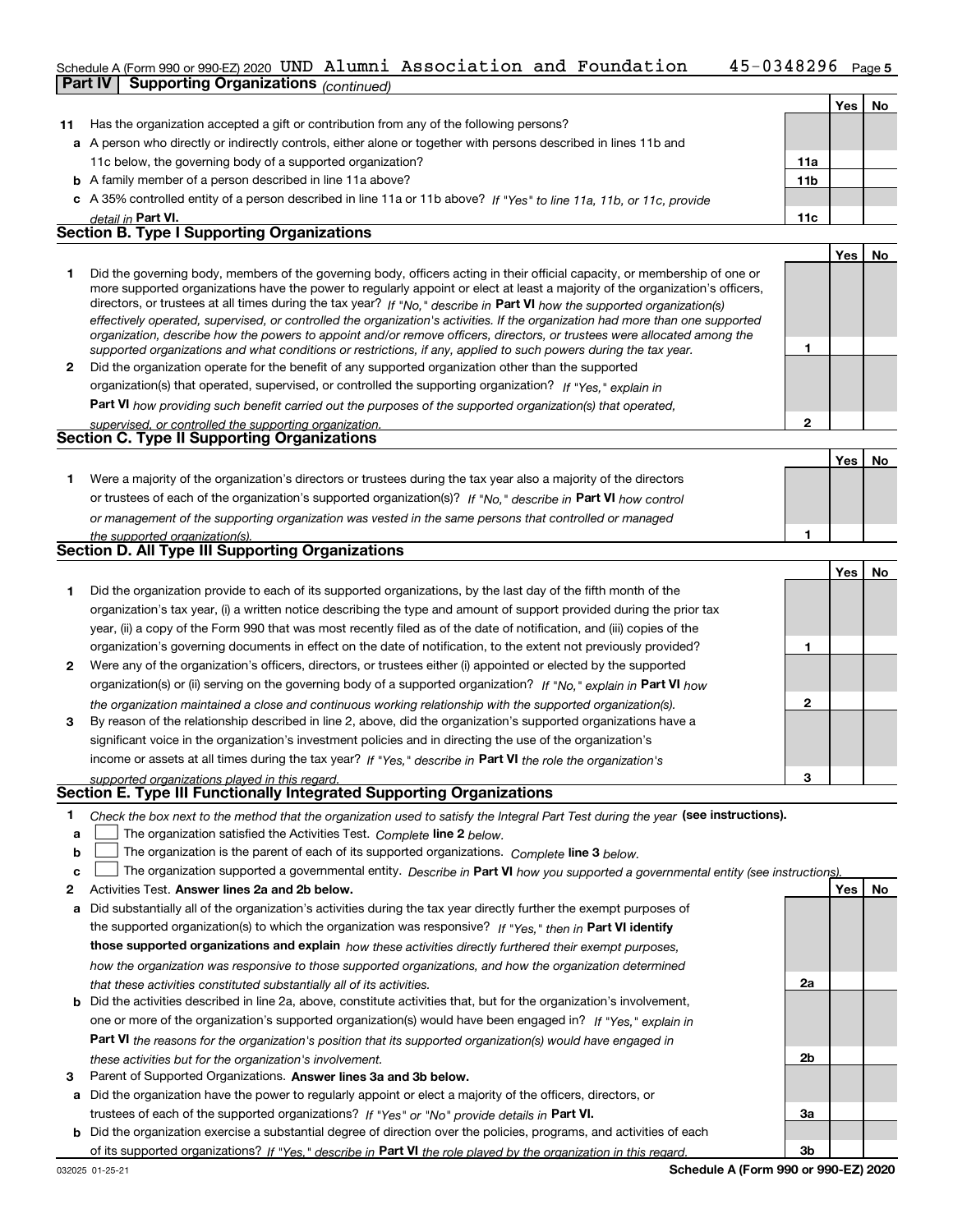|        | Schedule A (Form 990 or 990-EZ) 2020 UND Alumni Association and Foundation                                                                     |                |                | $45 - 0348296$ Page 6          |
|--------|------------------------------------------------------------------------------------------------------------------------------------------------|----------------|----------------|--------------------------------|
| Part V | Type III Non-Functionally Integrated 509(a)(3) Supporting Organizations                                                                        |                |                |                                |
| 1      | Check here if the organization satisfied the Integral Part Test as a qualifying trust on Nov. 20, 1970 (explain in Part VI). See instructions. |                |                |                                |
|        | All other Type III non-functionally integrated supporting organizations must complete Sections A through E.                                    |                |                |                                |
|        | Section A - Adjusted Net Income                                                                                                                |                | (A) Prior Year | (B) Current Year<br>(optional) |
|        | Net short-term capital gain                                                                                                                    | 1              |                |                                |
| 2      | Recoveries of prior-year distributions                                                                                                         | $\overline{2}$ |                |                                |
| З      | Other gross income (see instructions)                                                                                                          | 3              |                |                                |
| 4      | Add lines 1 through 3.                                                                                                                         | 4              |                |                                |
| 5      | Depreciation and depletion                                                                                                                     | 5              |                |                                |
| 6      | Portion of operating expenses paid or incurred for production or                                                                               |                |                |                                |
|        | collection of gross income or for management, conservation, or                                                                                 |                |                |                                |
|        | maintenance of property held for production of income (see instructions)                                                                       | 6              |                |                                |
| 7      | Other expenses (see instructions)                                                                                                              | 7              |                |                                |
| 8      | Adjusted Net Income (subtract lines 5, 6, and 7 from line 4)                                                                                   | 8              |                |                                |
|        | Section B - Minimum Asset Amount                                                                                                               |                | (A) Prior Year | (B) Current Year<br>(optional) |
| 1.     | Aggregate fair market value of all non-exempt-use assets (see                                                                                  |                |                |                                |
|        | instructions for short tax year or assets held for part of year):                                                                              |                |                |                                |
|        | a Average monthly value of securities                                                                                                          | 1a             |                |                                |
|        | <b>b</b> Average monthly cash balances                                                                                                         | 1b             |                |                                |
|        | c Fair market value of other non-exempt-use assets                                                                                             | 1c             |                |                                |
|        | d Total (add lines 1a, 1b, and 1c)                                                                                                             | 1d             |                |                                |
|        | e Discount claimed for blockage or other factors                                                                                               |                |                |                                |
|        | (explain in detail in Part VI):                                                                                                                |                |                |                                |
| 2      | Acquisition indebtedness applicable to non-exempt-use assets                                                                                   | $\mathbf{2}$   |                |                                |
| 3      | Subtract line 2 from line 1d.                                                                                                                  | 3              |                |                                |
| 4      | Cash deemed held for exempt use. Enter 0.015 of line 3 (for greater amount,                                                                    |                |                |                                |
|        | see instructions).                                                                                                                             | 4              |                |                                |
| 5      | Net value of non-exempt-use assets (subtract line 4 from line 3)                                                                               | 5              |                |                                |
| 6      | Multiply line 5 by 0.035.                                                                                                                      | 6              |                |                                |
| 7      | Recoveries of prior-year distributions                                                                                                         | 7              |                |                                |
| 8      | Minimum Asset Amount (add line 7 to line 6)                                                                                                    | 8              |                |                                |
|        | <b>Section C - Distributable Amount</b>                                                                                                        |                |                | <b>Current Year</b>            |
|        | Adjusted net income for prior year (from Section A, line 8, column A)                                                                          | 1              |                |                                |
| 2      | Enter 0.85 of line 1.                                                                                                                          | 2              |                |                                |
| 3      | Minimum asset amount for prior year (from Section B, line 8, column A)                                                                         | 3              |                |                                |
| 4      | Enter greater of line 2 or line 3.                                                                                                             | 4              |                |                                |
| 5      | Income tax imposed in prior year                                                                                                               | 5              |                |                                |
| 6      | Distributable Amount. Subtract line 5 from line 4, unless subject to                                                                           |                |                |                                |
|        | emergency temporary reduction (see instructions).                                                                                              | 6              |                |                                |
| 7      | Check here if the current year is the organization's first as a non-functionally integrated Type III supporting organization (see              |                |                |                                |

instructions).

**Schedule A (Form 990 or 990-EZ) 2020**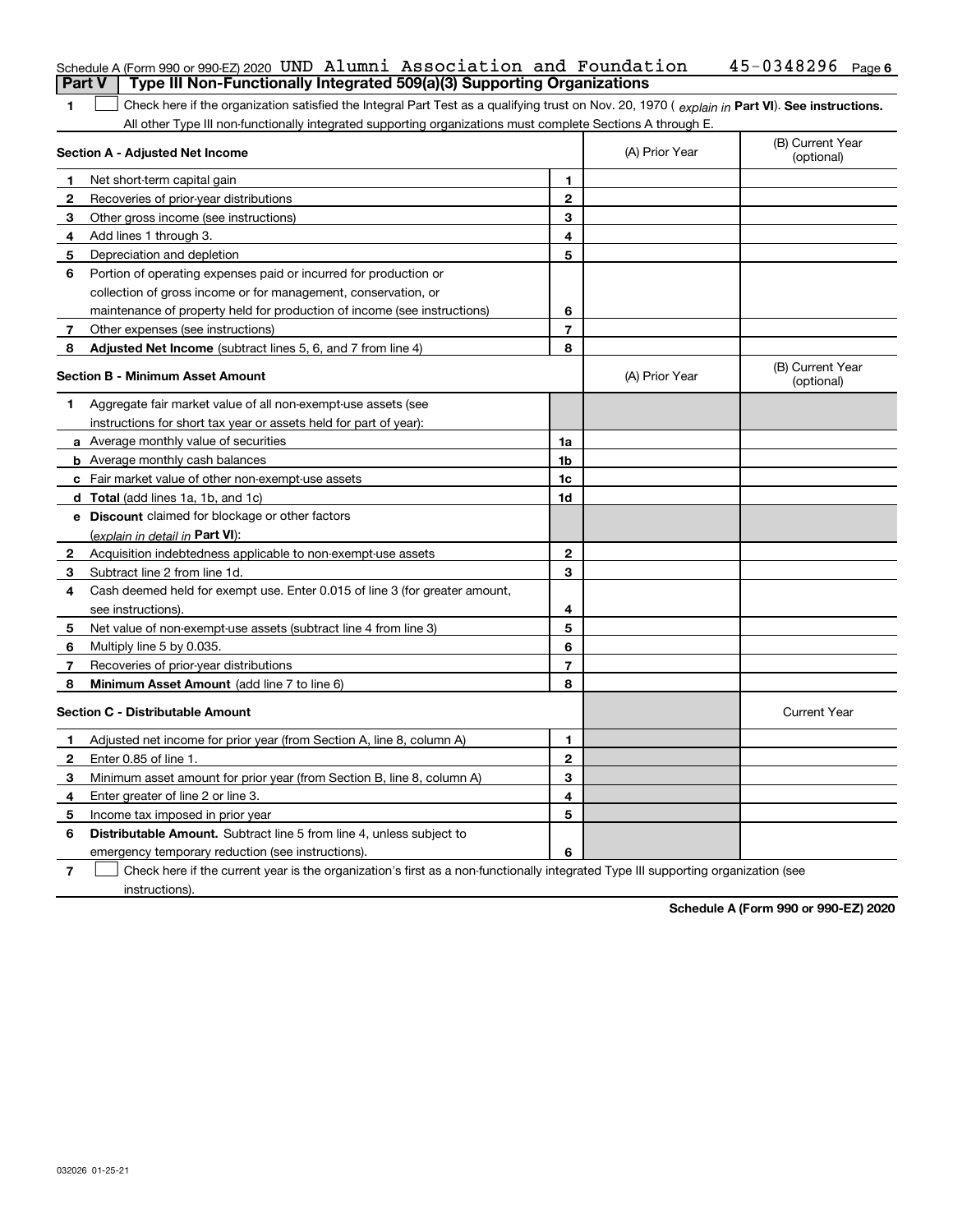### **7** Schedule A (Form 990 or 990-EZ) 2020 <code>UND Alumni Association and Foundation 45-0348296 Page</code>

| <b>Part V</b> | Type III Non-Functionally Integrated 509(a)(3) Supporting Organizations $ _{\text{continued}}\rangle$ |                             |                                       |                |                                         |
|---------------|-------------------------------------------------------------------------------------------------------|-----------------------------|---------------------------------------|----------------|-----------------------------------------|
|               | <b>Section D - Distributions</b>                                                                      |                             |                                       |                | <b>Current Year</b>                     |
| 1             | Amounts paid to supported organizations to accomplish exempt purposes                                 | 1                           |                                       |                |                                         |
| 2             | Amounts paid to perform activity that directly furthers exempt purposes of supported                  |                             |                                       |                |                                         |
|               | organizations, in excess of income from activity                                                      |                             |                                       | 2              |                                         |
| 3             | Administrative expenses paid to accomplish exempt purposes of supported organizations                 | 3                           |                                       |                |                                         |
| 4             | Amounts paid to acquire exempt-use assets                                                             |                             |                                       | 4              |                                         |
| 5             | Qualified set-aside amounts (prior IRS approval required - <i>provide details in</i> Part VI)         |                             |                                       | 5              |                                         |
| 6             | Other distributions ( <i>describe in</i> Part VI). See instructions.                                  |                             |                                       | 6              |                                         |
| 7             | Total annual distributions. Add lines 1 through 6.                                                    |                             |                                       | $\overline{7}$ |                                         |
| 8             | Distributions to attentive supported organizations to which the organization is responsive            |                             |                                       |                |                                         |
|               | (provide details in Part VI). See instructions.                                                       |                             |                                       | 8              |                                         |
| 9             | Distributable amount for 2020 from Section C, line 6                                                  |                             |                                       | 9              |                                         |
| 10            | Line 8 amount divided by line 9 amount                                                                |                             |                                       | 10             |                                         |
|               |                                                                                                       | (i)                         | (ii)                                  |                | (iii)                                   |
|               | <b>Section E - Distribution Allocations</b> (see instructions)                                        | <b>Excess Distributions</b> | <b>Underdistributions</b><br>Pre-2020 |                | <b>Distributable</b><br>Amount for 2020 |
| 1             | Distributable amount for 2020 from Section C, line 6                                                  |                             |                                       |                |                                         |
| 2             | Underdistributions, if any, for years prior to 2020 (reason-                                          |                             |                                       |                |                                         |
|               | able cause required - explain in Part VI). See instructions.                                          |                             |                                       |                |                                         |
| 3             | Excess distributions carryover, if any, to 2020                                                       |                             |                                       |                |                                         |
|               | a From 2015                                                                                           |                             |                                       |                |                                         |
|               | <b>b</b> From 2016                                                                                    |                             |                                       |                |                                         |
|               | $c$ From 2017                                                                                         |                             |                                       |                |                                         |
|               | d From 2018                                                                                           |                             |                                       |                |                                         |
|               | e From 2019                                                                                           |                             |                                       |                |                                         |
|               | f Total of lines 3a through 3e                                                                        |                             |                                       |                |                                         |
|               | g Applied to underdistributions of prior years                                                        |                             |                                       |                |                                         |
|               | <b>h</b> Applied to 2020 distributable amount                                                         |                             |                                       |                |                                         |
|               | Carryover from 2015 not applied (see instructions)                                                    |                             |                                       |                |                                         |
|               | Remainder. Subtract lines 3g, 3h, and 3i from line 3f.                                                |                             |                                       |                |                                         |
| 4             | Distributions for 2020 from Section D,                                                                |                             |                                       |                |                                         |
|               | line $7:$                                                                                             |                             |                                       |                |                                         |
|               | a Applied to underdistributions of prior years                                                        |                             |                                       |                |                                         |
|               | <b>b</b> Applied to 2020 distributable amount                                                         |                             |                                       |                |                                         |
|               | c Remainder. Subtract lines 4a and 4b from line 4.                                                    |                             |                                       |                |                                         |
| 5.            | Remaining underdistributions for years prior to 2020, if                                              |                             |                                       |                |                                         |
|               | any. Subtract lines 3g and 4a from line 2. For result greater                                         |                             |                                       |                |                                         |
|               | than zero, explain in Part VI. See instructions.                                                      |                             |                                       |                |                                         |
| 6             | Remaining underdistributions for 2020. Subtract lines 3h                                              |                             |                                       |                |                                         |
|               | and 4b from line 1. For result greater than zero, explain in                                          |                             |                                       |                |                                         |
|               | Part VI. See instructions.                                                                            |                             |                                       |                |                                         |
| 7             | Excess distributions carryover to 2021. Add lines 3j                                                  |                             |                                       |                |                                         |
|               | and 4c.                                                                                               |                             |                                       |                |                                         |
| 8             | Breakdown of line 7:                                                                                  |                             |                                       |                |                                         |
|               | a Excess from 2016                                                                                    |                             |                                       |                |                                         |
|               | <b>b</b> Excess from 2017                                                                             |                             |                                       |                |                                         |
|               | c Excess from 2018                                                                                    |                             |                                       |                |                                         |
|               | d Excess from 2019                                                                                    |                             |                                       |                |                                         |
|               | e Excess from 2020                                                                                    |                             |                                       |                |                                         |

**Schedule A (Form 990 or 990-EZ) 2020**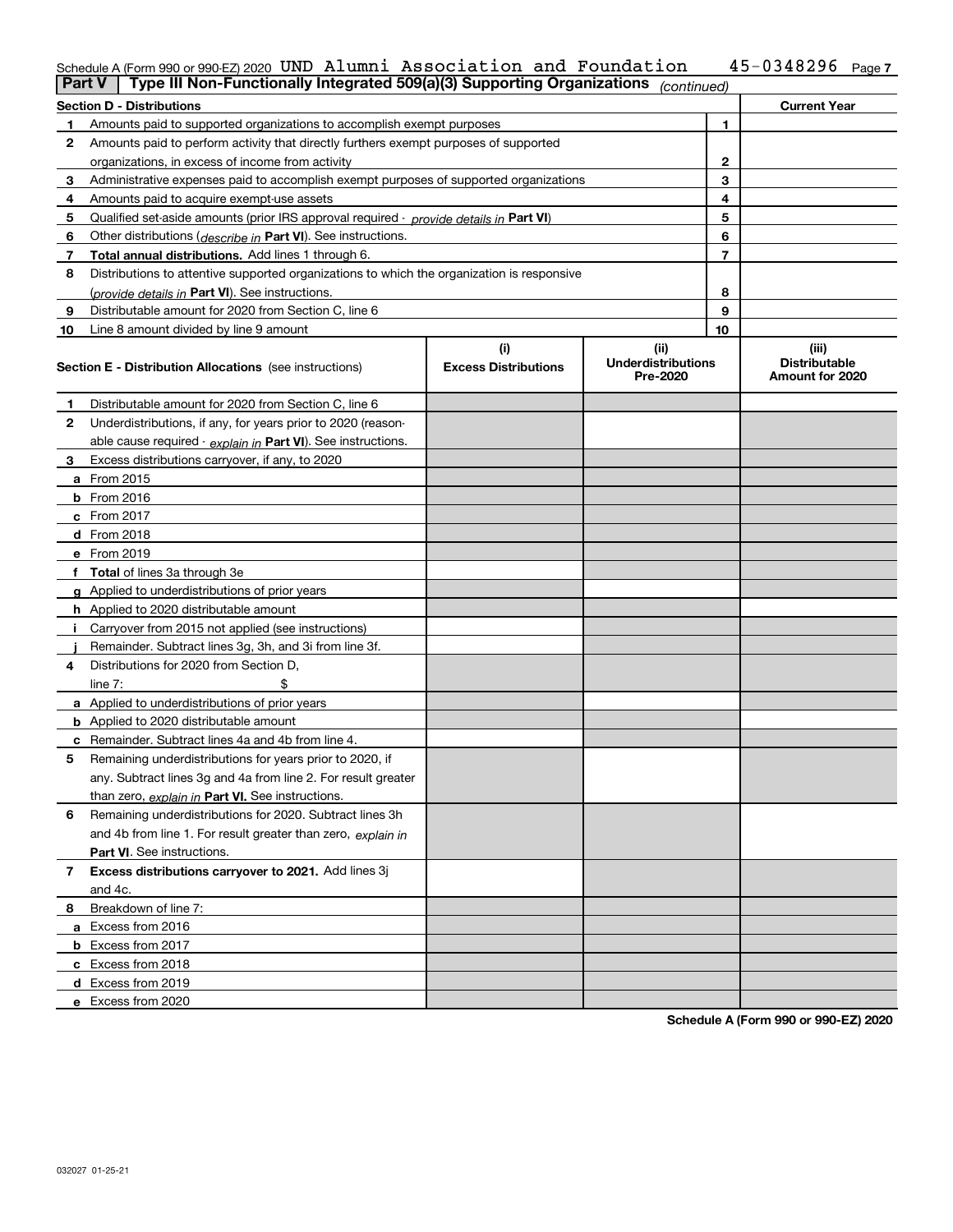|                | Schedule A (Form 990 or 990-EZ) 2020 UND Alumni Association and Foundation                                                                                                                                                                                                                                                                                                                                                        |  |  | $45 - 0348296$ Page 8 |  |
|----------------|-----------------------------------------------------------------------------------------------------------------------------------------------------------------------------------------------------------------------------------------------------------------------------------------------------------------------------------------------------------------------------------------------------------------------------------|--|--|-----------------------|--|
| <b>Part VI</b> | Supplemental Information. Provide the explanations required by Part II, line 10; Part II, line 17a or 17b; Part III, line 12;<br>Part IV, Section A, lines 1, 2, 3b, 3c, 4b, 4c, 5a, 6, 9a, 9b, 9c, 11a, 11b, and 11c; Part IV, Section B, lines 1 and 2; Part IV, Section C,<br>line 1; Part IV, Section D, lines 2 and 3; Part IV, Section E, lines 1c, 2a, 2b, 3a, and 3b; Part V, line 1; Part V, Section B, line 1e; Part V, |  |  |                       |  |
|                | Section D, lines 5, 6, and 8; and Part V, Section E, lines 2, 5, and 6. Also complete this part for any additional information.<br>(See instructions.)                                                                                                                                                                                                                                                                            |  |  |                       |  |
|                |                                                                                                                                                                                                                                                                                                                                                                                                                                   |  |  |                       |  |
|                |                                                                                                                                                                                                                                                                                                                                                                                                                                   |  |  |                       |  |
|                |                                                                                                                                                                                                                                                                                                                                                                                                                                   |  |  |                       |  |
|                |                                                                                                                                                                                                                                                                                                                                                                                                                                   |  |  |                       |  |
|                |                                                                                                                                                                                                                                                                                                                                                                                                                                   |  |  |                       |  |
|                |                                                                                                                                                                                                                                                                                                                                                                                                                                   |  |  |                       |  |
|                |                                                                                                                                                                                                                                                                                                                                                                                                                                   |  |  |                       |  |
|                |                                                                                                                                                                                                                                                                                                                                                                                                                                   |  |  |                       |  |
|                |                                                                                                                                                                                                                                                                                                                                                                                                                                   |  |  |                       |  |
|                |                                                                                                                                                                                                                                                                                                                                                                                                                                   |  |  |                       |  |
|                |                                                                                                                                                                                                                                                                                                                                                                                                                                   |  |  |                       |  |
|                |                                                                                                                                                                                                                                                                                                                                                                                                                                   |  |  |                       |  |
|                |                                                                                                                                                                                                                                                                                                                                                                                                                                   |  |  |                       |  |
|                |                                                                                                                                                                                                                                                                                                                                                                                                                                   |  |  |                       |  |
|                |                                                                                                                                                                                                                                                                                                                                                                                                                                   |  |  |                       |  |
|                |                                                                                                                                                                                                                                                                                                                                                                                                                                   |  |  |                       |  |
|                |                                                                                                                                                                                                                                                                                                                                                                                                                                   |  |  |                       |  |
|                |                                                                                                                                                                                                                                                                                                                                                                                                                                   |  |  |                       |  |
|                |                                                                                                                                                                                                                                                                                                                                                                                                                                   |  |  |                       |  |
|                |                                                                                                                                                                                                                                                                                                                                                                                                                                   |  |  |                       |  |
|                |                                                                                                                                                                                                                                                                                                                                                                                                                                   |  |  |                       |  |
|                |                                                                                                                                                                                                                                                                                                                                                                                                                                   |  |  |                       |  |
|                |                                                                                                                                                                                                                                                                                                                                                                                                                                   |  |  |                       |  |
|                |                                                                                                                                                                                                                                                                                                                                                                                                                                   |  |  |                       |  |
|                |                                                                                                                                                                                                                                                                                                                                                                                                                                   |  |  |                       |  |
|                |                                                                                                                                                                                                                                                                                                                                                                                                                                   |  |  |                       |  |
|                |                                                                                                                                                                                                                                                                                                                                                                                                                                   |  |  |                       |  |
|                |                                                                                                                                                                                                                                                                                                                                                                                                                                   |  |  |                       |  |
|                |                                                                                                                                                                                                                                                                                                                                                                                                                                   |  |  |                       |  |
|                |                                                                                                                                                                                                                                                                                                                                                                                                                                   |  |  |                       |  |
|                |                                                                                                                                                                                                                                                                                                                                                                                                                                   |  |  |                       |  |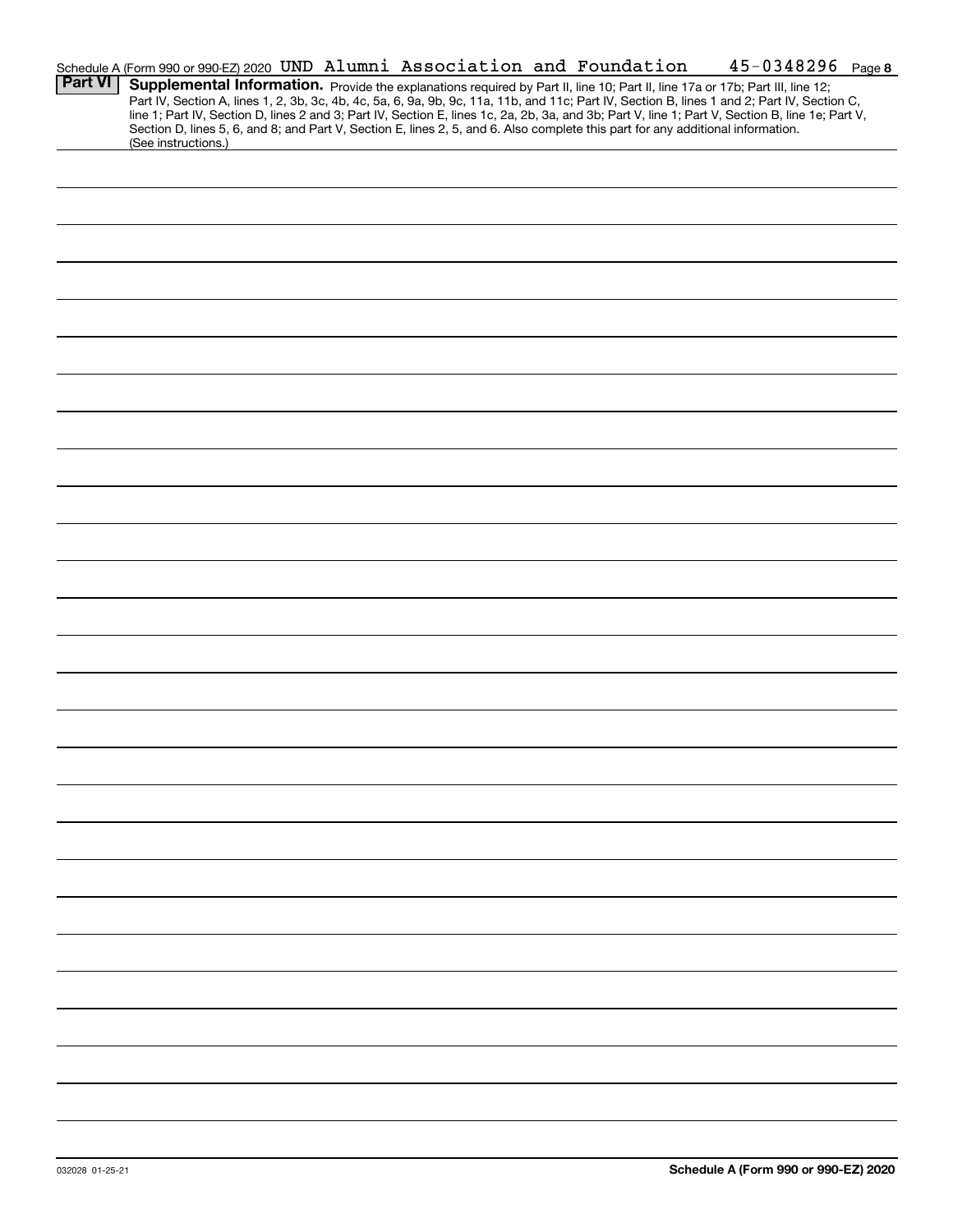### Department of the Treasury Internal Revenue Service **or 990-PF)**

## Name of the organization

# **Schedule B Schedule of Contributors**

**| Attach to Form 990, Form 990-EZ, or Form 990-PF. | Go to www.irs.gov/Form990 for the latest information.** OMB No. 1545-0047

**2020**

**Employer identification number**

|                                                                  | UND Alumni Association and Foundation                                                                                                     | 45-0348296 |  |  |  |  |  |
|------------------------------------------------------------------|-------------------------------------------------------------------------------------------------------------------------------------------|------------|--|--|--|--|--|
| Organization type (check one):                                   |                                                                                                                                           |            |  |  |  |  |  |
| Filers of:                                                       | Section:                                                                                                                                  |            |  |  |  |  |  |
| $X$ 501(c)( 3) (enter number) organization<br>Form 990 or 990-EZ |                                                                                                                                           |            |  |  |  |  |  |
|                                                                  | $4947(a)(1)$ nonexempt charitable trust not treated as a private foundation                                                               |            |  |  |  |  |  |
|                                                                  | 527 political organization                                                                                                                |            |  |  |  |  |  |
| Form 990-PF                                                      | 501(c)(3) exempt private foundation                                                                                                       |            |  |  |  |  |  |
|                                                                  | 4947(a)(1) nonexempt charitable trust treated as a private foundation                                                                     |            |  |  |  |  |  |
|                                                                  | 501(c)(3) taxable private foundation                                                                                                      |            |  |  |  |  |  |
|                                                                  |                                                                                                                                           |            |  |  |  |  |  |
|                                                                  | Check if your organization is covered by the General Rule or a Special Rule.                                                              |            |  |  |  |  |  |
|                                                                  | Note: Only a section 501(c)(7), (8), or (10) organization can check boxes for both the General Rule and a Special Rule. See instructions. |            |  |  |  |  |  |
| <b>General Rule</b>                                              |                                                                                                                                           |            |  |  |  |  |  |

For an organization filing Form 990, 990-EZ, or 990-PF that received, during the year, contributions totaling \$5,000 or more (in money or property) from any one contributor. Complete Parts I and II. See instructions for determining a contributor's total contributions.  $\mathcal{L}^{\text{max}}$ 

### **Special Rules**

any one contributor, during the year, total contributions of the greater of  $\,$  (1) \$5,000; or **(2)** 2% of the amount on (i) Form 990, Part VIII, line 1h;  $\boxed{\textbf{X}}$  For an organization described in section 501(c)(3) filing Form 990 or 990-EZ that met the 33 1/3% support test of the regulations under sections 509(a)(1) and 170(b)(1)(A)(vi), that checked Schedule A (Form 990 or 990-EZ), Part II, line 13, 16a, or 16b, and that received from or (ii) Form 990-EZ, line 1. Complete Parts I and II.

For an organization described in section 501(c)(7), (8), or (10) filing Form 990 or 990-EZ that received from any one contributor, during the year, total contributions of more than \$1,000 exclusively for religious, charitable, scientific, literary, or educational purposes, or for the prevention of cruelty to children or animals. Complete Parts I (entering "N/A" in column (b) instead of the contributor name and address), II, and III.  $\mathcal{L}^{\text{max}}$ 

purpose. Don't complete any of the parts unless the **General Rule** applies to this organization because it received *nonexclusively* year, contributions <sub>exclusively</sub> for religious, charitable, etc., purposes, but no such contributions totaled more than \$1,000. If this box is checked, enter here the total contributions that were received during the year for an  $\;$ exclusively religious, charitable, etc., For an organization described in section 501(c)(7), (8), or (10) filing Form 990 or 990-EZ that received from any one contributor, during the religious, charitable, etc., contributions totaling \$5,000 or more during the year  $\Box$ — $\Box$   $\Box$  $\mathcal{L}^{\text{max}}$ 

**Caution:**  An organization that isn't covered by the General Rule and/or the Special Rules doesn't file Schedule B (Form 990, 990-EZ, or 990-PF),  **must** but it answer "No" on Part IV, line 2, of its Form 990; or check the box on line H of its Form 990-EZ or on its Form 990-PF, Part I, line 2, to certify that it doesn't meet the filing requirements of Schedule B (Form 990, 990-EZ, or 990-PF).

**For Paperwork Reduction Act Notice, see the instructions for Form 990, 990-EZ, or 990-PF. Schedule B (Form 990, 990-EZ, or 990-PF) (2020)** LHA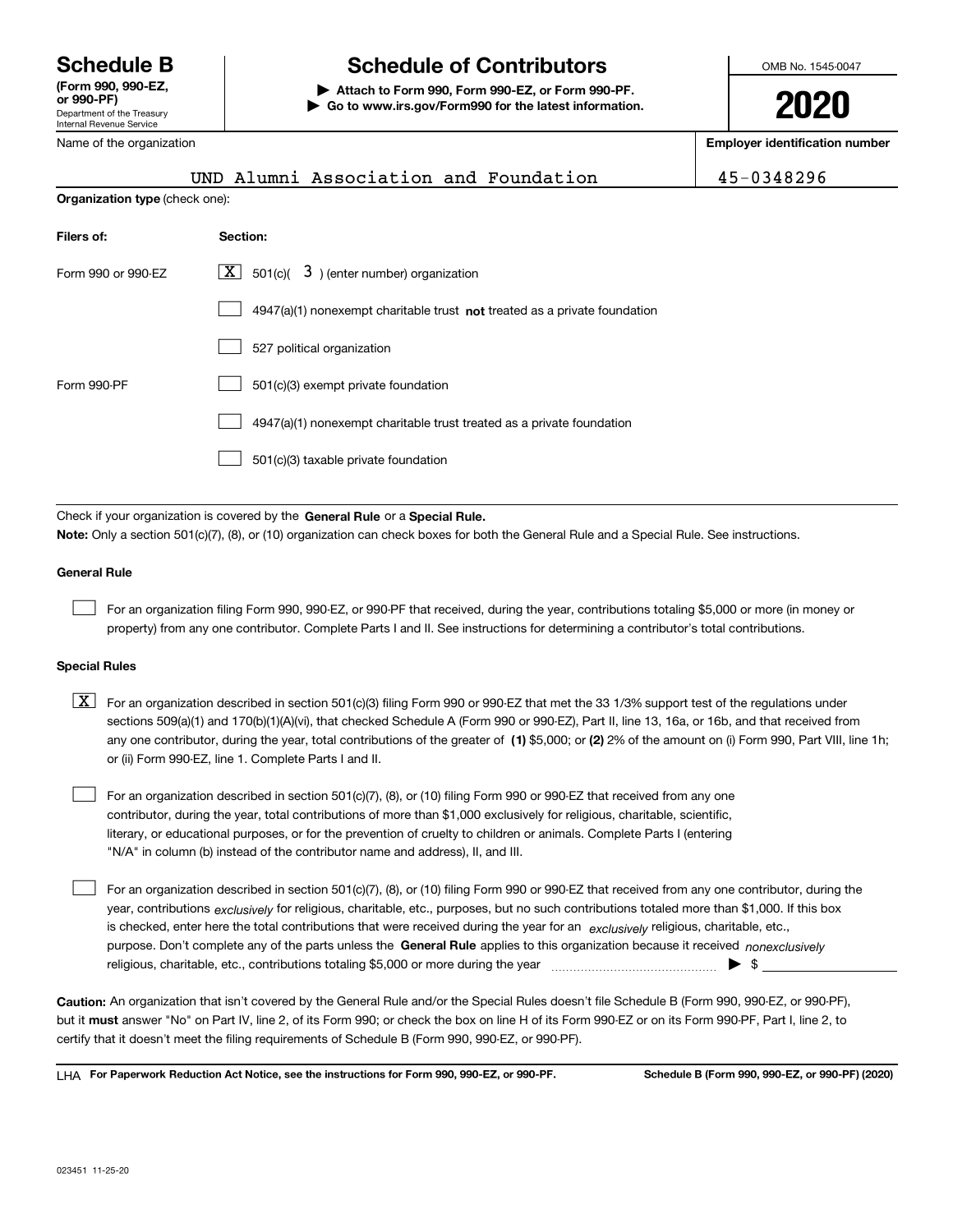## UND Alumni Association and Foundation 45-0348296

|            | Schedule B (Form 990, 990-EZ, or 990-PF) (2020)                                                       |                                   | Page 2                                                                                                      |
|------------|-------------------------------------------------------------------------------------------------------|-----------------------------------|-------------------------------------------------------------------------------------------------------------|
|            | Name of organization                                                                                  |                                   | <b>Employer identification number</b>                                                                       |
|            | UND Alumni Association and Foundation                                                                 |                                   | 45-0348296                                                                                                  |
| Part I     | <b>Contributors</b> (see instructions). Use duplicate copies of Part I if additional space is needed. |                                   |                                                                                                             |
| (a)<br>No. | (b)<br>Name, address, and ZIP + 4                                                                     | (c)<br><b>Total contributions</b> | (d)<br>Type of contribution                                                                                 |
| 1          |                                                                                                       | 768,660.<br>\$                    | $\overline{\mathbf{X}}$<br>Person<br>Payroll<br>Noncash<br>(Complete Part II for<br>noncash contributions.) |
| (a)<br>No. | (b)<br>Name, address, and ZIP + 4                                                                     | (c)<br><b>Total contributions</b> | (d)<br>Type of contribution                                                                                 |
| 2          |                                                                                                       | 5,000,000.<br>\$                  | $\overline{\text{X}}$<br>Person<br>Payroll<br>Noncash<br>(Complete Part II for<br>noncash contributions.)   |
| (a)<br>No. | (b)<br>Name, address, and ZIP + 4                                                                     | (c)<br><b>Total contributions</b> | (d)<br>Type of contribution                                                                                 |
| 3          |                                                                                                       | 789,000.<br>\$                    | $\overline{\text{X}}$<br>Person<br>Payroll<br>Noncash<br>(Complete Part II for<br>noncash contributions.)   |
| (a)<br>No. | (b)<br>Name, address, and ZIP + 4                                                                     | (c)<br><b>Total contributions</b> | (d)<br>Type of contribution                                                                                 |
|            |                                                                                                       | \$                                | Person<br>Payroll<br><b>Noncash</b><br>(Complete Part II for<br>noncash contributions.)                     |
| (a)<br>No. | (b)<br>Name, address, and ZIP + 4                                                                     | (c)<br><b>Total contributions</b> | (d)<br>Type of contribution                                                                                 |
|            |                                                                                                       | \$                                | Person<br>Payroll<br>Noncash<br>(Complete Part II for<br>noncash contributions.)                            |
| (a)<br>No. | (b)<br>Name, address, and ZIP + 4                                                                     | (c)<br><b>Total contributions</b> | (d)<br>Type of contribution                                                                                 |
|            |                                                                                                       | \$                                | Person<br>Payroll<br>Noncash<br>(Complete Part II for<br>noncash contributions.)                            |

023452 11-25-20 **Schedule B (Form 990, 990-EZ, or 990-PF) (2020)**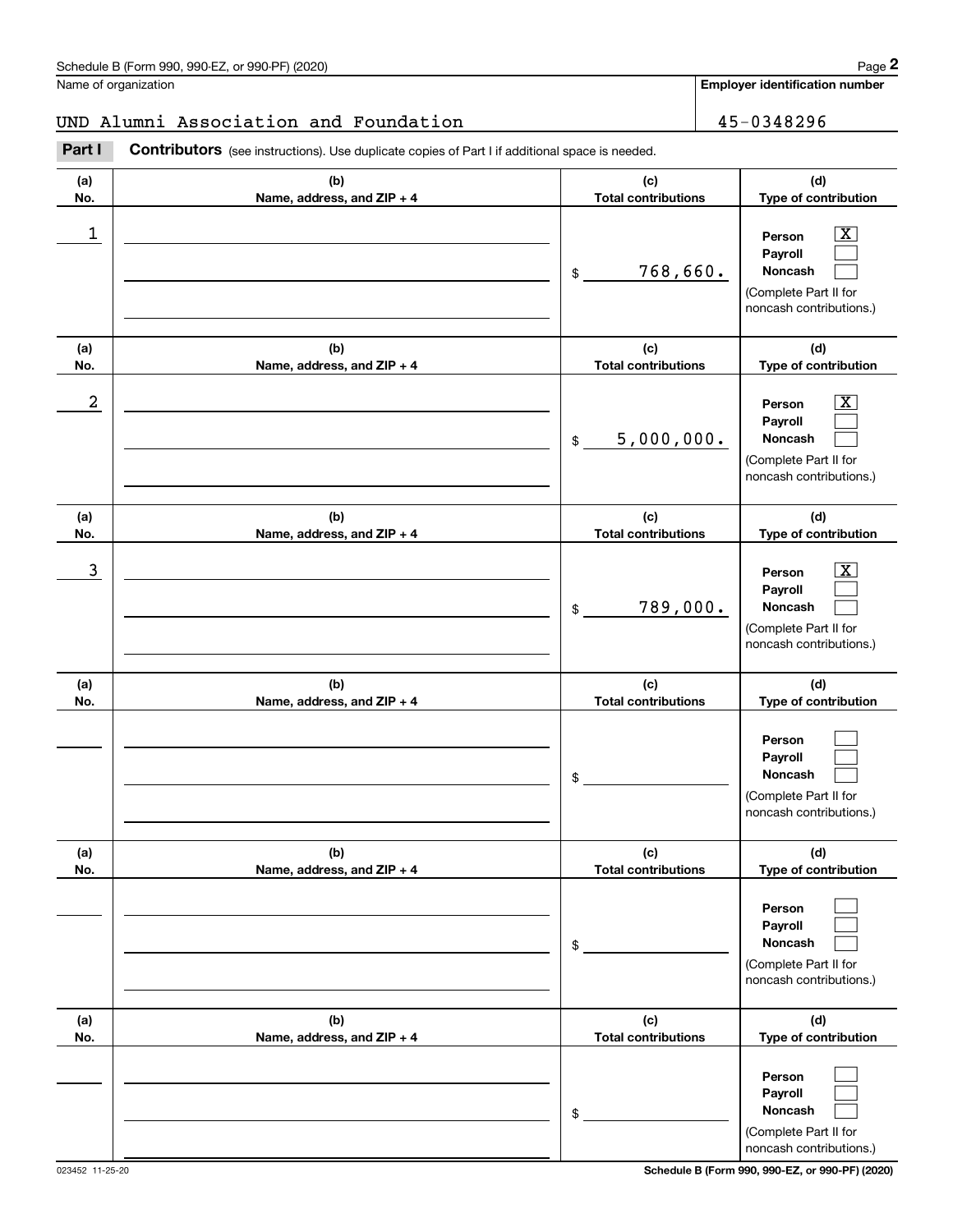## **Employer identification number**

## UND Alumni Association and Foundation 45-0348296

Fage 3 Employer identification and Foundation<br>
MD Alumni Association and Foundation<br> **Part II** Noncash Property (see instructions). Use duplicate copies of Part II if additional space is needed.

| (a)<br>No.<br>from<br>Part I | (b)<br>Description of noncash property given | (c)<br>FMV (or estimate)<br>(See instructions.) | (d)<br>Date received |
|------------------------------|----------------------------------------------|-------------------------------------------------|----------------------|
|                              |                                              | $\frac{1}{2}$                                   |                      |
| (a)<br>No.<br>from<br>Part I | (b)<br>Description of noncash property given | (c)<br>FMV (or estimate)<br>(See instructions.) | (d)<br>Date received |
|                              |                                              | $\mathfrak{S}$                                  |                      |
| (a)<br>No.<br>from<br>Part I | (b)<br>Description of noncash property given | (c)<br>FMV (or estimate)<br>(See instructions.) | (d)<br>Date received |
|                              |                                              | $$\frown$                                       |                      |
| (a)<br>No.<br>from<br>Part I | (b)<br>Description of noncash property given | (c)<br>FMV (or estimate)<br>(See instructions.) | (d)<br>Date received |
|                              |                                              | $\mathsf{\$}$                                   |                      |
| (a)<br>No.<br>from<br>Part I | (b)<br>Description of noncash property given | (c)<br>FMV (or estimate)<br>(See instructions.) | (d)<br>Date received |
|                              |                                              | \$                                              |                      |
| (a)<br>No.<br>from<br>Part I | (b)<br>Description of noncash property given | (c)<br>FMV (or estimate)<br>(See instructions.) | (d)<br>Date received |
|                              |                                              | \$                                              |                      |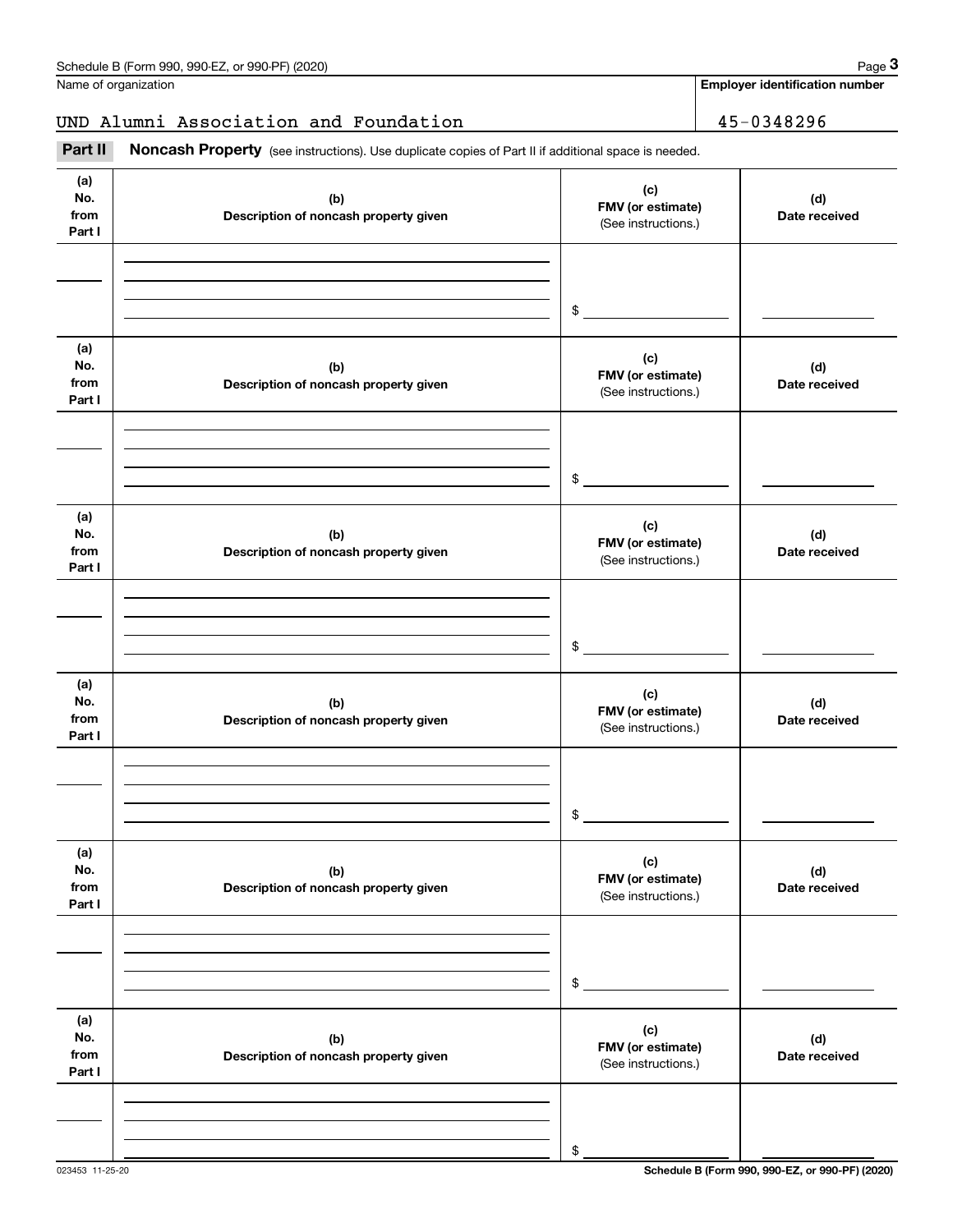|                                               | Schedule B (Form 990, 990-EZ, or 990-PF) (2020)                                                                                                                                                                                                                                                 |                                       | Page 4                                                                                                                                                         |
|-----------------------------------------------|-------------------------------------------------------------------------------------------------------------------------------------------------------------------------------------------------------------------------------------------------------------------------------------------------|---------------------------------------|----------------------------------------------------------------------------------------------------------------------------------------------------------------|
|                                               | Name of organization                                                                                                                                                                                                                                                                            | <b>Employer identification number</b> |                                                                                                                                                                |
|                                               | UND Alumni Association and Foundation                                                                                                                                                                                                                                                           |                                       | 45-0348296                                                                                                                                                     |
| Part III                                      | from any one contributor. Complete columns (a) through (e) and the following line entry. For organizations<br>completing Part III, enter the total of exclusively religious, charitable, etc., contributions of \$1,000 or less for the year. (Enter this info. once.) $\blacktriangleright$ \$ |                                       | Exclusively religious, charitable, etc., contributions to organizations described in section 501(c)(7), (8), or (10) that total more than \$1,000 for the year |
|                                               | Use duplicate copies of Part III if additional space is needed.                                                                                                                                                                                                                                 |                                       |                                                                                                                                                                |
| (a) No.<br>from<br>Part I                     | (b) Purpose of gift                                                                                                                                                                                                                                                                             | (c) Use of gift                       | (d) Description of how gift is held                                                                                                                            |
|                                               |                                                                                                                                                                                                                                                                                                 | (e) Transfer of gift                  |                                                                                                                                                                |
|                                               | Transferee's name, address, and $ZIP + 4$                                                                                                                                                                                                                                                       |                                       | Relationship of transferor to transferee                                                                                                                       |
| (a) No.<br>from<br>Part I                     | (b) Purpose of gift                                                                                                                                                                                                                                                                             | (c) Use of gift                       | (d) Description of how gift is held                                                                                                                            |
|                                               |                                                                                                                                                                                                                                                                                                 |                                       |                                                                                                                                                                |
|                                               |                                                                                                                                                                                                                                                                                                 | (e) Transfer of gift                  |                                                                                                                                                                |
|                                               | Transferee's name, address, and $ZIP + 4$                                                                                                                                                                                                                                                       |                                       | Relationship of transferor to transferee                                                                                                                       |
| (a) $\overline{\text{No.}}$<br>from<br>Part I | (b) Purpose of gift                                                                                                                                                                                                                                                                             | (c) Use of gift                       | (d) Description of how gift is held                                                                                                                            |
|                                               |                                                                                                                                                                                                                                                                                                 | (e) Transfer of gift                  |                                                                                                                                                                |
|                                               | Transferee's name, address, and $ZIP + 4$                                                                                                                                                                                                                                                       |                                       | Relationship of transferor to transferee                                                                                                                       |
|                                               |                                                                                                                                                                                                                                                                                                 |                                       |                                                                                                                                                                |
| (a) No.<br>from<br>Part I                     | (b) Purpose of gift                                                                                                                                                                                                                                                                             | (c) Use of gift                       | (d) Description of how gift is held                                                                                                                            |
|                                               |                                                                                                                                                                                                                                                                                                 | (e) Transfer of gift                  |                                                                                                                                                                |
|                                               | Transferee's name, address, and $ZIP + 4$                                                                                                                                                                                                                                                       |                                       | Relationship of transferor to transferee                                                                                                                       |
|                                               |                                                                                                                                                                                                                                                                                                 |                                       |                                                                                                                                                                |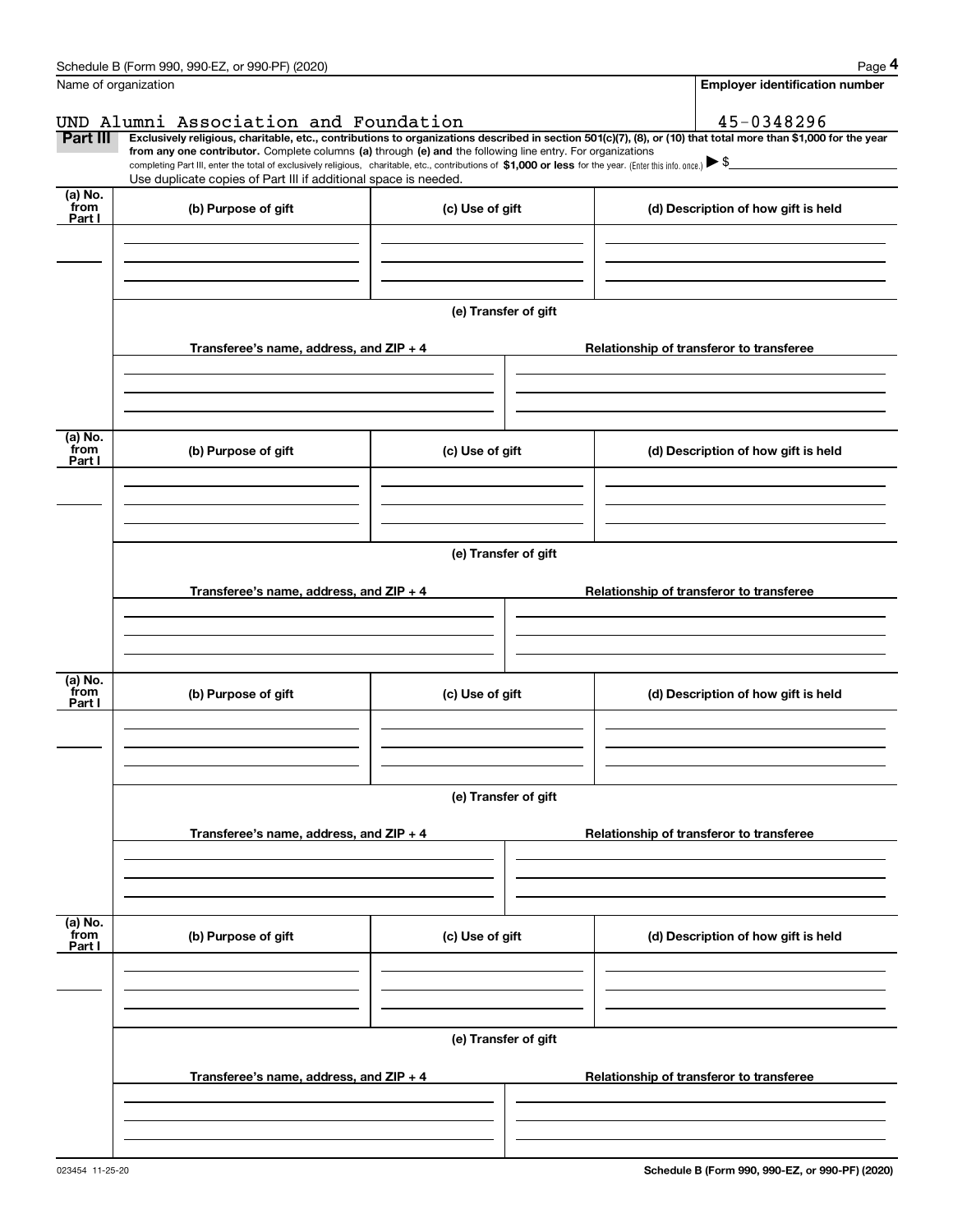| <b>SCHEDULE C</b>                                                                                        | <b>Political Campaign and Lobbying Activities</b>                                                                                                                                | OMB No. 1545-0047                                                                                                                                                                                                                                  |         |                            |                                                  |  |  |  |  |  |
|----------------------------------------------------------------------------------------------------------|----------------------------------------------------------------------------------------------------------------------------------------------------------------------------------|----------------------------------------------------------------------------------------------------------------------------------------------------------------------------------------------------------------------------------------------------|---------|----------------------------|--------------------------------------------------|--|--|--|--|--|
| (Form 990 or 990-EZ)                                                                                     | For Organizations Exempt From Income Tax Under section 501(c) and section 527                                                                                                    |                                                                                                                                                                                                                                                    |         |                            |                                                  |  |  |  |  |  |
|                                                                                                          | Complete if the organization is described below.<br>> Attach to Form 990 or Form 990-EZ.                                                                                         | <b>Open to Public</b>                                                                                                                                                                                                                              |         |                            |                                                  |  |  |  |  |  |
| Department of the Treasury<br>Internal Revenue Service                                                   |                                                                                                                                                                                  | Go to www.irs.gov/Form990 for instructions and the latest information.                                                                                                                                                                             |         |                            | Inspection                                       |  |  |  |  |  |
|                                                                                                          |                                                                                                                                                                                  | If the organization answered "Yes," on Form 990, Part IV, line 3, or Form 990-EZ, Part V, line 46 (Political Campaign Activities), then                                                                                                            |         |                            |                                                  |  |  |  |  |  |
| • Section 501(c)(3) organizations: Complete Parts I-A and B. Do not complete Part I-C.                   |                                                                                                                                                                                  |                                                                                                                                                                                                                                                    |         |                            |                                                  |  |  |  |  |  |
|                                                                                                          | • Section 501(c) (other than section 501(c)(3)) organizations: Complete Parts I-A and C below. Do not complete Part I-B.<br>• Section 527 organizations: Complete Part I-A only. |                                                                                                                                                                                                                                                    |         |                            |                                                  |  |  |  |  |  |
|                                                                                                          |                                                                                                                                                                                  | If the organization answered "Yes," on Form 990, Part IV, line 4, or Form 990-EZ, Part VI, line 47 (Lobbying Activities), then                                                                                                                     |         |                            |                                                  |  |  |  |  |  |
|                                                                                                          |                                                                                                                                                                                  | • Section 501(c)(3) organizations that have filed Form 5768 (election under section 501(h)): Complete Part II-A. Do not complete Part II-B.                                                                                                        |         |                            |                                                  |  |  |  |  |  |
|                                                                                                          |                                                                                                                                                                                  | • Section 501(c)(3) organizations that have NOT filed Form 5768 (election under section 501(h)): Complete Part II-B. Do not complete Part II-A.                                                                                                    |         |                            |                                                  |  |  |  |  |  |
|                                                                                                          |                                                                                                                                                                                  | If the organization answered "Yes," on Form 990, Part IV, line 5 (Proxy Tax) (See separate instructions) or Form 990-EZ, Part V, line 35c (Proxy                                                                                                   |         |                            |                                                  |  |  |  |  |  |
| Tax) (See separate instructions), then                                                                   |                                                                                                                                                                                  | • Section 501(c)(4), (5), or (6) organizations: Complete Part III.                                                                                                                                                                                 |         |                            |                                                  |  |  |  |  |  |
| Name of organization                                                                                     |                                                                                                                                                                                  |                                                                                                                                                                                                                                                    |         |                            | <b>Employer identification number</b>            |  |  |  |  |  |
|                                                                                                          |                                                                                                                                                                                  | UND Alumni Association and Foundation                                                                                                                                                                                                              |         |                            | 45-0348296                                       |  |  |  |  |  |
| Part I-A                                                                                                 |                                                                                                                                                                                  | Complete if the organization is exempt under section 501(c) or is a section 527 organization.                                                                                                                                                      |         |                            |                                                  |  |  |  |  |  |
|                                                                                                          |                                                                                                                                                                                  |                                                                                                                                                                                                                                                    |         |                            |                                                  |  |  |  |  |  |
| 1.                                                                                                       |                                                                                                                                                                                  | Provide a description of the organization's direct and indirect political campaign activities in Part IV.                                                                                                                                          |         |                            |                                                  |  |  |  |  |  |
| Political campaign activity expenditures<br>2<br>Volunteer hours for political campaign activities<br>3. |                                                                                                                                                                                  |                                                                                                                                                                                                                                                    |         |                            | $\blacktriangleright$ \$                         |  |  |  |  |  |
|                                                                                                          |                                                                                                                                                                                  |                                                                                                                                                                                                                                                    |         |                            |                                                  |  |  |  |  |  |
| Part I-B                                                                                                 |                                                                                                                                                                                  | Complete if the organization is exempt under section 501(c)(3).                                                                                                                                                                                    |         |                            |                                                  |  |  |  |  |  |
|                                                                                                          |                                                                                                                                                                                  | 1 Enter the amount of any excise tax incurred by the organization under section 4955                                                                                                                                                               |         |                            | $\blacktriangleright$ \$                         |  |  |  |  |  |
| 2                                                                                                        |                                                                                                                                                                                  |                                                                                                                                                                                                                                                    |         |                            | $\blacktriangleright$ \$                         |  |  |  |  |  |
| 3<br>4a Was a correction made?                                                                           |                                                                                                                                                                                  |                                                                                                                                                                                                                                                    |         |                            | <b>Yes</b><br>No<br>Yes<br>No                    |  |  |  |  |  |
| <b>b</b> If "Yes," describe in Part IV.                                                                  |                                                                                                                                                                                  |                                                                                                                                                                                                                                                    |         |                            |                                                  |  |  |  |  |  |
| Part I-C                                                                                                 |                                                                                                                                                                                  | Complete if the organization is exempt under section 501(c), except section 501(c)(3).                                                                                                                                                             |         |                            |                                                  |  |  |  |  |  |
|                                                                                                          |                                                                                                                                                                                  | 1 Enter the amount directly expended by the filing organization for section 527 exempt function activities                                                                                                                                         |         |                            | $\blacktriangleright$ \$                         |  |  |  |  |  |
|                                                                                                          |                                                                                                                                                                                  | 2 Enter the amount of the filing organization's funds contributed to other organizations for section 527                                                                                                                                           |         |                            |                                                  |  |  |  |  |  |
| exempt function activities                                                                               |                                                                                                                                                                                  | 3 Total exempt function expenditures. Add lines 1 and 2. Enter here and on Form 1120-POL,                                                                                                                                                          |         |                            | $\blacktriangleright$ \$                         |  |  |  |  |  |
|                                                                                                          |                                                                                                                                                                                  |                                                                                                                                                                                                                                                    |         |                            | $\triangleright$ \$                              |  |  |  |  |  |
|                                                                                                          |                                                                                                                                                                                  | Did the filing organization file Form 1120-POL for this year?                                                                                                                                                                                      |         |                            | Yes<br><b>No</b>                                 |  |  |  |  |  |
| 5                                                                                                        |                                                                                                                                                                                  | Enter the names, addresses and employer identification number (EIN) of all section 527 political organizations to which the filing organization                                                                                                    |         |                            |                                                  |  |  |  |  |  |
|                                                                                                          |                                                                                                                                                                                  | made payments. For each organization listed, enter the amount paid from the filing organization's funds. Also enter the amount of political                                                                                                        |         |                            |                                                  |  |  |  |  |  |
|                                                                                                          |                                                                                                                                                                                  | contributions received that were promptly and directly delivered to a separate political organization, such as a separate segregated fund or a<br>political action committee (PAC). If additional space is needed, provide information in Part IV. |         |                            |                                                  |  |  |  |  |  |
| (a) Name                                                                                                 |                                                                                                                                                                                  | (b) Address                                                                                                                                                                                                                                        | (c) EIN | (d) Amount paid from       | (e) Amount of political                          |  |  |  |  |  |
|                                                                                                          |                                                                                                                                                                                  |                                                                                                                                                                                                                                                    |         | filing organization's      | contributions received and                       |  |  |  |  |  |
|                                                                                                          |                                                                                                                                                                                  |                                                                                                                                                                                                                                                    |         | funds. If none, enter -0-. | promptly and directly<br>delivered to a separate |  |  |  |  |  |
|                                                                                                          |                                                                                                                                                                                  |                                                                                                                                                                                                                                                    |         |                            | political organization.                          |  |  |  |  |  |
|                                                                                                          |                                                                                                                                                                                  |                                                                                                                                                                                                                                                    |         |                            | If none, enter -0-.                              |  |  |  |  |  |
|                                                                                                          |                                                                                                                                                                                  |                                                                                                                                                                                                                                                    |         |                            |                                                  |  |  |  |  |  |
|                                                                                                          |                                                                                                                                                                                  |                                                                                                                                                                                                                                                    |         |                            |                                                  |  |  |  |  |  |
|                                                                                                          |                                                                                                                                                                                  |                                                                                                                                                                                                                                                    |         |                            |                                                  |  |  |  |  |  |
|                                                                                                          |                                                                                                                                                                                  |                                                                                                                                                                                                                                                    |         |                            |                                                  |  |  |  |  |  |
|                                                                                                          |                                                                                                                                                                                  |                                                                                                                                                                                                                                                    |         |                            |                                                  |  |  |  |  |  |
|                                                                                                          |                                                                                                                                                                                  |                                                                                                                                                                                                                                                    |         |                            |                                                  |  |  |  |  |  |
|                                                                                                          |                                                                                                                                                                                  |                                                                                                                                                                                                                                                    |         |                            |                                                  |  |  |  |  |  |
|                                                                                                          |                                                                                                                                                                                  |                                                                                                                                                                                                                                                    |         |                            |                                                  |  |  |  |  |  |
|                                                                                                          |                                                                                                                                                                                  |                                                                                                                                                                                                                                                    |         |                            |                                                  |  |  |  |  |  |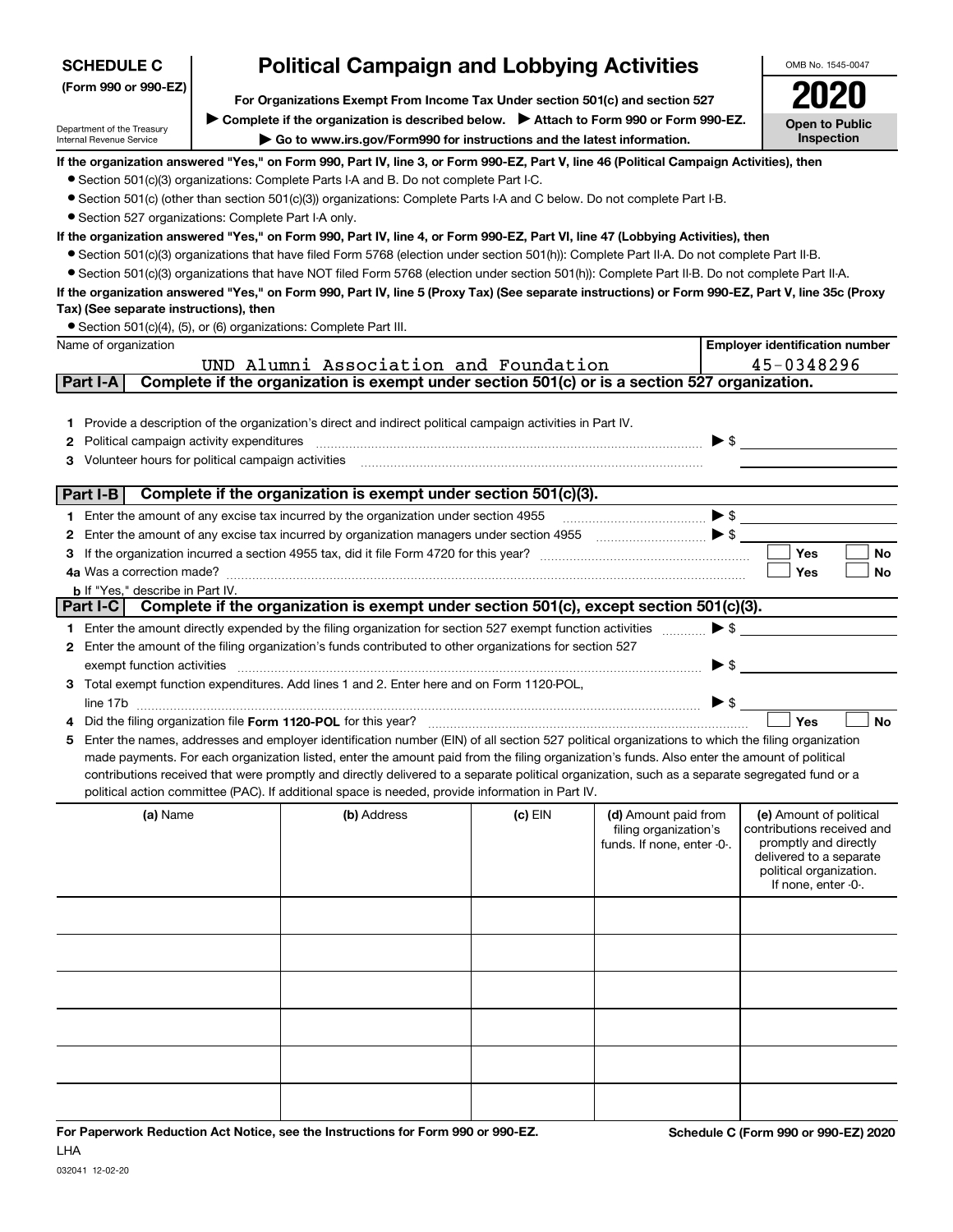| Schedule C (Form 990 or 990-EZ) 2020 UND Alumni Association and Foundation<br>$45 - 0348296$ Page 2                                                                             |  |              |                                                                                  |                        |                                                                                                                                   |                         |  |  |
|---------------------------------------------------------------------------------------------------------------------------------------------------------------------------------|--|--------------|----------------------------------------------------------------------------------|------------------------|-----------------------------------------------------------------------------------------------------------------------------------|-------------------------|--|--|
| Complete if the organization is exempt under section 501(c)(3) and filed Form 5768 (election under<br>Part II-A                                                                 |  |              |                                                                                  |                        |                                                                                                                                   |                         |  |  |
| section 501(h)).                                                                                                                                                                |  |              |                                                                                  |                        |                                                                                                                                   |                         |  |  |
| A Check $\blacktriangleright$                                                                                                                                                   |  |              |                                                                                  |                        | if the filing organization belongs to an affiliated group (and list in Part IV each affiliated group member's name, address, EIN, |                         |  |  |
| expenses, and share of excess lobbying expenditures).                                                                                                                           |  |              |                                                                                  |                        |                                                                                                                                   |                         |  |  |
| <b>B</b> Check D                                                                                                                                                                |  |              | if the filing organization checked box A and "limited control" provisions apply. |                        |                                                                                                                                   |                         |  |  |
| (a) Filing<br>(b) Affiliated group<br><b>Limits on Lobbying Expenditures</b><br>organization's<br>totals<br>(The term "expenditures" means amounts paid or incurred.)<br>totals |  |              |                                                                                  |                        |                                                                                                                                   |                         |  |  |
|                                                                                                                                                                                 |  | 0.           |                                                                                  |                        |                                                                                                                                   |                         |  |  |
| 1a Total lobbying expenditures to influence public opinion (grassroots lobbying)                                                                                                |  |              |                                                                                  |                        | 0.                                                                                                                                |                         |  |  |
| <b>b</b> Total lobbying expenditures to influence a legislative body (direct lobbying)                                                                                          |  |              |                                                                                  |                        | 0.                                                                                                                                |                         |  |  |
| d Other exempt purpose expenditures                                                                                                                                             |  |              |                                                                                  |                        | 24, 246, 505.                                                                                                                     |                         |  |  |
| Total exempt purpose expenditures (add lines 1c and 1d)                                                                                                                         |  |              |                                                                                  |                        | $24, 246, 505$ .                                                                                                                  |                         |  |  |
| f Lobbying nontaxable amount. Enter the amount from the following table in both columns.                                                                                        |  |              |                                                                                  |                        | 1,000,000.                                                                                                                        |                         |  |  |
| If the amount on line 1e, column $(a)$ or $(b)$ is:                                                                                                                             |  |              | The lobbying nontaxable amount is:                                               |                        |                                                                                                                                   |                         |  |  |
| Not over \$500,000                                                                                                                                                              |  |              | 20% of the amount on line 1e.                                                    |                        |                                                                                                                                   |                         |  |  |
| Over \$500,000 but not over \$1,000,000                                                                                                                                         |  |              | \$100,000 plus 15% of the excess over \$500,000.                                 |                        |                                                                                                                                   |                         |  |  |
| Over \$1,000,000 but not over \$1,500,000                                                                                                                                       |  |              | \$175,000 plus 10% of the excess over \$1,000,000.                               |                        |                                                                                                                                   |                         |  |  |
| Over \$1,500,000 but not over \$17,000,000                                                                                                                                      |  |              | \$225,000 plus 5% of the excess over \$1,500,000.                                |                        |                                                                                                                                   |                         |  |  |
| Over \$17,000,000                                                                                                                                                               |  | \$1.000.000. |                                                                                  |                        |                                                                                                                                   |                         |  |  |
|                                                                                                                                                                                 |  |              |                                                                                  |                        |                                                                                                                                   |                         |  |  |
| g Grassroots nontaxable amount (enter 25% of line 1f)                                                                                                                           |  |              |                                                                                  |                        | 250,000.                                                                                                                          |                         |  |  |
| h Subtract line 1q from line 1a. If zero or less, enter -0-                                                                                                                     |  |              |                                                                                  |                        | Ο.                                                                                                                                |                         |  |  |
| Subtract line 1f from line 1c. If zero or less, enter -0-                                                                                                                       |  |              |                                                                                  |                        | 0.                                                                                                                                |                         |  |  |
| If there is an amount other than zero on either line 1h or line 1i, did the organization file Form 4720                                                                         |  |              |                                                                                  |                        |                                                                                                                                   |                         |  |  |
| reporting section 4911 tax for this year?                                                                                                                                       |  |              |                                                                                  |                        |                                                                                                                                   | Yes<br>No               |  |  |
|                                                                                                                                                                                 |  |              | 4-Year Averaging Period Under Section 501(h)                                     |                        |                                                                                                                                   |                         |  |  |
| (Some organizations that made a section 501(h) election do not have to complete all of the five columns below.                                                                  |  |              |                                                                                  |                        |                                                                                                                                   |                         |  |  |
|                                                                                                                                                                                 |  |              | See the separate instructions for lines 2a through 2f.)                          |                        |                                                                                                                                   |                         |  |  |
|                                                                                                                                                                                 |  |              | Lobbying Expenditures During 4-Year Averaging Period                             |                        |                                                                                                                                   |                         |  |  |
| Calendar year<br>(or fiscal year beginning in)                                                                                                                                  |  | (a) $2017$   | $(b)$ 2018                                                                       | $(c)$ 2019             | $(d)$ 2020                                                                                                                        | (e) Total               |  |  |
| 2a Lobbying nontaxable amount                                                                                                                                                   |  | 938,568.     |                                                                                  | $988, 479.$ 1,000,000. |                                                                                                                                   | $1,000,000.$ 3,927,047. |  |  |
| <b>b</b> Lobbying ceiling amount<br>(150% of line 2a, column(e))                                                                                                                |  |              |                                                                                  |                        |                                                                                                                                   | 5,890,571.              |  |  |
| c Total lobbying expenditures                                                                                                                                                   |  |              |                                                                                  |                        |                                                                                                                                   |                         |  |  |
| d Grassroots nontaxable amount                                                                                                                                                  |  | 234,642.     | 247,120.                                                                         | 250,000.               | 250,000.                                                                                                                          | 981,762.                |  |  |
| e Grassroots ceiling amount                                                                                                                                                     |  |              |                                                                                  |                        |                                                                                                                                   |                         |  |  |
| (150% of line 2d, column (e))                                                                                                                                                   |  |              |                                                                                  |                        |                                                                                                                                   | 1,472,643.              |  |  |
| f Grassroots lobbying expenditures                                                                                                                                              |  |              |                                                                                  |                        |                                                                                                                                   |                         |  |  |

**Schedule C (Form 990 or 990-EZ) 2020**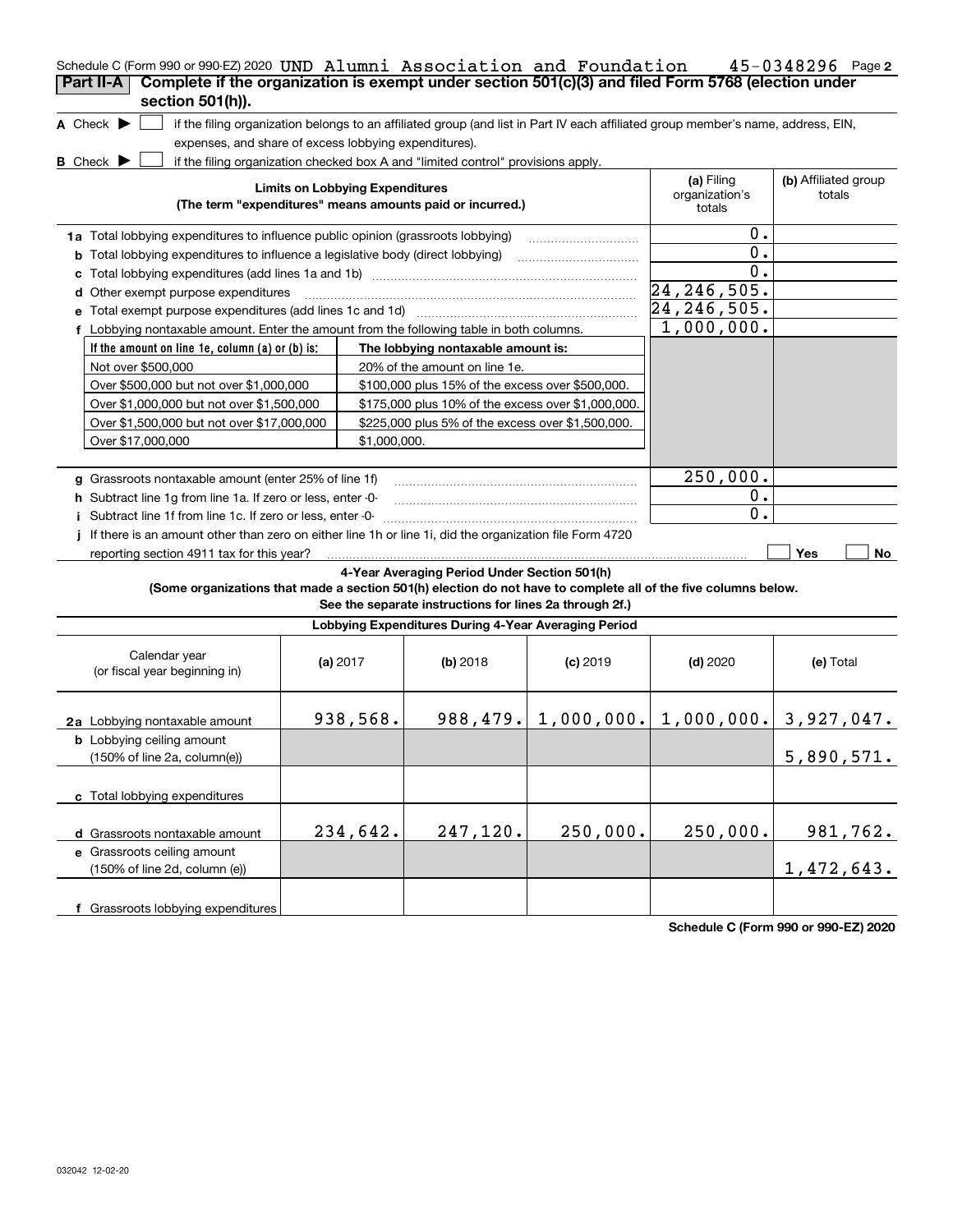### **3** Schedule C (Form 990 or 990-EZ)2020 UND Alumni Association and Foundation 45-0348296 Page **Part II-B Complete if the organization is exempt under section 501(c)(3) and has NOT filed Form 5768** UND Alumni Association and Foundation 45-0348296

## **(election under section 501(h)).**

|                | For each "Yes" response on lines 1a through 1i below, provide in Part IV a detailed description                                                                                                                                               | (a) |                | (b)    |    |
|----------------|-----------------------------------------------------------------------------------------------------------------------------------------------------------------------------------------------------------------------------------------------|-----|----------------|--------|----|
|                | of the lobbying activity.                                                                                                                                                                                                                     | Yes | No             | Amount |    |
| 1.             | During the year, did the filing organization attempt to influence foreign, national, state, or<br>local legislation, including any attempt to influence public opinion on a legislative matter<br>or referendum, through the use of:          |     |                |        |    |
|                | <b>b</b> Paid staff or management (include compensation in expenses reported on lines 1c through 1i)?                                                                                                                                         |     |                |        |    |
|                |                                                                                                                                                                                                                                               |     |                |        |    |
|                | e Publications, or published or broadcast statements?                                                                                                                                                                                         |     |                |        |    |
|                | f Grants to other organizations for lobbying purposes?                                                                                                                                                                                        |     |                |        |    |
|                | g Direct contact with legislators, their staffs, government officials, or a legislative body?<br>.                                                                                                                                            |     |                |        |    |
|                | h Rallies, demonstrations, seminars, conventions, speeches, lectures, or any similar means?                                                                                                                                                   |     |                |        |    |
| i.             | Other activities?                                                                                                                                                                                                                             |     |                |        |    |
|                |                                                                                                                                                                                                                                               |     |                |        |    |
|                | 2a Did the activities in line 1 cause the organization to be not described in section 501(c)(3)?                                                                                                                                              |     |                |        |    |
|                |                                                                                                                                                                                                                                               |     |                |        |    |
|                | c If "Yes," enter the amount of any tax incurred by organization managers under section 4912                                                                                                                                                  |     |                |        |    |
|                | d If the filing organization incurred a section 4912 tax, did it file Form 4720 for this year?                                                                                                                                                |     |                |        |    |
|                | Part III-A Complete if the organization is exempt under section 501(c)(4), section 501(c)(5), or section<br>501(c)(6).                                                                                                                        |     |                |        |    |
|                |                                                                                                                                                                                                                                               |     |                | Yes    | No |
| 1              | Were substantially all (90% or more) dues received nondeductible by members?                                                                                                                                                                  |     | $\mathbf{1}$   |        |    |
| 2              |                                                                                                                                                                                                                                               |     | $\mathbf{2}$   |        |    |
| З              | Did the organization agree to carry over lobbying and political campaign activity expenditures from the prior year?                                                                                                                           |     | 3              |        |    |
|                | Complete if the organization is exempt under section 501(c)(4), section 501(c)(5), or section<br>Part III-B<br>501(c)(6) and if either (a) BOTH Part III-A, lines 1 and 2, are answered "No" OR (b) Part III-A, line 3, is<br>answered "Yes." |     |                |        |    |
| 1.             | Dues, assessments and similar amounts from members [111] matter continuum matter and similar amounts and similar amounts from members [11] matter continuum matter and similar amounts from members [11] matter and similar an                |     | $\mathbf{1}$   |        |    |
| 2              | Section 162(e) nondeductible lobbying and political expenditures (do not include amounts of political                                                                                                                                         |     |                |        |    |
|                | expenses for which the section 527(f) tax was paid).                                                                                                                                                                                          |     |                |        |    |
|                |                                                                                                                                                                                                                                               |     | 2a             |        |    |
|                | b Carryover from last year manufactured and contain a series of the contract of the contract of the contract of the contract of the contract of the contract of the contract of the contract of the contract of the contract o                |     | 2 <sub>b</sub> |        |    |
|                |                                                                                                                                                                                                                                               |     | 2c             |        |    |
| З              | Aggregate amount reported in section 6033(e)(1)(A) notices of nondeductible section 162(e) dues                                                                                                                                               |     | 3              |        |    |
| 4              | If notices were sent and the amount on line 2c exceeds the amount on line 3, what portion of the excess                                                                                                                                       |     |                |        |    |
|                | does the organization agree to carryover to the reasonable estimate of nondeductible lobbying and political                                                                                                                                   |     |                |        |    |
|                | expenditure next year?                                                                                                                                                                                                                        |     | 4              |        |    |
| 5              |                                                                                                                                                                                                                                               |     | 5              |        |    |
| <b>Part IV</b> | <b>Supplemental Information</b>                                                                                                                                                                                                               |     |                |        |    |
|                | Provide the descriptions required for Part I-A, line 1; Part I-B, line 4; Part I-C, line 5; Part II-A (affiliated group list); Part II-A, lines 1 and 2 (See                                                                                  |     |                |        |    |

instructions); and Part II-B, line 1. Also, complete this part for any additional information.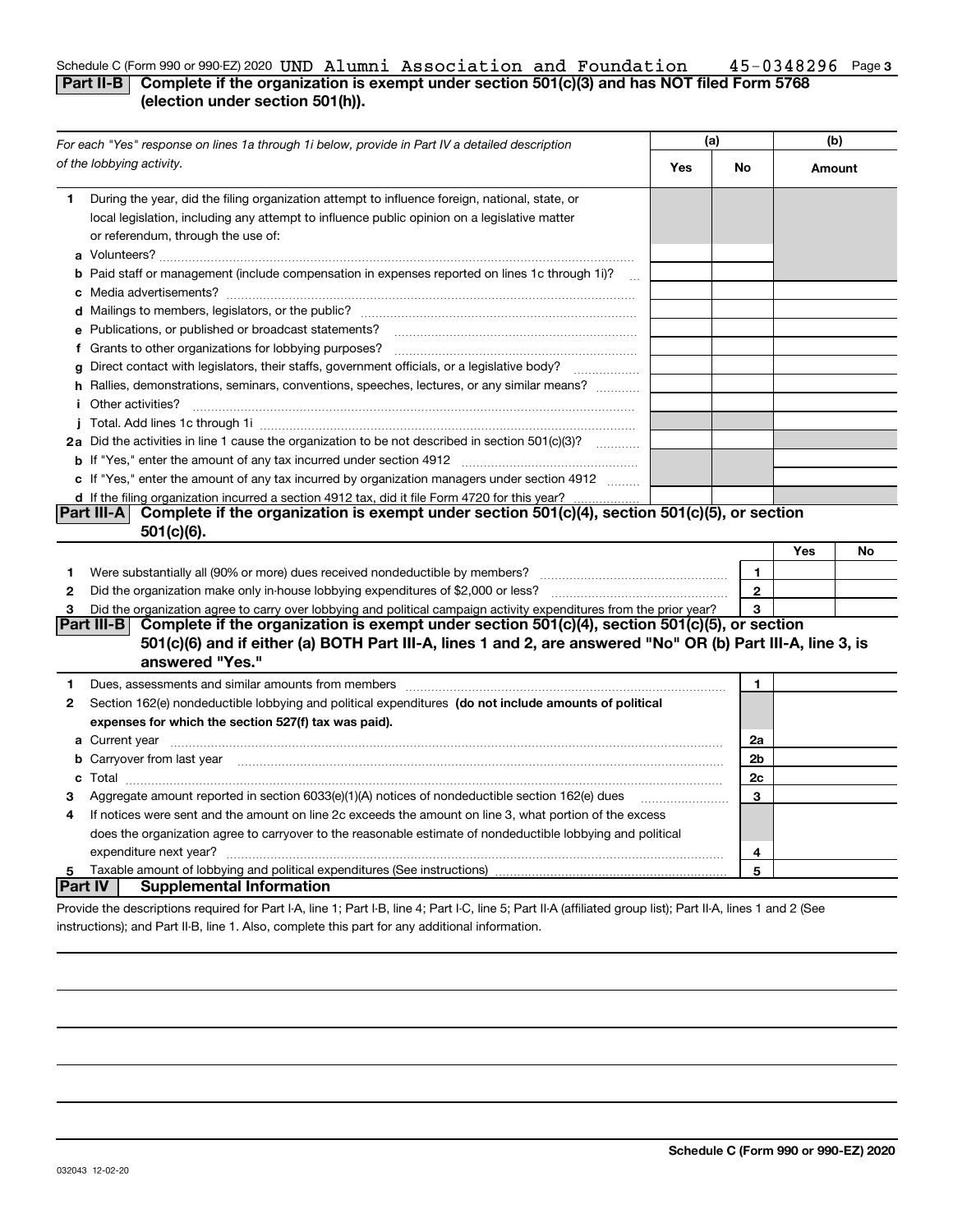| (Form 990) |
|------------|
|            |

## **SCHEDULE D Supplemental Financial Statements**

(Form 990)<br>
Pepartment of the Treasury<br>
Department of the Treasury<br>
Department of the Treasury<br>
Department of the Treasury<br> **Co to www.irs.gov/Form990 for instructions and the latest information.**<br> **Co to www.irs.gov/Form9** 



Department of the Treasury Internal Revenue Service

| UND Alumni Association and Foundation<br>Organizations Maintaining Donor Advised Funds or Other Similar Funds or Accounts. Complete if the<br>Part I<br>organization answered "Yes" on Form 990, Part IV, line 6.<br>(a) Donor advised funds | (b) Funds and other accounts                                                                                                                                                                                                         |
|----------------------------------------------------------------------------------------------------------------------------------------------------------------------------------------------------------------------------------------------|--------------------------------------------------------------------------------------------------------------------------------------------------------------------------------------------------------------------------------------|
|                                                                                                                                                                                                                                              |                                                                                                                                                                                                                                      |
|                                                                                                                                                                                                                                              |                                                                                                                                                                                                                                      |
|                                                                                                                                                                                                                                              |                                                                                                                                                                                                                                      |
| 2<br>1                                                                                                                                                                                                                                       |                                                                                                                                                                                                                                      |
| 100,000.<br>Aggregate value of contributions to (during year)<br>2                                                                                                                                                                           |                                                                                                                                                                                                                                      |
| 32,534.<br>Aggregate value of grants from (during year)<br>з                                                                                                                                                                                 |                                                                                                                                                                                                                                      |
| 1, 213, 528.<br>4                                                                                                                                                                                                                            |                                                                                                                                                                                                                                      |
| Did the organization inform all donors and donor advisors in writing that the assets held in donor advised funds<br>5                                                                                                                        |                                                                                                                                                                                                                                      |
| are the organization's property, subject to the organization's exclusive legal control?                                                                                                                                                      | $\boxed{\text{X}}$ Yes<br>No                                                                                                                                                                                                         |
| Did the organization inform all grantees, donors, and donor advisors in writing that grant funds can be used only<br>6                                                                                                                       |                                                                                                                                                                                                                                      |
| for charitable purposes and not for the benefit of the donor or donor advisor, or for any other purpose conferring                                                                                                                           |                                                                                                                                                                                                                                      |
| impermissible private benefit?                                                                                                                                                                                                               | $\boxed{\text{X}}$ Yes<br>No                                                                                                                                                                                                         |
| Part II<br>Conservation Easements. Complete if the organization answered "Yes" on Form 990, Part IV, line 7.                                                                                                                                 |                                                                                                                                                                                                                                      |
| Purpose(s) of conservation easements held by the organization (check all that apply).<br>1.                                                                                                                                                  |                                                                                                                                                                                                                                      |
| Preservation of land for public use (for example, recreation or education)<br>Preservation of a historically important land area                                                                                                             |                                                                                                                                                                                                                                      |
| Protection of natural habitat<br>Preservation of a certified historic structure                                                                                                                                                              |                                                                                                                                                                                                                                      |
| Preservation of open space                                                                                                                                                                                                                   |                                                                                                                                                                                                                                      |
| Complete lines 2a through 2d if the organization held a qualified conservation contribution in the form of a conservation easement on the last<br>2                                                                                          |                                                                                                                                                                                                                                      |
| day of the tax year.                                                                                                                                                                                                                         | Held at the End of the Tax Year                                                                                                                                                                                                      |
| Total number of conservation easements<br>2a                                                                                                                                                                                                 |                                                                                                                                                                                                                                      |
| a<br>2b<br>Total acreage restricted by conservation easements                                                                                                                                                                                |                                                                                                                                                                                                                                      |
| b                                                                                                                                                                                                                                            |                                                                                                                                                                                                                                      |
| 2c<br>с                                                                                                                                                                                                                                      |                                                                                                                                                                                                                                      |
| Number of conservation easements included in (c) acquired after 7/25/06, and not on a historic structure<br>d                                                                                                                                |                                                                                                                                                                                                                                      |
| listed in the National Register [11, 1200] [12] The National Register [11, 1200] [12] The National Register [11, 1200] [12] The National Register [11, 1200] [12] The National Register [11, 1200] [12] The National Register<br>2d          |                                                                                                                                                                                                                                      |
| Number of conservation easements modified, transferred, released, extinguished, or terminated by the organization during the tax<br>З.                                                                                                       |                                                                                                                                                                                                                                      |
| $year \blacktriangleright$                                                                                                                                                                                                                   |                                                                                                                                                                                                                                      |
| Number of states where property subject to conservation easement is located ><br>4                                                                                                                                                           |                                                                                                                                                                                                                                      |
| Does the organization have a written policy regarding the periodic monitoring, inspection, handling of<br>5                                                                                                                                  | No                                                                                                                                                                                                                                   |
| violations, and enforcement of the conservation easements it holds?                                                                                                                                                                          | Yes                                                                                                                                                                                                                                  |
| Staff and volunteer hours devoted to monitoring, inspecting, handling of violations, and enforcing conservation easements during the year<br>6                                                                                               |                                                                                                                                                                                                                                      |
|                                                                                                                                                                                                                                              |                                                                                                                                                                                                                                      |
| Amount of expenses incurred in monitoring, inspecting, handling of violations, and enforcing conservation easements during the year<br>7<br>$\blacktriangleright$ \$                                                                         |                                                                                                                                                                                                                                      |
| Does each conservation easement reported on line 2(d) above satisfy the requirements of section 170(h)(4)(B)(i)<br>8                                                                                                                         |                                                                                                                                                                                                                                      |
|                                                                                                                                                                                                                                              | Yes<br>No                                                                                                                                                                                                                            |
| In Part XIII, describe how the organization reports conservation easements in its revenue and expense statement and                                                                                                                          |                                                                                                                                                                                                                                      |
| balance sheet, and include, if applicable, the text of the footnote to the organization's financial statements that describes the                                                                                                            |                                                                                                                                                                                                                                      |
| organization's accounting for conservation easements.                                                                                                                                                                                        |                                                                                                                                                                                                                                      |
| Organizations Maintaining Collections of Art, Historical Treasures, or Other Similar Assets.<br>Part III                                                                                                                                     |                                                                                                                                                                                                                                      |
| Complete if the organization answered "Yes" on Form 990, Part IV, line 8.                                                                                                                                                                    |                                                                                                                                                                                                                                      |
| 1a If the organization elected, as permitted under FASB ASC 958, not to report in its revenue statement and balance sheet works                                                                                                              |                                                                                                                                                                                                                                      |
| of art, historical treasures, or other similar assets held for public exhibition, education, or research in furtherance of public                                                                                                            |                                                                                                                                                                                                                                      |
| service, provide in Part XIII the text of the footnote to its financial statements that describes these items.                                                                                                                               |                                                                                                                                                                                                                                      |
| If the organization elected, as permitted under FASB ASC 958, to report in its revenue statement and balance sheet works of<br>b                                                                                                             |                                                                                                                                                                                                                                      |
| art, historical treasures, or other similar assets held for public exhibition, education, or research in furtherance of public service,                                                                                                      |                                                                                                                                                                                                                                      |
| provide the following amounts relating to these items:                                                                                                                                                                                       |                                                                                                                                                                                                                                      |
|                                                                                                                                                                                                                                              |                                                                                                                                                                                                                                      |
| (ii) Assets included in Form 990, Part X                                                                                                                                                                                                     | $\begin{array}{r} \triangleright \ \$ \begin{array}{r} \text{\texttt{0}} \\ \text{\texttt{0}} \end{array} \end{array} \begin{array}{r} \text{\texttt{1,200.}} \\ \text{\texttt{1,606,708.}} \end{array}$<br>$\blacktriangleright$ \$ |
| If the organization received or held works of art, historical treasures, or other similar assets for financial gain, provide<br>2                                                                                                            |                                                                                                                                                                                                                                      |
| the following amounts required to be reported under FASB ASC 958 relating to these items:                                                                                                                                                    |                                                                                                                                                                                                                                      |
| а                                                                                                                                                                                                                                            | $\triangleright$ \$                                                                                                                                                                                                                  |
|                                                                                                                                                                                                                                              | $\blacktriangleright$ \$                                                                                                                                                                                                             |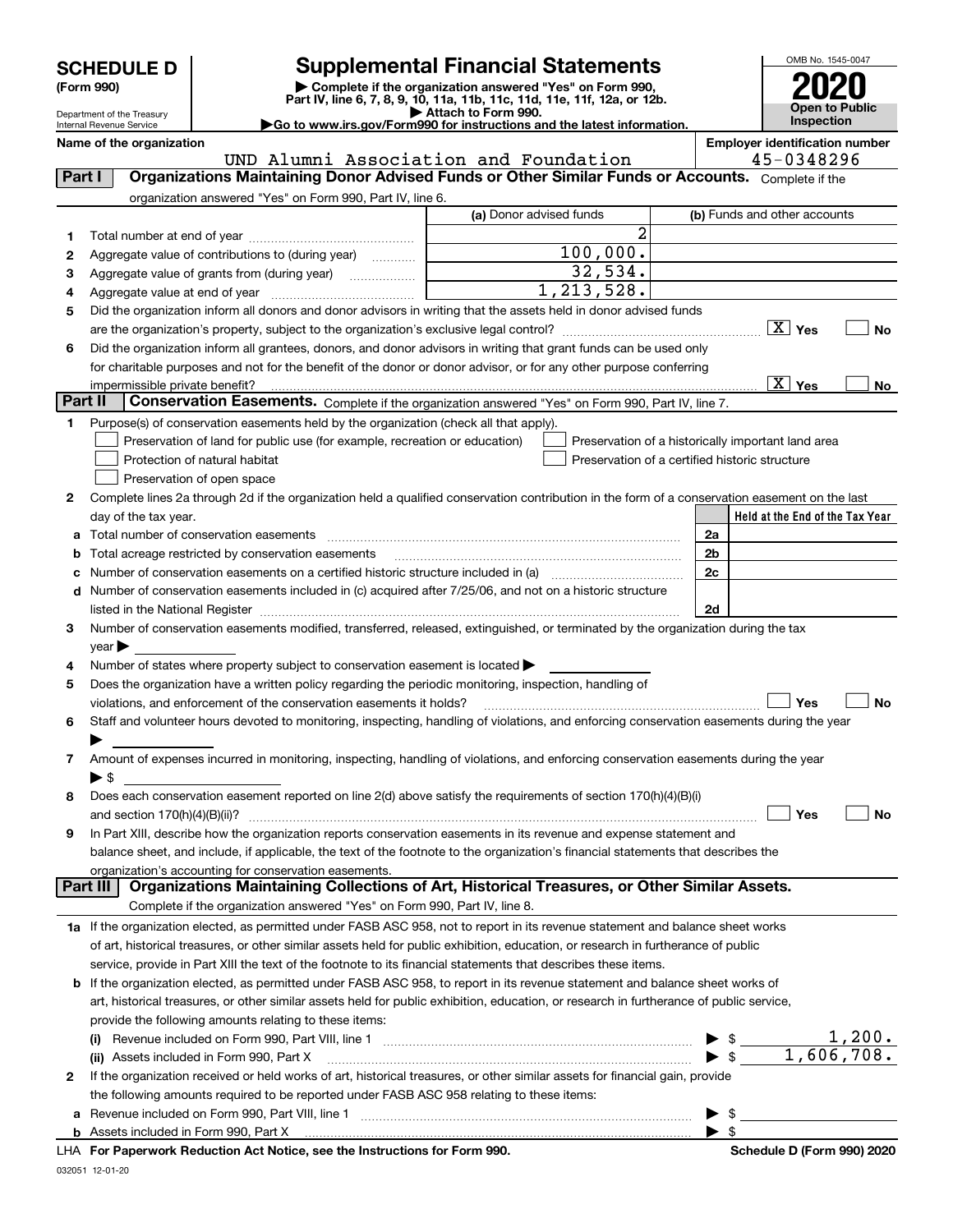|               | UND Alumni Association and Foundation<br>45-0348296<br>Page 2<br>Schedule D (Form 990) 2020                                          |                        |                                      |                          |                      |               |                        |                            |  |
|---------------|--------------------------------------------------------------------------------------------------------------------------------------|------------------------|--------------------------------------|--------------------------|----------------------|---------------|------------------------|----------------------------|--|
|               | Part III<br>Organizations Maintaining Collections of Art, Historical Treasures, or Other Similar Assets (continued)                  |                        |                                      |                          |                      |               |                        |                            |  |
| 3             | Using the organization's acquisition, accession, and other records, check any of the following that make significant use of its      |                        |                                      |                          |                      |               |                        |                            |  |
|               | collection items (check all that apply):                                                                                             |                        |                                      |                          |                      |               |                        |                            |  |
| a             | Public exhibition                                                                                                                    | d                      |                                      | Loan or exchange program |                      |               |                        |                            |  |
| b             | Scholarly research                                                                                                                   | e                      | $\boxed{\text{X}}$ Other Educational |                          |                      |               |                        |                            |  |
| c             | Preservation for future generations                                                                                                  |                        |                                      |                          |                      |               |                        |                            |  |
| 4             | Provide a description of the organization's collections and explain how they further the organization's exempt purpose in Part XIII. |                        |                                      |                          |                      |               |                        |                            |  |
| 5             | During the year, did the organization solicit or receive donations of art, historical treasures, or other similar assets             |                        |                                      |                          |                      |               |                        |                            |  |
|               |                                                                                                                                      |                        |                                      |                          |                      |               | Yes                    | $\overline{\text{X}}$ No   |  |
|               | <b>Part IV</b><br>Escrow and Custodial Arrangements. Complete if the organization answered "Yes" on Form 990, Part IV, line 9, or    |                        |                                      |                          |                      |               |                        |                            |  |
|               | reported an amount on Form 990, Part X, line 21.                                                                                     |                        |                                      |                          |                      |               |                        |                            |  |
|               | 1a Is the organization an agent, trustee, custodian or other intermediary for contributions or other assets not included             |                        |                                      |                          |                      |               |                        |                            |  |
|               |                                                                                                                                      |                        |                                      |                          |                      |               | Yes                    | $\boxed{\text{X}}$ No      |  |
|               | b If "Yes," explain the arrangement in Part XIII and complete the following table:                                                   |                        |                                      |                          |                      |               |                        |                            |  |
|               |                                                                                                                                      |                        |                                      |                          |                      |               | Amount                 |                            |  |
|               |                                                                                                                                      |                        |                                      |                          | 1c                   |               |                        |                            |  |
|               |                                                                                                                                      |                        |                                      |                          | 1d                   |               |                        |                            |  |
| е             | Distributions during the year manufactured and continuum and continuum and continuum and continuum and continuum                     |                        |                                      |                          | 1e                   |               |                        |                            |  |
| f             |                                                                                                                                      |                        |                                      |                          | 1f                   |               |                        |                            |  |
|               | 2a Did the organization include an amount on Form 990, Part X, line 21, for escrow or custodial account liability?                   |                        |                                      |                          |                      |               | $\boxed{\text{X}}$ Yes | No                         |  |
|               | <b>b</b> If "Yes," explain the arrangement in Part XIII. Check here if the explanation has been provided on Part XIII                |                        |                                      |                          |                      |               |                        | $\overline{\text{X}}$      |  |
| <b>Part V</b> | Endowment Funds. Complete if the organization answered "Yes" on Form 990, Part IV, line 10.                                          |                        |                                      |                          |                      |               |                        |                            |  |
|               |                                                                                                                                      | (a) Current year       | (b) Prior year                       | (c) Two years back       | (d) Three years back |               |                        | (e) Four years back        |  |
|               | 1a Beginning of year balance                                                                                                         | 261,614,000.           | 264,475,000.                         | 254,399,000.             |                      | 241,520,422.  |                        | 205, 355, 422.             |  |
| b             |                                                                                                                                      | 25, 249, 000.          | 1,504,000.                           | 10,265,000.              |                      | 21,999,000.   |                        | 22,016,000.                |  |
|               | Net investment earnings, gains, and losses                                                                                           | 71,905,607.            | 4,764,263.                           | 8,720,000.               |                      | 19, 219, 578. |                        | 27, 232, 000.              |  |
|               |                                                                                                                                      | 4, 182, 377.           | 4, 141, 186.                         | 3,576,670.               |                      | 7,445,000.    |                        | 2,947,339.                 |  |
|               | e Other expenditures for facilities                                                                                                  |                        |                                      |                          |                      |               |                        |                            |  |
|               | and programs                                                                                                                         | 5,046,592.             |                                      | 472,549.                 |                      | 16,015,000.   |                        | 5,755,661.                 |  |
| Ť.            | Administrative expenses                                                                                                              | 3,991,607.             | 4,988,077.                           | 4,859,781.               |                      | 4,880,000.    |                        | 4,380,000.                 |  |
| g             | End of year balance                                                                                                                  | 345, 548, 031.         | 261,614,000.                         | 264, 475, 000.           |                      | 254,399,000.  |                        | 241,520,422.               |  |
| 2             | Provide the estimated percentage of the current year end balance (line 1g, column (a)) held as:                                      |                        |                                      |                          |                      |               |                        |                            |  |
| a             | Board designated or quasi-endowment                                                                                                  | 12.4200                | %                                    |                          |                      |               |                        |                            |  |
| b             | Permanent endowment > 82.1100                                                                                                        | %                      |                                      |                          |                      |               |                        |                            |  |
|               | 5.4700<br><b>c</b> Term endowment $\blacktriangleright$                                                                              | $\%$                   |                                      |                          |                      |               |                        |                            |  |
|               | The percentages on lines 2a, 2b, and 2c should equal 100%.                                                                           |                        |                                      |                          |                      |               |                        |                            |  |
|               | 3a Are there endowment funds not in the possession of the organization that are held and administered for the organization           |                        |                                      |                          |                      |               |                        |                            |  |
|               | by:                                                                                                                                  |                        |                                      |                          |                      |               |                        | Yes<br>No                  |  |
|               | (i)                                                                                                                                  |                        |                                      |                          |                      |               | 3a(i)                  | X                          |  |
|               | (ii)                                                                                                                                 |                        |                                      |                          |                      |               | 3a(ii)                 | $\mathbf X$                |  |
|               |                                                                                                                                      |                        |                                      |                          |                      |               | 3 <sub>b</sub>         |                            |  |
|               | Describe in Part XIII the intended uses of the organization's endowment funds.                                                       |                        |                                      |                          |                      |               |                        |                            |  |
|               | Land, Buildings, and Equipment.<br><b>Part VI</b>                                                                                    |                        |                                      |                          |                      |               |                        |                            |  |
|               | Complete if the organization answered "Yes" on Form 990, Part IV, line 11a. See Form 990, Part X, line 10.                           |                        |                                      |                          |                      |               |                        |                            |  |
|               | Description of property                                                                                                              | (a) Cost or other      |                                      | (b) Cost or other        | (c) Accumulated      |               | (d) Book value         |                            |  |
|               |                                                                                                                                      | basis (investment)     |                                      | basis (other)            | depreciation         |               |                        |                            |  |
|               |                                                                                                                                      | 4,804,937.             |                                      |                          |                      |               |                        | 4,804,937.                 |  |
|               |                                                                                                                                      | $\overline{530,001}$ . |                                      | 11, 155, 441.            | 2,437,129.           |               |                        | 9, 248, 313.               |  |
|               |                                                                                                                                      |                        |                                      |                          |                      |               |                        |                            |  |
|               |                                                                                                                                      |                        |                                      | 1,619,891.               | 1,444,292.           |               |                        | 175,599.                   |  |
|               |                                                                                                                                      |                        |                                      |                          |                      |               |                        |                            |  |
|               |                                                                                                                                      |                        |                                      |                          |                      |               |                        | 14,228,849.                |  |
|               |                                                                                                                                      |                        |                                      |                          |                      |               |                        | Schedule D (Form 990) 2020 |  |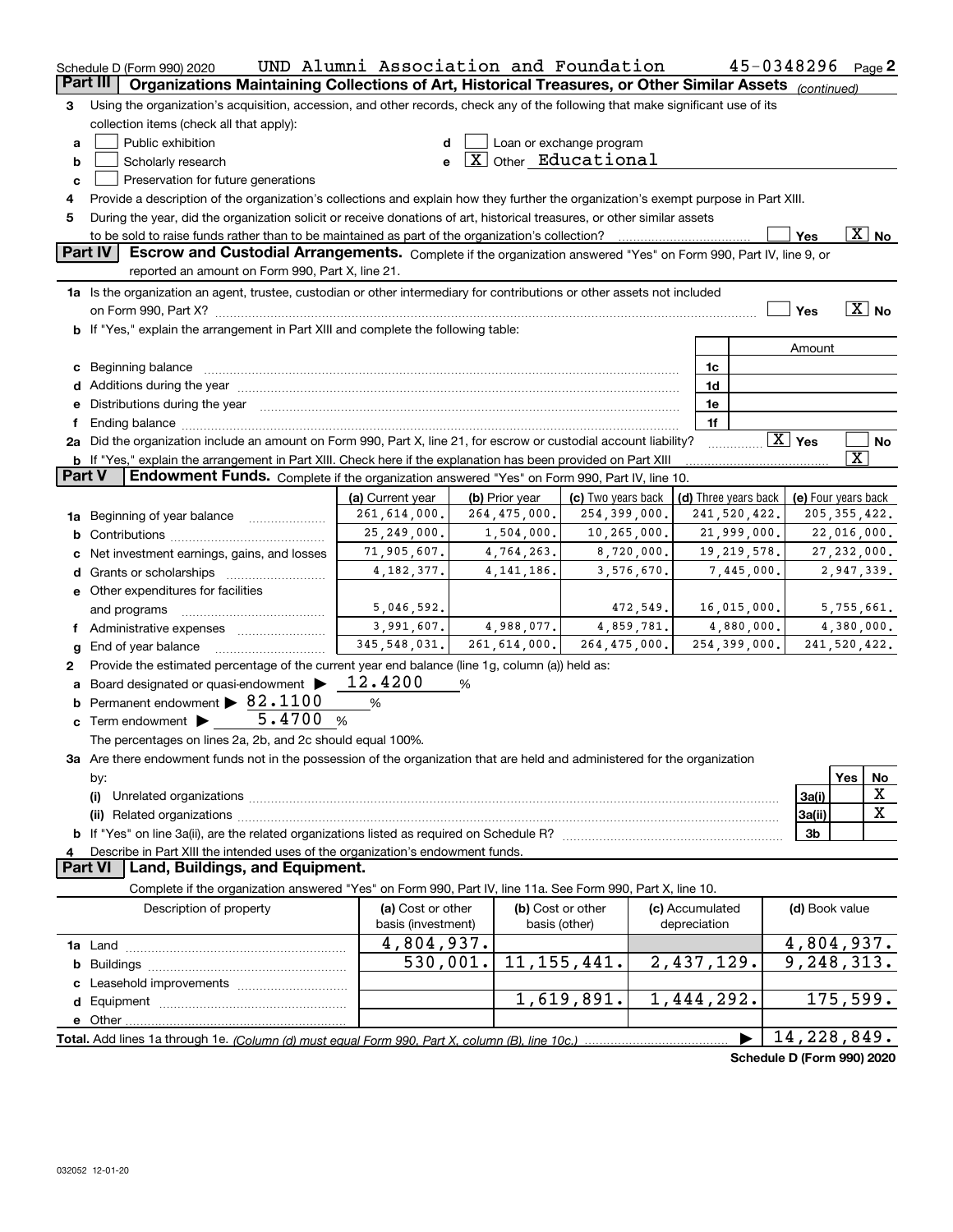| Schedule D (Form 990) 2020 |                                          | UND Alumni Association and Foundation |  | $45 - 0348296$ Page 3 |  |
|----------------------------|------------------------------------------|---------------------------------------|--|-----------------------|--|
|                            | Part VII Investments - Other Securities. |                                       |  |                       |  |

Complete if the organization answered "Yes" on Form 990, Part IV, line 11b. See Form 990, Part X, line 12.

| (a) Description of security or category (including name of security)                          | (b) Book value | (c) Method of valuation: Cost or end-of-year market value |
|-----------------------------------------------------------------------------------------------|----------------|-----------------------------------------------------------|
| (1) Financial derivatives                                                                     |                |                                                           |
| (2) Closely held equity interests                                                             |                |                                                           |
| (3) Other                                                                                     |                |                                                           |
| Commonfund Investments<br>(A)                                                                 | 3,624,687.     | End-of-Year Market Value                                  |
| SEI Investments<br>(B)                                                                        | 57, 228, 008.  | End-of-Year Market Value                                  |
| (C) Realty Funds                                                                              | 22,871,223.    | End-of-Year Market Value                                  |
| Fixed Income Securities<br>(D)                                                                | 577,803.       | End-of-Year Market Value                                  |
| (E)                                                                                           |                |                                                           |
| (F)                                                                                           |                |                                                           |
| (G)                                                                                           |                |                                                           |
| (H)                                                                                           |                |                                                           |
| <b>Total.</b> (Col. (b) must equal Form 990, Part X, col. (B) line 12.) $\blacktriangleright$ | 84,301,721.    |                                                           |
| Dout VIII Increator cote Due nueve Delated                                                    |                |                                                           |

### **Part VIII Investments - Program Related.**

Complete if the organization answered "Yes" on Form 990, Part IV, line 11c. See Form 990, Part X, line 13.

| (a) Description of investment                                       | (b) Book value | (c) Method of valuation: Cost or end-of-year market value |
|---------------------------------------------------------------------|----------------|-----------------------------------------------------------|
| (1)                                                                 |                |                                                           |
| (2)                                                                 |                |                                                           |
| $\frac{1}{2}$                                                       |                |                                                           |
| (4)                                                                 |                |                                                           |
| $\frac{1}{2}$                                                       |                |                                                           |
| (6)                                                                 |                |                                                           |
| (7)                                                                 |                |                                                           |
| (8)                                                                 |                |                                                           |
| (9)                                                                 |                |                                                           |
| Total. (Col. (b) must equal Form 990, Part X, col. (B) line $13.$ ) |                |                                                           |

### **Part IX Other Assets.**

Complete if the organization answered "Yes" on Form 990, Part IV, line 11d. See Form 990, Part X, line 15.

| (a) Description                                                                                                   | (b) Book value |
|-------------------------------------------------------------------------------------------------------------------|----------------|
| Antiques and Fine arts<br>(1)                                                                                     | 1,606,708.     |
| Interest Receivable<br>(2)                                                                                        | 861.           |
| Beneficial interest in Trusts held by others<br>(3)                                                               | 17, 275, 766.  |
| Life Insurance, cash value<br>(4)                                                                                 | 506,895.       |
| Charitable Remainder Unitrusts<br>(5)                                                                             | 20,901,427.    |
| Charitable Gift Annuity Investments<br>(6)                                                                        | 6,454,383.     |
| Mineral Interests<br>(7)                                                                                          | 501,409.       |
| (8)                                                                                                               |                |
| (9)                                                                                                               |                |
|                                                                                                                   | 47, 247, 449.  |
| <b>Other Liabilities.</b><br><b>Part X</b>                                                                        |                |
| Complete if the organization answered "Yes" on Form 990, Part IV, line 11e or 11f. See Form 990, Part X, line 25. |                |
| (a) Description of liability                                                                                      | (b) Book value |
| Federal income taxes                                                                                              |                |
| Liabilities under Charitable<br>(2)                                                                               |                |
| Trusts and Annuities<br>(3)                                                                                       | 15,716,699.    |
| (4)                                                                                                               |                |
| (5)                                                                                                               |                |
| (6)                                                                                                               |                |

(8)(9)

**Total.**  *(Column (b) must equal Form 990, Part X, col. (B) line 25.)*  $\blacktriangleright$ 15,716,699.

**2.**Liability for uncertain tax positions. In Part XIII, provide the text of the footnote to the organization's financial statements that reports the organization's liability for uncertain tax positions under FASB ASC 740. Check here if the text of the footnote has been provided in Part XIII  $\vert$  X  $\vert$ 

(7)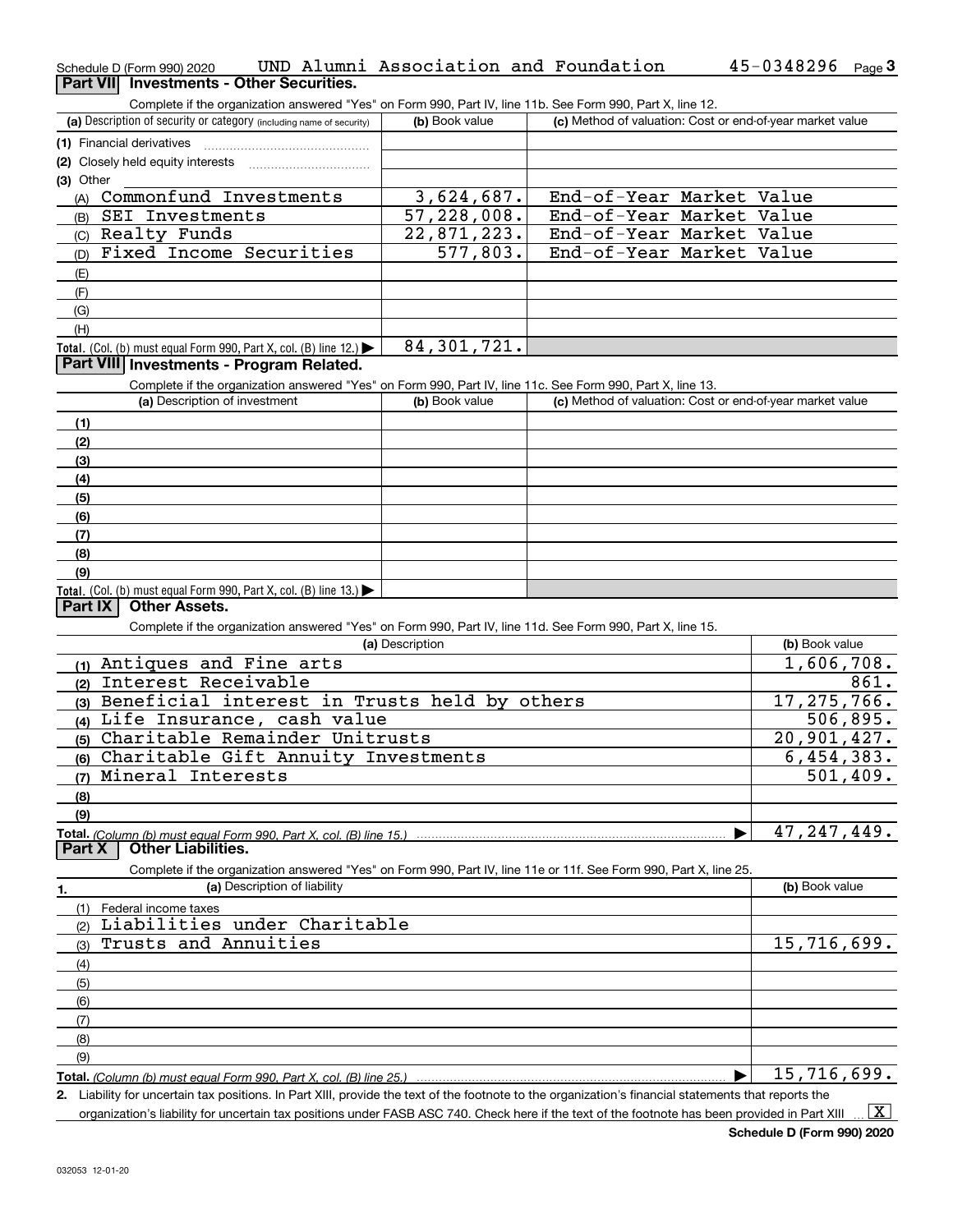|              | UND Alumni Association and Foundation<br>Schedule D (Form 990) 2020                                                                                                                                                            |                |               |                | 45-0348296<br>Page 4          |
|--------------|--------------------------------------------------------------------------------------------------------------------------------------------------------------------------------------------------------------------------------|----------------|---------------|----------------|-------------------------------|
|              | <b>Part XI</b><br>Reconciliation of Revenue per Audited Financial Statements With Revenue per Return.                                                                                                                          |                |               |                |                               |
|              | Complete if the organization answered "Yes" on Form 990, Part IV, line 12a.                                                                                                                                                    |                |               |                |                               |
| 1            | Total revenue, gains, and other support per audited financial statements                                                                                                                                                       |                |               |                | $1\overline{114}$ , 242, 309. |
| 2            | Amounts included on line 1 but not on Form 990, Part VIII, line 12:                                                                                                                                                            |                |               |                |                               |
| a            |                                                                                                                                                                                                                                | 2a             | 64, 221, 683. |                |                               |
|              |                                                                                                                                                                                                                                | 2 <sub>b</sub> |               |                |                               |
| c            |                                                                                                                                                                                                                                | 2c             |               |                |                               |
| d            | Other (Describe in Part XIII.) <b>Construction Contract Construction</b> [                                                                                                                                                     | 2d             | $-830,774.$   |                |                               |
| e            | Add lines 2a through 2d                                                                                                                                                                                                        |                |               | 2e             | 63,390,909.                   |
| 3            |                                                                                                                                                                                                                                |                |               |                | 50,851,400.                   |
| 4            | Amounts included on Form 990, Part VIII, line 12, but not on line 1:                                                                                                                                                           |                |               |                |                               |
|              | Investment expenses not included on Form 990, Part VIII, line 7b [100] [100] [100] [100] [100] [100] [100] [100] [100] [100] [100] [100] [100] [100] [100] [100] [100] [100] [100] [100] [100] [100] [100] [100] [100] [100] [ | 4a             |               |                |                               |
|              |                                                                                                                                                                                                                                | 4 <sub>b</sub> | $-73,964.$    |                |                               |
| c.           | Add lines 4a and 4b                                                                                                                                                                                                            |                |               | 4с             | $\frac{-73,964}{50,777,436}$  |
|              |                                                                                                                                                                                                                                | $\overline{5}$ |               |                |                               |
|              |                                                                                                                                                                                                                                |                |               |                |                               |
|              | Part XII   Reconciliation of Expenses per Audited Financial Statements With Expenses per Return.                                                                                                                               |                |               |                |                               |
|              | Complete if the organization answered "Yes" on Form 990, Part IV, line 12a.                                                                                                                                                    |                |               |                |                               |
| 1.           | Total expenses and losses per audited financial statements [11] [12] contain an intervention and contain a statements [13] [13] and the statements [13] [13] and the statements [13] and the statements [13] and the statement |                |               | $\blacksquare$ | 29,812,359.                   |
| 2            | Amounts included on line 1 but not on Form 990, Part IX, line 25:                                                                                                                                                              |                |               |                |                               |
| $\mathbf{a}$ |                                                                                                                                                                                                                                | 2a             |               |                |                               |
|              | Prior year adjustments [111] Prior year adjustments [11] minimum minimum minimum minimum minimum minimum minim                                                                                                                 | 2 <sub>b</sub> |               |                |                               |
| C.           |                                                                                                                                                                                                                                | 2c             |               |                |                               |
|              |                                                                                                                                                                                                                                | 2d             | 73,964.       |                |                               |
|              |                                                                                                                                                                                                                                |                |               | 2e             | 73,964.                       |
| 3            |                                                                                                                                                                                                                                |                |               |                | 29,738,395.                   |
| 4            | Amounts included on Form 990, Part IX, line 25, but not on line 1:                                                                                                                                                             |                |               |                |                               |
| a            |                                                                                                                                                                                                                                | 4a             |               |                |                               |
|              |                                                                                                                                                                                                                                | 4 <sub>b</sub> | 5,982,979.    |                |                               |
|              | c Add lines 4a and 4b                                                                                                                                                                                                          |                |               | 4c             | 5,982,979.                    |
|              | Part XIII Supplemental Information.                                                                                                                                                                                            |                |               | 5              | 35, 721, 374.                 |

Provide the descriptions required for Part II, lines 3, 5, and 9; Part III, lines 1a and 4; Part IV, lines 1b and 2b; Part V, line 4; Part X, line 2; Part XI, lines 2d and 4b; and Part XII, lines 2d and 4b. Also complete this part to provide any additional information.

## Part III, line 4:

|  |  |  |  |  |  | Items in the collection consist of historically significant items and |  |  |  |  |
|--|--|--|--|--|--|-----------------------------------------------------------------------|--|--|--|--|
|--|--|--|--|--|--|-----------------------------------------------------------------------|--|--|--|--|

pieces that represent UND's history. These items are used for the students

of the University of North Dakota for educational purposes.

Part IV, line 2b:

The organization acts as a trustee for funds transferred from the

University of North Dakota and another tax-exempt organization for

investment management and administrative purposes. The funds are invested

along with the organization's portfolio and offset by a liability to the

organizations. The funds are to be distributed back to these organizations

as they request them.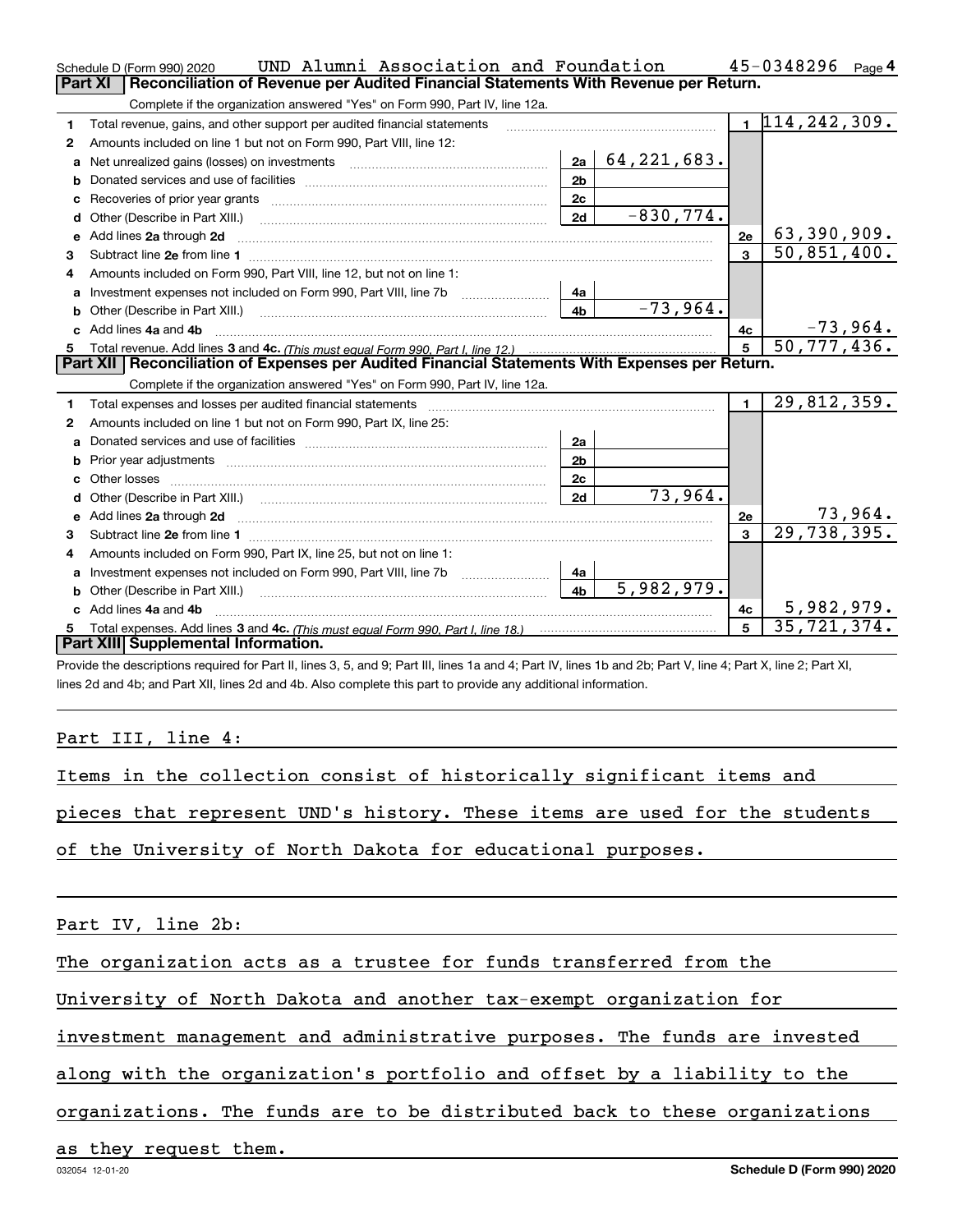Schedule D (Form 990) 2020 UND Alumni Association and Foundation 45-0348296 <sub>Page 5</sub> *(continued)* **Part XIII Supplemental Information** 

Part V, line 4:

Part X, Line 2: 2008. [2010] [2010] [2010] [2010] [2010] [2010] [2010] [2010] [2010] [2010] [2010] [2010] [2010] [2010] [2010] [2010] [2010] [2010] [2010] [2010] [2010] [2010] [2010] [2010] [2010] [2010] [2010] [2010] [201

| The Organization follows the accounting standards for contingencies in   |  |  |  |  |  |
|--------------------------------------------------------------------------|--|--|--|--|--|
| evaluating uncertain tax positions. This guidance prescribes recognition |  |  |  |  |  |
| threshold principles for the financial statement recognition of tax      |  |  |  |  |  |
| positions taken or expected to be taken on a tax return that are not     |  |  |  |  |  |
| certain to be realized. No liability has been recognized by the          |  |  |  |  |  |
| Organization for uncertain tax positions as of June 30, 2021. The        |  |  |  |  |  |
| Organization's tax returns are subject to review and examination by      |  |  |  |  |  |
| federal and state authorities. There are no audits of the Organization's |  |  |  |  |  |
| tax returns currently in progress.                                       |  |  |  |  |  |

Part XI, Line 2d - Other Adjustments:

Investment Management Fees Included in revenue for

Financial Statement -5,982,979. Change in Split Interest Agreements 5,152,205. Total to Schedule D, Part XI, Line 2d -830,774.

## Part XI, Line 4b - Other Adjustments: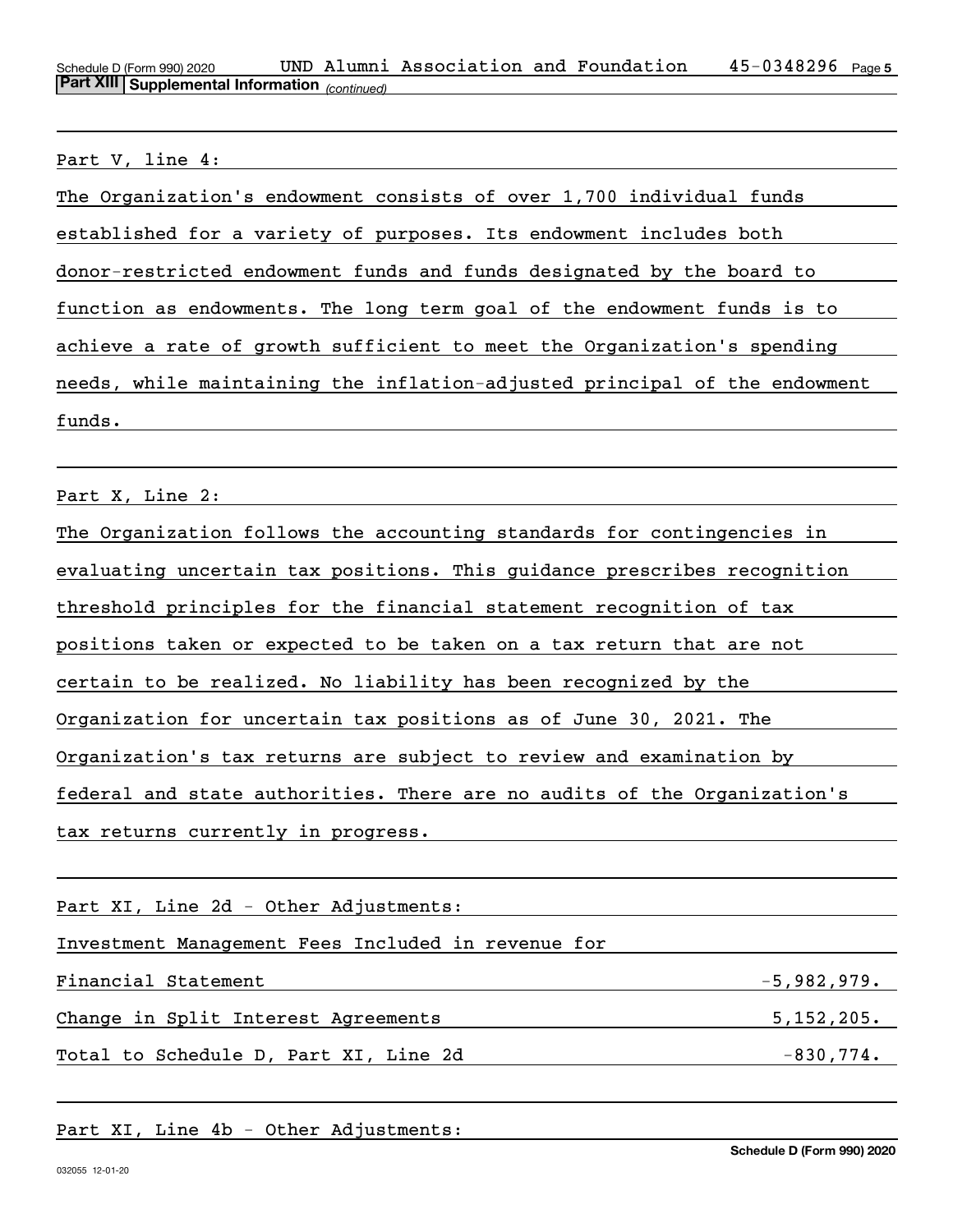| UND Alumni Association and Foundation<br>Schedule D (Form 990) 2020                                                                           | $45 - 0348296$ Page 5 |
|-----------------------------------------------------------------------------------------------------------------------------------------------|-----------------------|
| <b>Part XIII Supplemental Information</b> (continued)                                                                                         |                       |
| Special event expenses included in revenue for Form 990 -73,964.                                                                              |                       |
|                                                                                                                                               |                       |
|                                                                                                                                               |                       |
|                                                                                                                                               |                       |
| Part XII, Line 2d - Other Adjustments:<br>the control of the control of the control of the control of the control of                          |                       |
| Special event expenses included in revenue for Form 990                                                                                       | 73,964.               |
|                                                                                                                                               |                       |
|                                                                                                                                               |                       |
| Part XII, Line 4b - Other Adjustments:                                                                                                        |                       |
|                                                                                                                                               |                       |
| Investment Management Fees included in Revenue for                                                                                            |                       |
| Financial Statement<br><u> 1989 - Johann Stoff, deutscher Stoffen und der Stoffen und der Stoffen und der Stoffen und der Stoffen und der</u> | 5,982,979.            |
|                                                                                                                                               |                       |
|                                                                                                                                               |                       |
|                                                                                                                                               |                       |
|                                                                                                                                               |                       |
|                                                                                                                                               |                       |
|                                                                                                                                               |                       |
|                                                                                                                                               |                       |
|                                                                                                                                               |                       |
|                                                                                                                                               |                       |
|                                                                                                                                               |                       |
|                                                                                                                                               |                       |
|                                                                                                                                               |                       |
|                                                                                                                                               |                       |
|                                                                                                                                               |                       |
|                                                                                                                                               |                       |
|                                                                                                                                               |                       |
|                                                                                                                                               |                       |
|                                                                                                                                               |                       |
|                                                                                                                                               |                       |
|                                                                                                                                               |                       |
|                                                                                                                                               |                       |
|                                                                                                                                               |                       |
|                                                                                                                                               |                       |
|                                                                                                                                               |                       |
|                                                                                                                                               |                       |
|                                                                                                                                               |                       |
|                                                                                                                                               |                       |
|                                                                                                                                               |                       |
|                                                                                                                                               |                       |
|                                                                                                                                               |                       |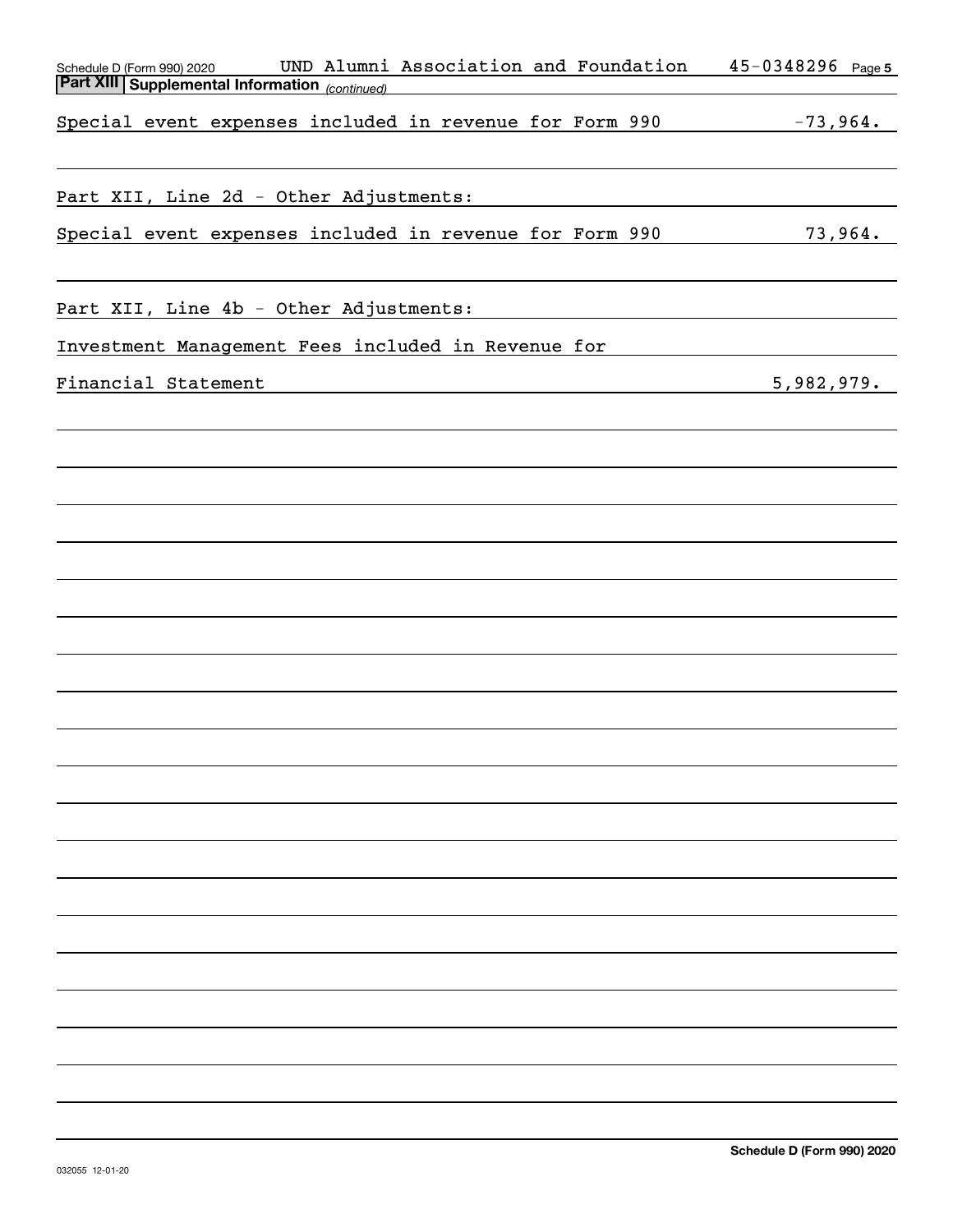|        | UND Alumni Association and Foundation |                          |                            |                                                                                                                                         | 45-0348296                                             |                              |
|--------|---------------------------------------|--------------------------|----------------------------|-----------------------------------------------------------------------------------------------------------------------------------------|--------------------------------------------------------|------------------------------|
| Part I |                                       |                          |                            | General Information on Activities Outside the United States. Complete if the organization answered "Yes" on                             |                                                        |                              |
|        | Form 990, Part IV, line 14b.          |                          |                            |                                                                                                                                         |                                                        |                              |
| 1.     |                                       |                          |                            | For grantmakers. Does the organization maintain records to substantiate the amount of its grants and other assistance,                  |                                                        |                              |
|        |                                       |                          |                            | the grantees' eligibility for the grants or assistance, and the selection criteria used to award the grants or assistance?              |                                                        | <b>No</b><br>Yes             |
|        |                                       |                          |                            |                                                                                                                                         |                                                        |                              |
| 2      |                                       |                          |                            | For grantmakers. Describe in Part V the organization's procedures for monitoring the use of its grants and other assistance outside the |                                                        |                              |
|        | United States.                        |                          |                            |                                                                                                                                         |                                                        |                              |
|        |                                       |                          |                            | 3 Activities per Region. (The following Part I, line 3 table can be duplicated if additional space is needed.)                          |                                                        |                              |
|        | (a) Region                            | (b) Number of<br>offices |                            | (c) Number of $\vert$ (d) Activities conducted in the region<br>(by type) (such as, fundraising, pro-                                   | (e) If activity listed in (d)<br>is a program service, | (f) Total<br>expenditures    |
|        |                                       | in the region            | employees,<br>agents, and  | gram services, investments, grants to                                                                                                   | describe specific type                                 | for and                      |
|        |                                       |                          | independent<br>contractors | recipients located in the region)                                                                                                       | of service(s) in the region                            | investments<br>in the region |
|        |                                       |                          | in the region              |                                                                                                                                         |                                                        |                              |
|        | Central America and                   |                          |                            |                                                                                                                                         |                                                        |                              |
|        | the Caribbean -                       |                          |                            |                                                                                                                                         |                                                        |                              |
|        | Antigua & Barbuda,                    |                          |                            |                                                                                                                                         |                                                        |                              |
|        | Aruba, Bahamas,                       | 0                        | 0                          | Investments                                                                                                                             |                                                        | 29,582,803.                  |
|        |                                       |                          |                            |                                                                                                                                         |                                                        |                              |
|        |                                       |                          |                            |                                                                                                                                         |                                                        |                              |
|        |                                       |                          |                            |                                                                                                                                         |                                                        |                              |
|        |                                       |                          |                            |                                                                                                                                         |                                                        |                              |
|        |                                       |                          |                            |                                                                                                                                         |                                                        |                              |
|        |                                       |                          |                            |                                                                                                                                         |                                                        |                              |
|        |                                       |                          |                            |                                                                                                                                         |                                                        |                              |
|        |                                       |                          |                            |                                                                                                                                         |                                                        |                              |
|        |                                       |                          |                            |                                                                                                                                         |                                                        |                              |
|        |                                       |                          |                            |                                                                                                                                         |                                                        |                              |
|        |                                       |                          |                            |                                                                                                                                         |                                                        |                              |
|        |                                       |                          |                            |                                                                                                                                         |                                                        |                              |
|        |                                       |                          |                            |                                                                                                                                         |                                                        |                              |
|        |                                       |                          |                            |                                                                                                                                         |                                                        |                              |
|        |                                       |                          |                            |                                                                                                                                         |                                                        |                              |
|        |                                       |                          |                            |                                                                                                                                         |                                                        |                              |
|        |                                       |                          |                            |                                                                                                                                         |                                                        |                              |
|        |                                       |                          |                            |                                                                                                                                         |                                                        |                              |
|        |                                       |                          |                            |                                                                                                                                         |                                                        |                              |
|        |                                       |                          |                            |                                                                                                                                         |                                                        |                              |
|        |                                       |                          |                            |                                                                                                                                         |                                                        |                              |
|        |                                       |                          |                            |                                                                                                                                         |                                                        |                              |
|        |                                       |                          |                            |                                                                                                                                         |                                                        |                              |
|        |                                       |                          |                            |                                                                                                                                         |                                                        |                              |
|        |                                       |                          |                            |                                                                                                                                         |                                                        |                              |
|        |                                       |                          |                            |                                                                                                                                         |                                                        |                              |
|        |                                       |                          |                            |                                                                                                                                         |                                                        |                              |
|        | 3 a Subtotal                          | $\mathbf 0$              | 0                          |                                                                                                                                         |                                                        | 29,582,803.                  |
|        | <b>b</b> Total from continuation      |                          |                            |                                                                                                                                         |                                                        |                              |
|        | sheets to Part I                      | 0                        | 0                          |                                                                                                                                         |                                                        | 0.                           |
|        | c Totals (add lines 3a                |                          |                            |                                                                                                                                         |                                                        |                              |
|        | and 3b)                               | 0                        | 0                          |                                                                                                                                         |                                                        | 29,582,803.                  |

**| Complete if the organization answered "Yes" on Form 990, Part IV, line 14b, 15, or 16. | Attach to Form 990. | Go to www.irs.gov/Form990 for instructions and the latest information.**

**Statement of Activities Outside the United States** 

**For Paperwork Reduction Act Notice, see the Instructions for Form 990. Schedule F (Form 990) 2020** LHA

OMB No. 1545-0047

**2020**

**Open to Public InspectionEmployer identification number**

Department of the Treasury Internal Revenue Service

**(Form 990)**

Name of the organization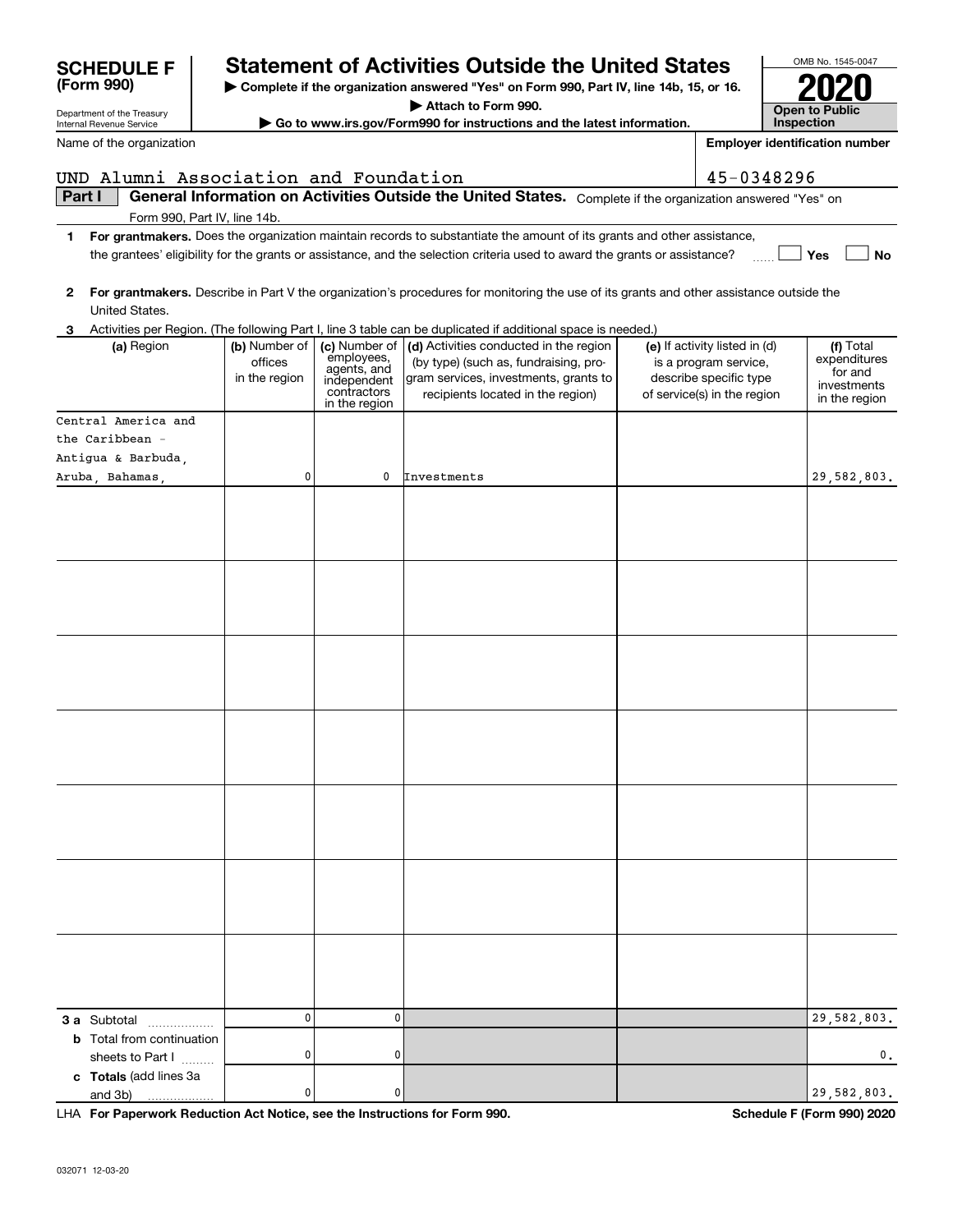### Part II | Grants and Other Assistance to Organizations or Entities Outside the United States. Complete if the organization answered "Yes" on Form 990, Part IV, line 15, for any recipient who received more than \$5,000. Part II can be duplicated if additional space is needed.

| 1<br>(a) Name of organization | (b) IRS code section<br>and EIN (if applicable)         | (c) Region | (d) Purpose of<br>grant                                                                                                                 | (e) Amount | (f) Manner of<br>of cash grant cash disbursement | (g) Amount of<br>noncash<br>assistance | (h) Description<br>of noncash<br>assistance | (i) Method of<br>valuation (book, FMV,<br>appraisal, other) |  |
|-------------------------------|---------------------------------------------------------|------------|-----------------------------------------------------------------------------------------------------------------------------------------|------------|--------------------------------------------------|----------------------------------------|---------------------------------------------|-------------------------------------------------------------|--|
|                               |                                                         |            |                                                                                                                                         |            |                                                  |                                        |                                             |                                                             |  |
|                               |                                                         |            |                                                                                                                                         |            |                                                  |                                        |                                             |                                                             |  |
|                               |                                                         |            |                                                                                                                                         |            |                                                  |                                        |                                             |                                                             |  |
|                               |                                                         |            |                                                                                                                                         |            |                                                  |                                        |                                             |                                                             |  |
|                               |                                                         |            |                                                                                                                                         |            |                                                  |                                        |                                             |                                                             |  |
|                               |                                                         |            |                                                                                                                                         |            |                                                  |                                        |                                             |                                                             |  |
|                               |                                                         |            |                                                                                                                                         |            |                                                  |                                        |                                             |                                                             |  |
|                               |                                                         |            |                                                                                                                                         |            |                                                  |                                        |                                             |                                                             |  |
|                               |                                                         |            |                                                                                                                                         |            |                                                  |                                        |                                             |                                                             |  |
|                               |                                                         |            |                                                                                                                                         |            |                                                  |                                        |                                             |                                                             |  |
|                               |                                                         |            |                                                                                                                                         |            |                                                  |                                        |                                             |                                                             |  |
|                               |                                                         |            |                                                                                                                                         |            |                                                  |                                        |                                             |                                                             |  |
|                               |                                                         |            |                                                                                                                                         |            |                                                  |                                        |                                             |                                                             |  |
|                               |                                                         |            |                                                                                                                                         |            |                                                  |                                        |                                             |                                                             |  |
|                               |                                                         |            |                                                                                                                                         |            |                                                  |                                        |                                             |                                                             |  |
|                               |                                                         |            |                                                                                                                                         |            |                                                  |                                        |                                             |                                                             |  |
| $\mathbf{2}$                  |                                                         |            | Enter total number of recipient organizations listed above that are recognized as charities by the foreign country, recognized as a tax |            |                                                  |                                        |                                             |                                                             |  |
|                               |                                                         |            | exempt 501(c)(3) organization by the IRS, or for which the grantee or counsel has provided a section 501(c)(3) equivalency letter       |            |                                                  |                                        |                                             |                                                             |  |
|                               | 3 Enter total number of other organizations or entities |            |                                                                                                                                         |            |                                                  |                                        |                                             |                                                             |  |

**Schedule F (Form 990) 2020**

**2**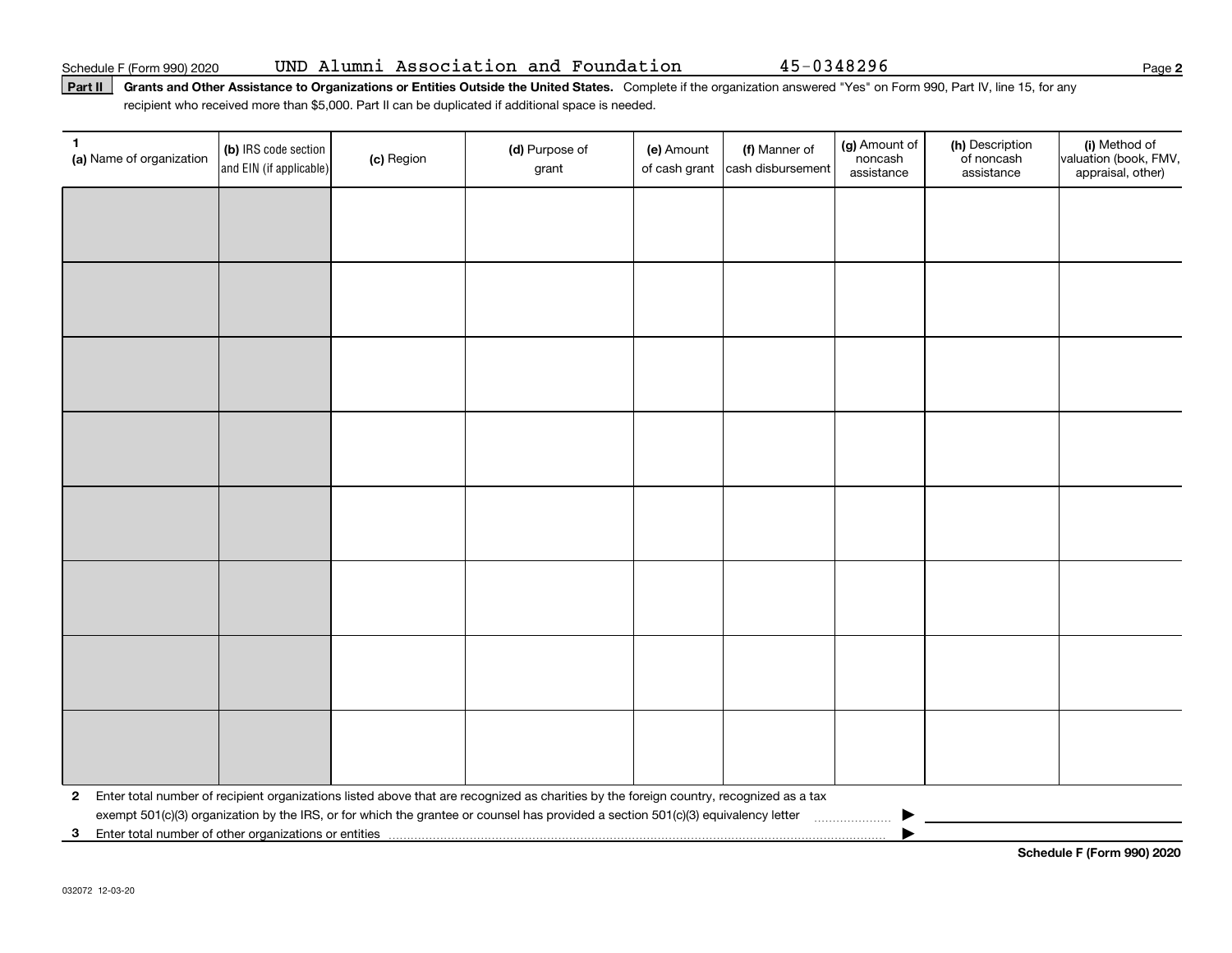### Part III Grants and Other Assistance to Individuals Outside the United States. Complete if the organization answered "Yes" on Form 990, Part IV, line 16. Part III can be duplicated if additional space is needed.

| <u>Fait in car be depiled to additional space is riceded</u> .<br>(a) Type of grant or assistance | (b) Region | (c) Number of<br>recipients | (d) Amount of<br>cash grant | (e) Manner of<br>cash disbursement | (f) Amount of<br>noncash<br>assistance | (g) Description of<br>noncash assistance | (h) Method of<br>valuation<br>(book, FMV,<br>appraisal, other) |
|---------------------------------------------------------------------------------------------------|------------|-----------------------------|-----------------------------|------------------------------------|----------------------------------------|------------------------------------------|----------------------------------------------------------------|
|                                                                                                   |            |                             |                             |                                    |                                        |                                          |                                                                |
|                                                                                                   |            |                             |                             |                                    |                                        |                                          |                                                                |
|                                                                                                   |            |                             |                             |                                    |                                        |                                          |                                                                |
|                                                                                                   |            |                             |                             |                                    |                                        |                                          |                                                                |
|                                                                                                   |            |                             |                             |                                    |                                        |                                          |                                                                |
|                                                                                                   |            |                             |                             |                                    |                                        |                                          |                                                                |
|                                                                                                   |            |                             |                             |                                    |                                        |                                          |                                                                |
|                                                                                                   |            |                             |                             |                                    |                                        |                                          |                                                                |
|                                                                                                   |            |                             |                             |                                    |                                        |                                          |                                                                |
|                                                                                                   |            |                             |                             |                                    |                                        |                                          |                                                                |

**Schedule F (Form 990) 2020**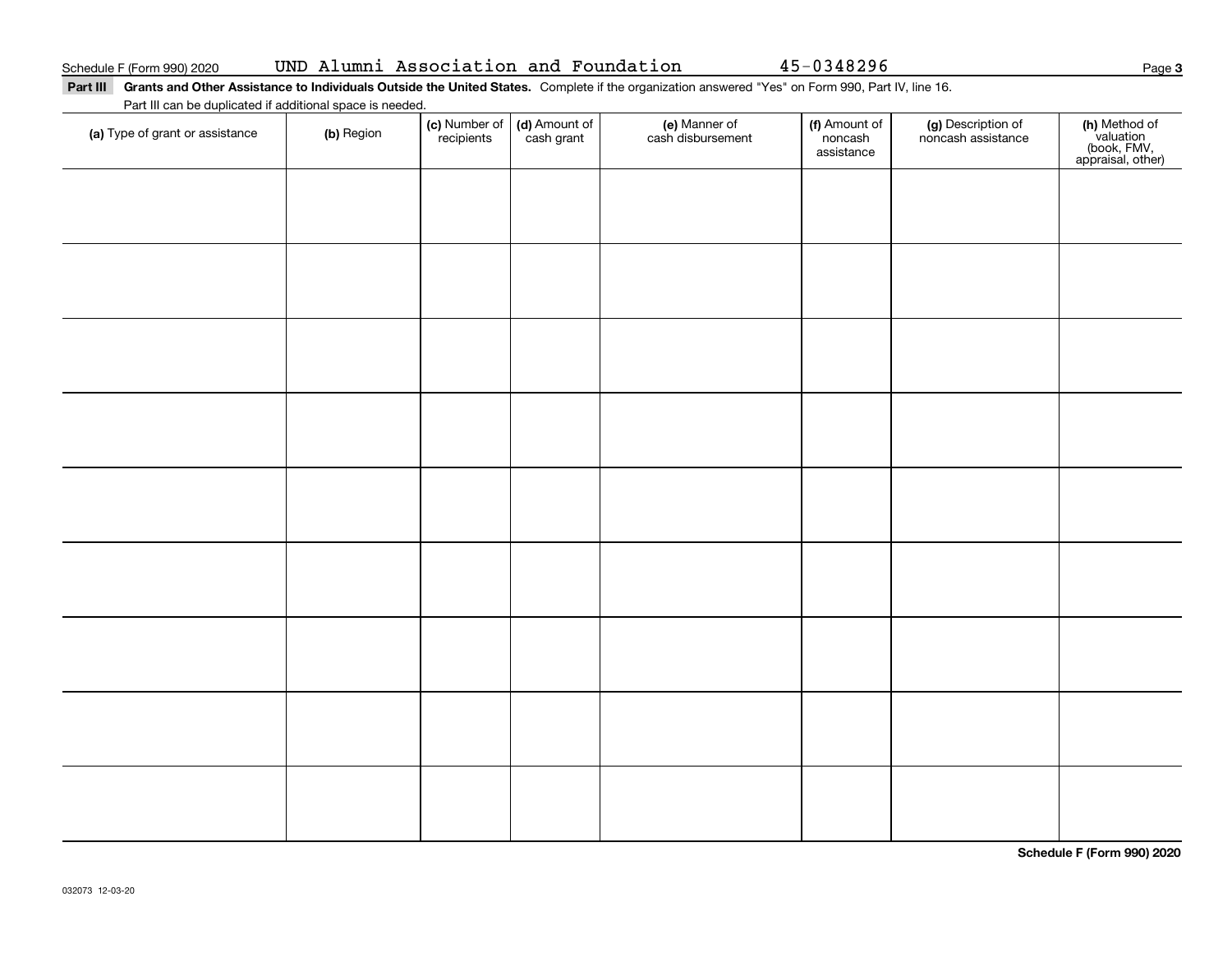|                                |  | Schedule F (Form 990) 2020 UND Alumni Association and Foundation |  | 45-0348296 | Page 4 |
|--------------------------------|--|------------------------------------------------------------------|--|------------|--------|
| <b>Part IV   Foreign Forms</b> |  |                                                                  |  |            |        |

| 1            | Was the organization a U.S. transferor of property to a foreign corporation during the tax year? If "Yes."                                                                                                                          |                        |                   |
|--------------|-------------------------------------------------------------------------------------------------------------------------------------------------------------------------------------------------------------------------------------|------------------------|-------------------|
|              | the organization may be required to file Form 926, Return by a U.S. Transferor of Property to a Foreign                                                                                                                             |                        |                   |
|              | Corporation (see Instructions for Form 926) <i>manual content content corporation</i> (see Instructions for Form 926)                                                                                                               | $\boxed{\text{X}}$ Yes | No                |
|              |                                                                                                                                                                                                                                     |                        |                   |
| $\mathbf{2}$ | Did the organization have an interest in a foreign trust during the tax year? If "Yes," the organization may                                                                                                                        |                        |                   |
|              | be required to separately file Form 3520, Annual Return To Report Transactions With Foreign Trusts and                                                                                                                              |                        |                   |
|              | Receipt of Certain Foreign Gifts, and/or Form 3520-A, Annual Information Return of Foreign Trust With a                                                                                                                             |                        |                   |
|              |                                                                                                                                                                                                                                     | Yes                    | $\overline{X}$ No |
|              |                                                                                                                                                                                                                                     |                        |                   |
| 3            | Did the organization have an ownership interest in a foreign corporation during the tax year? If "Yes."                                                                                                                             |                        |                   |
|              | the organization may be required to file Form 5471, Information Return of U.S. Persons With Respect to                                                                                                                              |                        |                   |
|              | Certain Foreign Corporations (see Instructions for Form 5471) <i>[100]</i> [100] [100] [100] [100] [100] [100] [100] [100] [100] [100] [100] [100] [100] [100] [100] [100] [100] [100] [100] [100] [100] [100] [100] [100] [100] [1 | $\boxed{\text{X}}$ Yes | Nο                |
|              |                                                                                                                                                                                                                                     |                        |                   |
| 4            | Was the organization a direct or indirect shareholder of a passive foreign investment company or a                                                                                                                                  |                        |                   |
|              | qualified electing fund during the tax year? If "Yes," the organization may be required to file Form 8621,                                                                                                                          |                        |                   |
|              | Information Return by a Shareholder of a Passive Foreign Investment Company or Qualified Electing                                                                                                                                   |                        |                   |
|              | Fund (see Instructions for Form 8621) manufactured control to the form of the state of the control of the state of the state of the state of the state of the state of the state of the state of the state of the state of the      | $\boxed{\text{X}}$ Yes | <b>No</b>         |
|              |                                                                                                                                                                                                                                     |                        |                   |
| 5            | Did the organization have an ownership interest in a foreign partnership during the tax year? If "Yes."                                                                                                                             |                        |                   |
|              | the organization may be required to file Form 8865, Return of U.S. Persons With Respect to Certain                                                                                                                                  |                        |                   |
|              |                                                                                                                                                                                                                                     | Yes                    | $X $ No           |
|              |                                                                                                                                                                                                                                     |                        |                   |
| 6            | Did the organization have any operations in or related to any boycotting countries during the tax year? If                                                                                                                          |                        |                   |
|              | "Yes," the organization may be required to separately file Form 5713, International Boycott Report (see                                                                                                                             |                        |                   |
|              |                                                                                                                                                                                                                                     | Yes                    | X.<br>Nο          |
|              |                                                                                                                                                                                                                                     |                        |                   |

**Schedule F (Form 990) 2020**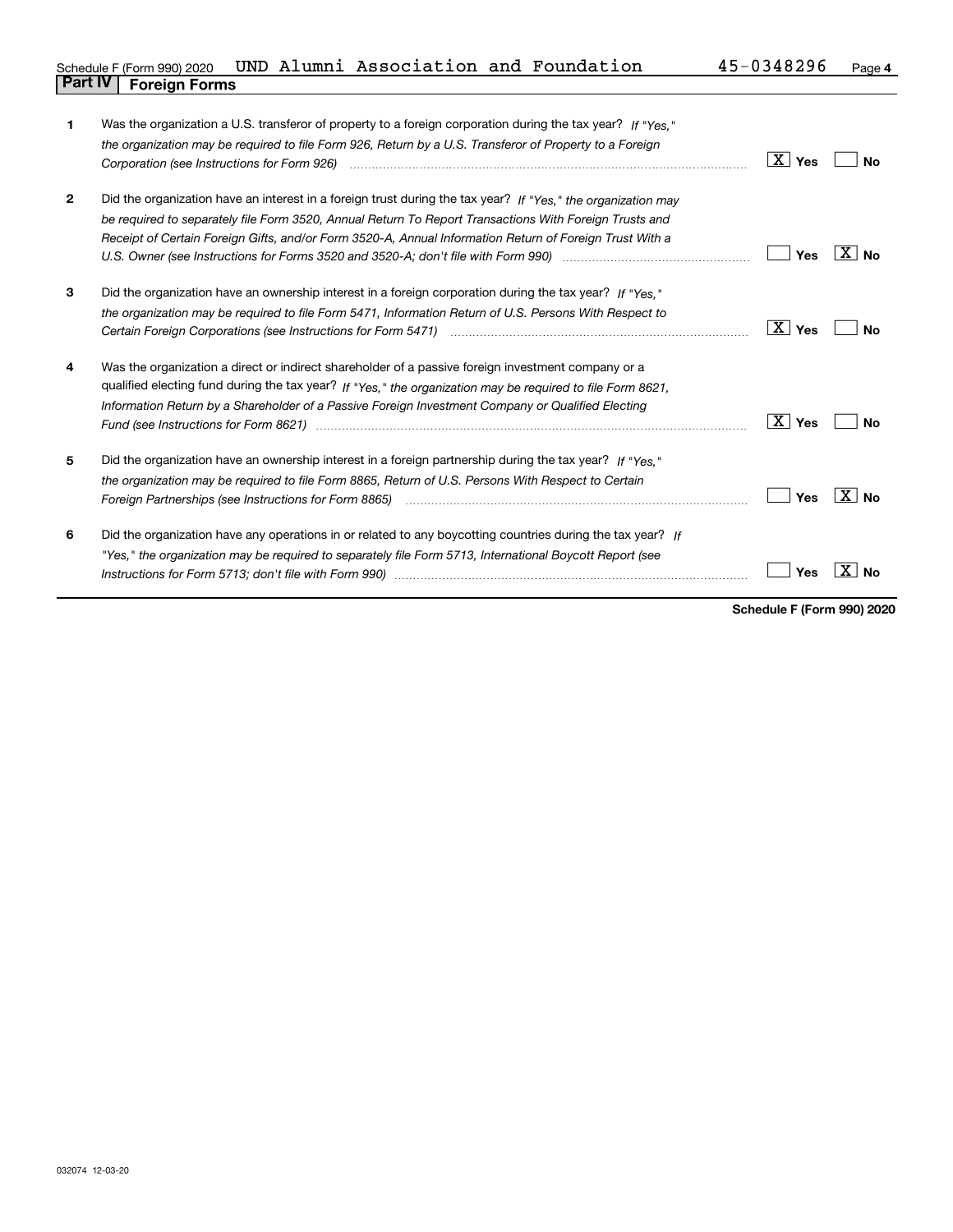|                                                                                                                                   | Schedule F (Form 990) 2020                                                                                                            |  |  | UND Alumni Association and Foundation |  |  | 45-0348296 | Page 5 |  |  |  |  |
|-----------------------------------------------------------------------------------------------------------------------------------|---------------------------------------------------------------------------------------------------------------------------------------|--|--|---------------------------------------|--|--|------------|--------|--|--|--|--|
| <b>Part V</b>                                                                                                                     | <b>Supplemental Information</b>                                                                                                       |  |  |                                       |  |  |            |        |  |  |  |  |
|                                                                                                                                   | Provide the information required by Part I, line 2 (monitoring of funds); Part I, line 3, column (f) (accounting method; amounts of   |  |  |                                       |  |  |            |        |  |  |  |  |
|                                                                                                                                   | investments vs. expenditures per region); Part II, line 1 (accounting method); Part III (accounting method); and Part III, column (c) |  |  |                                       |  |  |            |        |  |  |  |  |
| (estimated number of recipients), as applicable. Also complete this part to provide any additional information. See instructions. |                                                                                                                                       |  |  |                                       |  |  |            |        |  |  |  |  |
|                                                                                                                                   |                                                                                                                                       |  |  |                                       |  |  |            |        |  |  |  |  |

Schedule F, Part IV:

The Foundation reviews its direct and indirect investments during the

tax period for determining required foreign filings.

The Foundation has ownership interests in foreign corporations and foreign partnerships. The Foundation would file Form 5471 or Form 8865 if the ownership met the requirements for filing. The Foundation's ownership in foreign corporations did not require filing Form 5471. The Foundation's ownership in foreign partnerships did not require filing Form 8865.

The Foundation makes direct and indirect transfers to foreign corporations and foreign partnerships. The Foundation would file Form 926 or Form 8865 if the transfers met the requirements for filing. The Foundation's indirect transfers to foreign corporations resulted in filing one Form 926. The Foundation's transfers to foreign partnerships did not require filing Form 8865.

The Foundation invests in partnerships that hold direct or indirect interests in passive foreign investment companies (PFICs). The Foundation would file Form 8621s for underlying investments that generate unrelated business income. The Foundation would not file Form 8621s where the investment partnerships have properly filed Form 8621s, or where the underlying investments did not generate any unrelated business income. The Foundation did not require filing Form 8621.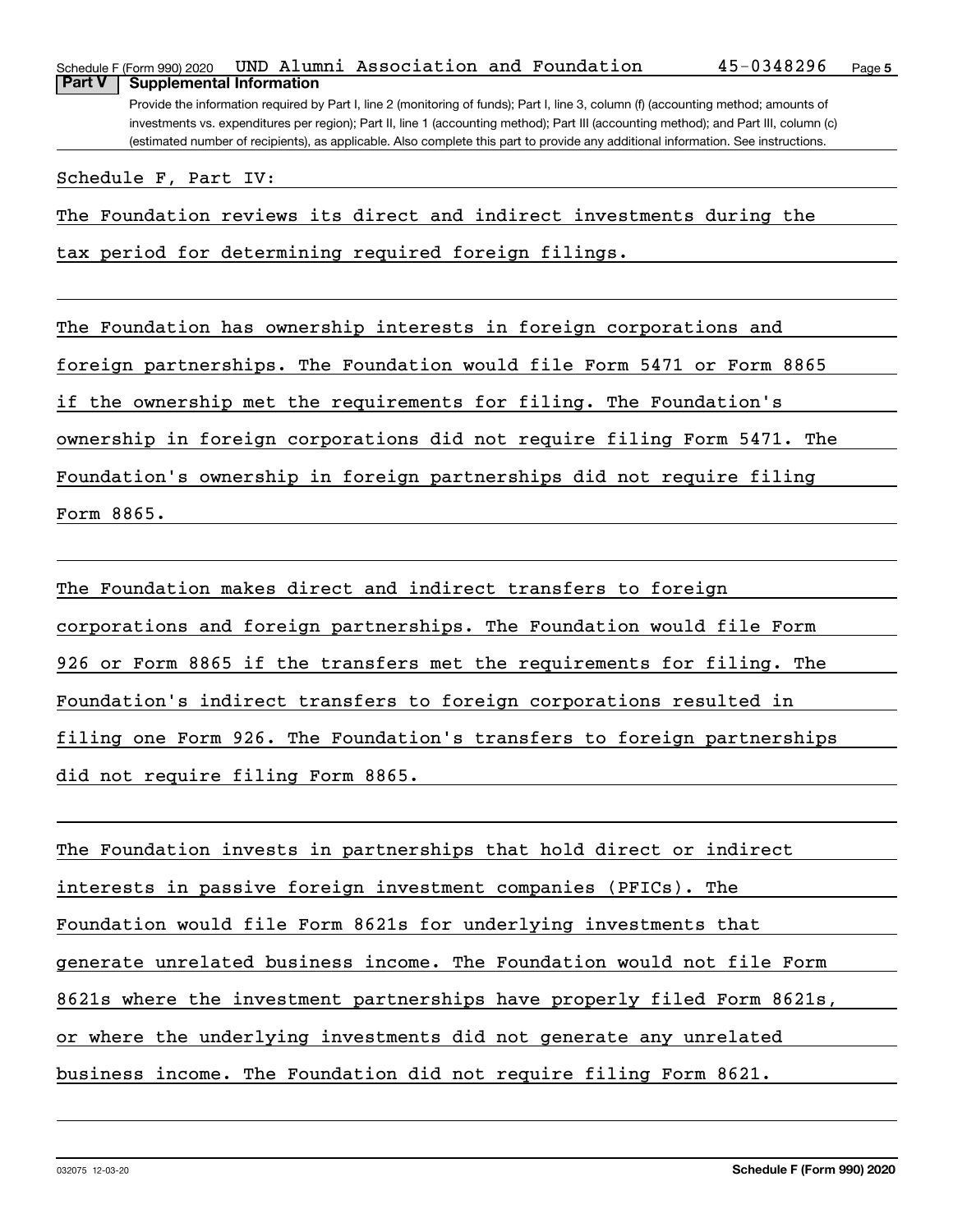| <b>SCHEDULE G</b>                                            |                                  | <b>Supplemental Information Regarding Fundraising or Gaming Activities</b>                                                                                          |                |                               |                                       |                                   |                 | OMB No. 1545-0047                     |  |  |  |  |
|--------------------------------------------------------------|----------------------------------|---------------------------------------------------------------------------------------------------------------------------------------------------------------------|----------------|-------------------------------|---------------------------------------|-----------------------------------|-----------------|---------------------------------------|--|--|--|--|
| (Form 990 or 990-EZ)                                         |                                  | Complete if the organization answered "Yes" on Form 990, Part IV, line 17, 18, or 19, or if the<br>organization entered more than \$15,000 on Form 990-EZ, line 6a. |                |                               |                                       |                                   |                 | 2020                                  |  |  |  |  |
| Department of the Treasury                                   |                                  | Attach to Form 990 or Form 990-EZ.                                                                                                                                  |                |                               |                                       |                                   |                 | <b>Open to Public</b>                 |  |  |  |  |
| Internal Revenue Service                                     |                                  | Go to www.irs.gov/Form990 for instructions and the latest information.                                                                                              |                |                               |                                       |                                   |                 | Inspection                            |  |  |  |  |
| Name of the organization                                     |                                  |                                                                                                                                                                     |                |                               |                                       |                                   |                 | <b>Employer identification number</b> |  |  |  |  |
| Part I                                                       |                                  | UND Alumni Association and Foundation                                                                                                                               |                |                               |                                       |                                   | 45-0348296      |                                       |  |  |  |  |
|                                                              | required to complete this part.  | Fundraising Activities. Complete if the organization answered "Yes" on Form 990, Part IV, line 17. Form 990-EZ filers are not                                       |                |                               |                                       |                                   |                 |                                       |  |  |  |  |
|                                                              |                                  | 1 Indicate whether the organization raised funds through any of the following activities. Check all that apply.                                                     |                |                               |                                       |                                   |                 |                                       |  |  |  |  |
| Mail solicitations<br>a                                      |                                  | е                                                                                                                                                                   |                |                               | Solicitation of non-government grants |                                   |                 |                                       |  |  |  |  |
| b                                                            | Internet and email solicitations | f                                                                                                                                                                   |                |                               | Solicitation of government grants     |                                   |                 |                                       |  |  |  |  |
| Phone solicitations<br>c                                     |                                  | Special fundraising events<br>g                                                                                                                                     |                |                               |                                       |                                   |                 |                                       |  |  |  |  |
| In-person solicitations<br>d                                 |                                  |                                                                                                                                                                     |                |                               |                                       |                                   |                 |                                       |  |  |  |  |
|                                                              |                                  | 2 a Did the organization have a written or oral agreement with any individual (including officers, directors, trustees, or                                          |                |                               |                                       |                                   |                 |                                       |  |  |  |  |
|                                                              |                                  | key employees listed in Form 990, Part VII) or entity in connection with professional fundraising services?                                                         |                |                               |                                       |                                   | Yes             | No                                    |  |  |  |  |
|                                                              |                                  | b If "Yes," list the 10 highest paid individuals or entities (fundraisers) pursuant to agreements under which the fundraiser is to be                               |                |                               |                                       |                                   |                 |                                       |  |  |  |  |
| compensated at least \$5,000 by the organization.            |                                  |                                                                                                                                                                     |                |                               |                                       |                                   |                 |                                       |  |  |  |  |
|                                                              |                                  |                                                                                                                                                                     |                | (iii) Did<br>fundraiser       |                                       |                                   | (v) Amount paid | (vi) Amount paid                      |  |  |  |  |
| (i) Name and address of individual<br>or entity (fundraiser) |                                  | (ii) Activity                                                                                                                                                       |                | have custody<br>or control of | (iv) Gross receipts<br>from activity  | to (or retained by)<br>fundraiser |                 | to (or retained by)                   |  |  |  |  |
|                                                              |                                  |                                                                                                                                                                     | contributions? |                               |                                       | listed in col. (i)                |                 | organization                          |  |  |  |  |
|                                                              |                                  |                                                                                                                                                                     | Yes            | No                            |                                       |                                   |                 |                                       |  |  |  |  |
|                                                              |                                  |                                                                                                                                                                     |                |                               |                                       |                                   |                 |                                       |  |  |  |  |
|                                                              |                                  |                                                                                                                                                                     |                |                               |                                       |                                   |                 |                                       |  |  |  |  |
|                                                              |                                  |                                                                                                                                                                     |                |                               |                                       |                                   |                 |                                       |  |  |  |  |
|                                                              |                                  |                                                                                                                                                                     |                |                               |                                       |                                   |                 |                                       |  |  |  |  |
|                                                              |                                  |                                                                                                                                                                     |                |                               |                                       |                                   |                 |                                       |  |  |  |  |
|                                                              |                                  |                                                                                                                                                                     |                |                               |                                       |                                   |                 |                                       |  |  |  |  |
|                                                              |                                  |                                                                                                                                                                     |                |                               |                                       |                                   |                 |                                       |  |  |  |  |
|                                                              |                                  |                                                                                                                                                                     |                |                               |                                       |                                   |                 |                                       |  |  |  |  |
|                                                              |                                  |                                                                                                                                                                     |                |                               |                                       |                                   |                 |                                       |  |  |  |  |
|                                                              |                                  |                                                                                                                                                                     |                |                               |                                       |                                   |                 |                                       |  |  |  |  |
|                                                              |                                  |                                                                                                                                                                     |                |                               |                                       |                                   |                 |                                       |  |  |  |  |
|                                                              |                                  |                                                                                                                                                                     |                |                               |                                       |                                   |                 |                                       |  |  |  |  |
|                                                              |                                  |                                                                                                                                                                     |                |                               |                                       |                                   |                 |                                       |  |  |  |  |
|                                                              |                                  |                                                                                                                                                                     |                |                               |                                       |                                   |                 |                                       |  |  |  |  |
|                                                              |                                  |                                                                                                                                                                     |                |                               |                                       |                                   |                 |                                       |  |  |  |  |
|                                                              |                                  |                                                                                                                                                                     |                |                               |                                       |                                   |                 |                                       |  |  |  |  |
|                                                              |                                  |                                                                                                                                                                     |                |                               |                                       |                                   |                 |                                       |  |  |  |  |
|                                                              |                                  |                                                                                                                                                                     |                |                               |                                       |                                   |                 |                                       |  |  |  |  |
| Total                                                        |                                  |                                                                                                                                                                     |                |                               |                                       |                                   |                 |                                       |  |  |  |  |
| or licensing.                                                |                                  | 3 List all states in which the organization is registered or licensed to solicit contributions or has been notified it is exempt from registration                  |                |                               |                                       |                                   |                 |                                       |  |  |  |  |
|                                                              |                                  |                                                                                                                                                                     |                |                               |                                       |                                   |                 |                                       |  |  |  |  |
|                                                              |                                  |                                                                                                                                                                     |                |                               |                                       |                                   |                 |                                       |  |  |  |  |
|                                                              |                                  |                                                                                                                                                                     |                |                               |                                       |                                   |                 |                                       |  |  |  |  |
|                                                              |                                  |                                                                                                                                                                     |                |                               |                                       |                                   |                 |                                       |  |  |  |  |
|                                                              |                                  |                                                                                                                                                                     |                |                               |                                       |                                   |                 |                                       |  |  |  |  |

LHA For Paperwork Reduction Act Notice, see the Instructions for Form 990 or 990-EZ. Schedule G (Form 990 or 990-EZ) 2020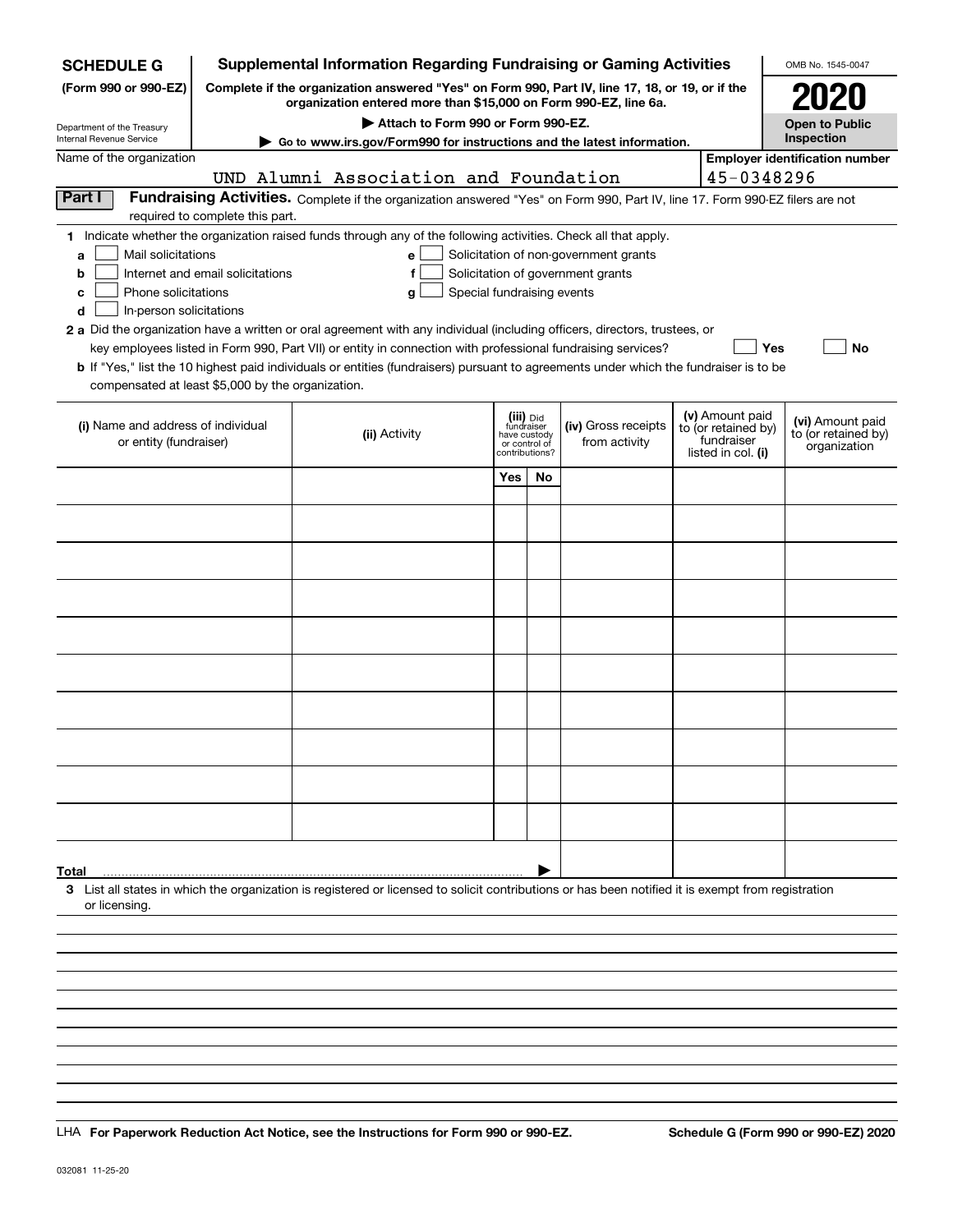**2** Schedule G (Form 990 or 990-EZ) 2020 <code>UND Alumni Association and Foundation 45-0348296 Page</code>

**Part II** | Fundraising Events. Complete if the organization answered "Yes" on Form 990, Part IV, line 18, or reported more than \$15,000 of fundraising event contributions and gross income on Form 990-EZ, lines 1 and 6b. List events with gross receipts greater than \$5,000.

|                 |    | 01 lunuraising event continuutions and gross income on Form 990-EZ, illies T and OD. Elst events with gross receipts greater than \$0,000.                                                                                     |                |                         |                  |                                |
|-----------------|----|--------------------------------------------------------------------------------------------------------------------------------------------------------------------------------------------------------------------------------|----------------|-------------------------|------------------|--------------------------------|
|                 |    |                                                                                                                                                                                                                                | (a) Event $#1$ | $(b)$ Event #2          | (c) Other events | (d) Total events               |
|                 |    |                                                                                                                                                                                                                                | Golf           | Golf                    |                  | (add col. (a) through          |
|                 |    |                                                                                                                                                                                                                                | Tournament -   | Tournament              | 3                | col. (c)                       |
|                 |    |                                                                                                                                                                                                                                | (event type)   | (event type)            | (total number)   |                                |
|                 |    |                                                                                                                                                                                                                                |                |                         |                  |                                |
| Revenue         | 1. | Gross receipts and the control of the control of the control of the control of the control of the control of the control of the control of the control of the control of the control of the control of the control of the cont | 42,888.        | 36, 120.                | 82,595.          | 161,603.                       |
|                 |    |                                                                                                                                                                                                                                |                |                         |                  |                                |
|                 |    |                                                                                                                                                                                                                                | 16,188.        | 15,900.                 | 49,200.          | 81,288.                        |
|                 |    |                                                                                                                                                                                                                                |                |                         |                  |                                |
|                 | 3  | Gross income (line 1 minus line 2)                                                                                                                                                                                             | 26,700.        | 20, 220.                | 33,395.          | 80,315.                        |
|                 |    |                                                                                                                                                                                                                                |                |                         |                  |                                |
|                 |    |                                                                                                                                                                                                                                |                |                         |                  |                                |
|                 |    |                                                                                                                                                                                                                                |                |                         |                  |                                |
|                 |    |                                                                                                                                                                                                                                |                |                         |                  |                                |
|                 |    |                                                                                                                                                                                                                                |                |                         |                  |                                |
|                 | 6  |                                                                                                                                                                                                                                |                |                         |                  |                                |
| Direct Expenses |    |                                                                                                                                                                                                                                |                |                         |                  |                                |
|                 |    | 7 Food and beverages                                                                                                                                                                                                           | 23,845.        | 3,890.                  | 27,870.          | 55,605.                        |
|                 |    |                                                                                                                                                                                                                                |                |                         |                  |                                |
|                 | 8  |                                                                                                                                                                                                                                |                |                         |                  |                                |
|                 | 9  |                                                                                                                                                                                                                                | 4,899.         | 4,207.                  | 9,253.           | 18,359.                        |
|                 |    | 10 Direct expense summary. Add lines 4 through 9 in column (d)                                                                                                                                                                 |                |                         |                  | 73,964.                        |
|                 |    | 11 Net income summary. Subtract line 10 from line 3, column (d)                                                                                                                                                                |                |                         |                  | $\overline{6,351}$ .           |
| Part III        |    | Gaming. Complete if the organization answered "Yes" on Form 990, Part IV, line 19, or reported more than                                                                                                                       |                |                         |                  |                                |
|                 |    | \$15,000 on Form 990-EZ, line 6a.                                                                                                                                                                                              |                |                         |                  |                                |
|                 |    |                                                                                                                                                                                                                                | (a) Bingo      | (b) Pull tabs/instant   | (c) Other gaming | (d) Total gaming (add          |
| Revenue         |    |                                                                                                                                                                                                                                |                | bingo/progressive bingo |                  | $ col. (a)$ through col. $(c)$ |
|                 |    |                                                                                                                                                                                                                                |                |                         |                  |                                |
|                 |    |                                                                                                                                                                                                                                |                |                         |                  |                                |
|                 |    |                                                                                                                                                                                                                                |                |                         |                  |                                |
|                 |    |                                                                                                                                                                                                                                |                |                         |                  |                                |
|                 |    |                                                                                                                                                                                                                                |                |                         |                  |                                |
| Direct Expenses | 3  |                                                                                                                                                                                                                                |                |                         |                  |                                |
|                 |    |                                                                                                                                                                                                                                |                |                         |                  |                                |
|                 | 4  |                                                                                                                                                                                                                                |                |                         |                  |                                |
|                 |    |                                                                                                                                                                                                                                |                |                         |                  |                                |
|                 |    | 5 Other direct expenses                                                                                                                                                                                                        |                |                         |                  |                                |
|                 |    |                                                                                                                                                                                                                                | Yes<br>%       | Yes<br>%                | Yes<br>%         |                                |
|                 |    | 6 Volunteer labor                                                                                                                                                                                                              | No             | No                      | No               |                                |
|                 |    |                                                                                                                                                                                                                                |                |                         |                  |                                |
|                 | 7  | Direct expense summary. Add lines 2 through 5 in column (d)                                                                                                                                                                    |                |                         |                  |                                |
|                 |    |                                                                                                                                                                                                                                |                |                         |                  |                                |
|                 | 8  |                                                                                                                                                                                                                                |                |                         |                  |                                |
| 9               |    | Enter the state(s) in which the organization conducts gaming activities:                                                                                                                                                       |                |                         |                  |                                |
|                 |    |                                                                                                                                                                                                                                |                |                         |                  | Yes<br><b>No</b>               |
|                 |    |                                                                                                                                                                                                                                |                |                         |                  |                                |
|                 |    |                                                                                                                                                                                                                                |                |                         |                  |                                |
|                 |    |                                                                                                                                                                                                                                |                |                         |                  |                                |
|                 |    |                                                                                                                                                                                                                                |                |                         |                  | Yes<br><b>No</b>               |
|                 |    |                                                                                                                                                                                                                                |                |                         |                  |                                |
|                 |    |                                                                                                                                                                                                                                |                |                         |                  |                                |
|                 |    |                                                                                                                                                                                                                                |                |                         |                  |                                |

032082 11-25-20

**Schedule G (Form 990 or 990-EZ) 2020**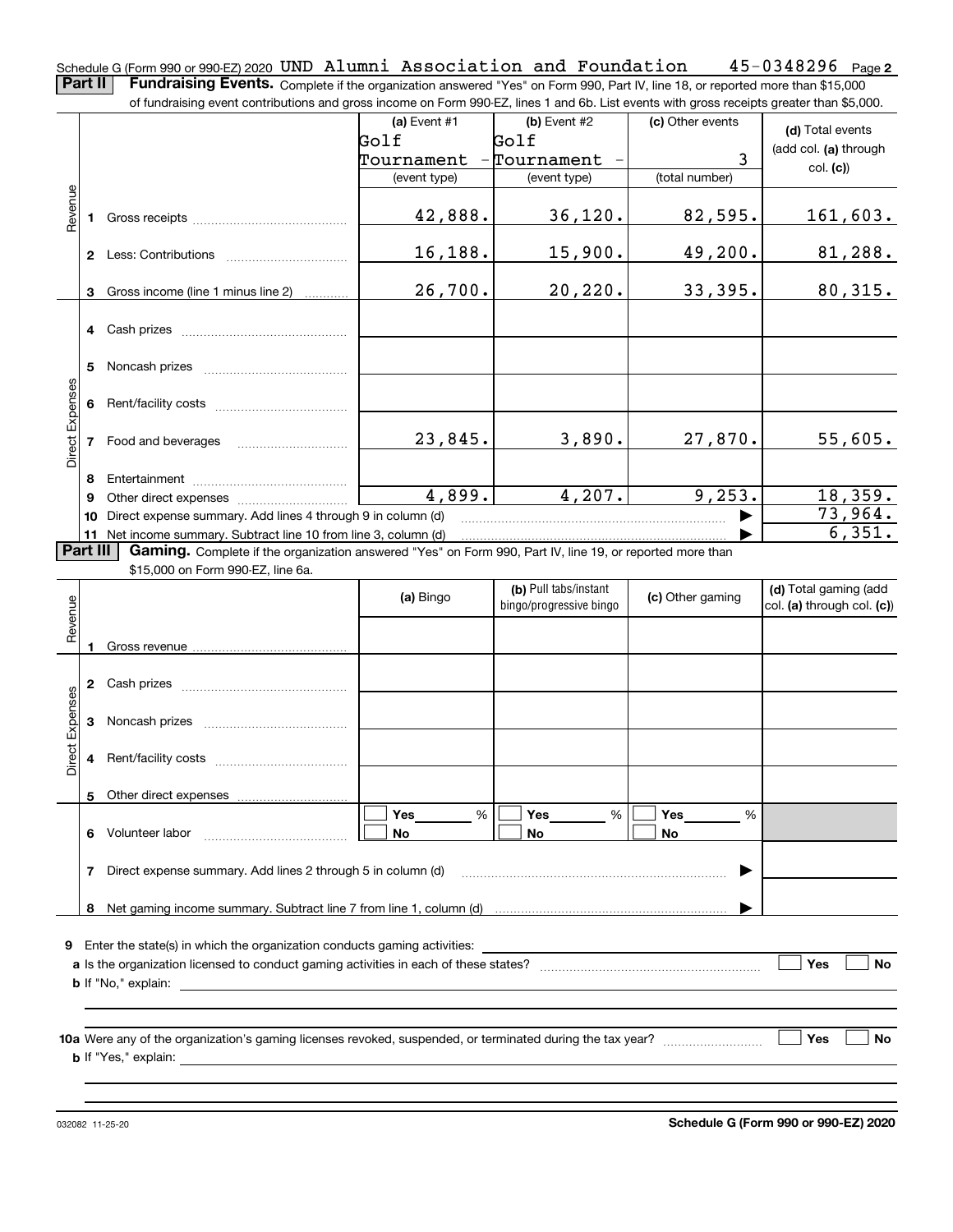| Schedule G (Form 990 or 990-EZ) 2020 UND Alumni Association and Foundation                                                                                                                                                                | 45-0348296<br>Page 3 |
|-------------------------------------------------------------------------------------------------------------------------------------------------------------------------------------------------------------------------------------------|----------------------|
|                                                                                                                                                                                                                                           | <b>Yes</b><br>No     |
| 12 Is the organization a grantor, beneficiary or trustee of a trust, or a member of a partnership or other entity formed                                                                                                                  |                      |
|                                                                                                                                                                                                                                           | <b>Yes</b><br>No     |
| 13 Indicate the percentage of gaming activity conducted in:                                                                                                                                                                               |                      |
|                                                                                                                                                                                                                                           | 13а<br>%             |
|                                                                                                                                                                                                                                           | 13 <sub>b</sub><br>% |
| <b>b</b> An outside facility <i>www.communicality communicality communicality communicality communicality communicality communicality communicality communicality communicality communicality communicality communicality communicali</i> |                      |
| 14 Enter the name and address of the person who prepares the organization's gaming/special events books and records:                                                                                                                      |                      |
| Name $\blacktriangleright$                                                                                                                                                                                                                |                      |
|                                                                                                                                                                                                                                           |                      |
|                                                                                                                                                                                                                                           | Yes<br>No            |
| <b>b</b> If "Yes," enter the amount of gaming revenue received by the organization $\triangleright$ \$ ____________________ and the amount                                                                                                |                      |
| of gaming revenue retained by the third party $\triangleright$ \$ $\_\_\_\_\_\_\_\_\_\_\_\_\_\_\_\_\_\_\_\_\_\_\_\_\_\_$                                                                                                                  |                      |
| c If "Yes," enter name and address of the third party:                                                                                                                                                                                    |                      |
|                                                                                                                                                                                                                                           |                      |
|                                                                                                                                                                                                                                           |                      |
|                                                                                                                                                                                                                                           |                      |
| <b>16</b> Gaming manager information:                                                                                                                                                                                                     |                      |
|                                                                                                                                                                                                                                           |                      |
| Gaming manager compensation > \$                                                                                                                                                                                                          |                      |
|                                                                                                                                                                                                                                           |                      |
|                                                                                                                                                                                                                                           |                      |
|                                                                                                                                                                                                                                           |                      |
|                                                                                                                                                                                                                                           |                      |
|                                                                                                                                                                                                                                           |                      |
| Director/officer<br>Employee<br>Independent contractor                                                                                                                                                                                    |                      |
|                                                                                                                                                                                                                                           |                      |
| <b>17</b> Mandatory distributions:                                                                                                                                                                                                        |                      |
| <b>a</b> Is the organization required under state law to make charitable distributions from the gaming proceeds to                                                                                                                        |                      |
|                                                                                                                                                                                                                                           | $\Box$ Yes $\Box$ No |
| <b>b</b> Enter the amount of distributions required under state law to be distributed to other exempt organizations or spent in the                                                                                                       |                      |
| organization's own exempt activities during the tax year $\triangleright$ \$                                                                                                                                                              |                      |
| <b>Part IV</b><br>Supplemental Information. Provide the explanations required by Part I, line 2b, columns (iii) and (v); and Part III, lines 9, 9b, 10b,                                                                                  |                      |
| 15b, 15c, 16, and 17b, as applicable. Also provide any additional information. See instructions.                                                                                                                                          |                      |
|                                                                                                                                                                                                                                           |                      |
|                                                                                                                                                                                                                                           |                      |
|                                                                                                                                                                                                                                           |                      |
|                                                                                                                                                                                                                                           |                      |
|                                                                                                                                                                                                                                           |                      |
|                                                                                                                                                                                                                                           |                      |
|                                                                                                                                                                                                                                           |                      |
|                                                                                                                                                                                                                                           |                      |
|                                                                                                                                                                                                                                           |                      |
|                                                                                                                                                                                                                                           |                      |
|                                                                                                                                                                                                                                           |                      |
|                                                                                                                                                                                                                                           |                      |
|                                                                                                                                                                                                                                           |                      |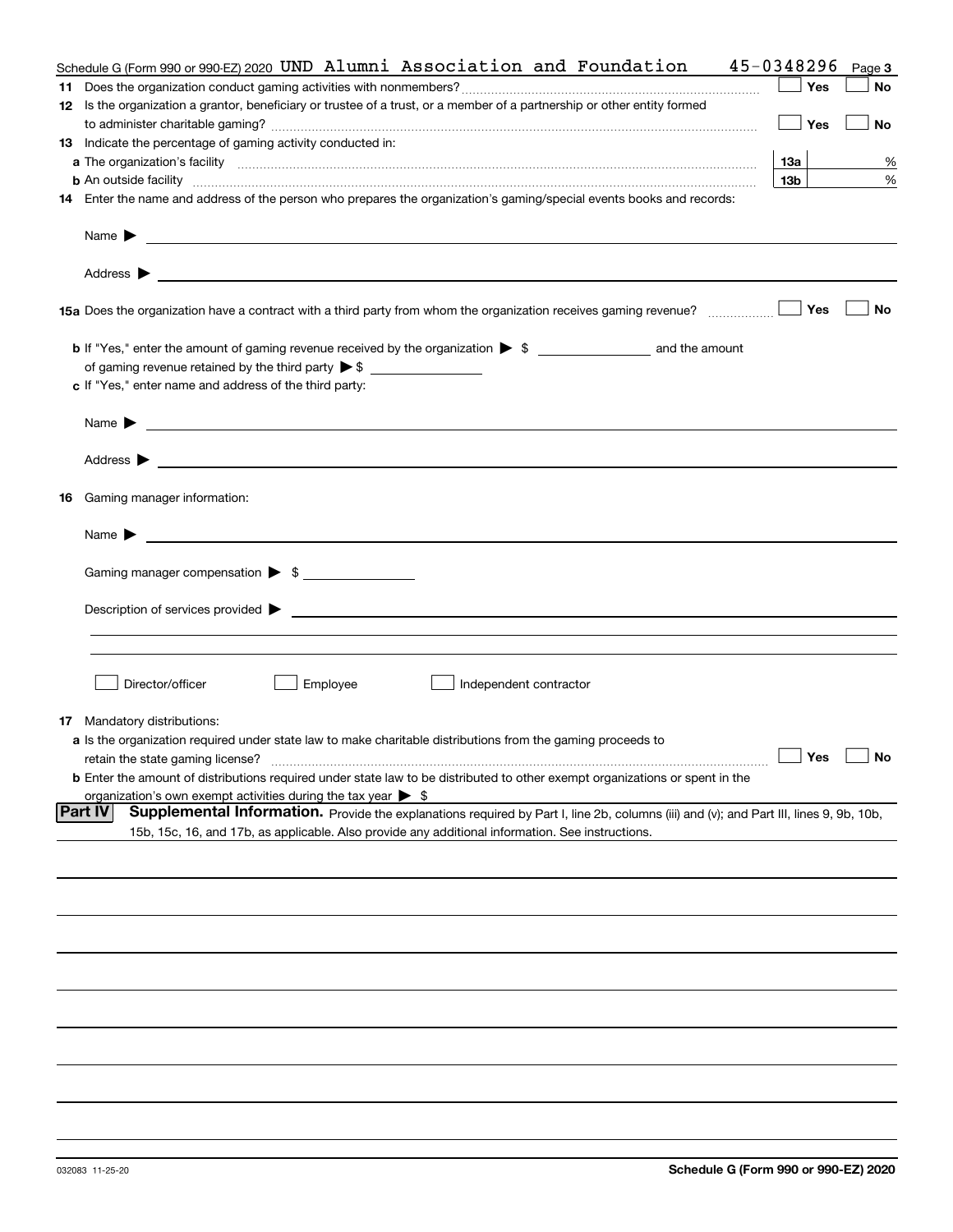| Schedule G (Form 990 or 990-EZ) UND Alumni Association and Foundation Part IV   Supplemental Information (continued) |  |  | 45-0348296 Page 4 |  |
|----------------------------------------------------------------------------------------------------------------------|--|--|-------------------|--|
|                                                                                                                      |  |  |                   |  |
|                                                                                                                      |  |  |                   |  |
|                                                                                                                      |  |  |                   |  |
|                                                                                                                      |  |  |                   |  |
|                                                                                                                      |  |  |                   |  |
|                                                                                                                      |  |  |                   |  |
|                                                                                                                      |  |  |                   |  |
|                                                                                                                      |  |  |                   |  |
|                                                                                                                      |  |  |                   |  |
|                                                                                                                      |  |  |                   |  |
|                                                                                                                      |  |  |                   |  |
|                                                                                                                      |  |  |                   |  |
|                                                                                                                      |  |  |                   |  |
|                                                                                                                      |  |  |                   |  |
|                                                                                                                      |  |  |                   |  |
|                                                                                                                      |  |  |                   |  |
|                                                                                                                      |  |  |                   |  |
|                                                                                                                      |  |  |                   |  |
|                                                                                                                      |  |  |                   |  |
|                                                                                                                      |  |  |                   |  |
|                                                                                                                      |  |  |                   |  |
|                                                                                                                      |  |  |                   |  |
|                                                                                                                      |  |  |                   |  |
|                                                                                                                      |  |  |                   |  |
|                                                                                                                      |  |  |                   |  |
|                                                                                                                      |  |  |                   |  |
|                                                                                                                      |  |  |                   |  |
|                                                                                                                      |  |  |                   |  |
|                                                                                                                      |  |  |                   |  |
|                                                                                                                      |  |  |                   |  |
|                                                                                                                      |  |  |                   |  |
|                                                                                                                      |  |  |                   |  |
|                                                                                                                      |  |  |                   |  |
|                                                                                                                      |  |  |                   |  |
|                                                                                                                      |  |  |                   |  |
|                                                                                                                      |  |  |                   |  |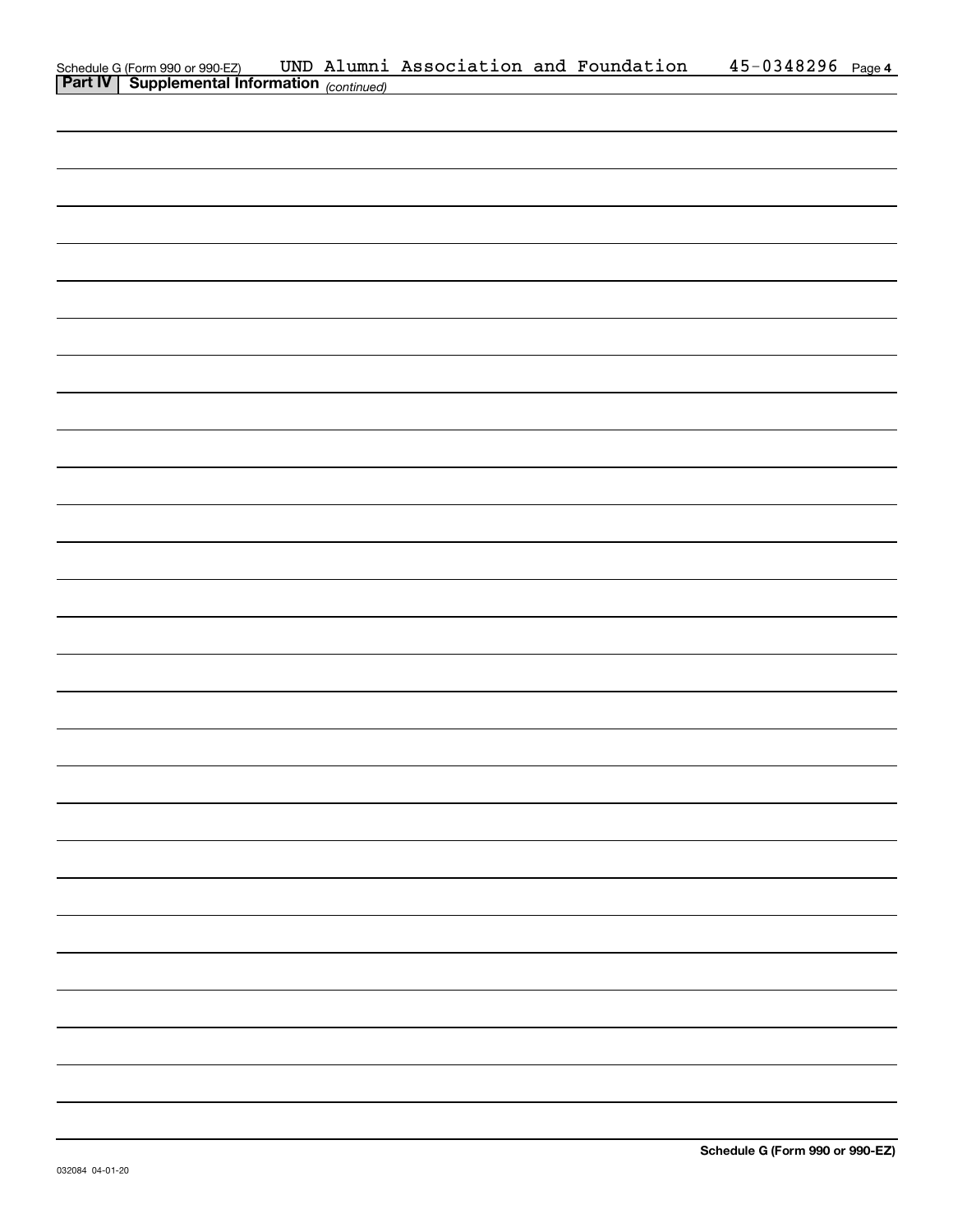| <b>SCHEDULE I</b><br>(Form 990)                                                                                                                                               | <b>Grants and Other Assistance to Organizations,</b><br>Governments, and Individuals in the United States<br>Complete if the organization answered "Yes" on Form 990, Part IV, line 21 or 22.                                           |                                       | OMB No. 1545-0047                                     |                |  |  |                                       |
|-------------------------------------------------------------------------------------------------------------------------------------------------------------------------------|-----------------------------------------------------------------------------------------------------------------------------------------------------------------------------------------------------------------------------------------|---------------------------------------|-------------------------------------------------------|----------------|--|--|---------------------------------------|
| Department of the Treasury<br>Internal Revenue Service                                                                                                                        |                                                                                                                                                                                                                                         |                                       | Attach to Form 990.                                   |                |  |  | <b>Open to Public</b><br>Inspection   |
| Name of the organization                                                                                                                                                      |                                                                                                                                                                                                                                         |                                       | Go to www.irs.gov/Form990 for the latest information. |                |  |  | <b>Employer identification number</b> |
|                                                                                                                                                                               |                                                                                                                                                                                                                                         | UND Alumni Association and Foundation |                                                       |                |  |  | 45-0348296                            |
| <b>General Information on Grants and Assistance</b><br>Part I                                                                                                                 |                                                                                                                                                                                                                                         |                                       |                                                       |                |  |  |                                       |
| 1 Does the organization maintain records to substantiate the amount of the grants or assistance, the grantees' eligibility for the grants or assistance, and the selection    |                                                                                                                                                                                                                                         |                                       |                                                       |                |  |  | $\boxed{\text{X}}$ Yes<br>l No        |
| 2 Describe in Part IV the organization's procedures for monitoring the use of grant funds in the United States.                                                               |                                                                                                                                                                                                                                         |                                       |                                                       |                |  |  |                                       |
| Part II<br>Grants and Other Assistance to Domestic Organizations and Domestic Governments. Complete if the organization answered "Yes" on Form 990, Part IV, line 21, for any |                                                                                                                                                                                                                                         |                                       |                                                       |                |  |  |                                       |
| recipient that received more than \$5,000. Part II can be duplicated if additional space is needed.                                                                           |                                                                                                                                                                                                                                         |                                       |                                                       |                |  |  |                                       |
| <b>1 (a)</b> Name and address of organization<br>or government                                                                                                                | (f) Method of<br>$(b)$ EIN<br>(c) IRC section<br>(d) Amount of<br>(e) Amount of<br>(g) Description of<br>valuation (book,<br>noncash assistance<br>(if applicable)<br>cash grant<br>non-cash<br>FMV, appraisal,<br>assistance<br>other) |                                       | (h) Purpose of grant<br>or assistance                 |                |  |  |                                       |
| University of North                                                                                                                                                           |                                                                                                                                                                                                                                         |                                       |                                                       |                |  |  |                                       |
| Dakota-Aerospace Sciences - 3100                                                                                                                                              |                                                                                                                                                                                                                                         |                                       |                                                       |                |  |  |                                       |
| University Ave Stop 8157 - Grand                                                                                                                                              | Scholarship, grants and                                                                                                                                                                                                                 |                                       |                                                       |                |  |  |                                       |
| Forks, ND 58201-8157                                                                                                                                                          | operating support.                                                                                                                                                                                                                      |                                       |                                                       |                |  |  |                                       |
| University of North Dakota-Arts &                                                                                                                                             |                                                                                                                                                                                                                                         |                                       |                                                       |                |  |  |                                       |
| Sciences - 3100 University Ave                                                                                                                                                |                                                                                                                                                                                                                                         |                                       |                                                       |                |  |  |                                       |
| Stop 8157 - Grand Forks, ND                                                                                                                                                   |                                                                                                                                                                                                                                         |                                       |                                                       |                |  |  | Scholarship, grants and               |
| 58201-8157                                                                                                                                                                    |                                                                                                                                                                                                                                         | 45-6002491 State of ND                | 867.040.                                              | 0.             |  |  | operating support.                    |
| University of North                                                                                                                                                           |                                                                                                                                                                                                                                         |                                       |                                                       |                |  |  |                                       |
| Dakota-Athletics - 3100 University                                                                                                                                            |                                                                                                                                                                                                                                         |                                       |                                                       |                |  |  |                                       |
| Ave Stop 8157 - Grand Forks, ND                                                                                                                                               |                                                                                                                                                                                                                                         |                                       |                                                       |                |  |  | Scholarship, grants and               |
| 58201-8157                                                                                                                                                                    |                                                                                                                                                                                                                                         | 45-6002491 State of ND                | 4,442,738.                                            | 0.             |  |  | operating support.                    |
| University of North Dakota-College                                                                                                                                            |                                                                                                                                                                                                                                         |                                       |                                                       |                |  |  |                                       |
| of Business & Public Admin - 3100                                                                                                                                             |                                                                                                                                                                                                                                         |                                       |                                                       |                |  |  |                                       |
| University Ave Stop 8157 - Grand                                                                                                                                              |                                                                                                                                                                                                                                         |                                       |                                                       |                |  |  | Scholarship, grants and               |
| Forks, ND 58201-8157                                                                                                                                                          |                                                                                                                                                                                                                                         | 45-6002491 State of ND                | 7.241.959.                                            | 0.             |  |  | operating support.                    |
| University of North                                                                                                                                                           |                                                                                                                                                                                                                                         |                                       |                                                       |                |  |  |                                       |
| Dakota-Education & Human                                                                                                                                                      |                                                                                                                                                                                                                                         |                                       |                                                       |                |  |  |                                       |
| Development - 3100 University Ave                                                                                                                                             |                                                                                                                                                                                                                                         |                                       |                                                       |                |  |  | Scholarship, grants and               |
| Stop 8157 - Grand Forks, ND                                                                                                                                                   |                                                                                                                                                                                                                                         | 45-6002491 State of ND                | 239,058.                                              | $\mathbf{0}$ . |  |  | operating support.                    |
|                                                                                                                                                                               |                                                                                                                                                                                                                                         |                                       |                                                       |                |  |  |                                       |
| University of North Dakota-Law                                                                                                                                                |                                                                                                                                                                                                                                         |                                       |                                                       |                |  |  |                                       |
| School - 3100 University Ave Stop                                                                                                                                             |                                                                                                                                                                                                                                         |                                       |                                                       |                |  |  | Scholarship, grants and               |
| 8157 - Grand Forks, ND 58201-8157                                                                                                                                             |                                                                                                                                                                                                                                         | 45-6002491 State of ND                | 366.804.                                              | 0.             |  |  | operating support.                    |
| 2 Enter total number of section 501(c)(3) and government organizations listed in the line 1 table                                                                             |                                                                                                                                                                                                                                         |                                       |                                                       |                |  |  | 1.<br>▶                               |
| 3 Enter total number of other organizations listed in the line 1 table                                                                                                        |                                                                                                                                                                                                                                         |                                       |                                                       |                |  |  | 0.                                    |

**For Paperwork Reduction Act Notice, see the Instructions for Form 990. Schedule I (Form 990) 2020** LHA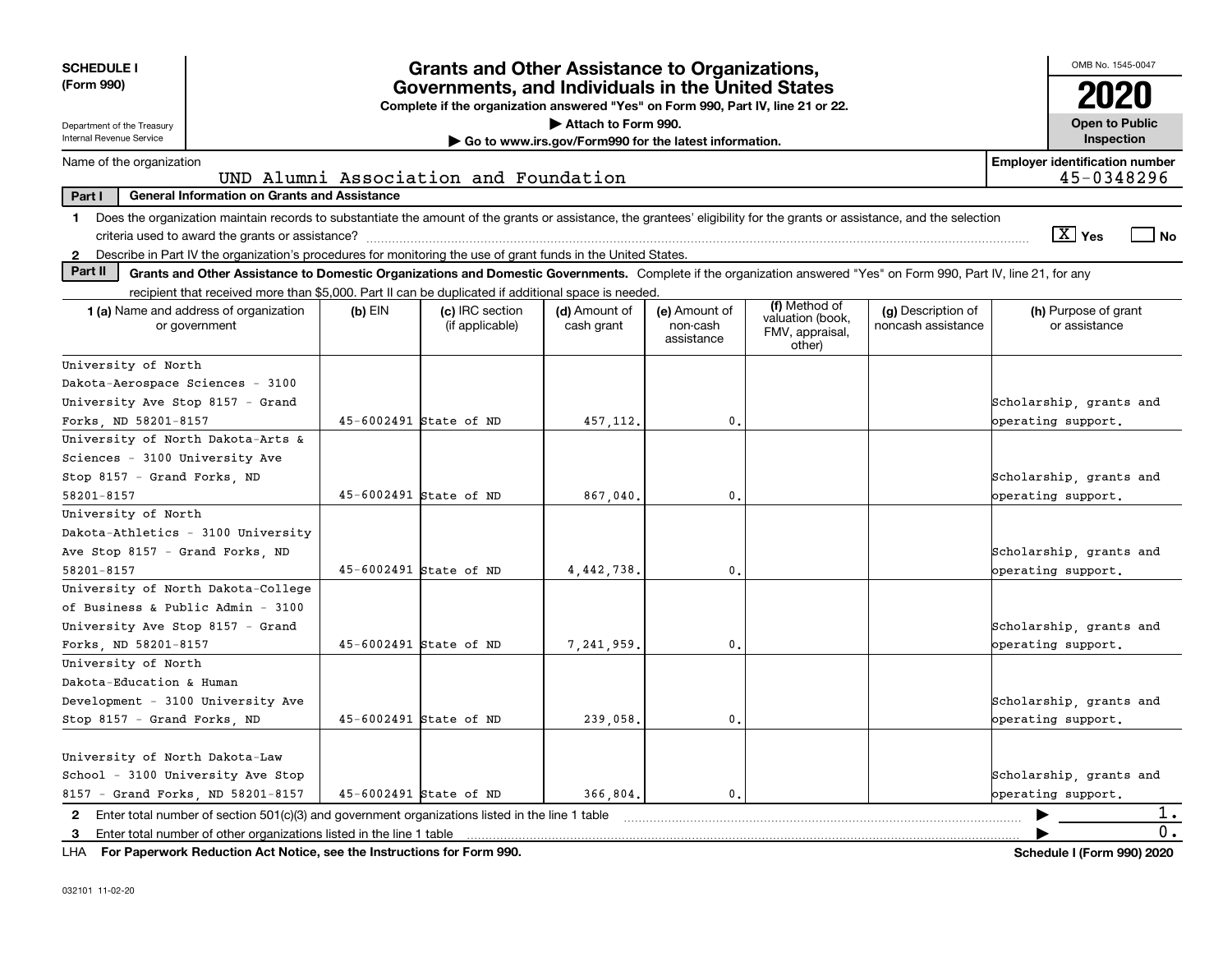### **Part II Continuation of Grants and Other Assistance to Domestic Organizations** Schedule I(Form 990) UND Alumni Association and Foundation 45-0348296 <sub>Page 1</sub>

|  | 45-0348296 | Page 1 |
|--|------------|--------|
|--|------------|--------|

| Part II   Continuation of Grants and Other Assistance to Domestic Organizations and Domestic Governments (Schedule I (Form 990), Part II.) |                        |                                  |                             |                                         |                                                                |                                           |                                               |  |  |
|--------------------------------------------------------------------------------------------------------------------------------------------|------------------------|----------------------------------|-----------------------------|-----------------------------------------|----------------------------------------------------------------|-------------------------------------------|-----------------------------------------------|--|--|
| (a) Name and address of<br>organization or government                                                                                      | $(b)$ EIN              | (c) IRC section<br>if applicable | (d) Amount of<br>cash grant | (e) Amount of<br>non-cash<br>assistance | (f) Method of<br>valuation<br>(book, FMV,<br>appraisal, other) | (g) Description of<br>non-cash assistance | (h) Purpose of grant<br>or assistance         |  |  |
| University of North                                                                                                                        |                        |                                  |                             |                                         |                                                                |                                           |                                               |  |  |
| Dakota-Medicine & Health Sciences                                                                                                          |                        |                                  |                             |                                         |                                                                |                                           |                                               |  |  |
| - 3100 University Ave Stop 8157 -                                                                                                          |                        |                                  |                             |                                         |                                                                |                                           | Scholarship, grants and                       |  |  |
| Grand Forks, ND 58201-8157                                                                                                                 | 45-6002491 State of ND |                                  | 1,497,350.                  | $\mathfrak o$ .                         |                                                                |                                           | operating support.                            |  |  |
| University of North Dakota-Nursing                                                                                                         |                        |                                  |                             |                                         |                                                                |                                           |                                               |  |  |
| & Professional Disciplines - 3100                                                                                                          |                        |                                  |                             |                                         |                                                                |                                           |                                               |  |  |
| University Ave Stop 8157 - Grand                                                                                                           |                        |                                  |                             |                                         |                                                                |                                           | Scholarship, grants and                       |  |  |
| Forks, ND 58201-8157                                                                                                                       | 45-6002491 State of ND |                                  | 174,019.                    | $\mathbf{0}$ .                          |                                                                |                                           | operating support.                            |  |  |
| University of North Dakota-School                                                                                                          |                        |                                  |                             |                                         |                                                                |                                           |                                               |  |  |
| of Engineering & Mines - 3100                                                                                                              |                        |                                  |                             |                                         |                                                                |                                           |                                               |  |  |
| University Ave Stop 8157 - Grand                                                                                                           |                        |                                  |                             |                                         |                                                                |                                           | Scholarship, grants and                       |  |  |
| Forks, ND 58201-8157                                                                                                                       | 45-6002491 State of ND |                                  | 1,378,546.                  | $\mathfrak{o}$ .                        |                                                                |                                           | operating support.                            |  |  |
| University of North Dakota-Other<br>3100 University Ave Stop 8157<br>Grand Forks, ND 58201-8157                                            | 45-6002491 State of ND |                                  | 4,842,252.                  | $\mathfrak{o}$ .                        |                                                                |                                           | Scholarship, grants and<br>operating support. |  |  |
|                                                                                                                                            |                        |                                  |                             |                                         |                                                                |                                           |                                               |  |  |
|                                                                                                                                            |                        |                                  |                             |                                         |                                                                |                                           |                                               |  |  |
|                                                                                                                                            |                        |                                  |                             |                                         |                                                                |                                           |                                               |  |  |
|                                                                                                                                            |                        |                                  |                             |                                         |                                                                |                                           |                                               |  |  |
|                                                                                                                                            |                        |                                  |                             |                                         |                                                                |                                           |                                               |  |  |
|                                                                                                                                            |                        |                                  |                             |                                         |                                                                |                                           |                                               |  |  |
|                                                                                                                                            |                        |                                  |                             |                                         |                                                                |                                           |                                               |  |  |
|                                                                                                                                            |                        |                                  |                             |                                         |                                                                |                                           |                                               |  |  |
|                                                                                                                                            |                        |                                  |                             |                                         |                                                                |                                           |                                               |  |  |
|                                                                                                                                            |                        |                                  |                             |                                         |                                                                |                                           |                                               |  |  |
|                                                                                                                                            |                        |                                  |                             |                                         |                                                                |                                           |                                               |  |  |
|                                                                                                                                            |                        |                                  |                             |                                         |                                                                |                                           |                                               |  |  |
|                                                                                                                                            |                        |                                  |                             |                                         |                                                                |                                           |                                               |  |  |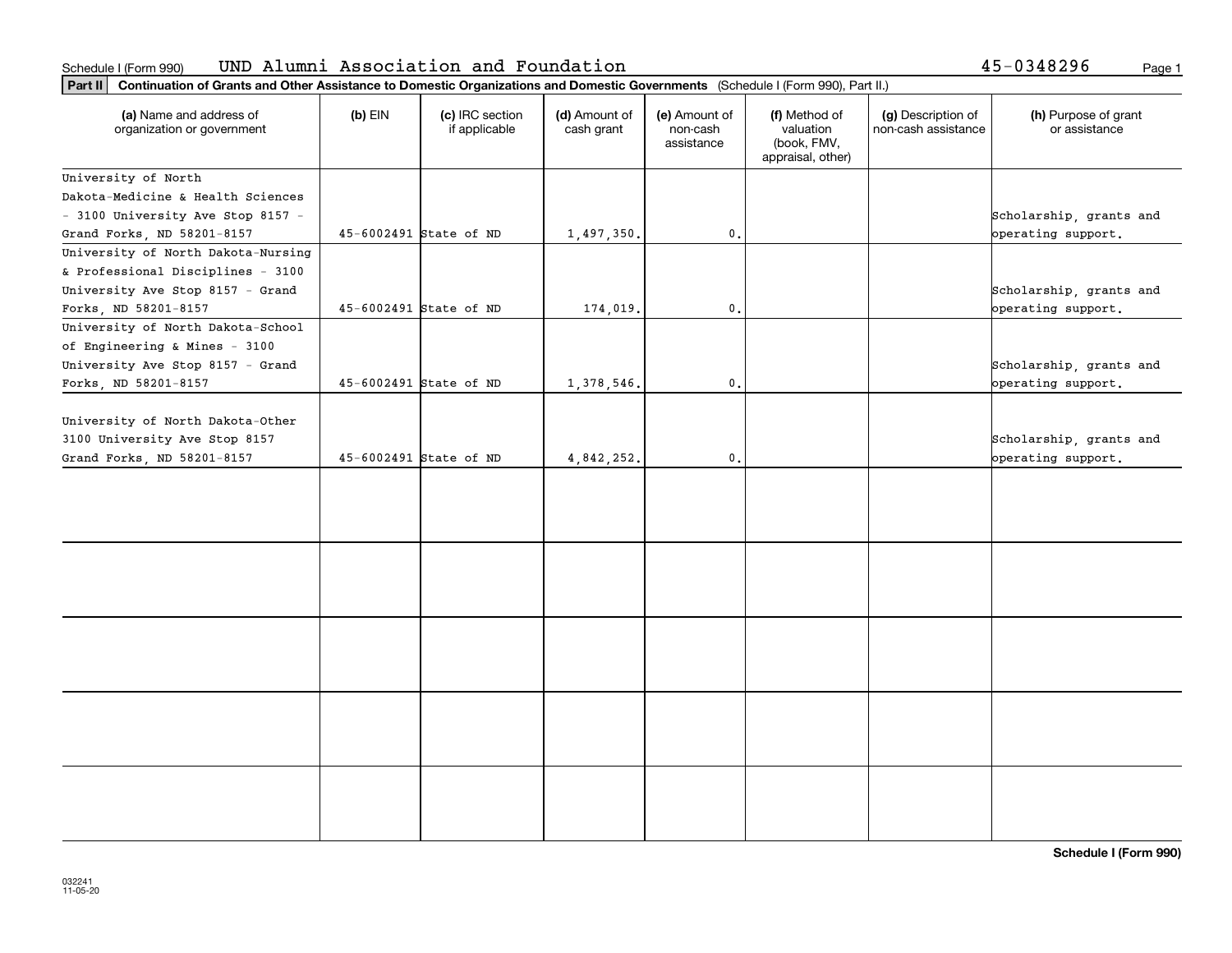### Schedule I (Form 990) 2020 UND Alumni Association and Foundation 45-0348296 <sub>Page</sub>

**2**

**Part III** | Grants and Other Assistance to Domestic Individuals. Complete if the organization answered "Yes" on Form 990, Part IV, line 22. Part III can be duplicated if additional space is needed.

| (a) Type of grant or assistance | (b) Number of<br>recipients | (c) Amount of<br>cash grant | (d) Amount of non-<br>cash assistance | (e) Method of valuation<br>(book, FMV, appraisal, other) | (f) Description of noncash assistance |
|---------------------------------|-----------------------------|-----------------------------|---------------------------------------|----------------------------------------------------------|---------------------------------------|
|                                 |                             |                             |                                       |                                                          |                                       |
|                                 |                             |                             |                                       |                                                          |                                       |
|                                 |                             |                             |                                       |                                                          |                                       |
|                                 |                             |                             |                                       |                                                          |                                       |
|                                 |                             |                             |                                       |                                                          |                                       |
|                                 |                             |                             |                                       |                                                          |                                       |
|                                 |                             |                             |                                       |                                                          |                                       |
|                                 |                             |                             |                                       |                                                          |                                       |
|                                 |                             |                             |                                       |                                                          |                                       |
|                                 |                             |                             |                                       |                                                          |                                       |

Part IV | Supplemental Information. Provide the information required in Part I, line 2; Part III, column (b); and any other additional information.

Part I, Line 2:

Grants are paid to the University of North Dakota for scholarships,

departmental expenses, grants, and buildings and equipment. The

Organization provides grants in accordance with applicable donor

restrictions. The use of these grant funds are monitored throughout the

year through the Request of Payment process and scholarship process.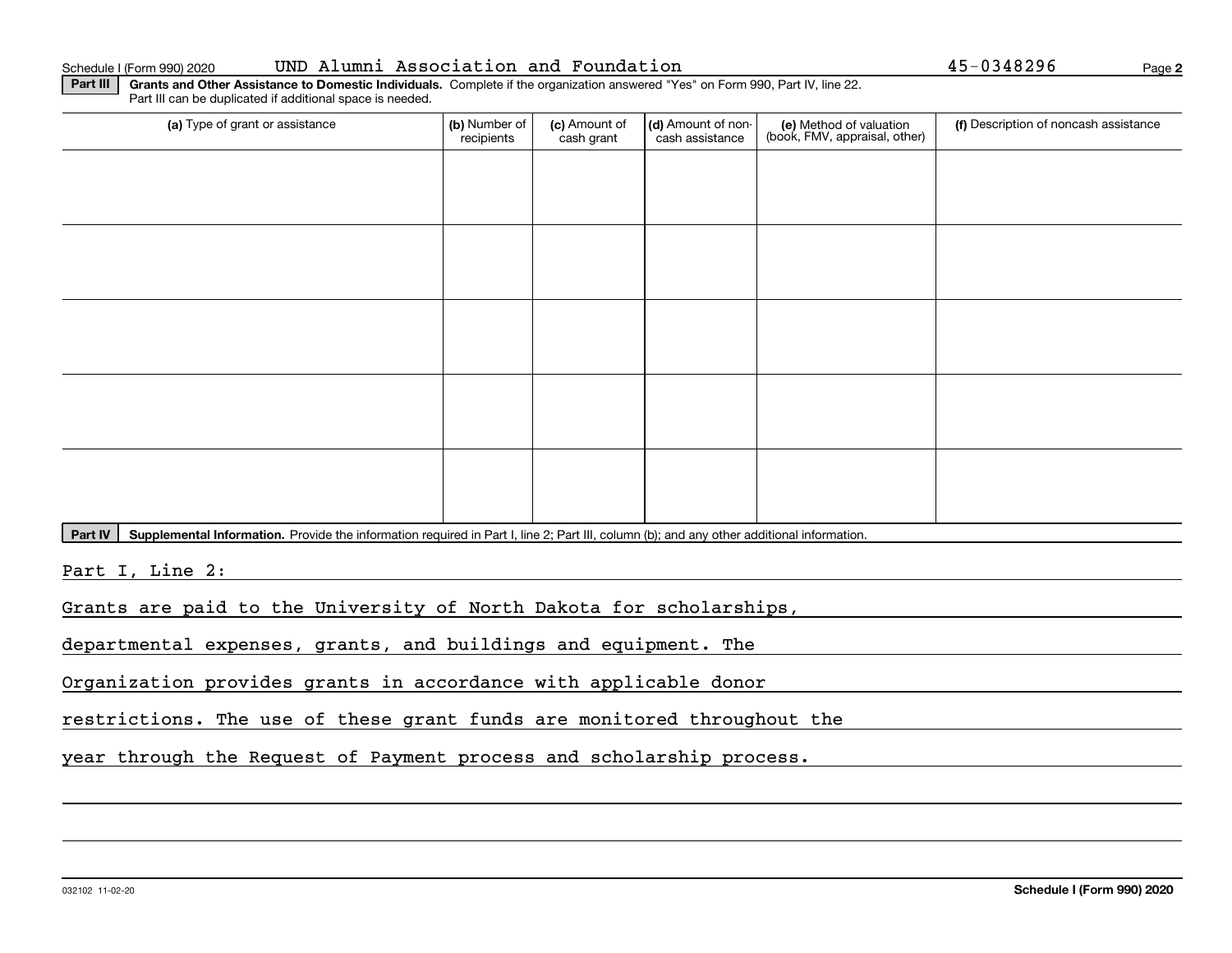|   | <b>Compensation Information</b><br><b>SCHEDULE J</b><br>OMB No. 1545-0047                                              |                                                                                                                        |                                       |                       |            |                  |  |  |
|---|------------------------------------------------------------------------------------------------------------------------|------------------------------------------------------------------------------------------------------------------------|---------------------------------------|-----------------------|------------|------------------|--|--|
|   | (Form 990)                                                                                                             | For certain Officers, Directors, Trustees, Key Employees, and Highest                                                  |                                       |                       |            |                  |  |  |
|   |                                                                                                                        | <b>Compensated Employees</b>                                                                                           |                                       | 2020                  |            |                  |  |  |
|   |                                                                                                                        | Complete if the organization answered "Yes" on Form 990, Part IV, line 23.<br>Attach to Form 990.                      |                                       | <b>Open to Public</b> |            |                  |  |  |
|   | Department of the Treasury<br>Internal Revenue Service                                                                 | ► Go to www.irs.gov/Form990 for instructions and the latest information.                                               |                                       |                       | Inspection |                  |  |  |
|   | Name of the organization                                                                                               |                                                                                                                        | <b>Employer identification number</b> |                       |            |                  |  |  |
|   |                                                                                                                        | UND Alumni Association and Foundation                                                                                  |                                       | 45-0348296            |            |                  |  |  |
|   | Part I                                                                                                                 | <b>Questions Regarding Compensation</b>                                                                                |                                       |                       |            |                  |  |  |
|   |                                                                                                                        |                                                                                                                        |                                       |                       | Yes        | No               |  |  |
|   |                                                                                                                        | Check the appropriate box(es) if the organization provided any of the following to or for a person listed on Form 990, |                                       |                       |            |                  |  |  |
|   |                                                                                                                        | Part VII, Section A, line 1a. Complete Part III to provide any relevant information regarding these items.             |                                       |                       |            |                  |  |  |
|   | First-class or charter travel                                                                                          | Housing allowance or residence for personal use                                                                        |                                       |                       |            |                  |  |  |
|   | Travel for companions                                                                                                  | Payments for business use of personal residence                                                                        |                                       |                       |            |                  |  |  |
|   |                                                                                                                        | Tax indemnification and gross-up payments<br>Health or social club dues or initiation fees                             |                                       |                       |            |                  |  |  |
|   | $\overline{X}$ Discretionary spending account<br>Personal services (such as maid, chauffeur, chef)                     |                                                                                                                        |                                       |                       |            |                  |  |  |
|   |                                                                                                                        |                                                                                                                        |                                       |                       |            |                  |  |  |
|   | <b>b</b> If any of the boxes on line 1a are checked, did the organization follow a written policy regarding payment or |                                                                                                                        |                                       |                       |            |                  |  |  |
|   |                                                                                                                        |                                                                                                                        |                                       |                       |            |                  |  |  |
| 2 | Did the organization require substantiation prior to reimbursing or allowing expenses incurred by all directors,       |                                                                                                                        |                                       |                       |            |                  |  |  |
|   |                                                                                                                        |                                                                                                                        |                                       | $\mathbf{2}$          | X          |                  |  |  |
|   |                                                                                                                        |                                                                                                                        |                                       |                       |            |                  |  |  |
| З |                                                                                                                        | Indicate which, if any, of the following the organization used to establish the compensation of the organization's     |                                       |                       |            |                  |  |  |
|   |                                                                                                                        | CEO/Executive Director. Check all that apply. Do not check any boxes for methods used by a related organization to     |                                       |                       |            |                  |  |  |
|   |                                                                                                                        | establish compensation of the CEO/Executive Director, but explain in Part III.                                         |                                       |                       |            |                  |  |  |
|   | $X$ Compensation committee                                                                                             | Written employment contract                                                                                            |                                       |                       |            |                  |  |  |
|   |                                                                                                                        | $\boxed{\text{X}}$ Independent compensation consultant<br>$X$ Compensation survey or study                             |                                       |                       |            |                  |  |  |
|   | $\overline{X}$ Form 990 of other organizations                                                                         | $\boxed{\textbf{X}}$ Approval by the board or compensation committee                                                   |                                       |                       |            |                  |  |  |
|   |                                                                                                                        |                                                                                                                        |                                       |                       |            |                  |  |  |
| 4 |                                                                                                                        | During the year, did any person listed on Form 990, Part VII, Section A, line 1a, with respect to the filing           |                                       |                       |            |                  |  |  |
|   | organization or a related organization:                                                                                |                                                                                                                        |                                       |                       |            |                  |  |  |
| а |                                                                                                                        | Receive a severance payment or change-of-control payment?                                                              |                                       | 4a                    |            | х                |  |  |
| b |                                                                                                                        | Participate in or receive payment from a supplemental nonqualified retirement plan?                                    |                                       | 4b                    |            | X                |  |  |
| с |                                                                                                                        | Participate in or receive payment from an equity-based compensation arrangement?                                       |                                       | 4c                    |            | X                |  |  |
|   |                                                                                                                        | If "Yes" to any of lines 4a-c, list the persons and provide the applicable amounts for each item in Part III.          |                                       |                       |            |                  |  |  |
|   |                                                                                                                        |                                                                                                                        |                                       |                       |            |                  |  |  |
|   |                                                                                                                        | Only section 501(c)(3), 501(c)(4), and 501(c)(29) organizations must complete lines 5-9.                               |                                       |                       |            |                  |  |  |
| 5 |                                                                                                                        | For persons listed on Form 990, Part VII, Section A, line 1a, did the organization pay or accrue any compensation      |                                       |                       |            |                  |  |  |
|   | contingent on the revenues of:                                                                                         |                                                                                                                        |                                       |                       |            |                  |  |  |
| a |                                                                                                                        |                                                                                                                        |                                       | 5a                    |            | X                |  |  |
|   |                                                                                                                        |                                                                                                                        |                                       | 5b                    |            | X                |  |  |
|   |                                                                                                                        | If "Yes" on line 5a or 5b, describe in Part III.                                                                       |                                       |                       |            |                  |  |  |
|   |                                                                                                                        | 6 For persons listed on Form 990, Part VII, Section A, line 1a, did the organization pay or accrue any compensation    |                                       |                       |            |                  |  |  |
|   | contingent on the net earnings of:                                                                                     |                                                                                                                        |                                       |                       |            | x                |  |  |
| a |                                                                                                                        |                                                                                                                        |                                       |                       |            |                  |  |  |
|   |                                                                                                                        |                                                                                                                        |                                       | 6b                    |            | X                |  |  |
|   |                                                                                                                        | If "Yes" on line 6a or 6b, describe in Part III.                                                                       |                                       |                       |            |                  |  |  |
| 7 |                                                                                                                        | For persons listed on Form 990, Part VII, Section A, line 1a, did the organization provide any nonfixed payments       |                                       |                       |            |                  |  |  |
|   |                                                                                                                        |                                                                                                                        |                                       | 7                     |            | x                |  |  |
| 8 |                                                                                                                        | Were any amounts reported on Form 990, Part VII, paid or accrued pursuant to a contract that was subject to the        |                                       |                       |            |                  |  |  |
|   |                                                                                                                        | initial contract exception described in Regulations section 53.4958-4(a)(3)? If "Yes," describe in Part III            |                                       | 8                     |            | х                |  |  |
| 9 |                                                                                                                        | If "Yes" on line 8, did the organization also follow the rebuttable presumption procedure described in                 |                                       |                       |            |                  |  |  |
|   |                                                                                                                        | duction Act Notice, and the Instructions for Form 000.                                                                 |                                       | 9                     |            |                  |  |  |
|   |                                                                                                                        |                                                                                                                        |                                       | Calcadota, LIPa.      |            | <u>nnov nnov</u> |  |  |

LHA For Paperwork Reduction Act Notice, see the Instructions for Form 990. Schedule J (Form 990) 2020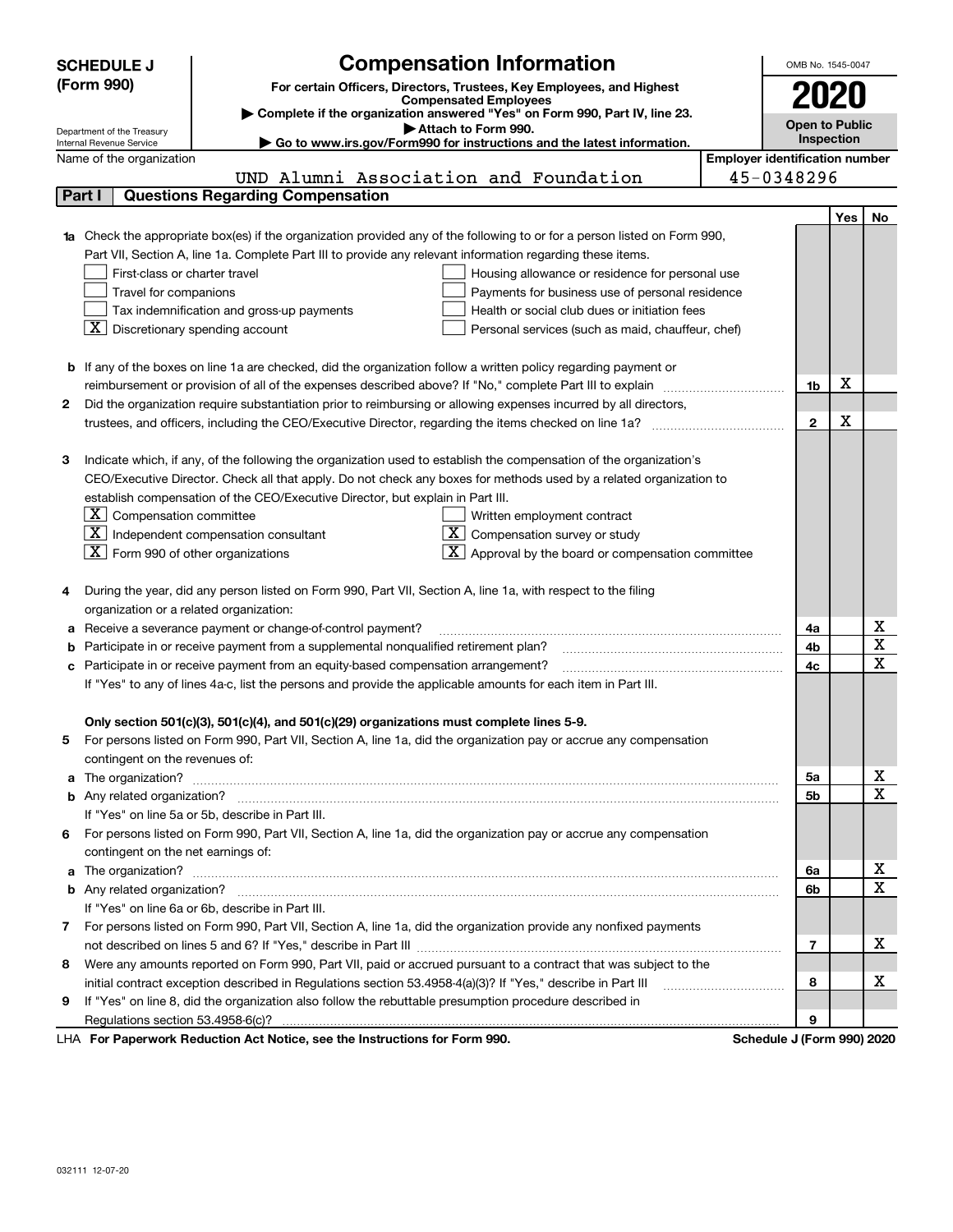# Schedule J (Form 990) 2020 UND Alumni ASSOC1at1on and Foundat1on 45–0348296<br>Part II | Officers, Directors, Trustees, Key Employees, and Highest Compensated Employees. Use duplicate copies

For each individual whose compensation must be reported on Schedule J, report compensation from the organization on row (i) and from related organizations, described in the instructions, on row (ii). Do not list any individuals that aren't listed on Form 990, Part VII.

45-0348296

**Note:**  The sum of columns (B)(i)-(iii) for each listed individual must equal the total amount of Form 990, Part VII, Section A, line 1a, applicable column (D) and (E) amounts for that individual.

|                                     |      |                          | (B) Breakdown of W-2 and/or 1099-MISC compensation |                                           | (C) Retirement and<br>other deferred | (D) Nontaxable<br>benefits | (E) Total of columns<br>$(B)(i)-(D)$ | (F) Compensation<br>in column (B)         |
|-------------------------------------|------|--------------------------|----------------------------------------------------|-------------------------------------------|--------------------------------------|----------------------------|--------------------------------------|-------------------------------------------|
| (A) Name and Title                  |      | (i) Base<br>compensation | (ii) Bonus &<br>incentive<br>compensation          | (iii) Other<br>reportable<br>compensation | compensation                         |                            |                                      | reported as deferred<br>on prior Form 990 |
| (1) DeAnna Carlson Zink             | (i)  | 305, 433.                | 0.                                                 | 0.                                        | 31,288.                              | 12,618.                    | 349,339.                             | 0.                                        |
| CEO/Secretary                       | (ii) | 0.                       | 0.                                                 | 0.                                        | 0.                                   | 0.                         | 0.                                   | 0.                                        |
| Robert Knutson<br>(2)               | (i)  | 162,981.                 | 0.                                                 | 0.                                        | 16, 539.                             | 12,566.                    | 192,086.                             | 0.                                        |
| VP of Operations & Engagement       | (ii) | 0.                       | $\overline{0}$ .                                   | 0.                                        | 0.                                   | 0.                         | $\mathbf 0$ .                        | $\overline{0}$ .                          |
| Michael Mannausau<br>(3)            | (i)  | 163,292.                 | $\overline{0}$ .                                   | 0.                                        | 16,012.                              | 10,999.                    | 190,303.                             | $\overline{0}$ .                          |
| VP of Development                   | (ii) | 0.                       | $\overline{0}$ .                                   | 0.                                        | $\mathbf 0$ .                        | $\mathbf 0$ .              | $\mathbf 0$ .                        | $\overline{0}$ .                          |
| Daniel Muus<br>(4)                  | (i)  | 153,674.                 | 0.                                                 | 0.                                        | 16, 479.                             | 17, 158.                   | 187, 311                             | $\overline{0}$ .                          |
| VP of Philanthropy                  | (ii) | 0.                       | 0.                                                 | 0.                                        | $\mathbf 0$ .                        | $\mathbf 0$ .              | $\mathbf 0$ .                        | $\overline{0}$ .                          |
| Nancy Pederson<br>(5)               | (i)  | 159,016.                 | 0.                                                 | 0.                                        | 16,504.                              | 10,990.                    | 186,510.                             | $\mathbf 0$ .                             |
| VP of Finance/Treasurer             | (ii) | 0.                       | 0.                                                 | $0$ .                                     | $\mathbf 0$ .                        | $\mathbf 0$ .              | 0.                                   | $\mathbf 0$ .                             |
| Kim Woods -Associate VP,<br>(6)     | (i)  | 138,238.                 | $\overline{0}$ .                                   | $\overline{0}$ .                          | 14,343.                              | 12,512.                    | 165,093.                             | $\overline{0}$ .                          |
| Sr. Director of Development for the | (ii) | $0$ .                    | $\overline{0}$ .                                   | 0.                                        | 0.                                   | 0.                         | 0.                                   | $\overline{0}$ .                          |
|                                     | (i)  |                          |                                                    |                                           |                                      |                            |                                      |                                           |
|                                     | (ii) |                          |                                                    |                                           |                                      |                            |                                      |                                           |
|                                     | (i)  |                          |                                                    |                                           |                                      |                            |                                      |                                           |
|                                     | (ii) |                          |                                                    |                                           |                                      |                            |                                      |                                           |
|                                     | (i)  |                          |                                                    |                                           |                                      |                            |                                      |                                           |
|                                     | (ii) |                          |                                                    |                                           |                                      |                            |                                      |                                           |
|                                     | (i)  |                          |                                                    |                                           |                                      |                            |                                      |                                           |
|                                     | (ii) |                          |                                                    |                                           |                                      |                            |                                      |                                           |
|                                     | (i)  |                          |                                                    |                                           |                                      |                            |                                      |                                           |
|                                     | (ii) |                          |                                                    |                                           |                                      |                            |                                      |                                           |
|                                     | (i)  |                          |                                                    |                                           |                                      |                            |                                      |                                           |
|                                     | (ii) |                          |                                                    |                                           |                                      |                            |                                      |                                           |
|                                     | (i)  |                          |                                                    |                                           |                                      |                            |                                      |                                           |
|                                     | (ii) |                          |                                                    |                                           |                                      |                            |                                      |                                           |
|                                     | (i)  |                          |                                                    |                                           |                                      |                            |                                      |                                           |
|                                     | (ii) |                          |                                                    |                                           |                                      |                            |                                      |                                           |
|                                     | (i)  |                          |                                                    |                                           |                                      |                            |                                      |                                           |
|                                     | (ii) |                          |                                                    |                                           |                                      |                            |                                      |                                           |
|                                     | (i)  |                          |                                                    |                                           |                                      |                            |                                      |                                           |
|                                     | (ii) |                          |                                                    |                                           |                                      |                            |                                      |                                           |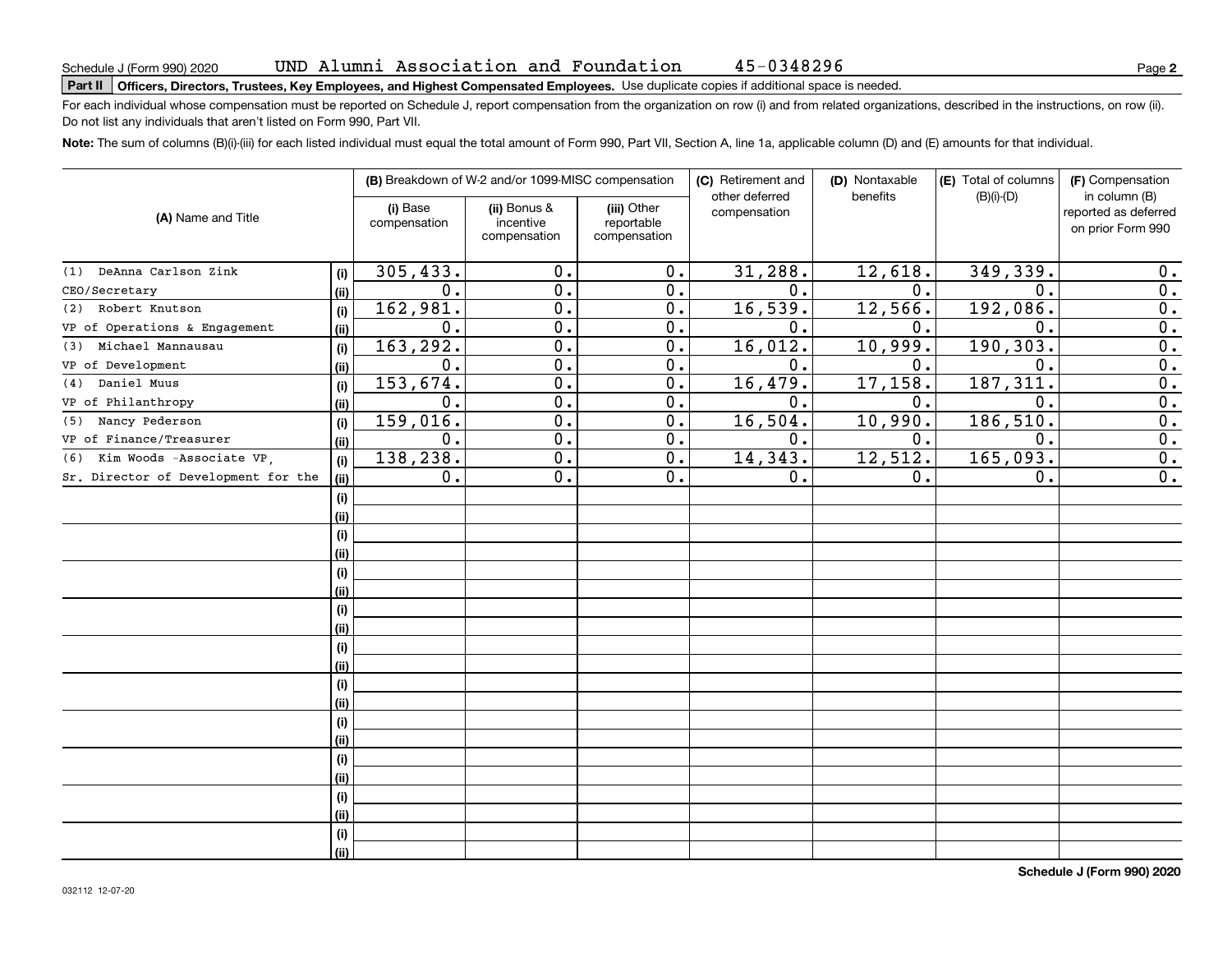### **Part III Supplemental Information**

Schedule J (Form 990) 2020 UND Alumni Association and Foundation<br>Part III Supplemental Information<br>Provide the information, explanation, or descriptions required for Part I, lines 1a, 1b, 3, 4a, 4b, 4c, 5a, 5b, 6a, 6b, 7,

### Part I, Line 1a:

The CEO has a discretionary \$25,000 to be used for business purposes for

program enhancements at the University and Organization. An accounting of

these expenditures, including the business purpose, is reviewed by the

### board of directors.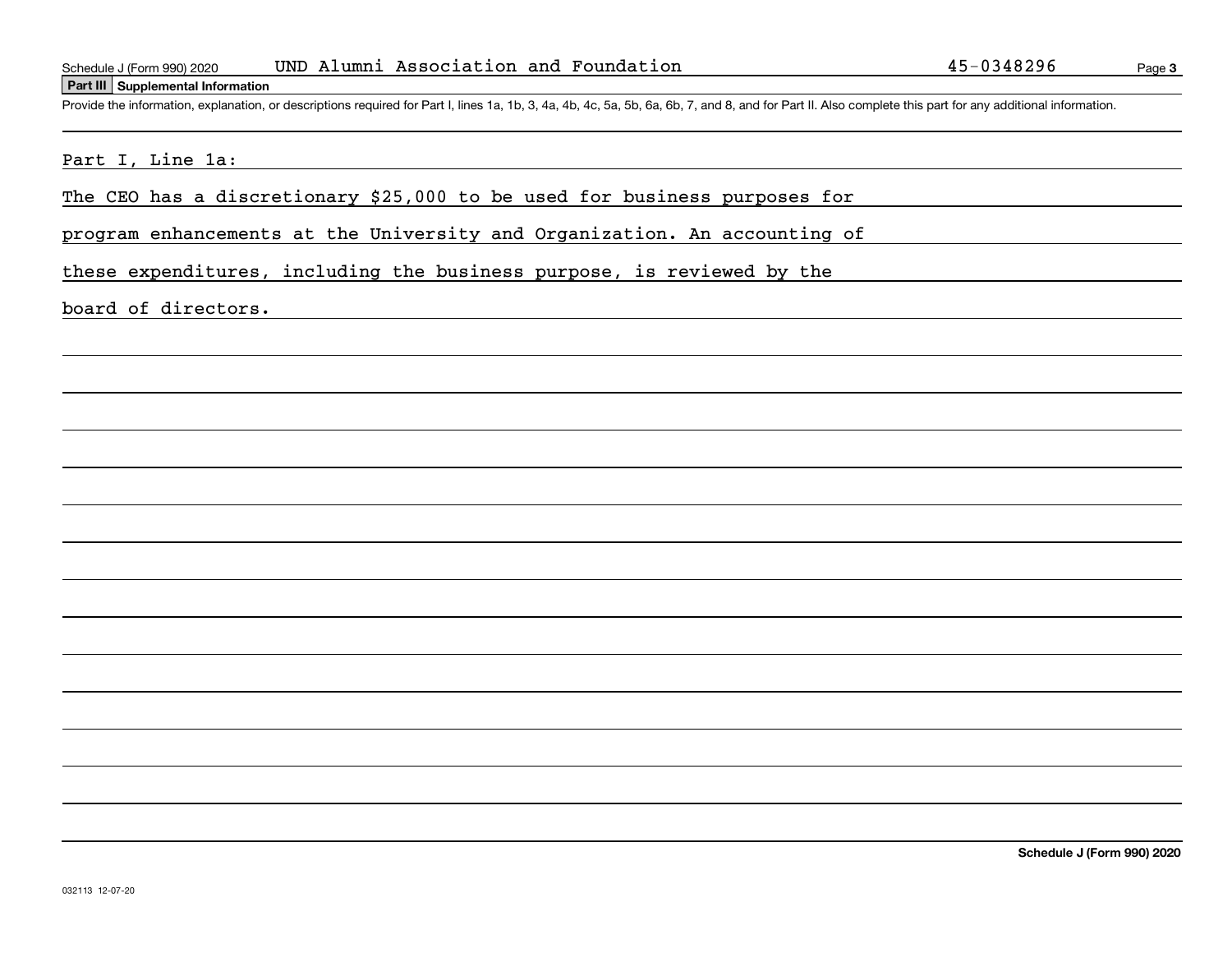|                             | <b>Supplemental Information on Tax-Exempt Bonds</b><br><b>SCHEDULE K</b><br>Complete if the organization answered "Yes" on Form 990, Part IV, line 24a. Provide descriptions,<br>(Form 990)<br>explanations, and any additional information in Part VI.<br>Department of the Treasury<br>Attach to Form 990. Co to www.irs.gov/Form990 for instructions and the latest information.<br>Internal Revenue Service |                                                               |                 |                 |                 |     |              |                            |                                |           |            |                                       | OMB No. 1545-0047<br>2020<br><b>Open to Public</b><br>Inspection |             |  |
|-----------------------------|-----------------------------------------------------------------------------------------------------------------------------------------------------------------------------------------------------------------------------------------------------------------------------------------------------------------------------------------------------------------------------------------------------------------|---------------------------------------------------------------|-----------------|-----------------|-----------------|-----|--------------|----------------------------|--------------------------------|-----------|------------|---------------------------------------|------------------------------------------------------------------|-------------|--|
|                             | Name of the organization                                                                                                                                                                                                                                                                                                                                                                                        |                                                               |                 |                 |                 |     |              |                            |                                |           |            | <b>Employer identification number</b> |                                                                  |             |  |
|                             | UND Alumni Association and Foundation                                                                                                                                                                                                                                                                                                                                                                           |                                                               |                 |                 |                 |     |              |                            |                                |           | 45-0348296 |                                       |                                                                  |             |  |
| Part I                      | <b>Bond Issues</b>                                                                                                                                                                                                                                                                                                                                                                                              |                                                               |                 |                 |                 |     |              |                            |                                |           |            |                                       |                                                                  |             |  |
|                             | (a) Issuer name                                                                                                                                                                                                                                                                                                                                                                                                 | (b) Issuer EIN                                                | $(c)$ CUSIP $#$ | (d) Date issued | (e) Issue price |     |              | (f) Description of purpose | $(g)$ Defeased $(h)$ On behalf |           |            | of issuer                             |                                                                  | (i) Pooled  |  |
|                             |                                                                                                                                                                                                                                                                                                                                                                                                                 |                                                               |                 |                 |                 |     |              |                            |                                |           |            |                                       |                                                                  | financing   |  |
|                             | UND Alumni Association                                                                                                                                                                                                                                                                                                                                                                                          |                                                               |                 |                 |                 |     |              |                            | Yes                            | <b>No</b> | <b>Yes</b> | No                                    | <b>Yes</b>                                                       | No          |  |
|                             |                                                                                                                                                                                                                                                                                                                                                                                                                 |                                                               |                 |                 |                 |     | Refund bonds |                            |                                |           |            |                                       |                                                                  |             |  |
|                             | A and Foundation                                                                                                                                                                                                                                                                                                                                                                                                | $45-0348296 000000000 04/10/18 2,235,000.$ issued $6/15/2008$ |                 |                 |                 |     |              |                            |                                | X         | X          |                                       |                                                                  | $\mathbf X$ |  |
|                             |                                                                                                                                                                                                                                                                                                                                                                                                                 |                                                               |                 |                 |                 |     |              |                            |                                |           |            |                                       |                                                                  |             |  |
| в                           |                                                                                                                                                                                                                                                                                                                                                                                                                 |                                                               |                 |                 |                 |     |              |                            |                                |           |            |                                       |                                                                  |             |  |
|                             |                                                                                                                                                                                                                                                                                                                                                                                                                 |                                                               |                 |                 |                 |     |              |                            |                                |           |            |                                       |                                                                  |             |  |
| C                           |                                                                                                                                                                                                                                                                                                                                                                                                                 |                                                               |                 |                 |                 |     |              |                            |                                |           |            |                                       |                                                                  |             |  |
|                             |                                                                                                                                                                                                                                                                                                                                                                                                                 |                                                               |                 |                 |                 |     |              |                            |                                |           |            |                                       |                                                                  |             |  |
| D<br>Part II                | <b>Proceeds</b>                                                                                                                                                                                                                                                                                                                                                                                                 |                                                               |                 |                 |                 |     |              |                            |                                |           |            |                                       |                                                                  |             |  |
|                             |                                                                                                                                                                                                                                                                                                                                                                                                                 | A                                                             |                 |                 | В               | C   |              |                            |                                | D         |            |                                       |                                                                  |             |  |
|                             |                                                                                                                                                                                                                                                                                                                                                                                                                 |                                                               |                 |                 | 589, 517.       |     |              |                            |                                |           |            |                                       |                                                                  |             |  |
| $\mathbf 1$<br>$\mathbf{2}$ | Amount of bonds retired                                                                                                                                                                                                                                                                                                                                                                                         |                                                               |                 |                 |                 |     |              |                            |                                |           |            |                                       |                                                                  |             |  |
| 3                           | Total proceeds of issue                                                                                                                                                                                                                                                                                                                                                                                         |                                                               |                 |                 | 2, 235, 000.    |     |              |                            |                                |           |            |                                       |                                                                  |             |  |
| 4                           |                                                                                                                                                                                                                                                                                                                                                                                                                 |                                                               |                 |                 |                 |     |              |                            |                                |           |            |                                       |                                                                  |             |  |
| 5                           | Capitalized interest from proceeds                                                                                                                                                                                                                                                                                                                                                                              |                                                               |                 |                 |                 |     |              |                            |                                |           |            |                                       |                                                                  |             |  |
| 6                           | Proceeds in refunding escrows                                                                                                                                                                                                                                                                                                                                                                                   |                                                               |                 |                 |                 |     |              |                            |                                |           |            |                                       |                                                                  |             |  |
| $\overline{7}$              | Issuance costs from proceeds                                                                                                                                                                                                                                                                                                                                                                                    |                                                               |                 |                 | 15,300.         |     |              |                            |                                |           |            |                                       |                                                                  |             |  |
| 8                           | Credit enhancement from proceeds                                                                                                                                                                                                                                                                                                                                                                                |                                                               |                 |                 |                 |     |              |                            |                                |           |            |                                       |                                                                  |             |  |
| 9                           | Working capital expenditures from proceeds                                                                                                                                                                                                                                                                                                                                                                      |                                                               |                 |                 |                 |     |              |                            |                                |           |            |                                       |                                                                  |             |  |
| 10                          | Capital expenditures from proceeds                                                                                                                                                                                                                                                                                                                                                                              |                                                               |                 |                 |                 |     |              |                            |                                |           |            |                                       |                                                                  |             |  |
| 11                          | Other spent proceeds                                                                                                                                                                                                                                                                                                                                                                                            |                                                               |                 |                 | 2, 219, 700.    |     |              |                            |                                |           |            |                                       |                                                                  |             |  |
| 12                          | Other unspent proceeds                                                                                                                                                                                                                                                                                                                                                                                          |                                                               |                 |                 |                 |     |              |                            |                                |           |            |                                       |                                                                  |             |  |
| 13                          | Year of substantial completion                                                                                                                                                                                                                                                                                                                                                                                  |                                                               |                 |                 | 2018            |     |              |                            |                                |           |            |                                       |                                                                  |             |  |
|                             |                                                                                                                                                                                                                                                                                                                                                                                                                 |                                                               |                 | Yes             | No              | Yes | No           | Yes                        | No                             |           | Yes        |                                       | No                                                               |             |  |
| 14                          | Were the bonds issued as part of a refunding issue of tax-exempt bonds (or,                                                                                                                                                                                                                                                                                                                                     |                                                               |                 |                 |                 |     |              |                            |                                |           |            |                                       |                                                                  |             |  |
|                             | if issued prior to 2018, a current refunding issue)?                                                                                                                                                                                                                                                                                                                                                            |                                                               |                 | х               |                 |     |              |                            |                                |           |            |                                       |                                                                  |             |  |
| 15                          | Were the bonds issued as part of a refunding issue of taxable bonds (or, if                                                                                                                                                                                                                                                                                                                                     |                                                               |                 |                 |                 |     |              |                            |                                |           |            |                                       |                                                                  |             |  |
|                             |                                                                                                                                                                                                                                                                                                                                                                                                                 |                                                               |                 |                 | X               |     |              |                            |                                |           |            |                                       |                                                                  |             |  |
| 16                          | Has the final allocation of proceeds been made?                                                                                                                                                                                                                                                                                                                                                                 |                                                               |                 | Х               |                 |     |              |                            |                                |           |            |                                       |                                                                  |             |  |
| 17                          | Does the organization maintain adequate books and records to support the                                                                                                                                                                                                                                                                                                                                        |                                                               |                 |                 |                 |     |              |                            |                                |           |            |                                       |                                                                  |             |  |
|                             | final allocation of proceeds?                                                                                                                                                                                                                                                                                                                                                                                   | X                                                             |                 |                 |                 |     |              |                            |                                |           |            |                                       |                                                                  |             |  |

**For Paperwork Reduction Act Notice, see the Instructions for Form 990. Schedule K (Form 990) 2020** LHA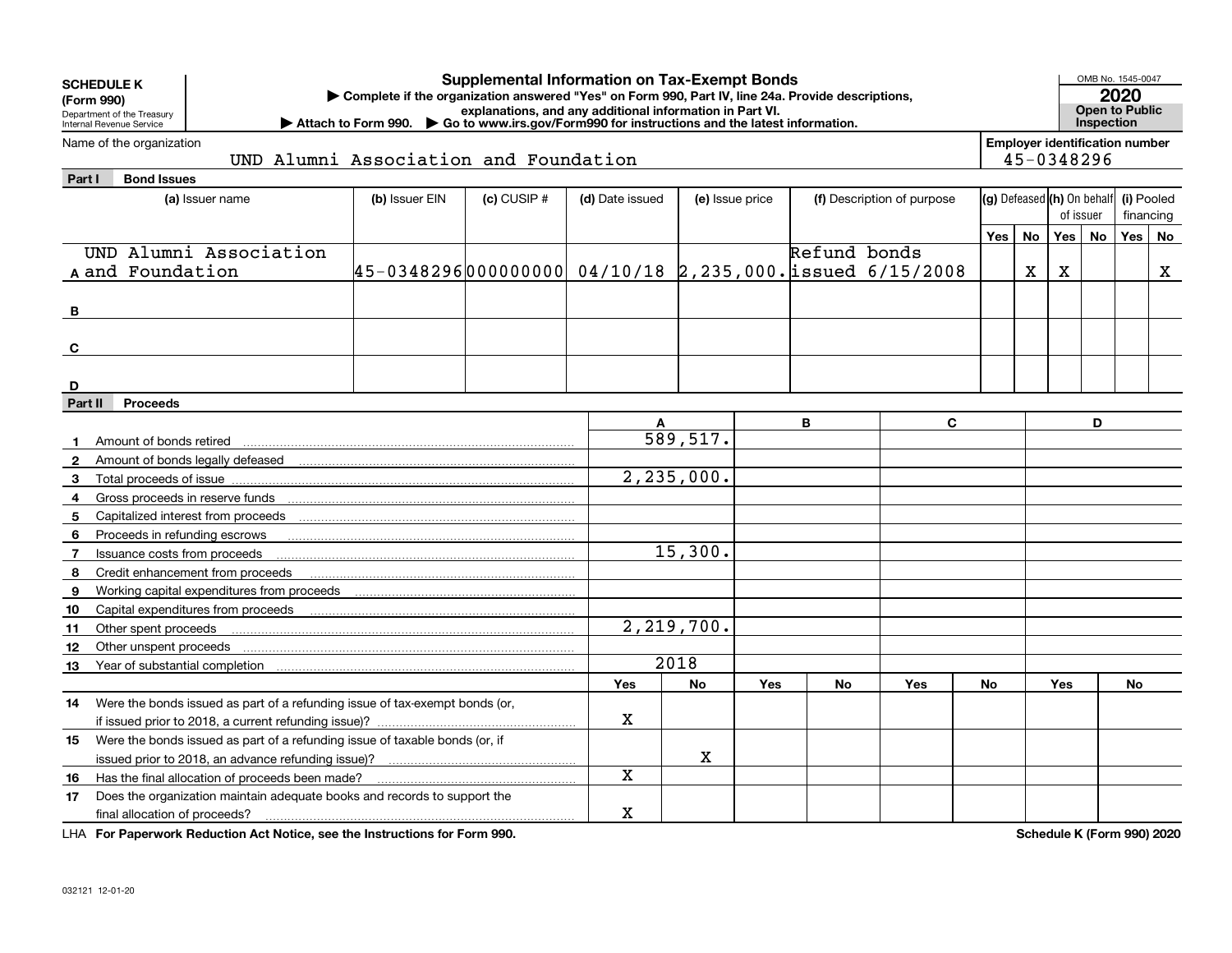### Schedule K (Form 990) 2020 Page UND Alumni Association and Foundation 45-0348296

**2**

|                | Part III Private Business Use                                                                      |     |             |     |           |     |           |     |           |
|----------------|----------------------------------------------------------------------------------------------------|-----|-------------|-----|-----------|-----|-----------|-----|-----------|
|                |                                                                                                    |     | Δ           |     | R         |     | C.        | D   |           |
| 1              | Was the organization a partner in a partnership, or a member of an LLC,                            | Yes | No          | Yes | <b>No</b> | Yes | <b>No</b> | Yes | <b>No</b> |
|                | which owned property financed by tax-exempt bonds?                                                 |     | x           |     |           |     |           |     |           |
|                | 2 Are there any lease arrangements that may result in private business use of                      |     |             |     |           |     |           |     |           |
|                |                                                                                                    |     | $\mathbf X$ |     |           |     |           |     |           |
|                | 3a Are there any management or service contracts that may result in private                        |     |             |     |           |     |           |     |           |
|                |                                                                                                    |     | х           |     |           |     |           |     |           |
|                | <b>b</b> If "Yes" to line 3a, does the organization routinely engage bond counsel or other outside |     |             |     |           |     |           |     |           |
|                | counsel to review any management or service contracts relating to the financed property?           |     |             |     |           |     |           |     |           |
|                | c Are there any research agreements that may result in private business use of                     |     |             |     |           |     |           |     |           |
|                | bond-financed property?                                                                            |     | X           |     |           |     |           |     |           |
|                | d If "Yes" to line 3c, does the organization routinely engage bond counsel or other                |     |             |     |           |     |           |     |           |
|                | outside counsel to review any research agreements relating to the financed property?               |     |             |     |           |     |           |     |           |
| 4              | Enter the percentage of financed property used in a private business use by entities               |     |             |     |           |     |           |     |           |
|                | other than a section 501(c)(3) organization or a state or local government<br>▶                    |     | .00<br>%    |     | %         |     | %         |     | %         |
| 5              | Enter the percentage of financed property used in a private business use as a                      |     |             |     |           |     |           |     |           |
|                | result of unrelated trade or business activity carried on by your organization,                    |     |             |     |           |     |           |     |           |
|                | another section 501(c)(3) organization, or a state or local government<br>▶                        |     | .00<br>%    |     | %         |     | %         |     | %         |
| 6              | Total of lines 4 and 5                                                                             |     | .00<br>%    |     | %         |     | %         |     | %         |
| $\overline{7}$ |                                                                                                    |     | X           |     |           |     |           |     |           |
|                | 8a Has there been a sale or disposition of any of the bond-financed property to a non-             |     |             |     |           |     |           |     |           |
|                | governmental person other than a $501(c)(3)$ organization since the bonds were issued?             |     | $\mathbf X$ |     |           |     |           |     |           |
|                | <b>b</b> If "Yes" to line 8a, enter the percentage of bond-financed property sold or               |     |             |     |           |     |           |     |           |
|                | disposed of <u>www.communications.communications.communications.com</u>                            |     | %           |     | %         |     | %         |     |           |
|                | c If "Yes" to line 8a, was any remedial action taken pursuant to Regulations                       |     |             |     |           |     |           |     |           |
|                |                                                                                                    |     |             |     |           |     |           |     |           |
|                | 9 Has the organization established written procedures to ensure that all                           |     |             |     |           |     |           |     |           |
|                | nonqualified bonds of the issue are remediated in accordance with the                              |     |             |     |           |     |           |     |           |
|                | requirements under Regulations sections 1.141-12 and 1.145-2?                                      | X   |             |     |           |     |           |     |           |
|                | Part IV Arbitrage                                                                                  |     |             |     |           |     |           |     |           |
|                |                                                                                                    |     | A           |     | B         |     | C         | D   |           |
|                | Has the issuer filed Form 8038-T, Arbitrage Rebate, Yield Reduction and                            | Yes | No          | Yes | <b>No</b> | Yes | <b>No</b> | Yes | <b>No</b> |
|                | Penalty in Lieu of Arbitrage Rebate?                                                               |     | X.          |     |           |     |           |     |           |
|                | 2 If "No" to line 1, did the following apply?                                                      |     |             |     |           |     |           |     |           |
|                |                                                                                                    |     | $\mathbf X$ |     |           |     |           |     |           |
|                | <b>b</b> Exception to rebate?                                                                      | X   |             |     |           |     |           |     |           |
|                |                                                                                                    |     | $\mathbf X$ |     |           |     |           |     |           |
|                | If "Yes" to line 2c, provide in Part VI the date the rebate computation was                        |     |             |     |           |     |           |     |           |
|                |                                                                                                    |     |             |     |           |     |           |     |           |
| 3              | performed<br>Is the bond issue a variable rate issue?                                              |     | $\mathbf X$ |     |           |     |           |     |           |
|                |                                                                                                    |     |             |     |           |     |           |     |           |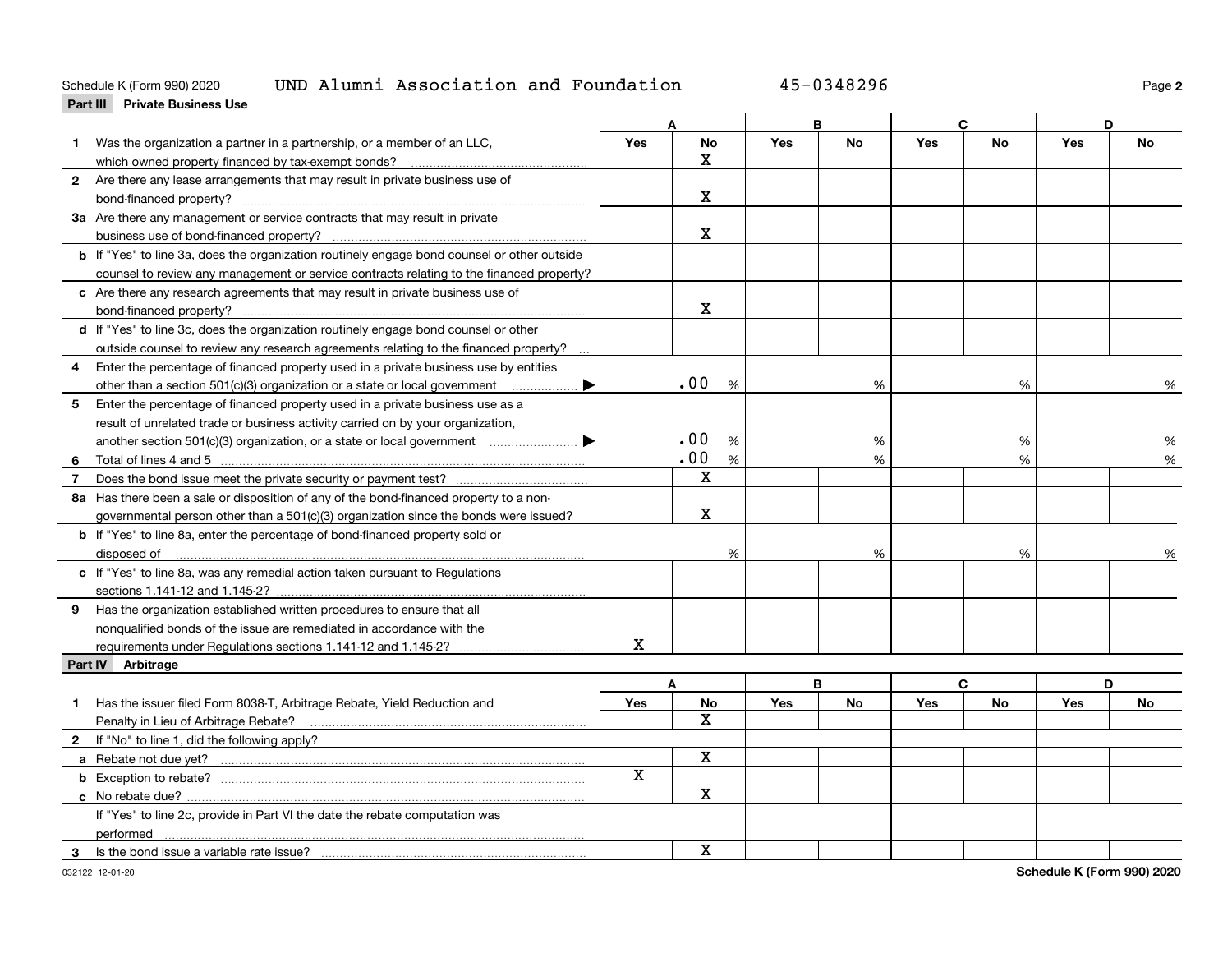### Schedule K (Form 990) 2020 Page UND Alumni Association and Foundation 45-0348296

| Part IV Arbitrage (continued)                                                                                                |     |             |     |           |            |           |     |           |
|------------------------------------------------------------------------------------------------------------------------------|-----|-------------|-----|-----------|------------|-----------|-----|-----------|
|                                                                                                                              | A   |             |     | B         |            | С         | D   |           |
| 4a Has the organization or the governmental issuer entered into a qualified                                                  | Yes | <b>No</b>   | Yes | <b>No</b> | <b>Yes</b> | <b>No</b> | Yes | <b>No</b> |
|                                                                                                                              |     | X.          |     |           |            |           |     |           |
|                                                                                                                              |     |             |     |           |            |           |     |           |
|                                                                                                                              |     |             |     |           |            |           |     |           |
|                                                                                                                              |     |             |     |           |            |           |     |           |
|                                                                                                                              |     |             |     |           |            |           |     |           |
| 5a Were gross proceeds invested in a guaranteed investment contract (GIC)?                                                   |     | X           |     |           |            |           |     |           |
|                                                                                                                              |     |             |     |           |            |           |     |           |
|                                                                                                                              |     |             |     |           |            |           |     |           |
| d Was the regulatory safe harbor for establishing the fair market value of the GIC satisfied?                                |     |             |     |           |            |           |     |           |
| Were any gross proceeds invested beyond an available temporary period?<br>6                                                  |     | $\mathbf X$ |     |           |            |           |     |           |
| Has the organization established written procedures to monitor the<br>$\overline{7}$                                         |     |             |     |           |            |           |     |           |
|                                                                                                                              | х   |             |     |           |            |           |     |           |
| <b>Procedures To Undertake Corrective Action</b><br>Part V                                                                   |     |             |     |           |            |           |     |           |
|                                                                                                                              | A   |             |     | В         |            | C         | D   |           |
| Has the organization established written procedures to ensure that violations                                                | Yes | <b>No</b>   | Yes | <b>No</b> | Yes        | <b>No</b> | Yes | <b>No</b> |
| of federal tax requirements are timely identified and corrected through the                                                  |     |             |     |           |            |           |     |           |
| voluntary closing agreement program if self-remediation isn't available under                                                |     |             |     |           |            |           |     |           |
|                                                                                                                              | X   |             |     |           |            |           |     |           |
| Part VI Supplemental Information. Provide additional information for responses to questions on Schedule K. See instructions. |     |             |     |           |            |           |     |           |
|                                                                                                                              |     |             |     |           |            |           |     |           |
|                                                                                                                              |     |             |     |           |            |           |     |           |
|                                                                                                                              |     |             |     |           |            |           |     |           |
|                                                                                                                              |     |             |     |           |            |           |     |           |
|                                                                                                                              |     |             |     |           |            |           |     |           |
|                                                                                                                              |     |             |     |           |            |           |     |           |
|                                                                                                                              |     |             |     |           |            |           |     |           |
|                                                                                                                              |     |             |     |           |            |           |     |           |
|                                                                                                                              |     |             |     |           |            |           |     |           |
|                                                                                                                              |     |             |     |           |            |           |     |           |
|                                                                                                                              |     |             |     |           |            |           |     |           |

**3**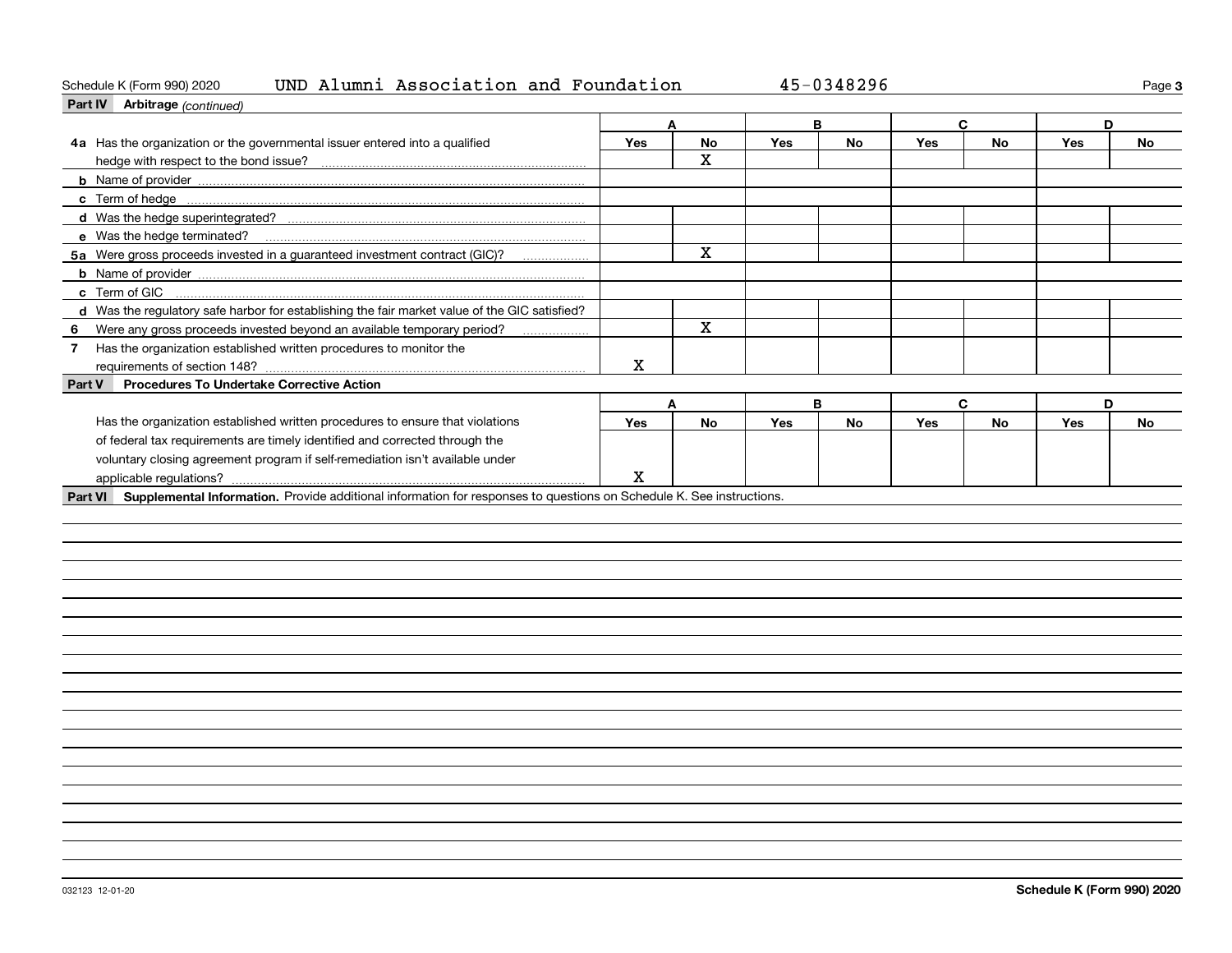### **SCHEDULE M (Form 990)**

# **Noncash Contributions**

OMB No. 1545-0047

| Department of the Treasury |
|----------------------------|
| Internal Revenue Service   |

**Complete if the organizations answered "Yes" on Form 990, Part IV, lines 29 or 30.** <sup>J</sup>**2020 Attach to Form 990.** J

**Open to Public Inspection**

| Name of the organization |  |
|--------------------------|--|
|                          |  |

UND Alumni Association and Foundation

 **Go to www.irs.gov/Form990 for instructions and the latest information.** J

| <b>Employer identification number</b> |
|---------------------------------------|
| 45-0348296                            |

| Part I | <b>Types of Property</b>                                                                                                                                                                                                                                                                                                                                                                                                                     |                 |                                        |                                                     |                              |     |    |  |
|--------|----------------------------------------------------------------------------------------------------------------------------------------------------------------------------------------------------------------------------------------------------------------------------------------------------------------------------------------------------------------------------------------------------------------------------------------------|-----------------|----------------------------------------|-----------------------------------------------------|------------------------------|-----|----|--|
|        |                                                                                                                                                                                                                                                                                                                                                                                                                                              | (a)<br>Check if | (b)<br>Number of                       | (c)<br>Noncash contribution                         | (d)<br>Method of determining |     |    |  |
|        |                                                                                                                                                                                                                                                                                                                                                                                                                                              | applicable      | contributions or<br> items contributed | amounts reported on<br>Form 990, Part VIII, line 1g | noncash contribution amounts |     |    |  |
| 1.     |                                                                                                                                                                                                                                                                                                                                                                                                                                              |                 |                                        |                                                     |                              |     |    |  |
| 2      |                                                                                                                                                                                                                                                                                                                                                                                                                                              | $\mathbf x$     | 1                                      |                                                     | 1,200. Fair Market Value     |     |    |  |
| 3      | Art - Fractional interests                                                                                                                                                                                                                                                                                                                                                                                                                   |                 |                                        |                                                     |                              |     |    |  |
| 4      | Books and publications                                                                                                                                                                                                                                                                                                                                                                                                                       |                 |                                        |                                                     |                              |     |    |  |
| 5      | Clothing and household goods                                                                                                                                                                                                                                                                                                                                                                                                                 |                 |                                        |                                                     |                              |     |    |  |
| 6      |                                                                                                                                                                                                                                                                                                                                                                                                                                              |                 |                                        |                                                     |                              |     |    |  |
| 7      |                                                                                                                                                                                                                                                                                                                                                                                                                                              |                 |                                        |                                                     |                              |     |    |  |
| 8      |                                                                                                                                                                                                                                                                                                                                                                                                                                              |                 |                                        |                                                     |                              |     |    |  |
| 9      |                                                                                                                                                                                                                                                                                                                                                                                                                                              | $\mathbf x$     | 97                                     |                                                     | 3,091,659. Fair Market Value |     |    |  |
| 10     | Securities - Closely held stock                                                                                                                                                                                                                                                                                                                                                                                                              |                 |                                        |                                                     |                              |     |    |  |
| 11     | Securities - Partnership, LLC, or                                                                                                                                                                                                                                                                                                                                                                                                            |                 |                                        |                                                     |                              |     |    |  |
|        | trust interests                                                                                                                                                                                                                                                                                                                                                                                                                              | х               | 2                                      |                                                     | 247,000. Fair Market Value   |     |    |  |
| 12     |                                                                                                                                                                                                                                                                                                                                                                                                                                              |                 |                                        |                                                     |                              |     |    |  |
| 13     | Qualified conservation contribution -                                                                                                                                                                                                                                                                                                                                                                                                        |                 |                                        |                                                     |                              |     |    |  |
|        | Historic structures                                                                                                                                                                                                                                                                                                                                                                                                                          |                 |                                        |                                                     |                              |     |    |  |
| 14     | Qualified conservation contribution - Other                                                                                                                                                                                                                                                                                                                                                                                                  |                 |                                        |                                                     |                              |     |    |  |
| 15     |                                                                                                                                                                                                                                                                                                                                                                                                                                              | X               | 1                                      |                                                     | 14,000. Fair Market Value    |     |    |  |
| 16     | Real estate - Commercial                                                                                                                                                                                                                                                                                                                                                                                                                     |                 |                                        |                                                     |                              |     |    |  |
| 17     |                                                                                                                                                                                                                                                                                                                                                                                                                                              |                 |                                        |                                                     |                              |     |    |  |
| 18     |                                                                                                                                                                                                                                                                                                                                                                                                                                              |                 |                                        |                                                     |                              |     |    |  |
| 19     |                                                                                                                                                                                                                                                                                                                                                                                                                                              |                 |                                        |                                                     |                              |     |    |  |
| 20     | Drugs and medical supplies                                                                                                                                                                                                                                                                                                                                                                                                                   |                 |                                        |                                                     |                              |     |    |  |
| 21     |                                                                                                                                                                                                                                                                                                                                                                                                                                              |                 |                                        |                                                     |                              |     |    |  |
| 22     |                                                                                                                                                                                                                                                                                                                                                                                                                                              |                 |                                        |                                                     |                              |     |    |  |
| 23     |                                                                                                                                                                                                                                                                                                                                                                                                                                              |                 |                                        |                                                     |                              |     |    |  |
| 24     |                                                                                                                                                                                                                                                                                                                                                                                                                                              |                 |                                        |                                                     |                              |     |    |  |
| 25     | (Miscellaneous)<br>Other $\blacktriangleright$                                                                                                                                                                                                                                                                                                                                                                                               | X               | $\overline{22}$                        |                                                     | 362,024. Fair Market Value   |     |    |  |
| 26     | Other $\blacktriangleright$<br>$\left(\begin{array}{ccc}\n\frac{1}{2} & \frac{1}{2} & \frac{1}{2} & \frac{1}{2} & \frac{1}{2} & \frac{1}{2} & \frac{1}{2} & \frac{1}{2} & \frac{1}{2} & \frac{1}{2} & \frac{1}{2} & \frac{1}{2} & \frac{1}{2} & \frac{1}{2} & \frac{1}{2} & \frac{1}{2} & \frac{1}{2} & \frac{1}{2} & \frac{1}{2} & \frac{1}{2} & \frac{1}{2} & \frac{1}{2} & \frac{1}{2} & \frac{1}{2} & \frac{1}{2} & \frac{1}{2} & \frac$ |                 |                                        |                                                     |                              |     |    |  |
| 27     | Other $\blacktriangleright$                                                                                                                                                                                                                                                                                                                                                                                                                  |                 |                                        |                                                     |                              |     |    |  |
| 28     | Other                                                                                                                                                                                                                                                                                                                                                                                                                                        |                 |                                        |                                                     |                              |     |    |  |
| 29     | Number of Forms 8283 received by the organization during the tax year for contributions                                                                                                                                                                                                                                                                                                                                                      |                 |                                        |                                                     |                              |     | 1  |  |
|        | for which the organization completed Form 8283, Part V, Donee Acknowledgement                                                                                                                                                                                                                                                                                                                                                                |                 |                                        | 29                                                  |                              |     |    |  |
|        |                                                                                                                                                                                                                                                                                                                                                                                                                                              |                 |                                        |                                                     |                              | Yes | No |  |
|        | 30a During the year, did the organization receive by contribution any property reported in Part I, lines 1 through 28, that it                                                                                                                                                                                                                                                                                                               |                 |                                        |                                                     |                              |     |    |  |
|        | must hold for at least three years from the date of the initial contribution, and which isn't required to be used for                                                                                                                                                                                                                                                                                                                        |                 |                                        |                                                     |                              |     | х  |  |
|        | exempt purposes for the entire holding period?<br><b>b</b> If "Yes," describe the arrangement in Part II.                                                                                                                                                                                                                                                                                                                                    |                 |                                        |                                                     |                              | 30a |    |  |
|        | Does the organization have a gift acceptance policy that requires the review of any nonstandard contributions?                                                                                                                                                                                                                                                                                                                               |                 |                                        |                                                     |                              | х   |    |  |
| 31     |                                                                                                                                                                                                                                                                                                                                                                                                                                              |                 |                                        |                                                     |                              | 31  |    |  |
|        | 32a Does the organization hire or use third parties or related organizations to solicit, process, or sell noncash                                                                                                                                                                                                                                                                                                                            |                 |                                        |                                                     |                              | х   |    |  |
|        | contributions?<br><b>b</b> If "Yes," describe in Part II.                                                                                                                                                                                                                                                                                                                                                                                    |                 |                                        |                                                     |                              | 32a |    |  |
| 33     | If the organization didn't report an amount in column (c) for a type of property for which column (a) is checked,                                                                                                                                                                                                                                                                                                                            |                 |                                        |                                                     |                              |     |    |  |
|        | describe in Part II.                                                                                                                                                                                                                                                                                                                                                                                                                         |                 |                                        |                                                     |                              |     |    |  |
| LHA    | For Paperwork Reduction Act Notice, see the Instructions for Form 990.                                                                                                                                                                                                                                                                                                                                                                       |                 |                                        |                                                     | Schedule M (Form 990) 2020   |     |    |  |
|        |                                                                                                                                                                                                                                                                                                                                                                                                                                              |                 |                                        |                                                     |                              |     |    |  |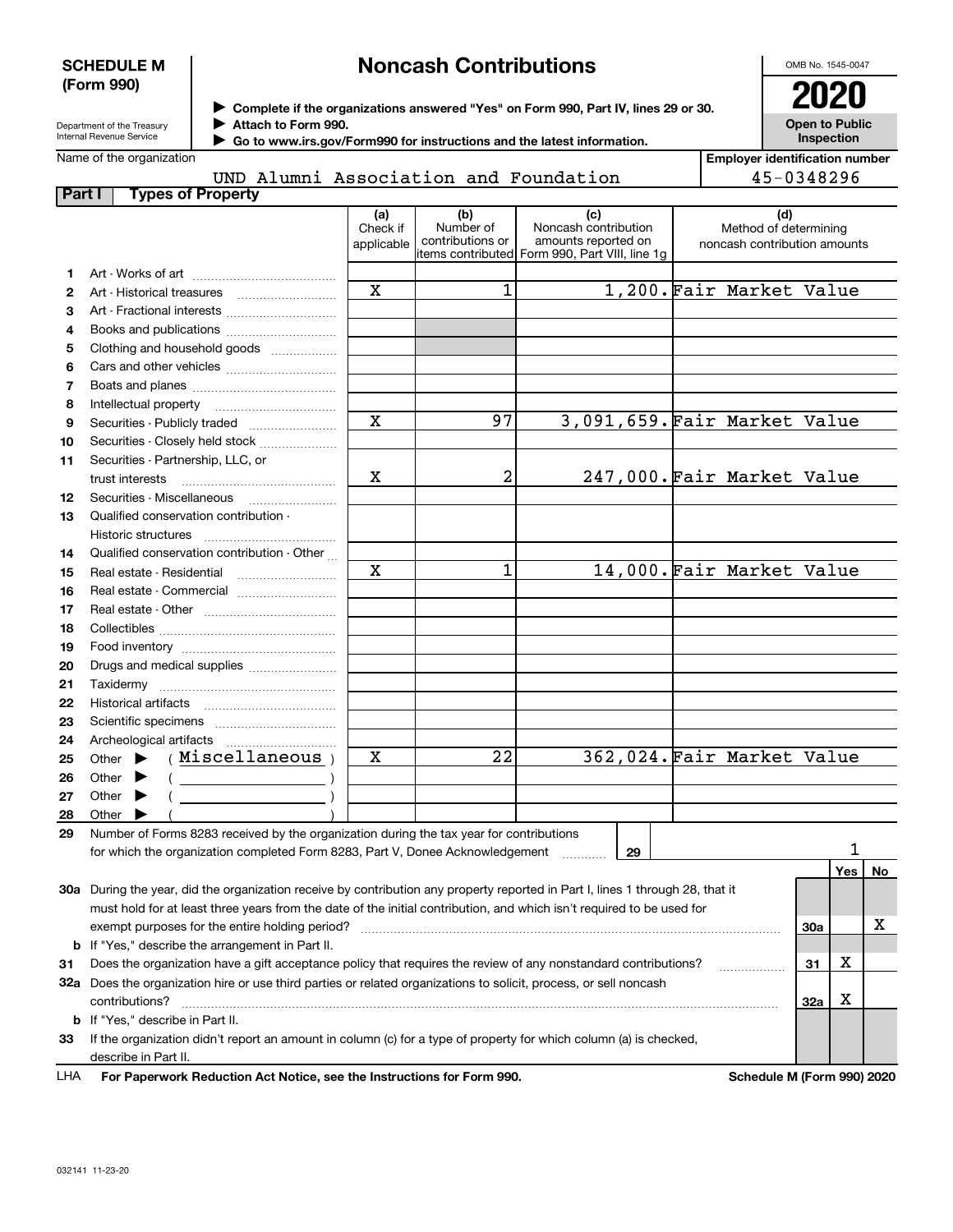### Schedule M (Form 990) 2020 Page UND Alumni Association and Foundation 45-0348296

Part II | Supplemental Information. Provide the information required by Part I, lines 30b, 32b, and 33, and whether the organization is reporting in Part I, column (b), the number of contributions, the number of items received, or a combination of both. Also complete this part for any additional information.

Schedule M, Part I, Column (b):

The amounts included in Part I Column (b) represent the number of

contributions.

Schedule M, Line 32b:

The UND Alumni Association and Foundation uses a realtor to sell land

or property that it receives as a donation.

**2**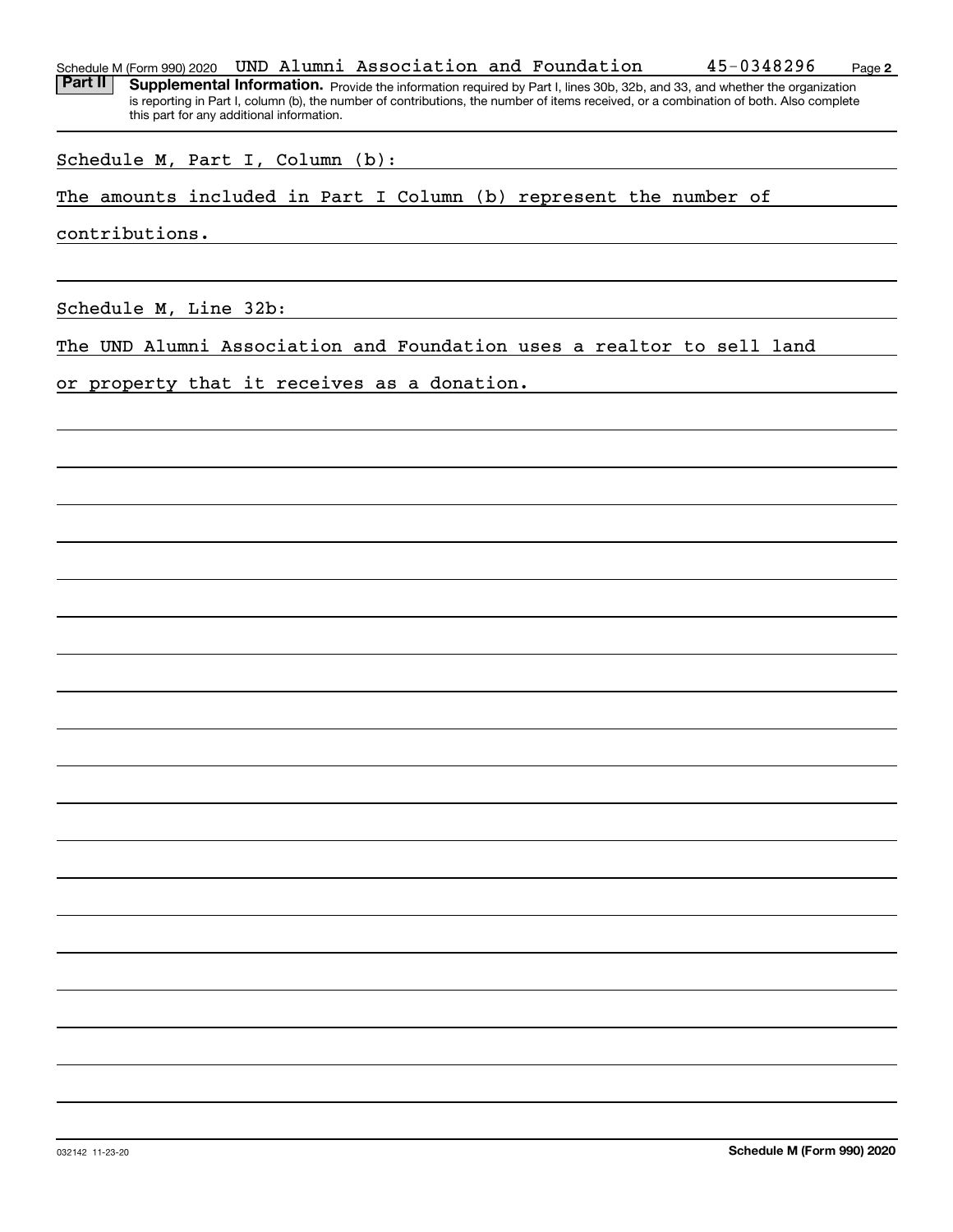| OMB No. 1545-0047<br><b>SCHEDULE O</b><br>Supplemental Information to Form 990 or 990-EZ<br>Complete to provide information for responses to specific questions on<br>(Form 990 or 990-EZ)<br>Form 990 or 990-EZ or to provide any additional information.<br><b>Open to Public</b><br>Attach to Form 990 or 990-EZ.<br>Department of the Treasury<br><b>Inspection</b><br>Go to www.irs.gov/Form990 for the latest information.<br>Internal Revenue Service |                                                                                                                          |  |  |  |  |  |  |  |  |
|--------------------------------------------------------------------------------------------------------------------------------------------------------------------------------------------------------------------------------------------------------------------------------------------------------------------------------------------------------------------------------------------------------------------------------------------------------------|--------------------------------------------------------------------------------------------------------------------------|--|--|--|--|--|--|--|--|
|                                                                                                                                                                                                                                                                                                                                                                                                                                                              | <b>Employer identification number</b><br>Name of the organization<br>UND Alumni Association and Foundation<br>45-0348296 |  |  |  |  |  |  |  |  |
| Form 990, Part VI, Section A, line 1:                                                                                                                                                                                                                                                                                                                                                                                                                        |                                                                                                                          |  |  |  |  |  |  |  |  |
|                                                                                                                                                                                                                                                                                                                                                                                                                                                              | The Executive Committee consists of the organization's chair, vice chair,                                                |  |  |  |  |  |  |  |  |
| immediate past chair, and chairs of the standing committees for the                                                                                                                                                                                                                                                                                                                                                                                          |                                                                                                                          |  |  |  |  |  |  |  |  |
| organization. Alumni Relations and Development Committee, the President of                                                                                                                                                                                                                                                                                                                                                                                   |                                                                                                                          |  |  |  |  |  |  |  |  |
|                                                                                                                                                                                                                                                                                                                                                                                                                                                              | the University of North Dakota, and the CEO serve as non-voting                                                          |  |  |  |  |  |  |  |  |
| ex-officios. The Executive Committee will, during the intervals between the                                                                                                                                                                                                                                                                                                                                                                                  |                                                                                                                          |  |  |  |  |  |  |  |  |
| meetings of the Board, possess and may exercise all the power of the Board                                                                                                                                                                                                                                                                                                                                                                                   |                                                                                                                          |  |  |  |  |  |  |  |  |
| in the governance of the affairs of the Organization, except as to such                                                                                                                                                                                                                                                                                                                                                                                      |                                                                                                                          |  |  |  |  |  |  |  |  |
|                                                                                                                                                                                                                                                                                                                                                                                                                                                              | matters which the Board has, by resolution, expressly reserved to it, and                                                |  |  |  |  |  |  |  |  |
|                                                                                                                                                                                                                                                                                                                                                                                                                                                              | except as limited by applicable law.                                                                                     |  |  |  |  |  |  |  |  |

Form 990, Part VI, Section B, line 11b:

The Organization's audit committee and full board reviews the Form 990 before it is filed. A draft is presented to the audit committee by the Organization's independent accounting firm. Upon approval from the audit committee the Form 990 is provided to the full board for review and approval prior to filing.

Form 990, Part VI, Section B, Line 12c:

LHA For Paperwork Reduction Act Notice, see the Instructions for Form 990 or 990-EZ. Schedule O (Form 990 or 990-EZ) 2020 Annually, all members of the Board of Directors and all employees receive a copy of the Conflict of Interest Policy. Each board member and staff member fills out a conflict of interest questionnaire in which they are asked to identify any relationships that would create a conflict of interest. The results are summarized and reviewed by the Governance Committee which evaluates each situation and determines any actual or potential conflict and recommends a course of action to the Board of Directors. Board members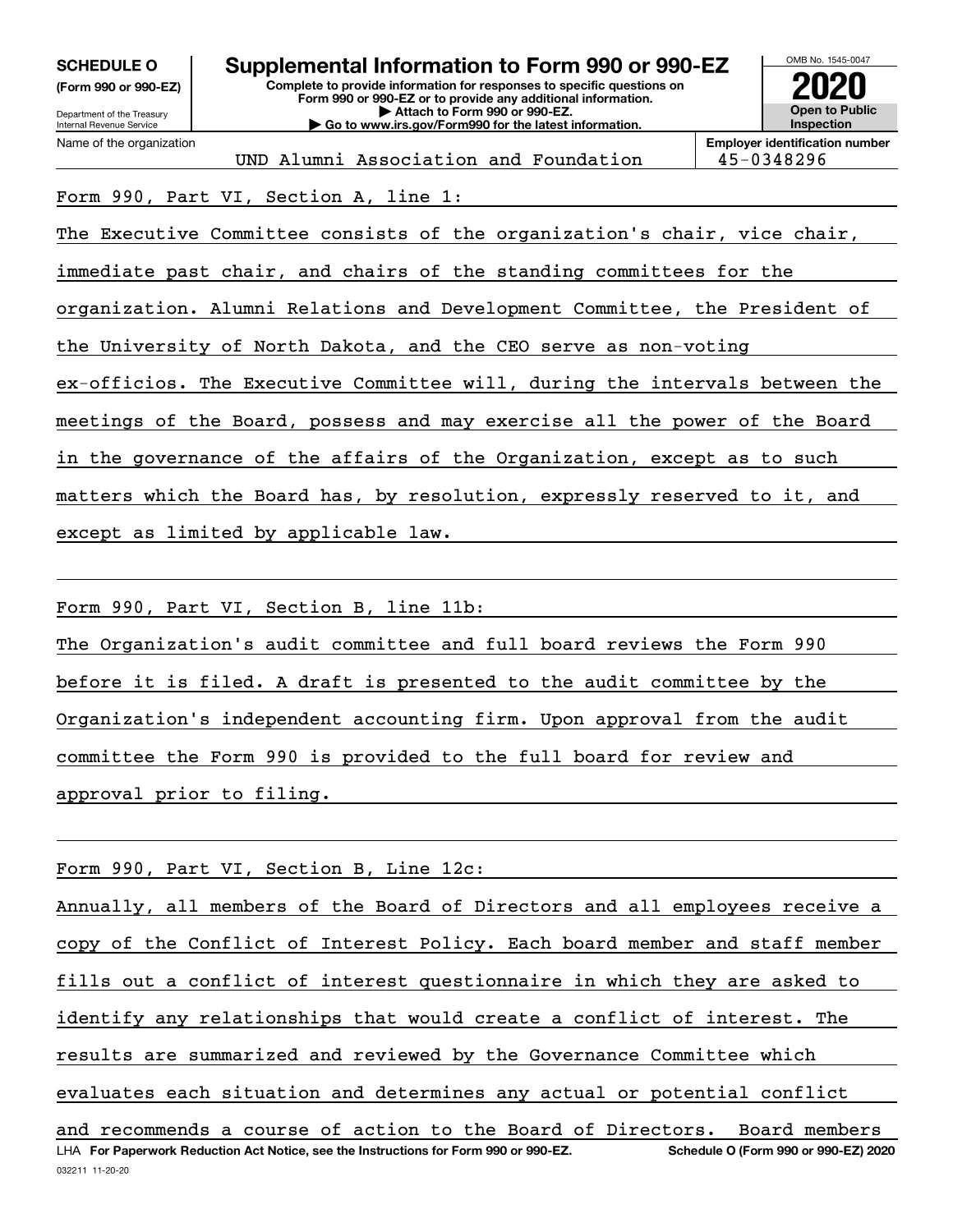| Schedule O (Form 990 or 990-EZ) 2020                                        | Page 2                                              |
|-----------------------------------------------------------------------------|-----------------------------------------------------|
| Name of the organization<br>UND Alumni Association and Foundation           | <b>Emplover identification number</b><br>45-0348296 |
| recuse themselves from voting on issues in which there is a conflict.       | If a                                                |
| conflict exists, additional steps may be taken as well if warranted.        |                                                     |
|                                                                             |                                                     |
| Form 990, Part VI, Section B, Line 15:                                      |                                                     |
| Subject to and consistent with the terms and conditions of the              |                                                     |
| Organization's Executive Compensation Policy and federal tax law            |                                                     |
| requirements with respect to executive compensation, the Committee's        |                                                     |
| specific responsibilities shall include the following:                      |                                                     |
| a. Conducting an annual performance review of the Organization's Chief      |                                                     |
| Executive Officer.                                                          |                                                     |
| b. Making recommendations to the Board of Directors with respect to         |                                                     |
| compensation of the Organization's appointed officers (i.e., its Chief      |                                                     |
| Executive Officer).                                                         |                                                     |
| c. Providing feedback on the Chief Executive Officer's planned compensation |                                                     |
| decisions with respect to employees who report directly to the Chief        |                                                     |
| Executive Officer.                                                          |                                                     |
| d. Reviewing and approving any management incentive compensation policies   |                                                     |
| and programs.                                                               |                                                     |
| e. Reviewing and approving any bonus compensation programs for employees    |                                                     |
| and exercising discretion in the administration of such programs.           |                                                     |
| f. Periodically reviewing total organization compensation levels to ensure  |                                                     |
| that they remain competitive and appropriate.                               |                                                     |
|                                                                             |                                                     |
| Form 990, Part VI, Line 17, List of States receiving copy of Form 990:      |                                                     |
| ND, WV, AK, CA, CO, MA, NH, NY, OH, OR, WA, MD, NJ, MI, MN                  |                                                     |

Form 990, Part VI, Section C, Line 19:

032212 11-20-20 **Schedule O (Form 990 or 990-EZ) 2020** Governing documents and the conflict of interest policy are available upon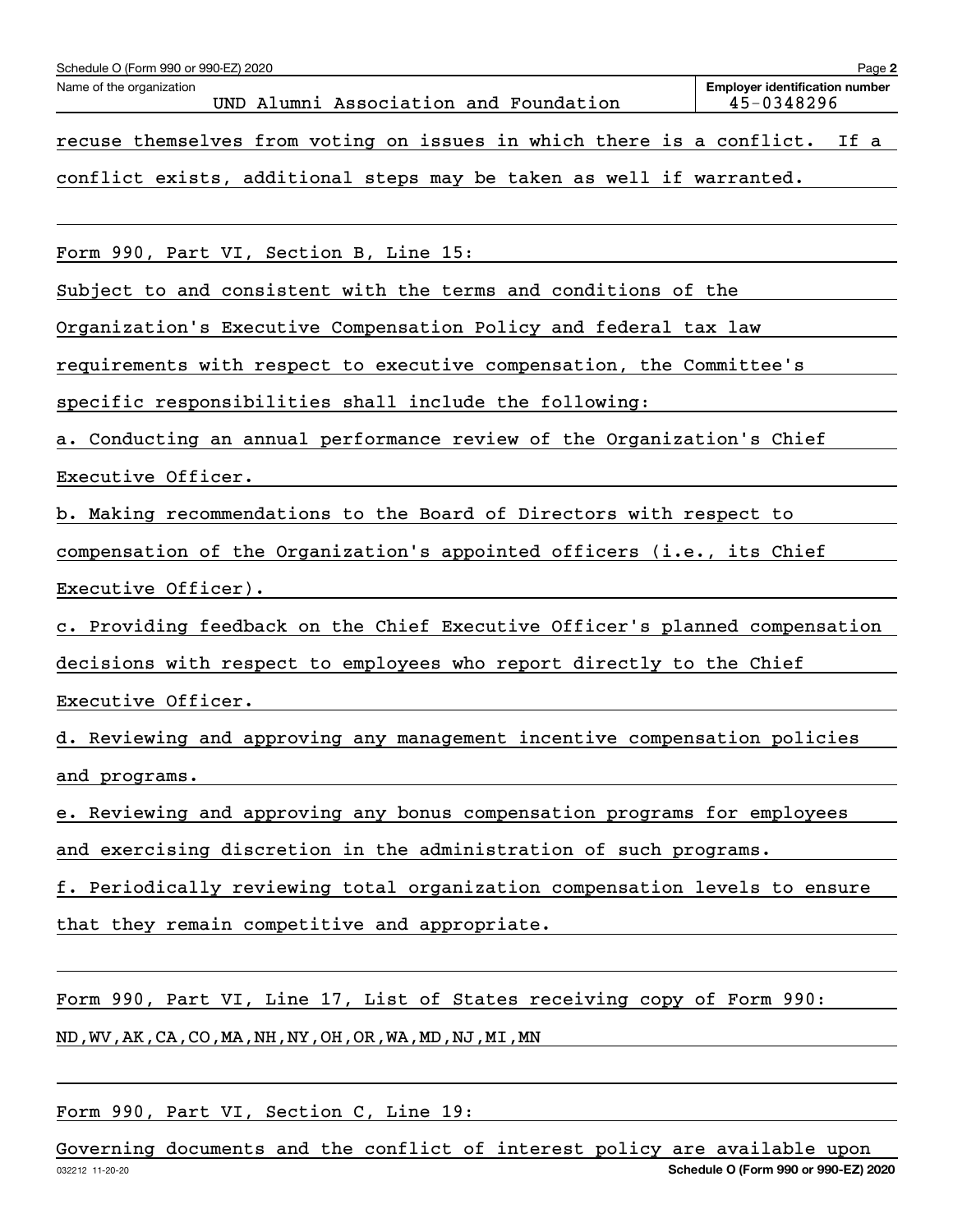| Schedule O (Form 990 or 990-EZ) 2020                                                                              | Page 2                                              |
|-------------------------------------------------------------------------------------------------------------------|-----------------------------------------------------|
| Name of the organization<br>UND Alumni Association and Foundation                                                 | <b>Employer identification number</b><br>45-0348296 |
| request. Financial documents are available by request and are also located                                        |                                                     |
| on the Organization's website.                                                                                    |                                                     |
|                                                                                                                   |                                                     |
| Form 990, Part XI, line 9, Changes in Net Assets:                                                                 |                                                     |
| Change in Split Interest Agreements<br>the control of the control of the control of the control of the control of | 5,152,205.                                          |
|                                                                                                                   |                                                     |
|                                                                                                                   |                                                     |
|                                                                                                                   |                                                     |
|                                                                                                                   |                                                     |
|                                                                                                                   |                                                     |
|                                                                                                                   |                                                     |
|                                                                                                                   |                                                     |
|                                                                                                                   |                                                     |
|                                                                                                                   |                                                     |
|                                                                                                                   |                                                     |
|                                                                                                                   |                                                     |
|                                                                                                                   |                                                     |
|                                                                                                                   |                                                     |
|                                                                                                                   |                                                     |
|                                                                                                                   |                                                     |
|                                                                                                                   |                                                     |
|                                                                                                                   |                                                     |
|                                                                                                                   |                                                     |
|                                                                                                                   |                                                     |
|                                                                                                                   |                                                     |
|                                                                                                                   |                                                     |
|                                                                                                                   |                                                     |
|                                                                                                                   |                                                     |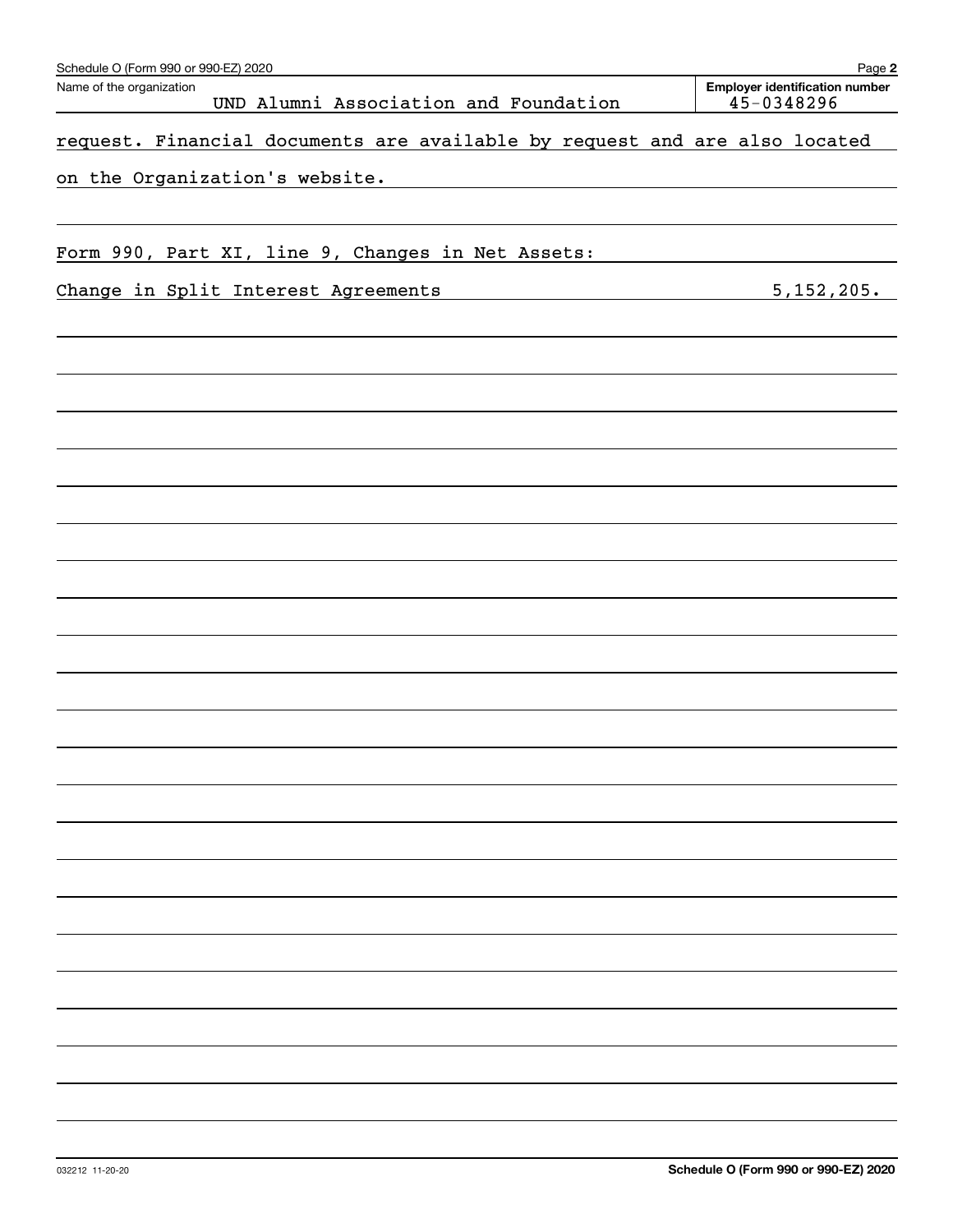| <b>SCHEDULE R</b> |
|-------------------|
|                   |

### **(Form 990)**

## **Related Organizations and Unrelated Partnerships**

**Complete if the organization answered "Yes" on Form 990, Part IV, line 33, 34, 35b, 36, or 37.** |

**Attach to Form 990.**  |

OMB No. 1545-0047 **2020**

**Open to Public**

**Employer identification number**

**| Go to www.irs.gov/Form990 for instructions and the latest information. Inspection**

Department of the Treasury Internal Revenue Service Name of the organization

UND Alumni Association and Foundation

**Part I Identification of Disregarded Entities.**  Complete if the organization answered "Yes" on Form 990, Part IV, line 33.

| (a)<br>Name, address, and EIN (if applicable)<br>of disregarded entity | (b)<br>Primary activity | (c)<br>Legal domicile (state or<br>foreign country) | (d)<br>Total income | (e)<br>End-of-year assets | (f)<br>Direct controlling<br>entity |
|------------------------------------------------------------------------|-------------------------|-----------------------------------------------------|---------------------|---------------------------|-------------------------------------|
|                                                                        |                         |                                                     |                     |                           |                                     |
|                                                                        |                         |                                                     |                     |                           |                                     |
|                                                                        |                         |                                                     |                     |                           |                                     |
|                                                                        |                         |                                                     |                     |                           |                                     |

**Identification of Related Tax-Exempt Organizations.** Complete if the organization answered "Yes" on Form 990, Part IV, line 34, because it had one or more related tax-exempt **Part II** organizations during the tax year.

| (a)<br>Name, address, and EIN<br>of related organization | (b)<br>Primary activity | (c)<br>Legal domicile (state or<br>foreign country) | (d)<br><b>Exempt Code</b><br>section | (e)<br>Public charity<br>status (if section | (f)<br>Direct controlling<br>entity |     | $(g)$<br>Section 512(b)(13)<br>controlled<br>entity? |
|----------------------------------------------------------|-------------------------|-----------------------------------------------------|--------------------------------------|---------------------------------------------|-------------------------------------|-----|------------------------------------------------------|
|                                                          |                         |                                                     |                                      | 501(c)(3)                                   |                                     | Yes | No                                                   |
|                                                          |                         |                                                     |                                      |                                             |                                     |     |                                                      |
|                                                          |                         |                                                     |                                      |                                             |                                     |     |                                                      |
|                                                          |                         |                                                     |                                      |                                             |                                     |     |                                                      |
|                                                          |                         |                                                     |                                      |                                             |                                     |     |                                                      |
|                                                          |                         |                                                     |                                      |                                             |                                     |     |                                                      |
|                                                          |                         |                                                     |                                      |                                             |                                     |     |                                                      |
|                                                          |                         |                                                     |                                      |                                             |                                     |     |                                                      |
|                                                          |                         |                                                     |                                      |                                             |                                     |     |                                                      |
|                                                          |                         |                                                     |                                      |                                             |                                     |     |                                                      |
|                                                          |                         |                                                     |                                      |                                             |                                     |     |                                                      |
|                                                          |                         |                                                     |                                      |                                             |                                     |     |                                                      |

**For Paperwork Reduction Act Notice, see the Instructions for Form 990. Schedule R (Form 990) 2020**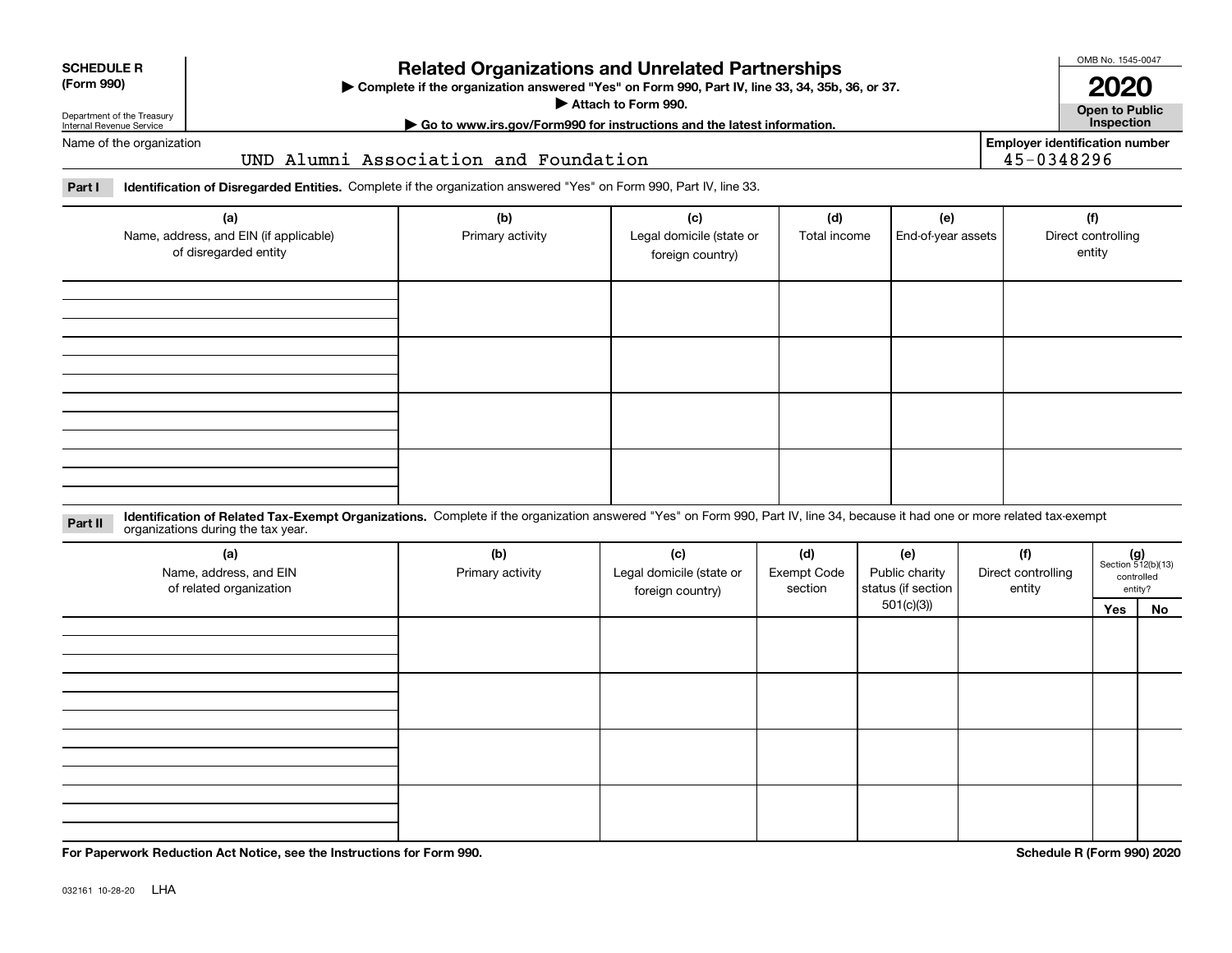**2**

**Identification of Related Organizations Taxable as a Partnership.** Complete if the organization answered "Yes" on Form 990, Part IV, line 34, because it had one or more related **Part III** organizations treated as a partnership during the tax year.

| (a)                                               | (b)              | (c)                  | (d)                          | (e)                                                                 | (f)                      | (g)                     |                  | (h)          | (i)                                      | (i) | (k) |  |  |  |  |  |  |  |  |  |                             |  |                                                         |
|---------------------------------------------------|------------------|----------------------|------------------------------|---------------------------------------------------------------------|--------------------------|-------------------------|------------------|--------------|------------------------------------------|-----|-----|--|--|--|--|--|--|--|--|--|-----------------------------|--|---------------------------------------------------------|
| Name, address, and EIN<br>of related organization | Primary activity | Legal<br>domicile    | Direct controlling<br>entity | Predominant income                                                  | Share of total<br>income | Share of<br>end-of-year | Disproportionate |              |                                          |     |     |  |  |  |  |  |  |  |  |  | Code V-UBI<br>amount in box |  | General or Percentage<br>managing ownership<br>partner? |
|                                                   |                  | (state or<br>foreign |                              | related, unrelated,<br>excluded from tax under<br>sections 512-514) |                          | assets                  |                  | allocations? |                                          |     |     |  |  |  |  |  |  |  |  |  |                             |  |                                                         |
|                                                   |                  | country)             |                              |                                                                     |                          |                         |                  | Yes   No     | 20 of Schedule<br>K-1 (Form 1065) Yes No |     |     |  |  |  |  |  |  |  |  |  |                             |  |                                                         |
|                                                   |                  |                      |                              |                                                                     |                          |                         |                  |              |                                          |     |     |  |  |  |  |  |  |  |  |  |                             |  |                                                         |
|                                                   |                  |                      |                              |                                                                     |                          |                         |                  |              |                                          |     |     |  |  |  |  |  |  |  |  |  |                             |  |                                                         |
|                                                   |                  |                      |                              |                                                                     |                          |                         |                  |              |                                          |     |     |  |  |  |  |  |  |  |  |  |                             |  |                                                         |
|                                                   |                  |                      |                              |                                                                     |                          |                         |                  |              |                                          |     |     |  |  |  |  |  |  |  |  |  |                             |  |                                                         |
|                                                   |                  |                      |                              |                                                                     |                          |                         |                  |              |                                          |     |     |  |  |  |  |  |  |  |  |  |                             |  |                                                         |
|                                                   |                  |                      |                              |                                                                     |                          |                         |                  |              |                                          |     |     |  |  |  |  |  |  |  |  |  |                             |  |                                                         |
|                                                   |                  |                      |                              |                                                                     |                          |                         |                  |              |                                          |     |     |  |  |  |  |  |  |  |  |  |                             |  |                                                         |
|                                                   |                  |                      |                              |                                                                     |                          |                         |                  |              |                                          |     |     |  |  |  |  |  |  |  |  |  |                             |  |                                                         |
|                                                   |                  |                      |                              |                                                                     |                          |                         |                  |              |                                          |     |     |  |  |  |  |  |  |  |  |  |                             |  |                                                         |
|                                                   |                  |                      |                              |                                                                     |                          |                         |                  |              |                                          |     |     |  |  |  |  |  |  |  |  |  |                             |  |                                                         |
|                                                   |                  |                      |                              |                                                                     |                          |                         |                  |              |                                          |     |     |  |  |  |  |  |  |  |  |  |                             |  |                                                         |
|                                                   |                  |                      |                              |                                                                     |                          |                         |                  |              |                                          |     |     |  |  |  |  |  |  |  |  |  |                             |  |                                                         |
|                                                   |                  |                      |                              |                                                                     |                          |                         |                  |              |                                          |     |     |  |  |  |  |  |  |  |  |  |                             |  |                                                         |
|                                                   |                  |                      |                              |                                                                     |                          |                         |                  |              |                                          |     |     |  |  |  |  |  |  |  |  |  |                             |  |                                                         |
|                                                   |                  |                      |                              |                                                                     |                          |                         |                  |              |                                          |     |     |  |  |  |  |  |  |  |  |  |                             |  |                                                         |
|                                                   |                  |                      |                              |                                                                     |                          |                         |                  |              |                                          |     |     |  |  |  |  |  |  |  |  |  |                             |  |                                                         |
|                                                   |                  |                      |                              |                                                                     |                          |                         |                  |              |                                          |     |     |  |  |  |  |  |  |  |  |  |                             |  |                                                         |

**Identification of Related Organizations Taxable as a Corporation or Trust.** Complete if the organization answered "Yes" on Form 990, Part IV, line 34, because it had one or more related **Part IV** organizations treated as a corporation or trust during the tax year.

| (a)<br>Name, address, and EIN<br>of related organization | (b)<br>Primary activity | (c)<br>Legal domicile<br>(state or<br>foreian | (d)<br>Direct controlling<br>entity | (e)<br>Type of entity<br>(C corp, S corp, | (f)<br>Share of total<br>income | (g)<br>Share of<br>end-of-year | (h)<br>Percentage<br>ownership | (i)<br>Section<br>512(b)(13)<br>controlled | entity?  |
|----------------------------------------------------------|-------------------------|-----------------------------------------------|-------------------------------------|-------------------------------------------|---------------------------------|--------------------------------|--------------------------------|--------------------------------------------|----------|
|                                                          |                         | country)                                      |                                     | or trust)                                 |                                 | assets                         |                                |                                            | Yes   No |
| Charitable Remainder Unitrusts (73)                      | Charitable Trust        | ND                                            |                                     | TRUST                                     |                                 |                                |                                |                                            | X        |
|                                                          |                         |                                               |                                     |                                           |                                 |                                |                                |                                            |          |
| Charitable Remainder Annuity Trusts (7)                  | Charitable Trust        | ND                                            |                                     | TRUST                                     |                                 |                                |                                |                                            | X        |
|                                                          |                         |                                               |                                     |                                           |                                 |                                |                                |                                            |          |
| Charitable Lead Trust (1)                                | Charitable Trust        | ND                                            |                                     | TRUST                                     |                                 |                                |                                |                                            | X        |
|                                                          |                         |                                               |                                     |                                           |                                 |                                |                                |                                            |          |
| Charitable Perpetual Trusts (9)                          | Charitable Trust        | ND                                            |                                     | TRUST                                     |                                 |                                |                                |                                            | х        |
|                                                          |                         |                                               |                                     |                                           |                                 |                                |                                |                                            |          |
|                                                          |                         |                                               |                                     |                                           |                                 |                                |                                |                                            |          |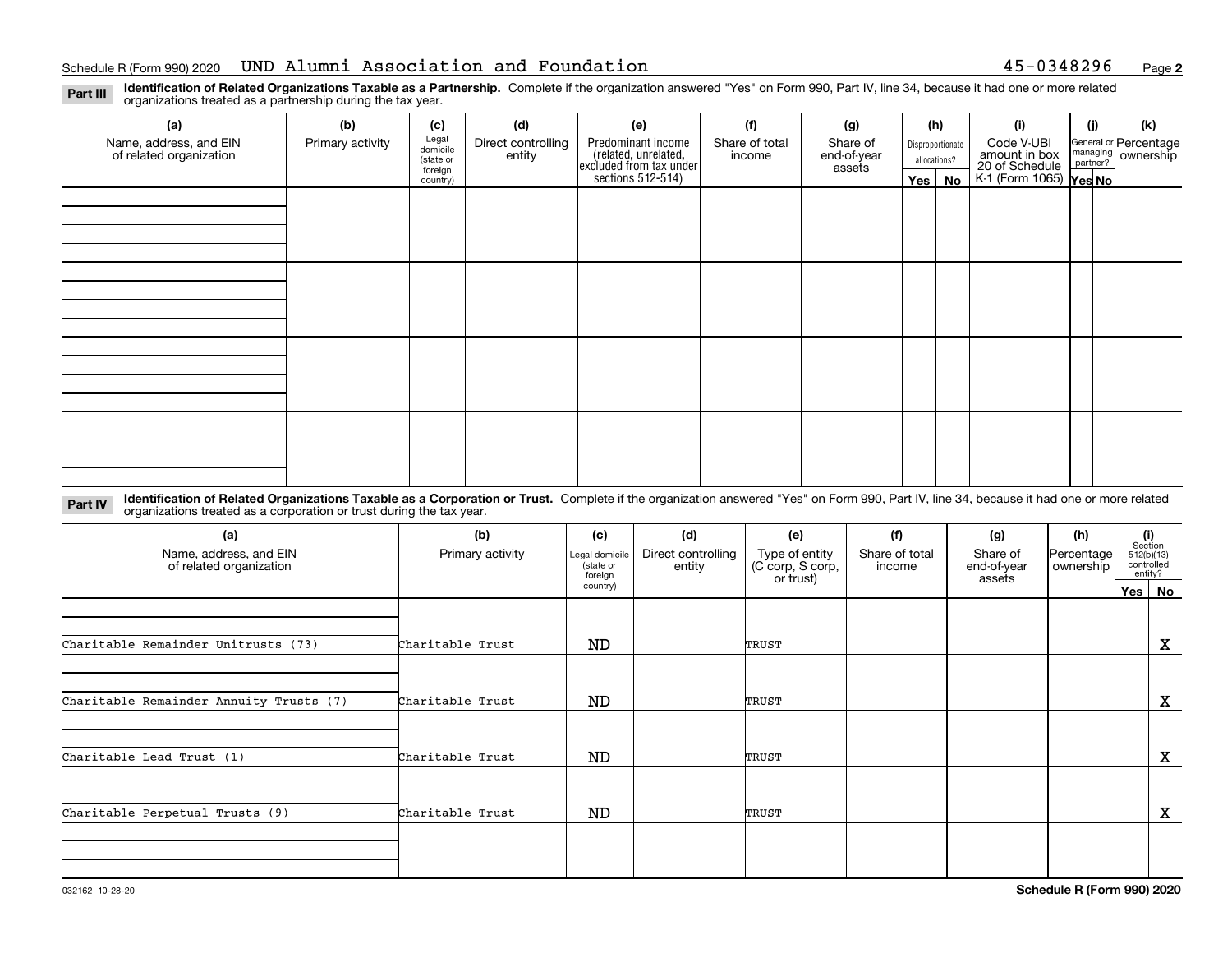### Schedule R (Form 990) 2020 Page UND Alumni Association and Foundation 45-0348296

**Part V** T**ransactions With Related Organizations.** Complete if the organization answered "Yes" on Form 990, Part IV, line 34, 35b, or 36.

| Note: Complete line 1 if any entity is listed in Parts II, III, or IV of this schedule. |                                                                                                                                                                                                                                |                |     |             |  |  |
|-----------------------------------------------------------------------------------------|--------------------------------------------------------------------------------------------------------------------------------------------------------------------------------------------------------------------------------|----------------|-----|-------------|--|--|
|                                                                                         | During the tax year, did the organization engage in any of the following transactions with one or more related organizations listed in Parts II-IV?                                                                            |                | Yes | No          |  |  |
|                                                                                         |                                                                                                                                                                                                                                |                |     | х           |  |  |
|                                                                                         |                                                                                                                                                                                                                                | 1a             |     | X           |  |  |
|                                                                                         | <b>b</b> Gift, grant, or capital contribution to related organization(s)                                                                                                                                                       | 1b             |     | X           |  |  |
|                                                                                         | c Gift, grant, or capital contribution from related organization(s) CONCO CONCORDIAL CONSERVITION CONTROVERSITY OF CONTROLLER CONTROLLER CONTROLLER CONTROLLER CONTROLLER CONTROLLER CONTROLLER CONTROLLER CONTROLLER CONTROLL | 1c             |     |             |  |  |
|                                                                                         | d Loans or loan guarantees to or for related organization(s) committion contracts are constructed as a control or contract or contract or contract or contract or contract or contract or contract or contract or contract or  | 1 <sub>d</sub> |     | $\mathbf X$ |  |  |
|                                                                                         |                                                                                                                                                                                                                                | 1e             |     | X           |  |  |
|                                                                                         |                                                                                                                                                                                                                                |                |     |             |  |  |
|                                                                                         | Dividends from related organization(s) www.andron.com/www.andron.com/www.andron.com/www.andron.com/www.andron.com/www.andron.com/www.andron.com/www.andron.com/www.andron.com/www.andron.com/www.andron.com/www.andron.com/www | 1f             |     | х           |  |  |
|                                                                                         | g Sale of assets to related organization(s) www.assettion.com/www.assettion.com/www.assettion.com/www.assettion.com/www.assettion.com/www.assettion.com/www.assettion.com/www.assettion.com/www.assettion.com/www.assettion.co | 1a             |     | X           |  |  |
|                                                                                         | h Purchase of assets from related organization(s) www.assettion.com/www.assettion.com/www.assettion.com/www.assettion.com/www.assettion.com/www.assettion.com/www.assettion.com/www.assettion.com/www.assettion.com/www.assett | 1h             |     | х           |  |  |
|                                                                                         |                                                                                                                                                                                                                                | 1i.            |     | X           |  |  |
|                                                                                         | Lease of facilities, equipment, or other assets to related organization(s) Chromomeron content in the set of facilities, equipment, or other assets to related organization(s) Chromomeron content in the set of facilities, e | 1i.            |     | $\mathbf X$ |  |  |
|                                                                                         |                                                                                                                                                                                                                                |                |     |             |  |  |
|                                                                                         |                                                                                                                                                                                                                                | 1k             |     | X           |  |  |
|                                                                                         | Performance of services or membership or fundraising solicitations for related organization(s) manufaction manufactured content and the services or membership or fundraising solicitations for related organization(s) manufa |                |     | X           |  |  |
|                                                                                         | m Performance of services or membership or fundraising solicitations by related organization(s)                                                                                                                                | 1m             |     | $\mathbf X$ |  |  |
|                                                                                         |                                                                                                                                                                                                                                | 1n             |     | $\mathbf X$ |  |  |
|                                                                                         | <b>o</b> Sharing of paid employees with related organization(s)                                                                                                                                                                | 1о             |     | $\mathbf X$ |  |  |
|                                                                                         |                                                                                                                                                                                                                                |                |     |             |  |  |
|                                                                                         |                                                                                                                                                                                                                                | 1p.            |     | X           |  |  |
|                                                                                         |                                                                                                                                                                                                                                | 1q             |     | X           |  |  |
|                                                                                         |                                                                                                                                                                                                                                |                |     |             |  |  |
|                                                                                         | r Other transfer of cash or property to related organization(s)                                                                                                                                                                | 1r             |     | X           |  |  |
|                                                                                         |                                                                                                                                                                                                                                | 1s             | x   |             |  |  |
|                                                                                         | 2 If the answer to any of the above is "Yes." see the instructions for information on who must complete this line, including covered relationships and transaction thresholds.                                                 |                |     |             |  |  |

| (a)<br>Name of related organization | (b)<br>Transaction<br>type (a-s) | (c)<br>Amount involved | (d)<br>Method of determining amount involved |
|-------------------------------------|----------------------------------|------------------------|----------------------------------------------|
| (1)                                 |                                  |                        |                                              |
| (2)                                 |                                  |                        |                                              |
| (3)                                 |                                  |                        |                                              |
| (4)                                 |                                  |                        |                                              |
| (5)                                 |                                  |                        |                                              |
| (6)                                 |                                  |                        |                                              |

 $\overline{\phantom{a}}$